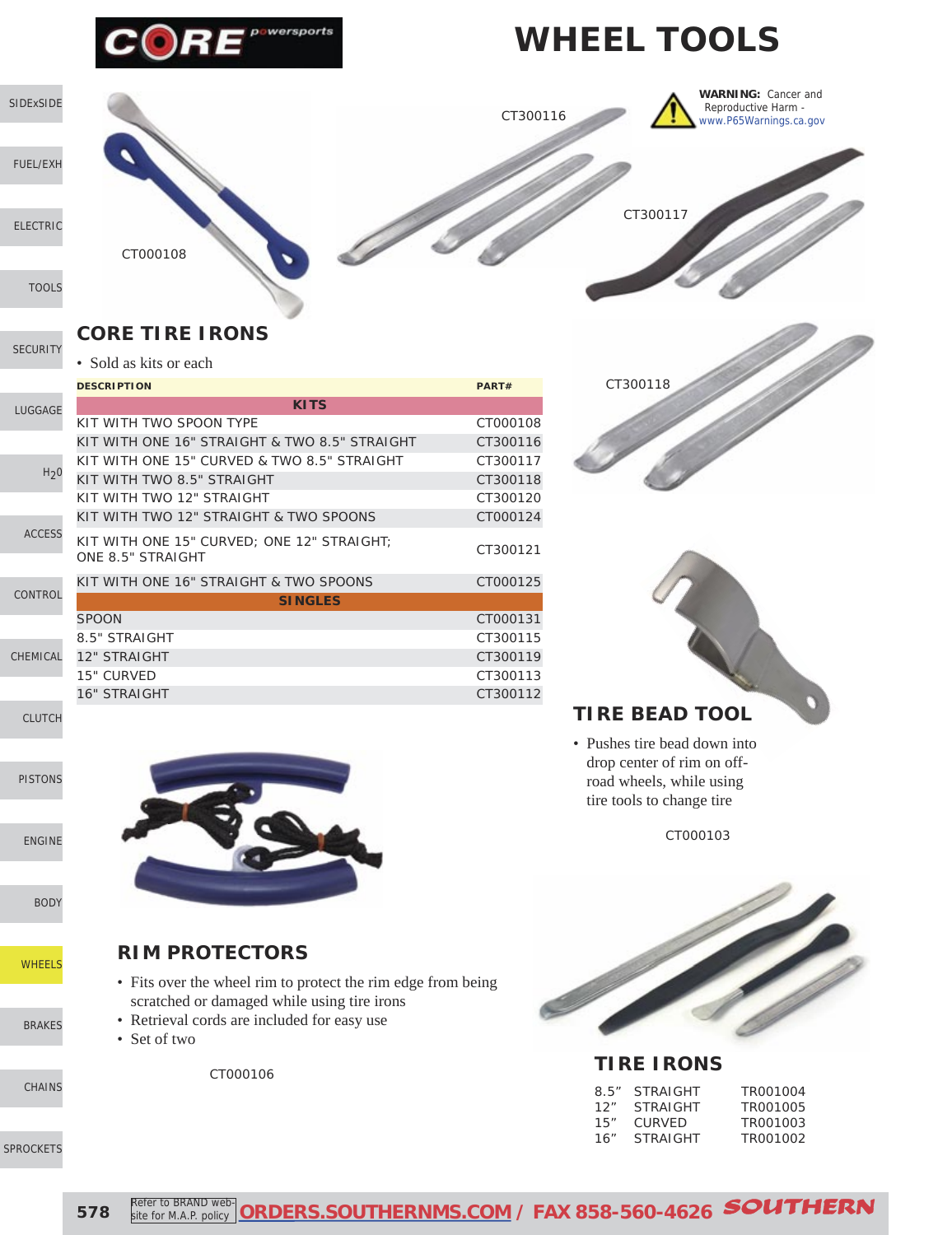# **WHEEL TOOLS**

#### **ACCU-GAGE HOSE SERIES TIRE GAUGES**

- Rugged, bronze bourdon tube and a precisionmade, full-geared brass movement
- Friction-free construction provides greater accuracy than piston-plunger gauges
- Choice of 45° swivel or 90° head, both with bleeder

| 15 PSI H15XA, 45° | AG002002                   |
|-------------------|----------------------------|
| 60 PSI H60XA, 45° | AG002001                   |
| 30 PSI RA30X, 90° | AG002004                   |
| 60 PSI RA60X, 90° | AG002003                   |
|                   | <b>WARNING: Cancer and</b> |

 Reproductive Harm [www.P65Warnings.ca.gov](http://www.P65Warnings.ca.gov)

#### **GAUGE PROTECTOR**

- Reduces chance of damage if gauge is dropped
- Fits all Accu-Gage gauges

AG004001



#### **CAMEL AIR GAUGES**

1-20 LBS MS022003 10-50 LBS MS022004

#### **ACCU-GAGE STANDARD TIRE GAUGES**

- Rugged, bronze bourdon tube and a precision-made,
- full-geared brass movement
- Friction-free construction provides greater accuracy than piston-plunger gauges
- 45° swivel, no bleeder



**CAMEL TIRE/TUBE REPAIR** • Finest name in tube & tubeless tire repair kits

• High quality kits use the best repair materials available

#### **ACCU-GAGE SX SERIES TIRE GAUGES**

- Rugged, bronze bourdon tube and a precision-made, full-geared brass movement
- Friction-free construction provides greater accuracy than piston-plunger gauges

• 45° swivel with bleeder

15 PSI S15XA AG003002 60 PSI S60XA AG003001 **WARNING:** Cancer and Reproductive Harm -

[LUGGAGE](http://www.southernms.com/wp-content/uploads/2015/08/06_lugg.pdf) [www.P65Warnings.ca.gov](http://www.P65Warnings.ca.gov)

 $H<sub>2</sub>0$ 

[SIDExSIDE](http://www.southernms.com/wp-content/uploads/2015/08/01_UTV.pdf)

[ELECTRIC](http://www.southernms.com/wp-content/uploads/2015/08/03_electrical.pdf)

[TOOLS](http://www.southernms.com/wp-content/uploads/2015/08/04_tools.pdf)

**[SECURITY](http://www.southernms.com/wp-content/uploads/2015/08/05_locks.pdf)** 

[FUEL/EXH](http://www.southernms.com/wp-content/uploads/2015/08/02_fuel_exh.pdf)

[ACCESS](http://www.southernms.com/wp-content/uploads/2015/08/08_accessories.pdf)

**[CONTROL](http://www.southernms.com/wp-content/uploads/2015/08/09_controls.pdf)** 

[CHEMICAL](http://www.southernms.com/wp-content/uploads/2015/08/10_chemicals.pdf)

[CLUTCH](http://www.southernms.com/wp-content/uploads/2015/08/11_clutch.pdf)

[PISTONS](http://www.southernms.com/wp-content/uploads/2015/08/12_pistons.pdf)

**MOTOPRESSOR™ PUNCTURE REPAIR TOOL**

TUBE REPAIR MS022006

- 5 year warranty
- 4 tools in 1
- Pliers, knife, reaming tool, insertion tool
- Also includes 5 tire repair strings
- Comes in a storage pouch

HE004531 REPLACEMENT REPAIR STRINGS HE004606



TUBELESS REPAIR MS022002

#### **VALVE CORE REMOVER**

- Two tools sold as a set, one 3" long and one 5 1/2" long
- Aluminum handle with non-slip knurled grip

CT000102

#### **VALVE CORE EXTRACTOR**

• Small tool for easy insertion and removal of valve cores

HP0419210

**WARNING:** Cancer and Reproductive Harm [www.P65Warnings.ca.gov](http://www.P65Warnings.ca.gov)



[SPROCKETS](http://www.southernms.com/wp-content/uploads/2015/08/18_sprockets.pdf)

SOUTHERN **[WWW.SOUTHERNMS.COM](http://m.southernms.com) / TEL 858-560-5005 579** Refer to BRAND website for M.A.P. policy

**SOUTHERN**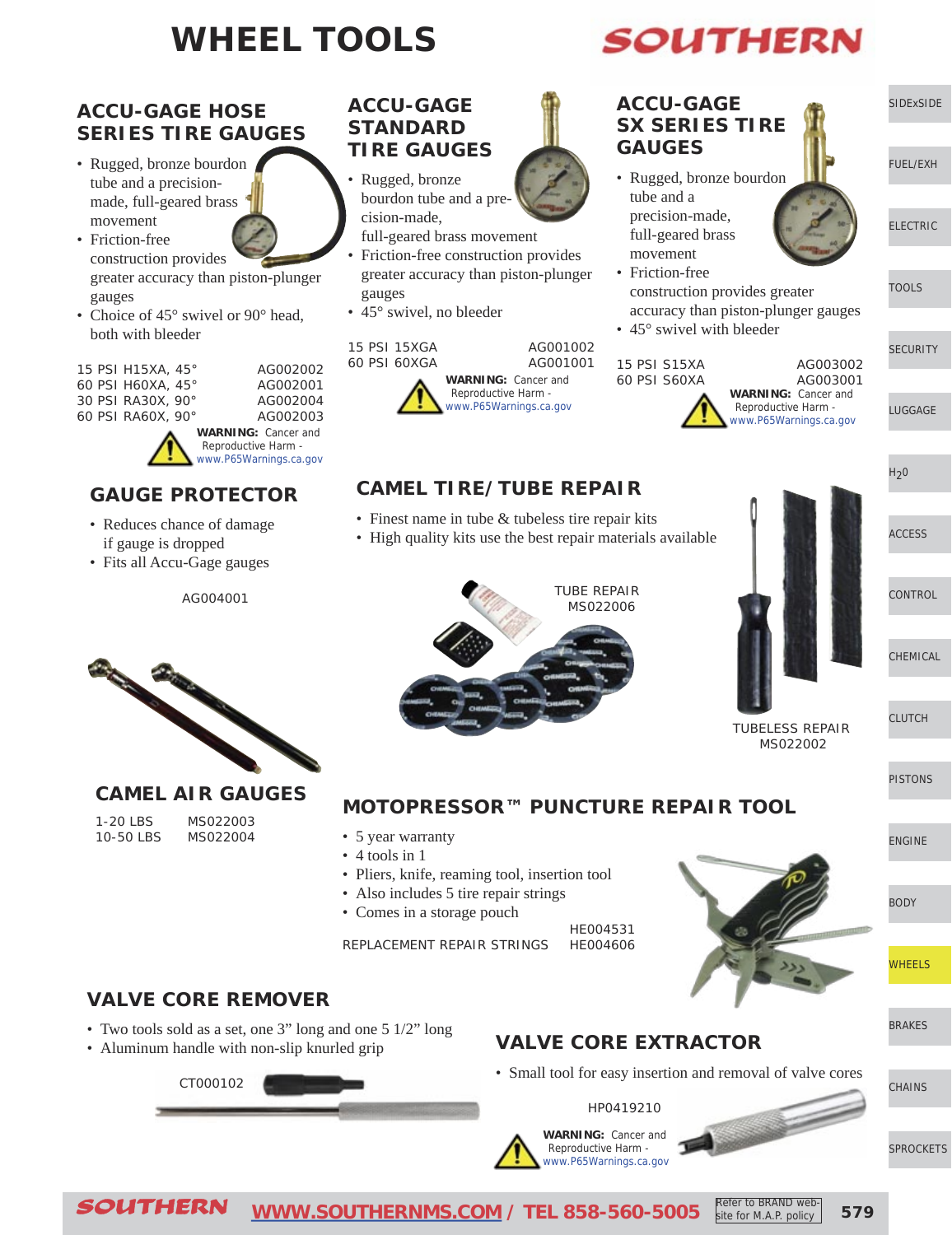

# **WHEELS**

#### **SLIME SEALANT**

- Specially formulated for all tubed and tubeless applications
- Instantly seals punctures from 1/8" to 1/4"
- Non-toxic

[SIDExSIDE](http://www.southernms.com/wp-content/uploads/2015/08/01_UTV.pdf)

[ELECTRIC](http://www.southernms.com/wp-content/uploads/2015/08/03_electrical.pdf)

[LUGGAGE](http://www.southernms.com/wp-content/uploads/2015/08/06_lugg.pdf)

[CONTROL](http://www.southernms.com/wp-content/uploads/2015/08/09_controls.pdf)

[CHEMICAL](http://www.southernms.com/wp-content/uploads/2015/08/10_chemicals.pdf)

[PISTONS](http://www.southernms.com/wp-content/uploads/2015/08/12_pistons.pdf)

[ENGINE](http://www.southernms.com/wp-content/uploads/2015/08/13_engine.pdf)

[BODY](http://www.southernms.com/wp-content/uploads/2015/08/14_body.pdf)

**[WHEELS](http://www.southernms.com/wp-content/uploads/2015/08/15_wheel.pdf)** 

[SPROCKETS](http://www.southernms.com/wp-content/uploads/2015/08/18_sprockets.pdf)

[CHAINS](http://www.southernms.com/wp-content/uploads/2015/08/17_chains.pdf)

[BRAKES](http://www.southernms.com/wp-content/uploads/2015/08/16_brakes.pdf)

[CLUTCH](http://www.southernms.com/wp-content/uploads/2015/08/11_clutch.pdf)

[ACCESS](http://www.southernms.com/wp-content/uploads/2015/08/08_accessories.pdf)

**[SECURITY](http://www.southernms.com/wp-content/uploads/2015/08/05_locks.pdf)** 

**[TOOLS](http://www.southernms.com/wp-content/uploads/2015/08/04_tools.pdf)** 

[FUEL/EXH](http://www.southernms.com/wp-content/uploads/2015/08/02_fuel_exh.pdf)

• Works repeatedly & lasts up to 2 years

| <b>SIZE</b> | PART#           | <b>CS OTY</b>  |
|-------------|-----------------|----------------|
|             | <b>TUBED</b>    |                |
| 8 OZ        | CM018001        | 6              |
| 16 OZ       | CM018002        | $\overline{a}$ |
| 1 GAI       | CM018004        | $\mathcal{P}$  |
|             | <b>TUBELESS</b> |                |
| 8 OZ        | CM018121        | 6              |
| 16 OZ       | CM018006        | 6              |
| 24 OZ       | CM018009        | 6              |
| 32 OZ       | CM018007        | 6              |
| GAL         | CM018008        | 2              |

#### $H<sub>2</sub>0$ **HAMMERHEAD**

- Easy and controllable inflation with light-weight, compact design
- Push-to-inflate technology
- Auto detect head for instant Presta or Schrader valve attachment
- Works with 16 gram, 20 gram and 25 gram threaded CO2 cartridges
- Includes (1) inflator and (1) threaded 20 gram CO2 cartridge

MS026064

#### **RUBBER PATCH KIT**

• For all rubber repairs

**CHROME VALVE CAPS**

• Hexagon style • Pack of 4

CM018130





**RUBBER CEMENT**  • 1 oz no mess squeeze tube

CM018125



**RUBBER CEMENT** 

**PENCIL TYPE AIR GAUGE**



### **TIRE TACKLE KIT**

• 14 PIECE KIT PENCIL GAUGE 4 WAY VALVE TOOL VALVE CORES & CAPS



CM018133

#### **REAMER PLUGGERS**

T-HANDLE TYPE CM018111 ADDITIONAL PLUGS CM018136



#### **DELUXE TIRE PLUG KIT**

- Rubber cement, pistol grip style handle, reamer plugger tools, and plugs
- For tubeless off-road tires

CM018134



#### **POWERSPORT INFLATOR**

- High power 12-volt 100 psi inflator
- Dial gauge that measures from 0-100 psi
- Interchangeable power connectors
- Bright, built-in LED light





**580** Refer to BRAND web Refer to BRAND web-**[ORDERS.SOUTHERNMS.COM](http://orders.southernms.com) / FAX 858-560-4626** SOUTHERN

slime

TIRE SEALANT

slime

**UBE SEALA** 

#### **4 WAY VALVE TOOL**

- Removes valve core, re-tap threads, reams the inside of the valve stem
- 4 replacement valve cores included

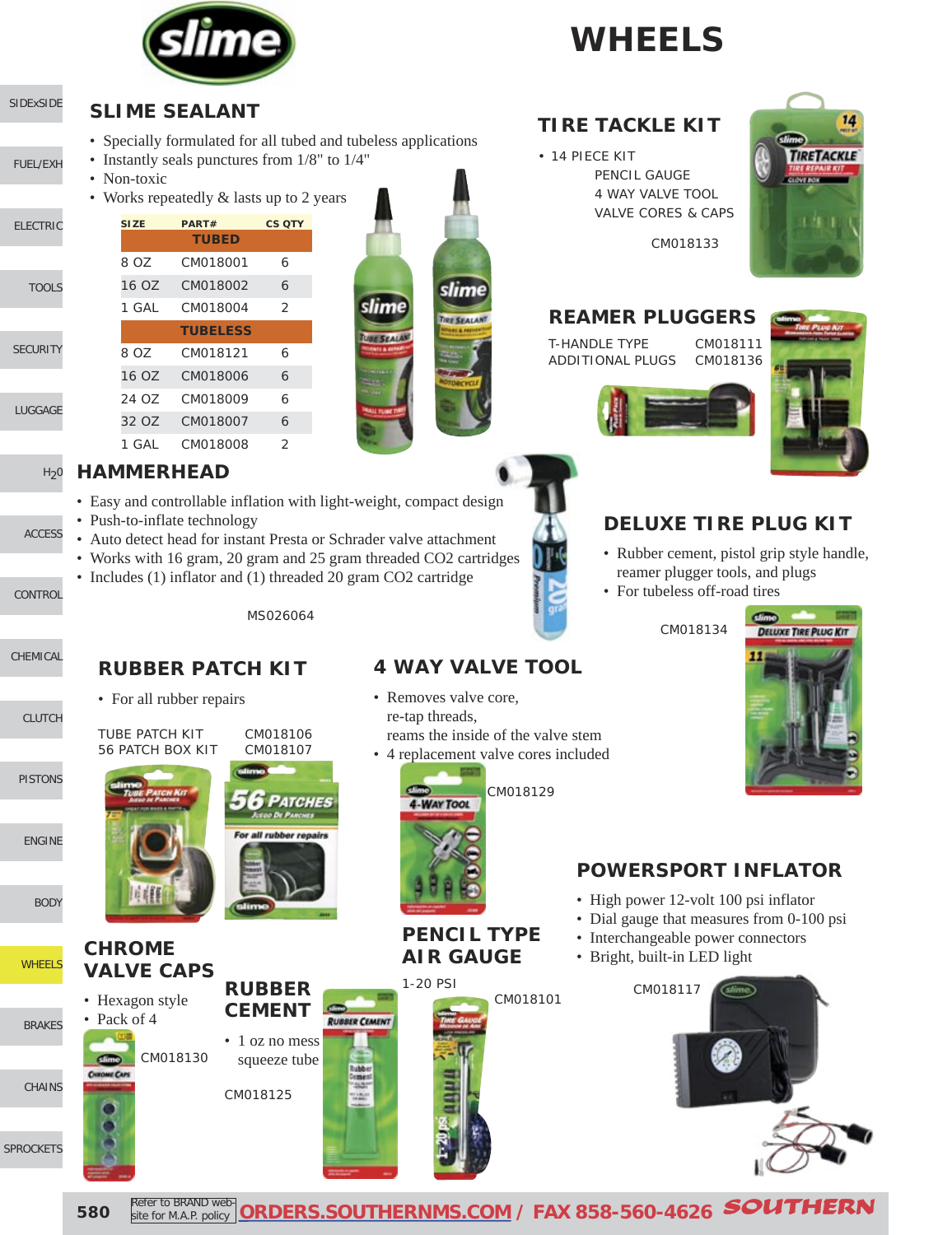### **TUBES**

# **SOUTHERN**

#### **MOTORCYCLE & ATV TUBES**

- Sizes to fit most street & off road motorcycles & ATV's
- High quality butyl rubber
- Two types: Standard
	- Heavy-duty for better puncture resistance
- 20/CS

|--|

| <b>SIZE</b><br>145/70-6 | <b>VAI VF</b><br><b>STEM</b> | PART#<br>TR244ATB001000 |
|-------------------------|------------------------------|-------------------------|
| $16 \times 8 - 7$       | TR <sub>6</sub>              | TR001001                |
| $20 \times 7 - 8$       | TR6                          | TB001007                |
| 22 x11-8                | TR <sub>6</sub>              | TB001009                |
| 22 x 11-9               | TR <sub>6</sub>              | TB001012                |
| 21 x 7-10 TR6           |                              | TB001014                |
| 22 x 11-10 TR6          |                              | TB001017                |
| 25 x 8-12 TR6           |                              | TB001024                |
| 25 x 10-12 TR6          |                              | TB001028                |

|             | <b>RIM BANDS</b> |
|-------------|------------------|
| $14" - 15"$ | RB001014         |
| $18" - 19"$ | RB001018         |
| $20 - 21"$  | RB001021         |

| <b>MOTORCYCLE TUBES</b>    |                                 |          |                                      |                                 |                             |                     | <b>TOOLS</b>                         |                  |
|----------------------------|---------------------------------|----------|--------------------------------------|---------------------------------|-----------------------------|---------------------|--------------------------------------|------------------|
| <b>SIZE</b>                | <b>VALVE STD</b><br><b>STEM</b> | PART#    | <b>HEAVY</b><br><b>DUTY</b><br>PART# | <b>SIZE</b>                     | <b>VALVE</b><br><b>STEM</b> | <b>STD</b><br>PART# | <b>HEAVY</b><br><b>DUTY</b><br>PART# |                  |
| 350/400-8                  | TR87C                           | TB002008 |                                      | 275/300-17                      | TR4                         | TB002106            |                                      | <b>SECURITY</b>  |
| 250/275-10                 | TR4                             |          | TB002010 TB003010                    | 325/350-17                      | TR4                         | TB002110            |                                      |                  |
| 250/275-10                 | TR87C                           | TB002012 |                                      | 225/250-18                      | TR4                         | TB002122            |                                      |                  |
| 300/325-10                 | <b>TR87C</b>                    | TB002014 |                                      | 275/300-18                      | TR4                         | TB002126            |                                      | <b>LUGGAGE</b>   |
| 350/400-10 (OFFSET)        | TR87C                           | TB002018 |                                      | 325/350-18                      | TR4                         | TB002130            |                                      |                  |
| 275/300-12                 | TR4                             | TB002022 |                                      | 350/400-18                      | TR <sub>6</sub>             | TB002134            |                                      |                  |
| 325/350-12                 | TR6                             | TB002024 |                                      | 400/450-18 (100/100-18)         | TR <sub>6</sub>             | TB002138            |                                      | H <sub>2</sub> 0 |
| 200/225-14                 | TR4                             | TB002026 |                                      | 100/100-18                      | TR <sub>6</sub>             |                     | TB003134                             |                  |
| 225/250-14 (60/100-14) TR4 |                                 | TB002028 |                                      | 450/510-18 (110/120/100-18) TR6 |                             | TB002136            |                                      |                  |
| 250/275-14                 | TR4                             | TB002030 |                                      | 110/100-18 (120/100-18)         | TR <sub>6</sub>             |                     | TB003135                             | <b>ACCESS</b>    |
| 275/300-14                 | TR4                             | TB002034 |                                      | 250/275-19                      | TR4                         | TB002150            |                                      |                  |
| 325/350-14                 | TR4                             | TB002038 |                                      | 275/300-19                      | TR4                         | TB002154            |                                      | <b>CONTROL</b>   |
| 360/410-14 (90/100-14) TR6 |                                 | TB002046 |                                      | 325/350-19                      | TR4                         | TB002162            |                                      |                  |
| 225/250-16                 | TR4                             | TB002070 |                                      | 350/400-19 (100/90-19)          | TR <sub>6</sub>             | TB002165            |                                      |                  |
| 250/275-16                 | TR4                             | TB002071 |                                      | 100/90-19 (400-19)              | TR <sub>6</sub>             |                     | TB003165                             | <b>CHEMICAL</b>  |
| 275/300-16                 | TR4                             | TB002074 |                                      | 400/450-19                      | TR <sub>6</sub>             | TB002166            |                                      |                  |
| 325/350-16                 | TR4                             | TB002072 |                                      | 450/510-19 (110/120/90-19)      | TR <sub>6</sub>             | TB002168            |                                      |                  |
| 90/100-16 (350-16)         | TR4                             |          | TB002078                             | 110/120/90-19                   | TR <sub>6</sub>             |                     | TB003168                             | <b>CLUTCH</b>    |
| 200/225-17                 | TR4                             | TB002098 |                                      | 275/300-21 (80/100-21)          | TR4                         | TB002170            |                                      |                  |
| 250/275-17                 | TR4                             | TB002102 |                                      | 80/100-21                       | TR <sub>6</sub>             |                     | TB003170                             | <b>PISTONS</b>   |
|                            |                                 |          |                                      | 325/350-21                      | TR4                         | TB002174            |                                      |                  |

#### **EMGO RIM LOCKS**

- Helps keep motorcycle tires from slipping on rims
- Molded rubber flap protects against abrasion

| <b>RIM WIDTH</b> | PART#    |  |
|------------------|----------|--|
| 1.60             | RL001001 |  |
| 1.85             | RL001002 |  |
| 2.15             | RL001003 |  |
|                  |          |  |

|             |               | <b>CAMEL VALVE STEMS</b> |          |                |
|-------------|---------------|--------------------------|----------|----------------|
| <b>TYPE</b> | <b>LENGTH</b> | <b>RIM HOLE SIZE</b>     | PART#    | IMAGE#         |
| Metal       | 1.3/8"        | .327"                    | MS022008 | $\mathbf{1}$   |
|             | Rubber 1 1/4" | .453"                    | MS022009 | 2              |
| Rubber 7/8" |               | .453"                    | MS022010 | $\mathfrak{D}$ |
| Metal       | 1 3/8"        | .453/.625"               | MS022007 | 3              |
|             |               |                          |          |                |
|             |               |                          |          |                |
|             |               |                          |          |                |
|             |               |                          |          |                |
|             |               |                          |          | 3              |

| <b>SIDExSIDE</b> |  |
|------------------|--|
|------------------|--|

|               | <b>VALVE STEM CHART</b> |                 |
|---------------|-------------------------|-----------------|
| <b>TYPE</b>   | <b>STYLE</b>            | <b>FUEL/EXH</b> |
| TR4/6         | METAL STRAIGHT          |                 |
| TR87C         | METAL 90°               |                 |
| <b>TR244A</b> | MFTAI 90°               |                 |

[ELECTRIC](http://www.southernms.com/wp-content/uploads/2015/08/03_electrical.pdf)

[ENGINE](http://www.southernms.com/wp-content/uploads/2015/08/13_engine.pdf)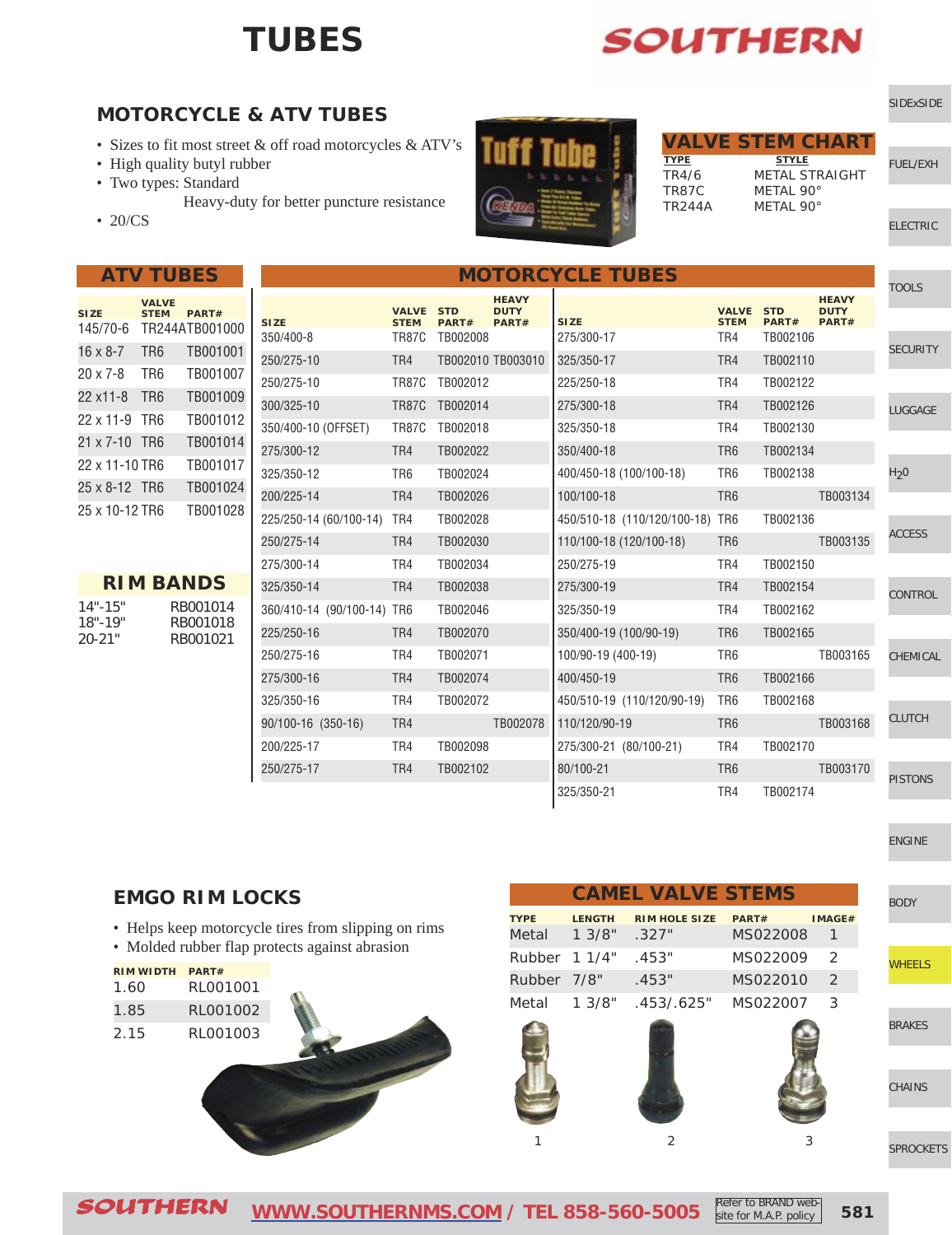

### **D.I.D. FRONT RIMS**

[SIDExSIDE](http://www.southernms.com/wp-content/uploads/2015/08/01_UTV.pdf)

#### [FUEL/EXH](http://www.southernms.com/wp-content/uploads/2015/08/02_fuel_exh.pdf)

[ELECTRIC](http://www.southernms.com/wp-content/uploads/2015/08/03_electrical.pdf)

#### **DIRT STAR ORIGINAL & ST-X RIMS**

- ST-X series rims are designed to be 40% stronger than stock OEM rims
- Original series rims are designed to be 20% stronger than stock OEM rims
- All DirtStar<sup>®</sup> rims are manufactured from 7 series aluminum alloy
- All rim types are compatible with OEM hubs, spokes and nipples



|                    |              |                             |    |                  | <b>ORIGINAL</b>     | ST-X         |
|--------------------|--------------|-----------------------------|----|------------------|---------------------|--------------|
| <b>MODEL</b>       | <b>YEARS</b> | <b>RIM SIZE</b>             |    | HOLES BLACK      | <b>SILVER</b>       | <b>BLACK</b> |
|                    |              | <b>HONDA MOTORCYCLE</b>     |    |                  |                     |              |
| <b>CR125R</b>      | 02-07        | 21 x 1.60                   | 36 | <b>DS121160K</b> | DS121160S           | DS121160     |
| CR250R             | $02 - 07$    | $21 \times 1.60$            | 36 | DS121160K        | DS121160S           | DS121160     |
| CRF250R            | $04 - 21$    | 21 x 1.60                   | 36 | <b>DS121160K</b> | DS121160S           | DS121160     |
| <b>CRF250X</b>     | $04 - 21$    | 21 x 1.60                   | 36 | <b>DS121160K</b> | DS121160S           | DS121160     |
| CRF450R            | $04 - 21$    | 21 x 1.60                   | 36 | <b>DS121160K</b> | DS121160S           | DS121160     |
| <b>CRF450X</b>     | $04 - 21$    | 21 x 1.60                   | 36 | <b>DS121160K</b> | DS121160S           | DS121160     |
| CR500R             | $02 - 07$    | $21 \times 1.60$            | 36 | <b>DS121160K</b> | DS121160S           | DS121160     |
|                    |              | <b>HUSOVARNA MOTORCYCLE</b> |    |                  |                     |              |
| FC 250/350/450     | $14 - 21$    | 21 x 1.60                   | 36 | DS521160K        | DS521160S           | DS521160     |
| FE 250/350/350S    | $14 - 21$    | 21 x 1.60                   | 36 | DS521160K        | DS521160S           | DS521160     |
| FE 450/501/501S    | $14 - 21$    | 21 x 1.60                   | 36 | DS521160K        | DS521160S           | DS521160     |
| TC 125/250         | $14 - 21$    | 21 x 1.60                   | 36 | DS521160K        | DS521160S           | DS521160     |
| TE 125/250/300     | $14 - 21$    | 21 x 1.60                   | 36 | DS521160K        | DS521160S           | DS521160     |
|                    |              | <b>KAWASAKI MOTORCYCLE</b>  |    |                  |                     |              |
| KX125              | 03-08        | 21 x 1.60                   | 36 |                  | DS221160K DS221160S | DS221160     |
| KX250              | 99-08        | 21 x 1.60                   | 36 | DS221160K        | DS221160S           | DS221160     |
| <b>KX250F</b>      | $04 - 21$    | $21 \times 1.60$            | 36 | <b>DS221160K</b> | DS221160S           | DS221160     |
| KLX450R            | $08 - 14$    | 21 x 1.60                   | 36 | <b>DS221160K</b> | DS221160S           | DS221160     |
| <b>KX450F</b>      | $06 - 21$    | 21 x 1.60                   | 36 | <b>DS221160K</b> | DS221160S           | DS221160     |
|                    |              | <b>KTM MOTORCYCLE</b>       |    |                  |                     |              |
| <b>EXC Models</b>  | $96 - 21$    | 21 x 1.60                   | 36 | DS521160K        | DS521160S           | DS521160     |
| <b>SX Models</b>   | $96 - 21$    | 21 x 1.60                   | 36 | DS521160K        | DS521160S           | DS521160     |
| <b>SX-F Models</b> | 96-21        | 21 x 1.60                   | 36 | DS521160K        | DS521160S           | DS521160     |
| <b>XC Models</b>   | $96 - 21$    | 21 x 1.60                   | 36 | <b>DS521160K</b> | DS521160S           | DS521160     |
| <b>XC-F Models</b> | 96-21        | 21 x 1.60                   | 36 | DS521160K        | DS521160S           | DS521160     |
| <b>XC-W Models</b> | $96 - 21$    | 21 x 1.60                   | 36 | <b>DS521160K</b> | DS521160S           | DS521160     |
| Super-Motard       |              | 17 x 3.50                   | 36 | <b>DS517350K</b> |                     |              |
|                    |              | <b>SUZUKI MOTORCYCLE</b>    |    |                  |                     |              |
| <b>RM125</b>       | $01 - 08$    | 21 x 1.60                   | 36 | <b>DS321160K</b> | DS321160S           | DS321160     |
| DR-Z250            | $01 - 07$    | 21 x 1.60                   | 36 | DS321160K        | DS321160S           | DS321160     |
| <b>RM250</b>       | $01 - 08$    | 21 x 1.60                   | 36 | DS321160K        | DS321160S           | DS321160     |
| <b>RM-Z250</b>     | $04 - 21$    | 21 x 1.60                   | 36 | <b>DS321160K</b> | DS321160S           | DS321160     |
| <b>RM-X450Z</b>    | $10 - 11$    | 21 x 1.60                   | 36 | DS321160K        | DS321160S           | DS321160     |
| RM-Z450            | $05 - 21$    | $21 \times 1.60$            | 36 |                  | DS321160S           | DS321160     |
|                    |              | <b>YAMAHA MOTORCYCLE</b>    |    | DS321160K        |                     |              |
| YZ80/85            |              |                             |    |                  | DS410140K DS410140S |              |
|                    | 94-21        | 19 x 1.40                   | 32 |                  |                     |              |
| YZ125<br>YZ250     | $96 - 21$    | 21 x 1.60                   | 36 | DS421160K        | DS421160S           | DS421160     |
|                    | $93 - 21$    | 21 x 1.60                   | 36 | DS421160K        | DS421160S           | DS421160     |
| <b>WR250F</b>      | $04 - 21$    | 21 x 1.60                   | 36 | <b>DS421160K</b> | DS421160S           | DS421160     |
| <b>YZ250F</b>      | $01 - 21$    | 21 x 1.60                   | 36 | DS421160K        | DS421160S           | DS421160     |
| WR400/426F         | 98-02        | 21 x 1.60                   | 36 | <b>DS421160K</b> | DS421160S           | DS421160     |
| YZ400/426F         | 98-02        | 21 x 1.60                   | 36 | DS421160K        | DS421160S           | DS421160     |
| <b>WR450F</b>      | $03 - 21$    | 21 x 1.60                   | 36 | <b>DS421160K</b> | DS421160S           | DS421160     |

**FRONT RIMS**



### [SECURITY](http://www.southernms.com/wp-content/uploads/2015/08/05_locks.pdf)

[LUGGAGE](http://www.southernms.com/wp-content/uploads/2015/08/06_lugg.pdf)

#### $H<sub>2</sub>0$

[ACCESS](http://www.southernms.com/wp-content/uploads/2015/08/08_accessories.pdf)

#### [CONTROL](http://www.southernms.com/wp-content/uploads/2015/08/09_controls.pdf)

[CHEMICAL](http://www.southernms.com/wp-content/uploads/2015/08/10_chemicals.pdf)

[CLUTCH](http://www.southernms.com/wp-content/uploads/2015/08/11_clutch.pdf)

#### [PISTONS](http://www.southernms.com/wp-content/uploads/2015/08/12_pistons.pdf)

### [ENGINE](http://www.southernms.com/wp-content/uploads/2015/08/13_engine.pdf)

[BODY](http://www.southernms.com/wp-content/uploads/2015/08/14_body.pdf)

#### **[WHEELS](http://www.southernms.com/wp-content/uploads/2015/08/15_wheel.pdf)**

### [BRAKES](http://www.southernms.com/wp-content/uploads/2015/08/16_brakes.pdf)

[CHAINS](http://www.southernms.com/wp-content/uploads/2015/08/17_chains.pdf)

#### [SPROCKETS](http://www.southernms.com/wp-content/uploads/2015/08/18_sprockets.pdf)

**582** Refer to BRAND web Refer to BRAND web-**[ORDERS.SOUTHERNMS.COM](http://orders.southernms.com) / FAX 858-560-4626** SOUTHERN

YZ450F 03-21 21 x 1.60 36 DS421160K DS421160S DS421160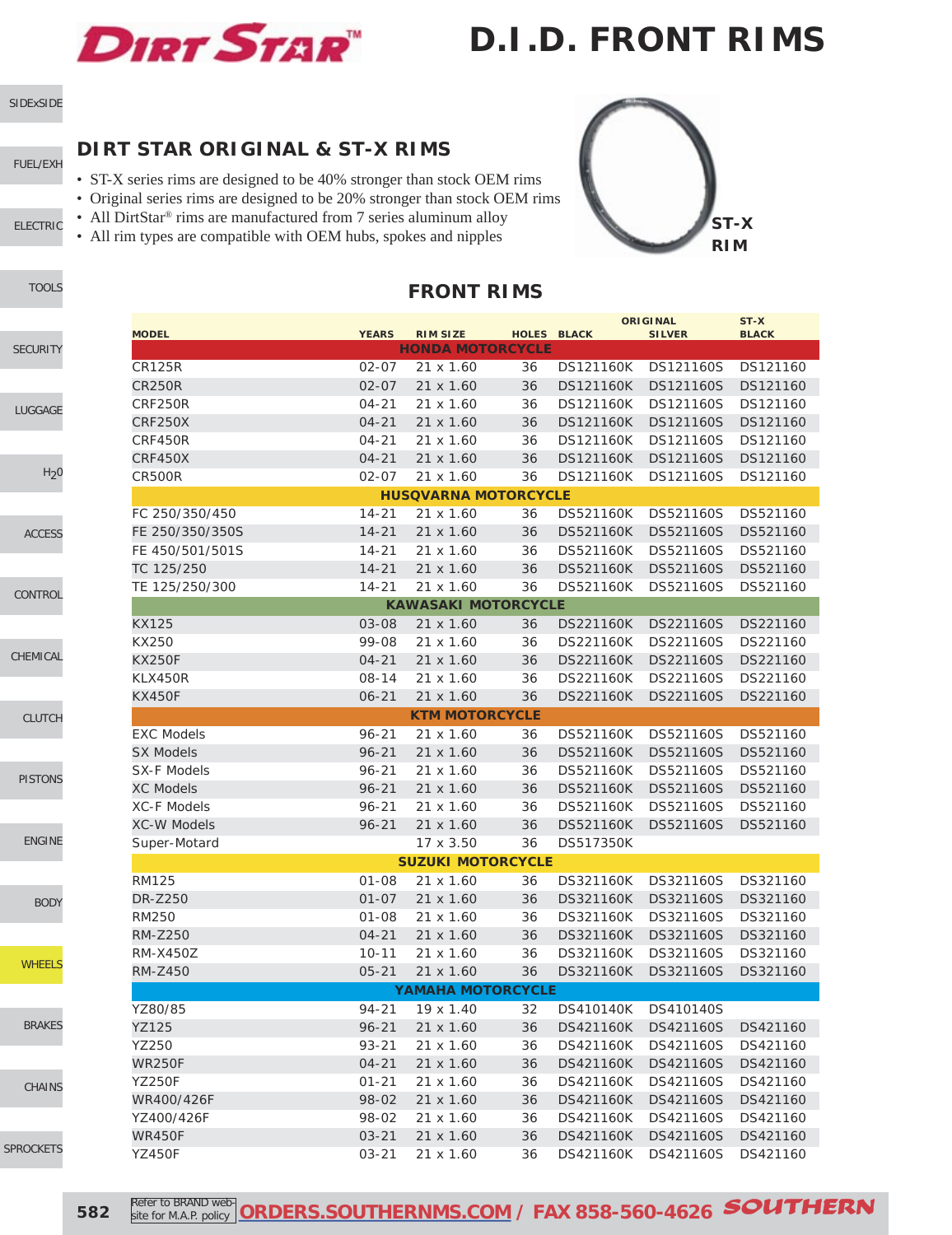# **D.I.D. REAR RIMS**



[SIDExSIDE](http://www.southernms.com/wp-content/uploads/2015/08/01_UTV.pdf)

[ELECTRIC](http://www.southernms.com/wp-content/uploads/2015/08/03_electrical.pdf)

[FUEL/EXH](http://www.southernms.com/wp-content/uploads/2015/08/02_fuel_exh.pdf)

#### **DIRT STAR ORIGINAL & ST-X RIMS**

- ST-X series rims are designed to be 40% stronger than stock OEM rims
- Original series rims are designed to be 20% stronger than stock OEM rims
- All DirtStar® rims are manufactured from 7 series aluminum alloy
- All rim types are compatible with OEM hubs, spokes and nipples



|                    |              |                             |    |                     | <b>ORIGINAL</b>     | ST-X         |
|--------------------|--------------|-----------------------------|----|---------------------|---------------------|--------------|
| <b>MODEL</b>       | <b>YEARS</b> | <b>RIM SIZE</b>             |    | <b>HOLES BLACK</b>  | <b>SILVER</b>       | <b>BLACK</b> |
|                    |              | <b>HONDA MOTORCYCLE</b>     |    |                     |                     |              |
| <b>CR125R</b>      | $02 - 07$    | 19 x 1.85                   | 32 |                     | DS119185K DS119185S | DS119185     |
| <b>CR250R</b>      | $02 - 07$    | $19 \times 2.15$            | 32 | DS119215K           | DS119215S           | DS119215     |
| CRF250R            | $04 - 21$    | 19 x 1.85                   | 32 | <b>DS119185K</b>    | DS119185S           | DS119185     |
| <b>CRF250X</b>     | $04 - 21$    | 18 x 2.15                   | 32 | <b>DS118215K</b>    | DS118215S           | DS118215     |
| CRF450R            | $04 - 21$    | 19 x 2.15                   | 32 | DS119215K           | DS119215S           | DS119215     |
| <b>CRF450X</b>     | $04 - 21$    | 18 x 2.15                   | 32 | DS118215K           | DS118215S           | DS118215     |
| <b>CR500R</b>      | $02 - 07$    | 19 x 2.15                   | 32 | DS119215K           | DS119215S           | DS119215     |
|                    |              | <b>HUSQVARNA MOTORCYCLE</b> |    |                     |                     |              |
| FC 250/350/450     | $14 - 21$    | 19 x 2.15                   | 36 | DS519215K           | DS519215S           | DS519215     |
| FE 250/350/350S    | $14 - 21$    | 18 x 2.15                   | 36 | DS518215K           | DS518215S           | DS518215     |
| FE 450/501/501S    | $14 - 21$    | 18 x 2.15                   | 36 | DS518215K           | DS518215S           | DS518215     |
| TC 125/250         | $14 - 21$    | 19 x 2.15                   | 36 | DS519215K           | DS519215S           | DS519215     |
| TE 125/250/300     | $14 - 21$    | 18 x 2.15                   | 36 | DS518215K           | DS518215S           | DS518215     |
|                    |              | <b>KAWASAKI MOTORCYCLE</b>  |    |                     |                     |              |
| <b>KX125</b>       | 00-08        | 19 x 1.85                   | 36 | DS219185K           | DS219185S           | DS219185     |
| KX250              | $97 - 08$    | 19 x 2.15                   | 36 | DS219215K           | DS219215S           | DS219215     |
| <b>KLX250</b>      | 98-19        | 18 x 2.15                   | 36 | DS218215K           | DS218215S           |              |
| <b>KX250F</b>      | $04 - 21$    | 19 x 1.85                   | 36 | DS219185K           | DS219185S           | DS219185     |
| <b>KX450F</b>      | $06 - 21$    | $19 \times 2.15$            | 36 | DS219215K           | DS219215S           | DS219215     |
| KLX450R            | $08 - 14$    | 18 x 2.15                   | 36 | DS218215K           | DS218215S           |              |
| <b>KX500</b>       | 95-04        | 19 x 2.15                   | 36 | DS219215K           | DS219215S           | DS219215     |
|                    |              | <b>KTM MOTORCYCLE</b>       |    |                     |                     |              |
| <b>EXC Models</b>  | $96 - 21$    | 18 x 2.15                   | 36 | DS518215K           | DS518215S           | DS518215     |
| <b>SX Models</b>   | $96 - 21$    | 19 x 2.15                   | 36 | DS519215K           | DS519215S           | DS519215     |
| SX-F Models        | $96 - 21$    | 19 x 2.15                   | 36 | DS519215K           | DS519215S           | DS519215     |
| <b>XC Models</b>   | $96 - 21$    | 18 x 2.15                   | 36 | DS518215K           | DS518215S           | DS518215     |
| <b>XC-F Models</b> | $96 - 21$    | 18 x 2.15                   | 36 | DS518215K           | DS518215S           | DS518215     |
| <b>XC-W Models</b> | $96 - 21$    | 18 x 2.15                   | 36 | DS518215K           | DS518215S           | DS518215     |
| Super-Motard       |              | 17 x 5.00                   | 36 | <b>DS517500K</b>    |                     |              |
|                    |              | <b>SUZUKI MOTORCYCLE</b>    |    |                     |                     |              |
| <b>RM125</b>       | 96-08        | 19 x 1.85                   | 36 | DS319185K           | DS319185S           | DS319185     |
| <b>RM250</b>       | 96-08        | 19 x 2.15                   | 36 | DS319215K           | DS319215S           | DS319215     |
| <b>RM-Z250</b>     | $04 - 21$    | 19 x 1.85                   | 36 | DS319185K           | DS319185S           | DS319185     |
| <b>RM-X450Z</b>    | $10 - 11$    | 18 x 2.15                   | 36 | DS318215K           | DS318215S           |              |
| <b>RM-Z450</b>     | $05 - 21$    | 19 x 2.15                   | 36 | DS319215K           | DS319215S           | DS319215     |
|                    |              | <b>YAMAHA MOTORCYCLE</b>    |    |                     |                     |              |
| YZ80/85            | 94-21        | 16 x 1.85                   | 32 |                     | DS410185K DS410185S |              |
| YZ125              |              |                             |    |                     |                     |              |
|                    | $96 - 21$    | 19 x 1.85                   | 36 | DS419185K           | DS419185S           | DS419185     |
| YZ250              | $93 - 21$    | 19 x 2.15                   | 36 | DS419215K           | DS419215S           | DS419215     |
|                    |              | 19 x 2.50                   | 36 | <b>DS419250K</b>    | DS419250S           |              |
| YZ250F             | 01-21        | 19 x 1.85                   | 36 | DS419185K           | DS419185S           | DS419185     |
| YZ400/426F         | 98-02        | 19 x 2.15                   | 36 | DS419215K           | DS419215S           | DS419215     |
|                    |              | 19 x 2.50                   | 36 | <b>DS419250K</b>    | DS419250S           |              |
| WR450F             | $03 - 21$    | 18 x 2.15                   | 36 | DS418215K           | DS418215S           | DS418215     |
| <b>YZ450F</b>      | $03 - 21$    | 19 x 2.15                   | 36 | DS419215K           | DS419215S           | DS419215     |
|                    |              | 19 x 2.50                   | 36 | DS419250K DS419250S |                     |              |

#### **REAR RIMS**

SOUTHERN **[WWW.SOUTHERNMS.COM](http://m.southernms.com) / TEL 858-560-5005 583** Refer to BRAND website for M.A.P. policy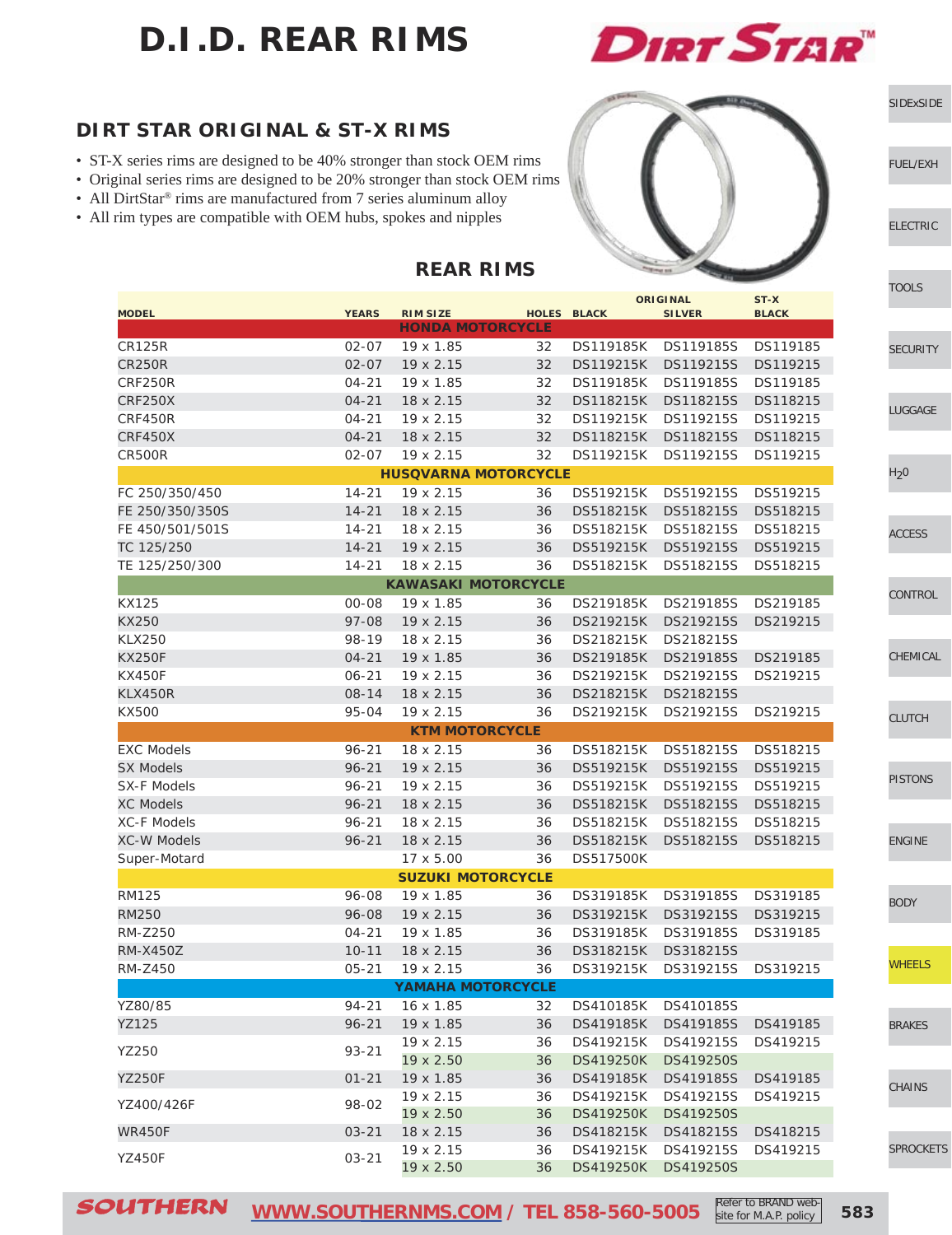# **SOUTHERN**

## **WHEELS**



[SIDExSIDE](http://www.southernms.com/wp-content/uploads/2015/08/01_UTV.pdf)

[LUGGAGE](http://www.southernms.com/wp-content/uploads/2015/08/06_lugg.pdf)

[SECURITY](http://www.southernms.com/wp-content/uploads/2015/08/05_locks.pdf)

[TOOLS](http://www.southernms.com/wp-content/uploads/2015/08/04_tools.pdf)

#### **BUCHANAN SPOKE SETS**

- Heavy duty stainless steel spokes or nickel plated spokes
- Designed for the toughest off-road conditions
- Works with OEM & most aftermarket rims NOTE: Nickel plated spokes



| <b>MODEL</b>              | <b>YEARS</b> | <b>12" RIM</b> | <b>14" RIM</b>        | <b>16" RIM</b> | <b>17" RIM</b> | <b>18" RIM</b> | <b>19" RIM</b> |
|---------------------------|--------------|----------------|-----------------------|----------------|----------------|----------------|----------------|
|                           |              |                | <b>HONDA OFFROAD</b>  |                |                |                |                |
| CR80/85 (Big wheel)       | 90-07        |                |                       |                |                |                | BS007002       |
| CR125/250                 | $02 - 04$    |                |                       |                |                |                | BS003004       |
| CRF150R/RB (Big wheel)    | $07 - 14$    |                |                       | BS007004       |                |                | BS007002       |
| CRF250F/450F              | $02 - 04$    |                |                       |                |                |                | BS003004       |
|                           |              |                | <b>KTM OFFROAD</b>    |                |                |                |                |
| KTM65 (Japan indexed rim) | $00 - 11$    | BS004003       |                       |                |                |                |                |
| KTM65 (Euro indexed rim)  | 98-11        |                | BS004001              |                |                |                |                |
| KTM65 (Japan indexed rim) | 98-11        |                | BS004004              |                |                |                |                |
|                           |              |                | <b>SUZUKI OFFROAD</b> |                |                |                |                |
| RM80/85                   | 92-09        |                | BS005001              |                | BS005002       |                |                |
| RM125-250                 | 98-08        |                |                       |                |                | BS002003       |                |
| <b>RMZ250</b>             | $07 - 11$    |                |                       |                |                |                | BS003005       |
| <b>RMZ450</b>             | 05-06        |                |                       |                |                |                | BS003005       |
| <b>RMZ450</b>             | $07 - 15$    |                |                       |                |                |                | BS003005       |
|                           |              |                | <b>YAMAHA OFFROAD</b> |                |                |                |                |
| YZ80/85                   | 93-15        |                | BS005001              |                | BS005002       |                |                |

[CLUTCH](http://www.southernms.com/wp-content/uploads/2015/08/11_clutch.pdf)

[CONTROL](http://www.southernms.com/wp-content/uploads/2015/08/09_controls.pdf)

[CHEMICAL](http://www.southernms.com/wp-content/uploads/2015/08/10_chemicals.pdf)

[ACCESS](http://www.southernms.com/wp-content/uploads/2015/08/08_accessories.pdf)

[PISTONS](http://www.southernms.com/wp-content/uploads/2015/08/12_pistons.pdf)

[ENGINE](http://www.southernms.com/wp-content/uploads/2015/08/13_engine.pdf)

[BODY](http://www.southernms.com/wp-content/uploads/2015/08/14_body.pdf)

[CHAINS](http://www.southernms.com/wp-content/uploads/2015/08/17_chains.pdf)



**REPLACEMENT HEADS** • Six-piece set: aluminum wrench 6 pt. spline drive head, 6.1mm, 6.3mm, 6.5mm, & 6.7mm head sizes • 5 to 60 inch-lbs range RK002001

#### **EXCEL SPOKE WRENCH HANDLE**

**EXCEL SPOKE TORQUE WRENCH SET**

| <b>SIZE</b>          | PART#    |
|----------------------|----------|
| Spline drive 6 point | RK002003 |
| 5.1mm                | RK002051 |
| 5.8mm                | RK002058 |
| 6.1mm                | RK002061 |
| 6.3mm                | RK002063 |
| 6.5mm                | RK002065 |
| $6.7$ mm             | RK002067 |
| 6.9mm                | RK002069 |
| 7.2mm                | RK002072 |



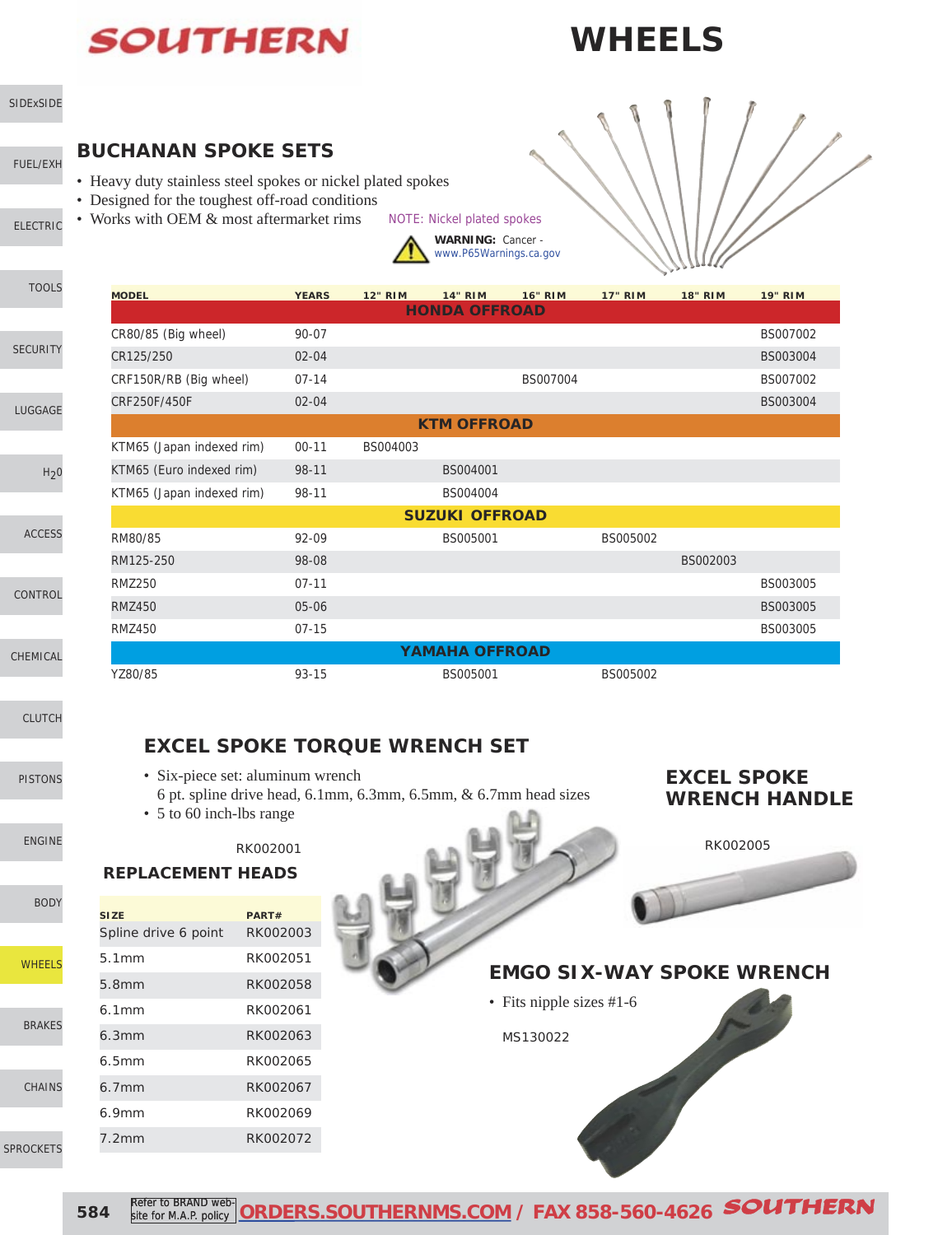

- Standard equipment on many factory and privateer teams
- Excel rims have no warranty
- Add color code to rim part number to order

COLORS:  $B = B \text{LUE}$  G = GOLD K = BLACK S = SILVER A = YELLOW

#### **A60 MX RIMS**

- 15% stronger than regular Excel rims with no additional weight
- New V-curve profile reduces mud build-up, keeping weight down
- Silver pinstripe on black anodizing gives A60 rims a distinctive look
- A60 rims fit Excel Pro Series hubs, OEM hubs, and Talon Ultra-Lite II hubs
- Available in black only

#### **EXCEL ONE RIMS**

- Developed for enthusiasts looking for a replacement rim at a good value
- Excel One rims are extruded using an economical aluminum alloy to give the performance that Excel represents
- Rims can be laced to stock hubs and certain aftermarket hubs
- Available in Black anodizing only

| <b>MODELS</b>        | <b>YEARS</b>          | <b>RIM SIZE</b> | <b>EXCEL RIM#</b>      | <b>COLOR</b> | <b>A60 (BLK)</b> | EXCEL-1 (BLK) |
|----------------------|-----------------------|-----------------|------------------------|--------------|------------------|---------------|
|                      |                       |                 | <b>GAS-GAS OFFROAD</b> |              |                  |               |
| All full size models | $97 - 16$             | 18x2.15-36H     | ERFE_433               | S,K          |                  |               |
|                      |                       |                 | <b>HONDA OFFROAD</b>   |              |                  |               |
| CRF70                | 2019                  | 12x1.60-36H     | <b>ERAC_411</b>        | S,K,G        |                  |               |
| CR80R                | 86-91                 | 14x1.60-32H     | <b>ERBC_405</b>        | S,K          |                  |               |
| CR80R                | 92-02                 | 14x1.60-32H     | <b>ERBC_405</b>        | S,K          |                  |               |
| CR80RB (BW)          | $96 - 02$             | 16x1.85-32H     | ERDD_405               | S,K          |                  |               |
| CR85R                | 03-07                 | 14x1.60-32H     | <b>ERBC_405</b>        | S,K          |                  |               |
| CR85RB (BW)          | 03-07                 | 16x1.85-32H     | ERDD_405               | S,K          |                  |               |
| CRF110F              | $13 - 21$             | 12x1.60-36H     | <b>ERAC_411</b>        | S,K,G        |                  |               |
| <b>CR125R</b>        | 89-01                 | 18x2.15-32H     | ERFE_411               | S,K,G        | ERFEK611         | ERFEKZ11      |
|                      |                       | 18x2.50-32H     | ERFF_412               | S,K,G        |                  |               |
|                      |                       | 19x1.85-32H     | ERGD_411               | S,K,G        | ERGDK611         | ERGDKZ11      |
|                      |                       | 19x2.15-32H     | <b>ERGE_411</b>        | S,K,G        | ERGEK611         | ERGEKZ11      |
|                      |                       | 19x2.50-32H     | ERGF_412               | K, G         |                  |               |
| <b>CR125R</b>        | $02 - 04$             | 18x2.15-32H     | ERFE_411               | S,K,G        | ERFEK611         | ERFEKZ11      |
|                      |                       | 18x2.50-32H     | ERFF_412               | S,K,G        |                  |               |
|                      |                       | 19x1.85-32H     | ERGD_411               | S,K,G        | ERGDK611         | ERGDKZ11      |
|                      |                       | 19x2.15-32H     | ERGE_411               | S,K,G        | ERGEK611         | ERGEKZ11      |
|                      |                       | 19x2.50-32H     | ERGF_412               | K, G         |                  |               |
| <b>CR125R</b>        | $05-07$               | 18x2.15-32H     | ERFE_411               | S,K,G        | ERFEK611         | ERFEKZ11      |
|                      |                       | 19x1.85-32H     | ERGD_411               | S,K,G        | ERGDK611         | ERGDKZ11      |
|                      |                       | 19x2.15-32H     | <b>ERGE_411</b>        | S,K,G        | ERGEK611         | ERGEKZ11      |
| CRF150F              | $03-09,$<br>$12 - 18$ | 16x1.60-36H     | <b>ERDC 411</b>        | S,K          |                  |               |
| <b>CRF150R</b>       | $07-09,$<br>$12 - 21$ | 14x1.60-32H     | <b>ERBC_404</b>        | S,K,G,B,A    |                  |               |
| CRF150RB (BW)        | $07-09,$              | 16x1.85-32H     | ERDD_404               | S,K,G,B,A    |                  |               |
| (Optional size)      | $12 - 21$             | 17x3.50-32H     | EREI_417               | K            |                  |               |
| <b>CRF230F</b>       | $03-09,$              | 18x1.85-36H     |                        | S,K          |                  |               |
|                      | $12 - 19$             |                 | ERFD_416               |              |                  |               |
| <b>CR250R</b>        | 89-01                 | 18x2.15-32H     | ERFE_411               | S,K,G        | ERFEK611         | ERFEKZ11      |
|                      |                       | 18x2.50-32H     | ERFF_412               | S,K,G        |                  |               |
|                      |                       | 19x1.85-32H     | ERGD_411               | S,K,G        | ERGDK611         | ERGDKZ11      |
|                      |                       | 19x2.15-32H     | ERGE_411               | S,K,G        | ERGEK611         | ERGEKZ11      |
|                      |                       | 19x2.50-32H     | <b>ERGF_412</b>        | K, G         |                  |               |

 $\hat{A}$ =Except Adventure & Street Models  $\hat{A}$ =Does not fit adventure models  $\hat{A}$ =Rim is Directional - Must be installed a certain direction





[LUGGAGE](http://www.southernms.com/wp-content/uploads/2015/08/06_lugg.pdf)

 $H_2$ 0

CESS

**NTROL** 

EMICAL

**JTCH** 

**FONS** 

[ENGINE](http://www.southernms.com/wp-content/uploads/2015/08/13_engine.pdf)

[BODY](http://www.southernms.com/wp-content/uploads/2015/08/14_body.pdf)

**IEELS** 

AKES

AINS

[SPROCKETS](http://www.southernms.com/wp-content/uploads/2015/08/18_sprockets.pdf)

SOUTHERN **[WWW.SOUTHERNMS.COM](http://m.southernms.com) / TEL 858-560-5005 585** Refer to BRAND website for M.A.P. policy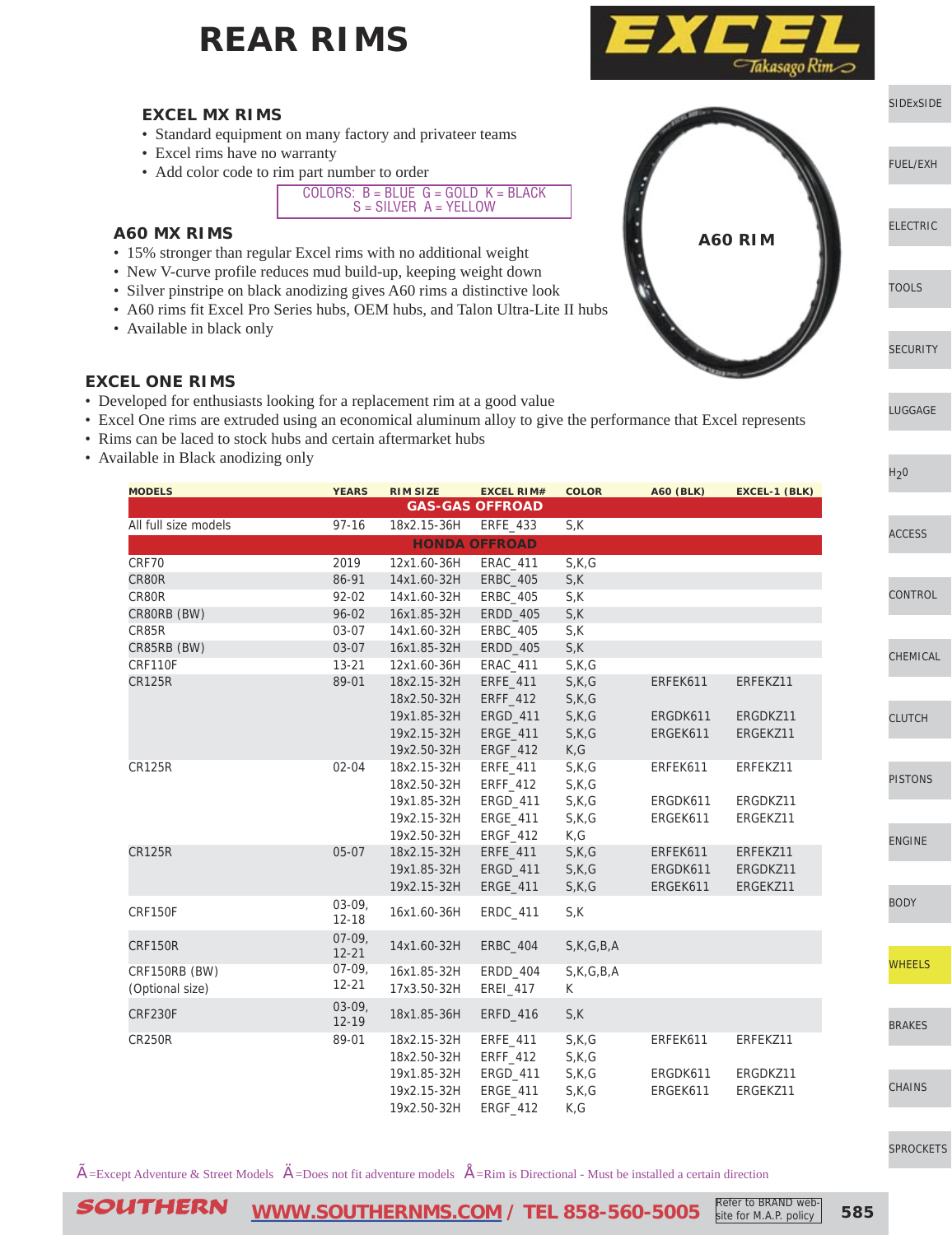

| SIDExSIDE        | <b>MODELS</b><br><b>CR250R</b> | <b>YEARS</b><br>$02 - 04$ | <b>RIM SIZE</b><br>18x2.15-32H<br>18x2.50-32H | <b>EXCEL RIM#</b><br>ERFE_411<br>ERFF_412 | <b>COLOR</b><br>S,K,G<br>S,K,G | <b>A60 (BLK)</b><br>ERFEK611 | EXCEL-1 (BLK)<br>ERFEKZ11 |
|------------------|--------------------------------|---------------------------|-----------------------------------------------|-------------------------------------------|--------------------------------|------------------------------|---------------------------|
|                  |                                |                           | 19x1.85-32H                                   | ERGD_411                                  | S,K,G                          | ERGDK611                     | ERGDKZ11                  |
| <b>FUEL/EXH</b>  |                                |                           | 19x2.15-32H                                   | ERGE_411                                  | S,K,G                          | ERGEK611                     | ERGEKZ11                  |
|                  | <b>CR250R</b>                  | $05-07$                   | 19x2.50-32H<br>18x2.15-32H                    | ERGF_412<br>ERFE_411                      | K, G<br>S,K,G                  | ERFEK611                     | ERFEKZ11                  |
| <b>ELECTRIC</b>  |                                |                           | 19x1.85-32H                                   | ERGD_411                                  | S,K,G                          | ERGDK611                     | ERGDKZ11                  |
|                  |                                |                           | 19x2.15-32H                                   | ERGE_411                                  | S,K,G                          | ERGEK611                     | ERGEKZ11                  |
|                  | CRF250R                        | 04                        | 18x2.15-32H                                   | ERFE_411                                  | S,K,G                          | ERFEK611                     | ERFEKZ11                  |
|                  |                                |                           | 18x2.50-32H                                   | ERFF_412                                  | S,K,G                          |                              |                           |
| <b>TOOLS</b>     |                                |                           | 19x1.85-32H                                   | ERGD_411                                  | S,K,G                          | ERGDK611                     | ERGDKZ11                  |
|                  |                                |                           | 19x2.15-32H                                   | ERGE_411                                  | S,K,G                          | ERGEK611                     | ERGEKZ11                  |
|                  |                                |                           | 19x2.50-32H                                   | ERGF_412                                  | K, G                           |                              |                           |
| <b>SECURITY</b>  | <b>CRF250R</b>                 | $05 - 21$                 | 18x2.15-32H                                   | ERFE_411                                  | S,K,G                          | ERFEK611                     | ERFEKZ11                  |
|                  |                                |                           | 19x1.85-32H<br>19x2.15-32H                    | ERGD_411<br><b>ERGE_411</b>               | S,K,G<br>S,K,G                 | ERGDK611<br>ERGEK611         | ERGDKZ11<br>ERGEKZ11      |
|                  | CRF250RX                       | 19-21                     | 18x2.15-32H                                   | ERFE_411                                  | S,K,G                          | ERFEK611                     | ERFEKZ11                  |
| LUGGAGE          |                                |                           | 19x1.85-32H                                   | ERGD_411                                  | S,K,G                          | ERGDK611                     | ERGDKZ11                  |
|                  |                                |                           | 19x2.15-32H                                   | ERGE_411                                  | S,K,G                          | ERGEK611                     | ERGEKZ11                  |
|                  | <b>CRF250X</b>                 | 04-05                     | 18x2.15-32H                                   | ERFE_411                                  | S,K,G                          | ERFEK611                     | ERFEKZ11                  |
| H <sub>2</sub> 0 |                                |                           | 18x2.50-32H                                   | ERFF_412                                  | S,K,G                          |                              |                           |
|                  |                                |                           | 19x1.85-32H                                   | ERGD_411                                  | S,K,G                          | ERGDK611                     | ERGDKZ11                  |
|                  |                                |                           | 19x2.15-32H                                   | <b>ERGE_411</b>                           | S,K,G                          | ERGEK611                     | ERGEKZ11                  |
| <b>ACCESS</b>    |                                |                           | 19x2.50-32H                                   | <b>ERGF 412</b>                           | K, G                           |                              |                           |
|                  | <b>CRF250X</b>                 | $06 - 09,$<br>$12 - 13,$  | 18x2.15-32H                                   | ERFE_411                                  | S,K,G                          | ERFEK611                     | ERFEKZ11                  |
|                  |                                | $15 - 18$                 | 19x1.85-32H<br>19x2.15-32H                    | ERGD_411<br><b>ERGE_411</b>               | S,K,G<br>S,K,G                 | ERGDK611<br>ERGEK611         | ERGDKZ11<br>ERGEKZ11      |
| CONTROL          | <b>XR250R</b> Å                | 90-04                     | 18x2.15-32H                                   | <b>ERFE_418</b>                           | S,K                            |                              |                           |
|                  | <b>XR400R Å</b>                | 96-04                     | 18x2.15-32H                                   | ERFE_418                                  | S,K                            |                              |                           |
|                  | CRF450L                        | 19-21                     | 18x2.15-32H                                   | ERFE_411                                  | S,K,G                          | ERFEK611                     | ERFEKZ11                  |
|                  |                                |                           | 19x1.85-32H                                   | ERGD_411                                  | S,K,G                          | ERGDK611                     | ERGDKZ11                  |
| CHEMICAL         |                                |                           | 19x2.15-32H                                   | <b>ERGE_411</b>                           | S,K,G                          | ERGEK611                     | ERGEKZ11                  |
|                  | CRF450R                        | $02 - 04$                 | 18x2.15-32H                                   | ERFE_411                                  | S,K,G                          | ERFEK611                     | ERFEKZ11                  |
|                  |                                |                           | 18x2.50-32H                                   | ERFF_412                                  | S,K,G                          |                              |                           |
| <b>CLUTCH</b>    |                                |                           | 19x1.85-32H                                   | ERGD_411                                  | S,K,G                          | ERGDK611                     | ERGDKZ11                  |
|                  |                                |                           | 19x2.15-32H<br>19x2.50-32H                    | ERGE_411                                  | S,K,G<br>K, G                  | ERGEK611                     | ERGEKZ11                  |
|                  | CRF450R                        | $05 - 21$                 | 18x2.15-32H                                   | ERGF_412<br><b>ERFE 411</b>               | S,K,G                          | ERFEK611                     | ERFEKZ11                  |
| <b>PISTONS</b>   |                                |                           | 19x1.85-32H                                   | ERGD_411                                  | S,K,G                          | ERGDK611                     | ERGDKZ11                  |
|                  |                                |                           | 19x2.15-32H                                   | ERGE_411                                  | S,K,G                          | ERGEK611                     | ERGEKZ11                  |
|                  | CRF450RL                       | 19-21                     | 18x2.15-32H                                   | ERFE_411                                  | S,K,G                          | ERFEK611                     | ERFEKZ11                  |
| <b>ENGINE</b>    |                                |                           | 19x1.85-32H                                   | ERGD_411                                  | S,K,G                          | ERGDK611                     | ERGDKZ11                  |
|                  |                                |                           | 19x2.15-32H                                   | ERGE_411                                  | S,K,G                          | ERGEK611                     | ERGEKZ11                  |
|                  | CRF450RX                       | $17 - 21$                 | 18x2.15-32H                                   | ERFE_411                                  | S,K,G                          | ERFEK611                     | ERFEKZ11                  |
| <b>BODY</b>      |                                |                           | 19x1.85-32H                                   | ERGD_411                                  | S,K,G                          | ERGDK611                     | ERGDKZ11                  |
|                  | CRF450X                        | $05-09,$                  | 19x2.15-32H<br>18x2.15-32H                    | ERGE_411                                  | S,K,G                          | ERGEK611<br>ERFEK611         | ERGEKZ11                  |
|                  |                                | $12 - 21$                 | 19x1.85-32H                                   | ERFE_411<br>ERGD_411                      | S,K,G<br>S,K,G                 | ERGDK611                     | ERFEKZ11<br>ERGDKZ11      |
| <b>WHEELS</b>    |                                |                           | 19x2.15-32H                                   | ERGE_411                                  | S,K,G                          | ERGEK611                     | ERGEKZ11                  |
|                  | <b>CR500R</b>                  | 89-01                     | 18x2.15-32H                                   | ERFE_411                                  | S,K,G                          | ERFEK611                     | ERFEKZ11                  |
|                  |                                |                           | 18x2.50-32H                                   | ERFF_412                                  | S,K,G                          |                              |                           |
| <b>BRAKES</b>    |                                |                           | 19x1.85-32H                                   | ERGD_411                                  | S,K,G                          | ERGDK611                     | ERGDKZ11                  |
|                  |                                |                           | 19x2.15-32H                                   | <b>ERGE_411</b>                           | S,K,G                          | ERGEK611                     | ERGEKZ11                  |
|                  |                                |                           | 19x2.50-32H                                   | ERGF_412                                  | K, G                           |                              |                           |
|                  | <b>XR600R Å</b>                | $91 - 00$                 | 18x2.15-32H                                   | <b>ERFE_418</b>                           | S,K                            |                              |                           |
| CHAINS           | XR650LÅ                        | $94-09,$<br>$12 - 19$     | 18x2.15-32H                                   | ERFE_418                                  | $\mathsf{S},\mathsf{K}$        |                              |                           |
|                  | <b>XR650R Å</b>                | 00-07                     | 18x2.15-32H                                   | <b>ERFE_418</b>                           | S,K                            |                              |                           |
|                  |                                |                           |                                               |                                           |                                |                              |                           |

[SPROCKETS](http://www.southernms.com/wp-content/uploads/2015/08/18_sprockets.pdf)

**586** Refer to BRAND web **[ORDERS.SOUTHERNMS.COM](http://orders.southernms.com) / FAX 858-560-4626 SOUTHERN** 

Colors:  $B =$  Blue G = Gold K = Black S = Silver A = Yellow A60 & EXCEL ONE rims in Black ONLY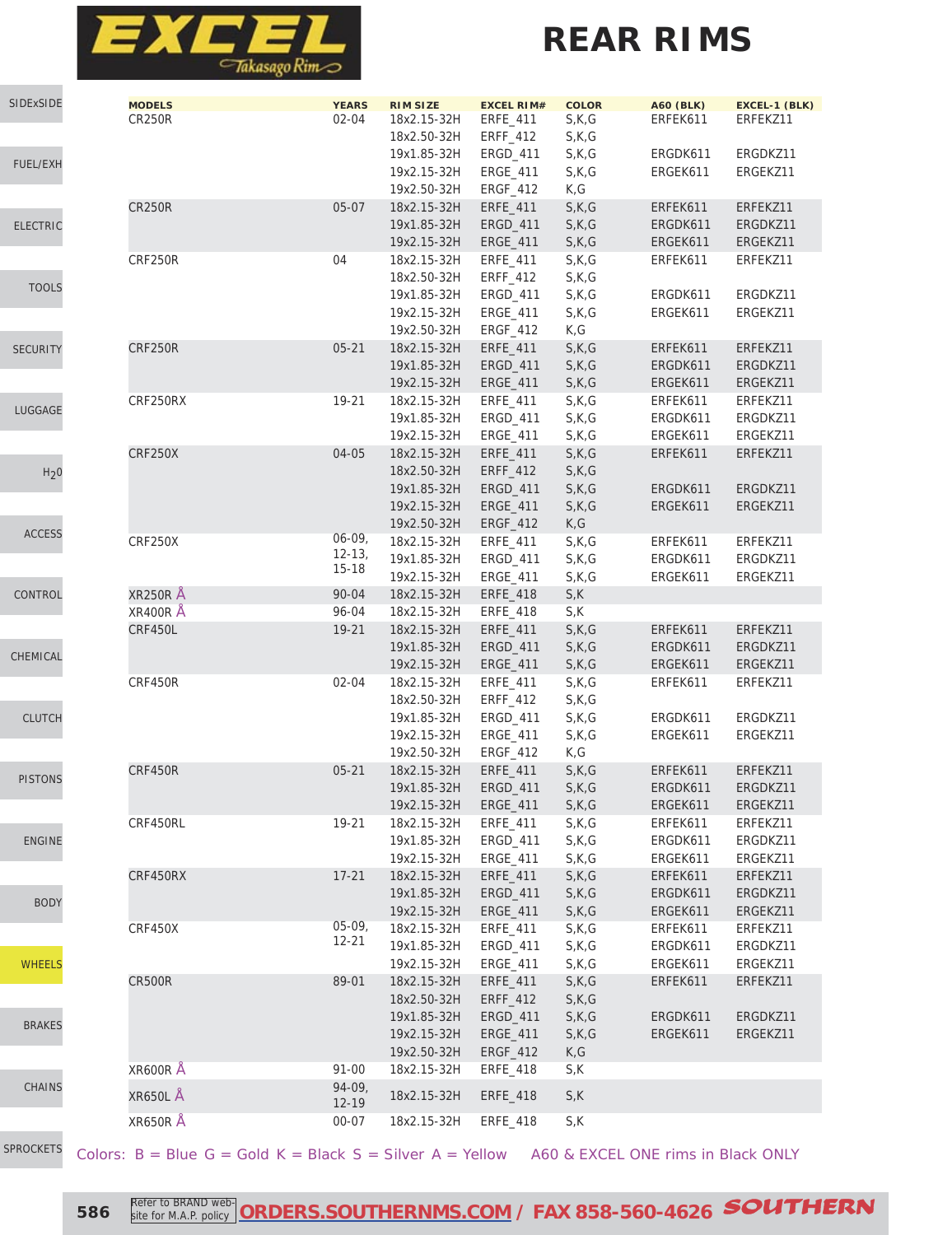

| <b>MODELS</b>           | <b>YEARS</b>          | <b>RIM SIZE</b>            | <b>EXCEL RIM#</b><br><b>HUSABERG OFFROAD</b> | <b>COLOR</b>             | <b>A60 (BLK)</b> | EXCEL-1 (BLK) | <b>SIDExSIDE</b> |
|-------------------------|-----------------------|----------------------------|----------------------------------------------|--------------------------|------------------|---------------|------------------|
| All full size models    | $00 - 14$             | 18x2.15-36H<br>18x2.50-36H | <b>ERFE_422</b><br>ERFF_422                  | S,K,G,B<br>S,K           | ERFEK622         |               |                  |
|                         |                       | 19x1.85-36H                | ERGD_422                                     | S,K,G,A                  | ERGDK622         |               | <b>FUEL/EXH</b>  |
|                         |                       | 19x2.15-36H                | ERGE_422                                     | S, K, G, B, A            | ERGEK622         |               |                  |
|                         |                       | 19x2.50-36H                | ERGF_422                                     | S,K,G                    |                  |               |                  |
|                         |                       |                            | <b>KAWASAKI OFFROAD</b>                      |                          |                  |               | <b>ELECTRIC</b>  |
| <b>KX60</b>             | 85-03                 | 12x1.60-32H                | ERAC_431                                     | S,K                      |                  |               |                  |
| <b>KX65</b>             | $00-09,$<br>$11 - 21$ | 12x1.60-28H                | ERAC_361                                     | S,K                      |                  |               | <b>TOOLS</b>     |
| <b>KX80</b>             | 98-00                 | 14x1.60-28H                | ERBC_416                                     | S,K                      |                  |               |                  |
| KX80 (BW)               | 98-00                 | 16x1.85-28H                | <b>ERDD 410</b>                              | S,K                      |                  |               |                  |
| <b>KX85</b>             | $01 - 20$             | 14x1.60-28H                | ERBC_416                                     | S,K                      |                  |               | <b>SECURITY</b>  |
| <b>KX85 (BW)</b>        | $01 - 20$             | 16x1.85-28H                | ERDD_410                                     | S,K                      |                  |               |                  |
| <b>KX100</b>            | 98-09,                | 14x1.60-28H                | ERBC_416                                     | S,K                      |                  |               |                  |
| KX100 (Opitional size)  | $11 - 21$             | 16x1.85-28H                | ERDD_410                                     | S,K                      |                  |               |                  |
| <b>KLX110</b>           | $02 - 21$             | 12x1.60-36H<br>12x1.60-36H | <b>ERAC_411</b>                              | S,K,G                    |                  |               | LUGGAGE          |
| KLX110L<br><b>KX125</b> | $10 - 21$<br>89-02    | 18x1.85-36H                | ERAC_411<br>ERFD_406                         | S,K,G<br>S,K,G,B         |                  |               |                  |
|                         |                       | 18x2.15-36H                | ERFE_410                                     | S,K,G,A                  | ERFEK610         | ERFEKZ10      |                  |
|                         |                       | 19x1.85-36H                | <b>ERGD_406</b>                              | S,K,G,B,A                | ERGDK606         | ERGDKZ06      | H <sub>2</sub> 0 |
|                         |                       | 19X2.15-36H                | ERGE_410                                     | S, K, G, B, A            | ERGEK610         | ERGEKZ10      |                  |
|                         |                       | 19x2.50-36H                | ERGF_410                                     | K                        |                  |               |                  |
| <b>KX125</b>            | 03-05                 | 18x1.85-36H                | ERFD_406                                     | S,K,G,B                  |                  |               |                  |
|                         |                       | 18x2.15-36H                | ERFE_410                                     | S,K,G,A                  | ERFEK610         | ERFEKZ10      | <b>ACCESS</b>    |
|                         |                       | 19x1.85-36H                | <b>ERGD_406</b>                              | S, K, G, B, A            | ERGDK606         | ERGDKZ06      |                  |
|                         |                       | 19X2.15-36H                | ERGE_410                                     | S, K, G, B, A            | ERGEK610         | ERGEKZ10      |                  |
| <b>KLX140</b>           | $08-09,$<br>$11 - 21$ | 14x1.60-28H                | <b>ERBC_416</b>                              | S,K                      |                  |               | <b>CONTROL</b>   |
| KLX140L (BW)            | $08-09,$<br>$11 - 21$ | 16x1.85-28H                | ERDD_410                                     | S,K                      |                  |               | CHEMICAL         |
| <b>KDX200</b>           | 89-06                 | 18X1.85-36H                | ERFD_406                                     | S,K,G,B                  |                  |               |                  |
|                         |                       | 18x2.15-36H                | ERFE_410                                     | S,K,G,A                  | ERFEK610         | ERFEKZ10      |                  |
| KDX220R                 | 97-05                 | 18X1.85-36H                | ERFD_406                                     | S,K,G,B                  |                  |               |                  |
|                         |                       | 18x2.15-36H                | ERFE_410                                     | S,K,G,A                  | ERFEK610         | ERFEKZ10      | <b>CLUTCH</b>    |
| <b>KDX250</b>           | 91-94                 | 18x1.85-36H                | ERFD_406                                     | S,K,G,B                  |                  |               |                  |
|                         |                       | 18x2.15-36H                | ERFE_410                                     | S,K,G,A                  | ERFEK610         | ERFEKZ10      |                  |
|                         |                       | 19x1.85-36H                | ERGD_406                                     | S, K, G, B, A            | ERGDK606         | ERGDKZ06      | <b>PISTONS</b>   |
|                         |                       | 19X2.15-36H<br>19x2.50-36H | ERGE_410<br>ERGF_410                         | S,K,G,B,A<br>$\mathsf K$ | ERGEK610         | ERGEKZ10      |                  |
| KLX250R                 | 94-96                 | 18x2.15-36H                | ERFE_410                                     | S,K,G,A                  | ERFEK610         | ERFEKZ10      |                  |
| KX250                   | 89-02                 | 18x1.85-36H                | ERFD_406                                     | S,K,G,B                  |                  |               | <b>ENGINE</b>    |
|                         |                       | 18x2.15-36H                | ERFE_410                                     | S,K,G,A                  | ERFEK610         | ERFEKZ10      |                  |
|                         |                       | 19x1.85-36H                | <b>ERGD_406</b>                              | S, K, G, B, A            | ERGDK606         | ERGDKZ06      |                  |
|                         |                       | 19X2.15-36H                | ERGE_410                                     | S,K,G,B,A                | ERGEK610         | ERGEKZ10      |                  |
|                         |                       | 19x2.50-36H                | ERGF_410                                     | K                        |                  |               | <b>BODY</b>      |
| KX250                   | 03-07                 | 18x1.85-36H                | ERFD_406                                     | S,K,G,B                  |                  |               |                  |
|                         |                       | 18x2.15-36H                | ERFE_410                                     | S,K,G,A                  | ERFEK610         | ERFEKZ10      |                  |
|                         |                       | 19x1.85-36H                | ERGD_406                                     | S,K,G,B,A                | ERGDK606         | ERGDKZ06      | <b>WHEELS</b>    |
|                         |                       | 19X2.15-36H                | ERGE_410                                     | S, K, G, B, A            | ERGEK610         | ERGEKZ10      |                  |
| KX250                   | 19-21                 | 18x1.85-36H                | ERFD_406                                     | S,K,G,B                  |                  |               |                  |
|                         |                       | 18x2.15-36H                | ERFE_410                                     | S,K,G,A                  | ERFEK610         | ERFEKZ10      | <b>BRAKES</b>    |
|                         |                       | 19x1.85-36H                | <b>ERGD_406</b>                              | S,K,G,B,A                | ERGDK606         | ERGDKZ06      |                  |
|                         |                       | 19X2.15-36H                | ERGE_410                                     | S,K,G,B,A                | ERGEK610         | ERGEKZ10      |                  |
| <b>KX250F</b>           | $04 - 21$             | 18x1.85-36H                | ERFD_406                                     | S,K,G,B                  |                  |               |                  |
|                         |                       | 18x2.15-36H                | ERFE_410                                     | S,K,G,A                  | ERFEK610         | ERFEKZ10      | <b>CHAINS</b>    |
|                         |                       | 19x1.85-36H                | ERGD_406                                     | S, K, G, B, A            | ERGDK606         | ERGDKZ06      |                  |
|                         |                       | 19X2.15-36H                | ERGE_410                                     | S,K,G,B,A                | ERGEK610         | ERGEKZ10      |                  |

 $\tilde{A}$ =Except Adventure & Street Models  $\ddot{A}$ =Does not fit adventure models  $\dot{A}$ =Rim is Directional - Must be installed a certain direction

SOUTHERN [WWW.SOUTHERNMS.COM](http://m.southernms.com) / TEL 858-560-5005 Refer to BRAND web-<br>Salte for M.A.P. policy 587

site for M.A.P. policy

[SPROCKETS](http://www.southernms.com/wp-content/uploads/2015/08/18_sprockets.pdf)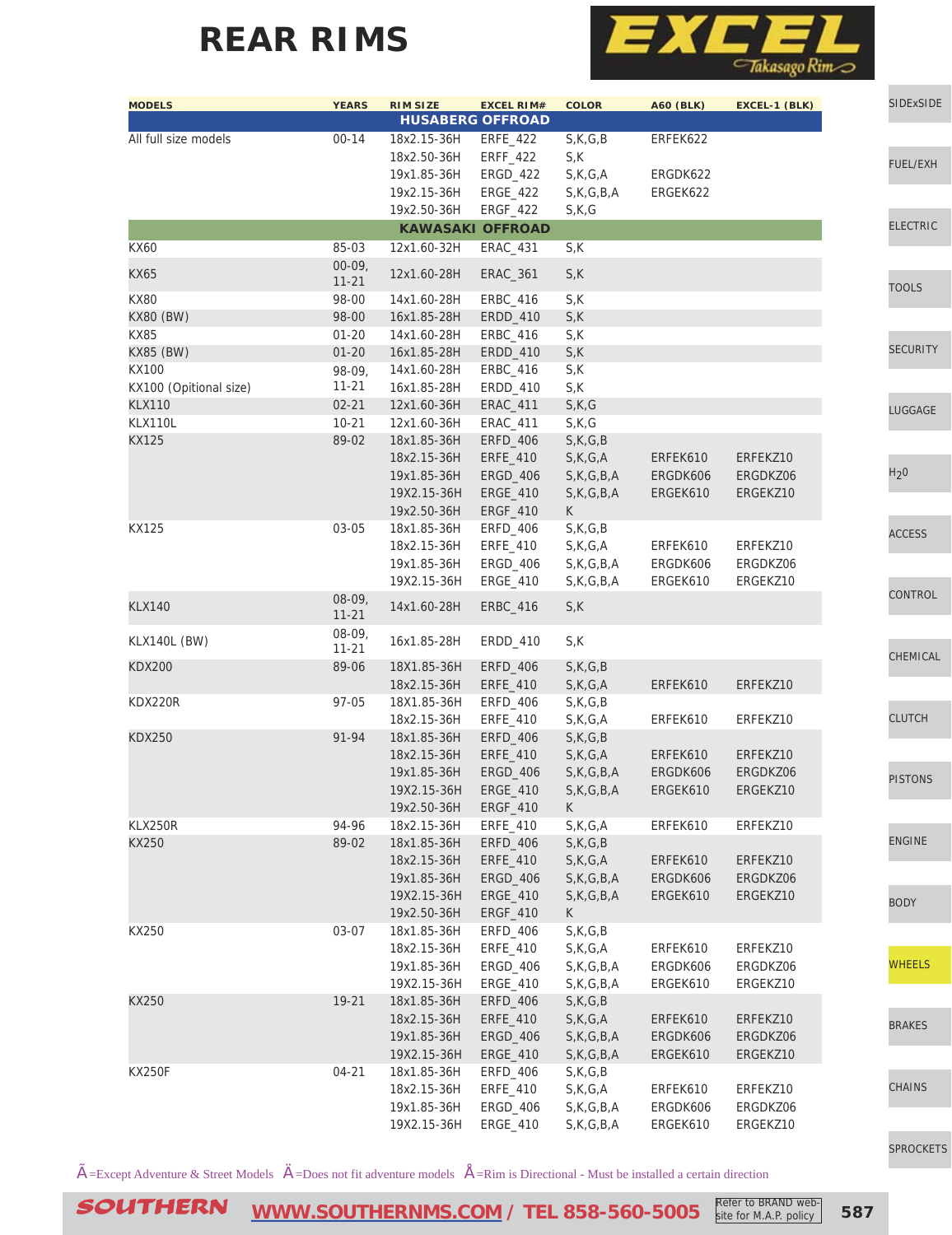

| SIDExSIDE        | <b>MODELS</b>                                               | <b>YEARS</b> | <b>RIM SIZE</b>    | <b>EXCEL RIM#</b> | <b>COLOR</b>                                        | <b>A60 (BLK)</b> | EXCEL-1 (BLK) |
|------------------|-------------------------------------------------------------|--------------|--------------------|-------------------|-----------------------------------------------------|------------------|---------------|
|                  | <b>KX250X</b>                                               | 2021         | 18x1.85-36H        | ERFD_406          | S,K,G,B                                             |                  |               |
|                  |                                                             |              | 18x2.15-36H        | ERFE_410          | S,K,G,A                                             | ERFEK610         | ERFEKZ10      |
| <b>FUEL/EXH</b>  |                                                             |              | 19x1.85-36H        | ERGD_406          | S,K,G,B,A                                           | ERGDK606         | ERGDKZ06      |
|                  |                                                             |              | 19x2.15-36H        | ERGE_410          | S,K,G,B,A                                           | ERGEK610         | ERGEKZ10      |
|                  | KLX300R                                                     | 97-07        | 18x2.15-36H        | ERFE_410          | S,K,G,A                                             | ERFEK610         | ERFEKZ10      |
|                  | KLX400R                                                     | 03-04        | 18x2.15-36H        | <b>ERFE 410</b>   | S,K,G,A                                             | ERFEK610         | ERFEKZ10      |
| <b>ELECTRIC</b>  | KLX400SR                                                    | 03-04        | 18x2.15-36H        | ERFE_410          | S,K,G,A                                             | ERFEK610         | ERFEKZ10      |
|                  | KLX450R                                                     | 08-09,       | 18x1.85-36H        | ERFD_406          | S, K, G, B                                          |                  |               |
|                  |                                                             | 18-21        | 18x2.15-36H        | ERFE_410          | S,K,G,A                                             | ERFEK610         | ERFEKZ10      |
|                  |                                                             |              | 19x1.85-36H        | ERGD_406          | S,K,G,B,A                                           | ERGDK606         | ERGDKZ06      |
| <b>TOOLS</b>     |                                                             |              | 19X2.15-36H        | ERGE_410          | S,K,G,B,A                                           | ERGEK610         | ERGEKZ10      |
|                  | KX450                                                       | 19-21        | 18x1.85-36H        |                   | S,K,G,B                                             |                  |               |
|                  |                                                             |              |                    | ERFD_406          |                                                     |                  |               |
|                  |                                                             |              | 18x2.15-36H        | ERFE_410          | S,K,G,A                                             | ERFEK610         | ERFEKZ10      |
| <b>SECURITY</b>  |                                                             |              | 19x1.85-36H        | ERGD_406          | S, K, G, B, A                                       | ERGDK606         | ERGDKZ06      |
|                  |                                                             |              | 19X2.15-36H        | <b>ERGE_410</b>   | S,K,G,B,A                                           | ERGEK610         | ERGEKZ10      |
|                  | <b>KX450F</b>                                               | $06 - 20$    | 18x1.85-36H        | ERFD_406          | S, K, G, B                                          |                  |               |
| LUGGAGE          |                                                             |              | 18x2.15-36H        | ERFE_410          | S,K,G,A                                             | ERFEK610         | ERFEKZ10      |
|                  |                                                             |              | 19x1.85-36H        | <b>ERGD 406</b>   | S, K, G, B, A                                       | ERGDK606         | ERGDKZ06      |
|                  |                                                             |              | 19X2.15-36H        | ERGE_410          | S,K,G,B,A                                           | ERGEK610         | ERGEKZ10      |
|                  | <b>KX450X</b>                                               | 2021         | 18x1.85-36H        | <b>ERFD_406</b>   | S,K,G,B                                             |                  |               |
| H <sub>2</sub> 0 |                                                             |              | 18x2.15-36H        | <b>ERFE 410</b>   | S,K,G,A                                             | ERFEK610         | ERFEKZ10      |
|                  |                                                             |              | 19x1.85-36H        | <b>ERGD_406</b>   | S,K,G,B,A                                           | ERGDK606         | ERGDKZ06      |
|                  |                                                             |              |                    | <b>ERGE 410</b>   |                                                     | ERGEK610         |               |
|                  |                                                             |              | 19x2.15-36H        |                   | S,K,G,B,A                                           |                  | ERGEKZ10      |
| <b>ACCESS</b>    | KX500                                                       | 89-04        | 18x1.85-36H        | ERFD_406          | S,K,G,B                                             |                  |               |
|                  |                                                             |              | 18x2.15-36H        | ERFE_410          | S,K,G,A                                             | ERFEK610         | ERFEKZ10      |
|                  |                                                             |              | 19x1.85-36H        | ERGD_406          | S,K,G,B,A                                           | ERGDK606         | ERGDKZ06      |
|                  |                                                             |              | 19X2.15-36H        | ERGE_410          | S, K, G, B, A                                       | ERGEK610         | ERGEKZ10      |
| CONTROL          |                                                             |              | 19x2.50-36H        | ERGF_410          | K                                                   |                  |               |
|                  | <b>KLX650R</b>                                              | 93-96        | 18x2.15-36H        | ERFE_410          | S,K,G,A                                             | ERFEK610         | ERFEKZ10      |
|                  |                                                             |              | <b>KTM OFFROAD</b> |                   |                                                     |                  |               |
|                  |                                                             |              |                    |                   |                                                     |                  |               |
|                  |                                                             |              |                    |                   |                                                     |                  |               |
| CHEMICAL         | 65SX                                                        | 98-21        | 12x1.60-32H        | <b>ERAC_406</b>   | S,K,G                                               |                  |               |
|                  | 65XC                                                        | 07-09        | 12x1.60-32H        | ERAC_406          | S,K,G                                               |                  |               |
|                  | 85SX                                                        | $03 - 21$    | 14x1.60-32H        | ERBC_421          | S,K,G                                               |                  |               |
|                  |                                                             |              | 16x1.85-32H        | ERDD_421          | S,K                                                 |                  |               |
| <b>CLUTCH</b>    | 85XC                                                        | 08-09        | 14x1.60-32H        | <b>ERBC_421</b>   | S,K,G                                               |                  |               |
|                  |                                                             |              | 16x1.85-32H        | ERDD_421          | S,K                                                 |                  |               |
|                  | 105SX                                                       | 04,          | 14x1.60-32H        | ERBC_421          | S,K,G                                               |                  |               |
| <b>PISTONS</b>   |                                                             | $06 - 11$    | 16x1.85-32H        | ERDD_421          | S,K                                                 |                  |               |
|                  | 105XC                                                       | 08-09        | 14x1.60-32H        | <b>ERBC_421</b>   | S,K,G                                               |                  |               |
|                  |                                                             |              | 16x1.85-32H        | ERDD_421          | S,K                                                 |                  |               |
|                  | All Full Size Models 125-530                                |              |                    |                   |                                                     |                  |               |
| <b>ENGINE</b>    | [If $18x1.85$ is stock size] $A$                            | $07 - 21$    | 18x1.85-36H        | ERFD_406          | $S$ , $K$ , $G$ , $B$                               |                  |               |
|                  | All Full Size Models 125-530                                |              |                    |                   |                                                     |                  |               |
|                  | [If 18x2.15 is stock size] $\hat{A}$                        | $07 - 21$    | 18x2.15-36H        | ERFE_422          | S,K,G,B                                             | ERFEK622         | ERFEKZ22      |
|                  | All Full Size Models 125-530                                |              |                    |                   |                                                     |                  |               |
| <b>BODY</b>      |                                                             | $07 - 21$    | 19x1.85-36H        | <b>ERGD 422</b>   | S,K,G,A                                             | ERGDK622         | ERGDKZ22      |
|                  | [If 19x1.85 is stock size] $A$                              |              |                    |                   |                                                     |                  |               |
|                  | All Full Size Models 125-530                                | $07 - 21$    | 19x2.15-36H        | ERGE_422          | S,K,G,B,A                                           | ERGEK622         | ERGEKZ22      |
|                  | [If 19x2.15 is stock size] $A$                              |              |                    |                   |                                                     |                  |               |
| <b>WHEELS</b>    | All Full Size Off-Road 125-530 A                            | $07 - 21$    | 18x1.85-36H        | ERFD_406          | S,K,G,B                                             |                  |               |
|                  |                                                             |              | 18x2.15-36H        | ERFE_422          | S,K,G,B                                             | ERFEK622         | ERFEKZ22      |
|                  | All Full Size Dual Sport 125-530 A                          | $07 - 21$    | 19x1.85-36H        | ERGD_422          | S,K,G,A                                             | ERGDK622         | ERGDKZ22      |
|                  |                                                             |              | 19x2.15-36H        | <b>ERGE_422</b>   | S, K, G, B, A                                       | ERGEK622         | ERGEKZ22      |
| <b>BRAKES</b>    | All Non SX 125-525                                          | 03-06        | 18x1.85-36H        | ERFD_406          | S,K,G,B                                             |                  |               |
|                  |                                                             |              | 18x2.15-36H        | ERFE_422          | S,K,G,B                                             | ERFEK622         | ERFEKZ22      |
|                  |                                                             |              | 19x1.85-36H        | ERGD_422          | S,K,G,A                                             | ERGDK622         | ERGDKZ22      |
| <b>CHAINS</b>    |                                                             |              | 19x2.15-36H        | <b>ERGE_422</b>   | S, K, G, B, A                                       | ERGEK622         | ERGEKZ22      |
|                  | All SX 125-525                                              | 03-06        | 18x1.85-36H        |                   | S,K,G,B                                             |                  |               |
|                  |                                                             |              |                    | ERFD_406          |                                                     |                  | ERFEKZ22      |
|                  |                                                             |              | 18x2.15-36H        | ERFE_422          | S, K, G, B                                          | ERFEK622         |               |
| <b>SPROCKETS</b> |                                                             |              | 19x1.85-36H        | ERGD_422          | S,K,G,A                                             | ERGDK622         | ERGDKZ22      |
|                  | Colors: $B = Blue G = Gold K = Black S = Silver A = Yellow$ |              | 19x2.15-36H        | ERGE_422          | S, K, G, B, A<br>A60 & EXCEL ONE rims in Black ONLY | ERGEK622         | ERGEKZ22      |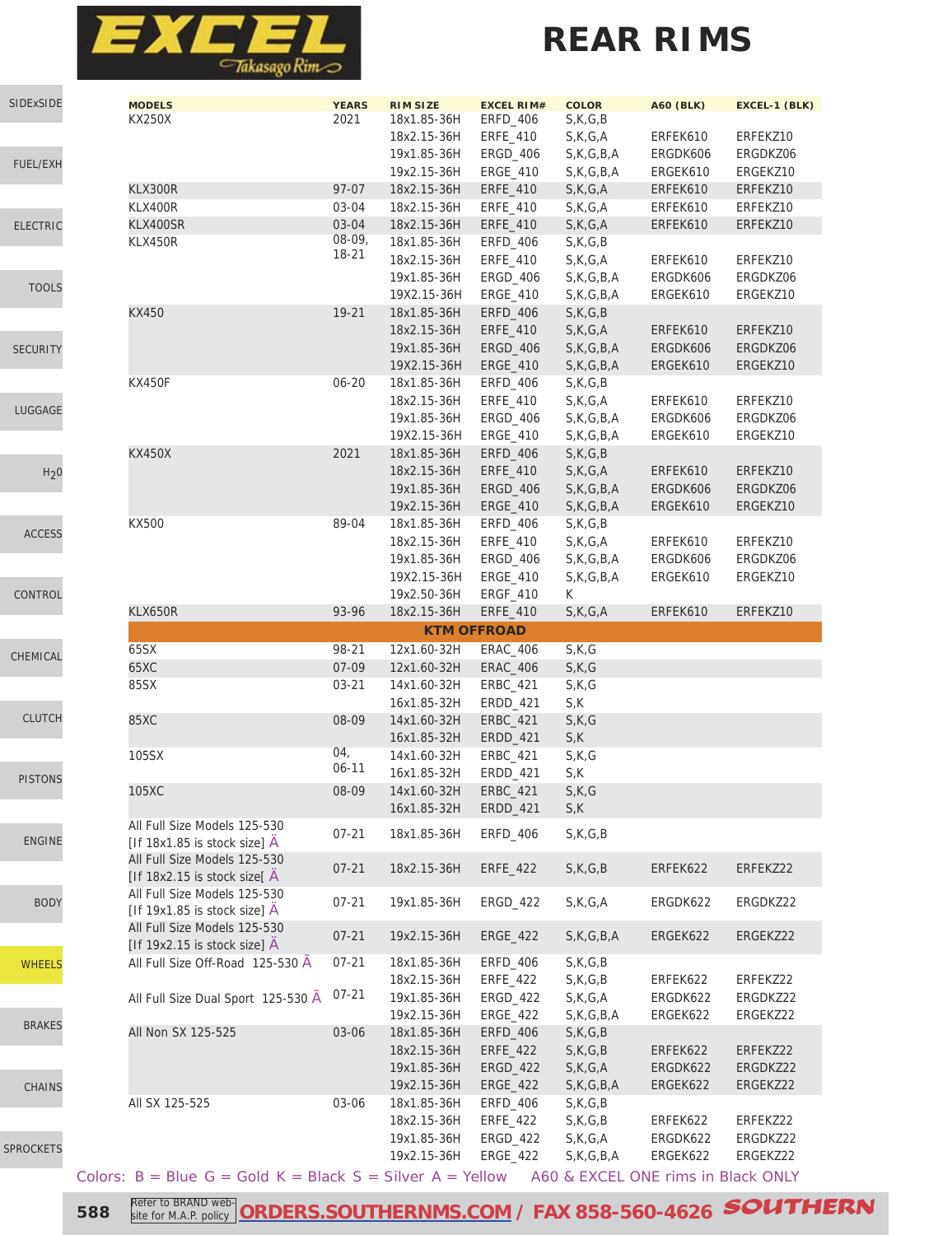

| <b>MODELS</b>     | <b>YEARS</b>          | <b>RIM SIZE</b>       | <b>EXCEL RIM#</b><br><b>SUZUKI OFFROAD</b> | <b>COLOR</b>          | <b>A60 (BLK)</b> | EXCEL-1 (BLK) |                  | SIDExSIDE        |
|-------------------|-----------------------|-----------------------|--------------------------------------------|-----------------------|------------------|---------------|------------------|------------------|
| <b>RM65</b>       | $03 - 05$             | 12x1.60-28H           | ERAC_361                                   | S,K                   |                  |               |                  |                  |
| <b>RM80</b>       | 86-01                 | 16x1.85-32H           | ERDD_404                                   | S,K,G,B,A             |                  |               |                  | FUEL/EXH         |
| <b>RM80</b>       | 95-01                 | 14x1.60-32H           | ERBC_404                                   | S, K, G, B, A         |                  |               |                  |                  |
| <b>RM85</b>       | $15 - 20$             | 02-10,12, 14x1.60-32H | <b>ERBC_404</b>                            | S,K,G,B,A             |                  |               |                  |                  |
| <b>RM85L (BW)</b> |                       | 03-08,12 16x1.85-32H  | ERDD_404                                   | S,K,G,B,A             |                  |               |                  | <b>ELECTRIC</b>  |
| DR-Z110           | $03 - 05$             | 12x1.60-36H           | <b>ERAC_411</b>                            | S,K,G                 |                  |               |                  |                  |
| <b>RM125</b>      | 88-08                 | 18x1.85-36H           | <b>ERFD 406</b>                            | S,K,G,B               |                  |               |                  |                  |
|                   |                       | 18x2.15-36H           | ERFE_410                                   | S,K,G,A               | ERFEK610         | ERFEKZ10      |                  | <b>TOOLS</b>     |
|                   |                       | 19x1.85-36H           | ERGD_406                                   | S,K,G,B,A             | ERGDK606         | ERGDKZ06      |                  |                  |
|                   |                       | 19X2.15-36H           | ERGE_410                                   | S, K, G, B, A         | ERGEK610         | ERGEKZ10      |                  |                  |
|                   |                       | 19x2.50-36H           | ERGF_410                                   | K                     |                  |               |                  |                  |
| <b>RM250</b>      | 88-08                 | 18x1.85-36H           | ERFD_406                                   | S,K,G,B               |                  |               |                  | <b>SECURITY</b>  |
|                   |                       | 18x2.15-36H           | ERFE_410                                   | S,K,G,A               | ERFEK610         | ERFEKZ10      |                  |                  |
|                   |                       | 19x1.85-36H           | <b>ERGD_406</b>                            | S,K,G,B,A             | ERGDK606         | ERGDKZ06      |                  |                  |
|                   |                       | 19X2.15-36H           | ERGE_410                                   | S, K, G, B, A         | ERGEK610         | ERGEKZ10      |                  | LUGGAGE          |
|                   |                       | 19x2.50-36H           | ERGF_410                                   | $\mathsf{K}$          |                  |               |                  |                  |
| <b>RMX250</b>     | 89-98                 | 18x1.85-36H           | ERFD_406                                   | $S$ , $K$ , $G$ , $B$ |                  |               |                  |                  |
|                   |                       | 18x2.15-36H           | ERFE_410                                   | S,K,G,A               | ERFEK610         | ERFEKZ10      |                  |                  |
|                   |                       | 19x1.85-36H           | ERGD_406                                   | S, K, G, B, A         | ERGDK606         | ERGDKZ06      | H <sub>2</sub> 0 |                  |
|                   |                       | 19X2.15-36H           | ERGE_410                                   | S,K,G,B,A             | ERGEK610         | ERGEKZ10      |                  |                  |
| <b>RM-Z250</b>    | 04-06                 | 18x1.85-36H           | <b>ERFD_406</b>                            | S,K,G,B               |                  |               |                  |                  |
|                   |                       | 18x2.15-36H           | ERFE_410                                   | S,K,G,A               | ERFEK610         | ERFEKZ10      |                  | <b>ACCESS</b>    |
|                   |                       | 19x1.85-36H           | <b>ERGD_406</b>                            | S, K, G, B, A         | ERGDK606         | ERGDKZ06      |                  |                  |
|                   |                       | 19x2.15-36H           | ERGE_410                                   | S, K, G, B, A         | ERGEK610         | ERGEKZ10      |                  |                  |
| <b>RM-Z250</b>    | $07 - 21$             | 18x1.85-36H           | ERFD_406                                   | $S$ , $K$ , $G$ , $B$ |                  |               |                  |                  |
|                   |                       | 18x2.15-36H           | ERFE_422                                   | S, K, G, B            | ERFEK622         | ERFEKZ22      |                  | CONTROL          |
|                   |                       | 19x1.85-36H           | ERGD_422                                   | S,K,G,A               | ERGDK622         | ERGDKZ22      |                  |                  |
|                   |                       | 19x2.15-36H           | ERGE_422                                   | S, K, G, B, A         | ERGEK622         | ERGEKZ22      |                  |                  |
| DR-Z400           | $00 - 04$             | 18x1.85-36H           | ERFD_406                                   | S,K,G,B               |                  |               |                  | CHEMICAL         |
|                   |                       | 18x2.15-36H           | ERFE_410                                   | S,K,G,A               | ERFEK610         | ERFEKZ10      |                  |                  |
|                   |                       | 19x1.85-36H           | ERGD_406                                   | S, K, G, B, A         | ERGDK606         | ERGDKZ06      |                  |                  |
|                   |                       | 19X2.15-36H           | ERGE_410                                   | S, K, G, B, A         | ERGEK610         | ERGEKZ10      |                  |                  |
| <b>DR-Z400E</b>   | $00 - 07$             | 18x1.85-36H           | ERFD_406                                   | S,K,G,B               |                  |               |                  | <b>CLUTCH</b>    |
|                   |                       | 18x2.15-36H           | ERFE_410                                   | S,K,G,A               | ERFEK610         | ERFEKZ10      |                  |                  |
|                   |                       | 19x1.85-36H           | ERGD_406                                   | S,K,G,B,A             | ERGDK606         | ERGDKZ06      |                  |                  |
|                   |                       | 19X2.15-36H           | ERGE_410                                   | S,K,G,B,A             | ERGEK610         | ERGEKZ10      |                  | <b>PISTONS</b>   |
| <b>DR-Z400S</b>   | $00-09,$<br>$11 - 20$ | 18x2.15-36H           | ERFE_410                                   | S,K,G,A               | ERFEK610         | ERFEKZ10      |                  |                  |
| RM-X450Z          | $10-11,$              | 18x1.85-36H           | ERFD_406                                   | S,K,G,B               |                  |               |                  |                  |
|                   | 17-19                 | 18x2.15-36H           | ERFE_422                                   | S, K, G, B            | ERFEK622         | ERFEKZ22      |                  | <b>ENGINE</b>    |
|                   |                       | 19x1.85-36H           | ERGD_422                                   | S,K,G,A               | ERGDK622         | ERGDKZ22      |                  |                  |
|                   |                       | 19x2.15-36H           | ERGE_422                                   | S,K,G,B,A             | ERGEK622         | ERGEKZ22      |                  |                  |
| RM-Z450           | $05 - 21$             | 18x1.85-36H           | ERFD_406                                   | S,K,G,B               |                  |               |                  | <b>BODY</b>      |
|                   |                       | 18x2.15-36H           | ERFE_422                                   | S,K,G,B               | ERFEK622         | ERFEKZ22      |                  |                  |
|                   |                       | 19x1.85-36H           | ERGD_422                                   | S,K,G,A               | ERGDK622         | ERGDKZ22      |                  |                  |
|                   |                       | 19x2.15-36H           | ERGE_422                                   | S, K, G, B, A         | ERGEK622         | ERGEKZ22      |                  |                  |
|                   |                       |                       | <b>YAMAHA OFFROAD</b>                      |                       |                  |               |                  | <b>WHEELS</b>    |
| <b>YZ80</b>       | 88-92                 | 14x1.60-32H           | ERBC_405                                   | S,K                   |                  |               |                  |                  |
| <b>YZ80</b>       | 94-01                 | 14x1.60-32H           | <b>ERBC_404</b>                            | S,K,G,B,A             |                  |               |                  |                  |
| <b>YZ80 (BW)</b>  | 94-01                 | 16x1.85-32H           | ERDD_404                                   | S, K, G, B, A         |                  |               |                  | <b>BRAKES</b>    |
| <b>YZ85</b>       | $02 - 21$             | 14x1.60-32H           | ERBC_404                                   | S,K,G,B,A             |                  |               |                  |                  |
| YZ85 (BW)         | $02 - 21$             | 16x1.85-32H           | ERDD_404                                   | S,K,G,B,A             |                  |               |                  |                  |
| <b>YZ125</b>      | 89-98                 | 18x1.85-36H           | ERFD_406                                   | S,K,G,B               |                  |               |                  |                  |
|                   |                       | 18x2.15-36H           | ERFE_422                                   | S,K,G,B               | ERFEK622         | ERFEKZ22      |                  | <b>CHAINS</b>    |
|                   |                       | 18x2.50-36H           | ERFF_422                                   | S,K                   |                  |               |                  |                  |
|                   |                       | 19x1.85-36H           | ERGD_406                                   | S, K, G, B, A         | ERGDK606         | ERGDKZ06      |                  |                  |
|                   |                       | 19x2.15-36H           | ERGE_422                                   | S,K,G,B,A             | ERGEK622         | ERGEKZ22      |                  | <b>SPROCKETS</b> |
|                   |                       |                       |                                            |                       |                  |               |                  |                  |

 $\tilde{A}$ =Except Adventure & Street Models  $\ddot{A}$ =Does not fit adventure models  $\dot{A}$ =Rim is Directional - Must be installed a certain direction

SOUTHERN [WWW.SOUTHERNMS.COM](http://m.southernms.com) / TEL 858-560-5005 Refer to BRAND web-<br>Sample: 589

site for M.A.P. policy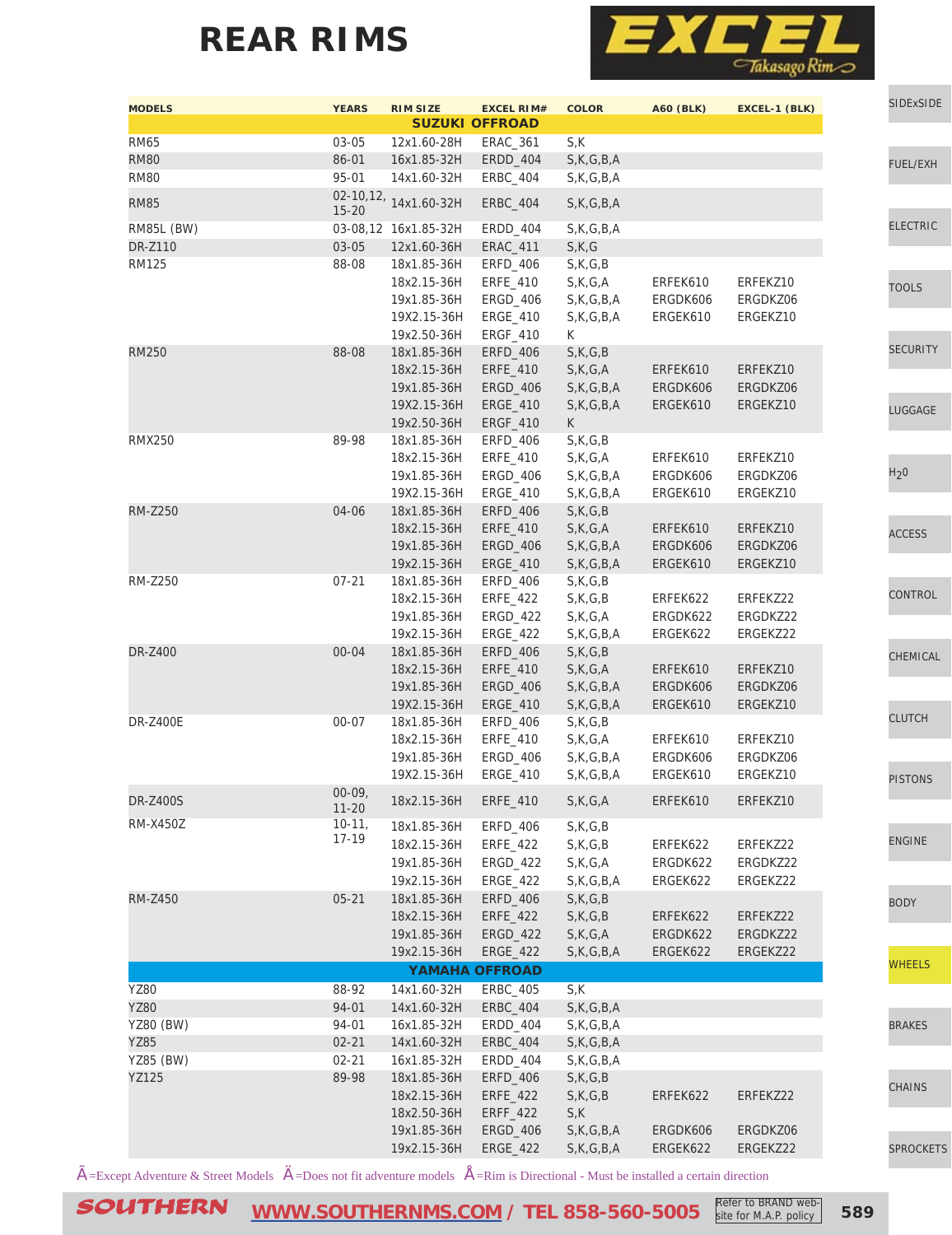

# **REAR RIMS**

| SIDExSIDE        | <b>MODELS</b>                                               | <b>YEARS</b> | <b>RIM SIZE</b><br>18x1.85-36H | <b>EXCEL RIM#</b><br>ERFD_406 | <b>COLOR</b>          | <b>A60 (BLK)</b>                   | EXCEL-1 (BLK)        |
|------------------|-------------------------------------------------------------|--------------|--------------------------------|-------------------------------|-----------------------|------------------------------------|----------------------|
|                  | YZ125                                                       | 99-21        | 18x2.15-36H                    | ERFE_422                      | S,K,G,B<br>S,K,G,B    | ERFEK622                           | ERFEKZ22             |
|                  |                                                             |              | 18x2.50-36H                    | ERFF_422                      | S,K                   |                                    |                      |
| <b>FUEL/EXH</b>  |                                                             |              | 19x1.85-36H                    | ERGD_406                      | S,K,G,B,A             | ERGDK606                           | ERGDKZ06             |
|                  |                                                             |              | 19x2.15-36H                    | ERGE_422                      | S,K,G,B,A             | ERGEK622                           | ERGEKZ22             |
|                  |                                                             |              | 19x2.50-36H                    | ERGF_422                      | S,K,G                 |                                    |                      |
| <b>ELECTRIC</b>  | <b>YZ125X</b>                                               | $20 - 21$    | 18x1.85-36H                    | <b>ERFD_406</b>               | S,K,G,B               |                                    |                      |
|                  |                                                             |              | 18x2.15-36H                    | <b>ERFE_422</b>               | S,K,G,B               | ERFEK622                           | ERFEKZ22             |
|                  |                                                             |              | 19x1.85-36H                    | ERGD_406                      | S, K, G, B, A         | ERGDK606                           | ERGDKZ06             |
| <b>TOOLS</b>     |                                                             |              | 19x2.15-36H                    | <b>ERGE_422</b>               | S,K,G,B,A             | ERGEK622                           | ERGEKZ22             |
|                  | <b>TTR250</b>                                               | 99-06        | 18x1.85-36H                    | ERFD_406                      | S,K,G,B               |                                    |                      |
|                  |                                                             |              | 18x2.15-36H                    | ERFE_422                      | S,K,G,B               | ERFEK622                           | ERFEKZ22             |
| <b>SECURITY</b>  |                                                             |              | 18x2.50-36H                    | ERFF_422                      | S,K                   |                                    |                      |
|                  |                                                             |              | 19x1.85-36H                    | <b>ERGD_406</b>               | S, K, G, B, A         | ERGDK606                           | ERGDKZ06             |
|                  | <b>WR250</b>                                                | 91-97        | 19x2.15-36H<br>18x1.85-36H     | ERGE_422<br>ERFD_406          | S,K,G,B,A<br>S,K,G,B  | ERGEK622                           | ERGEKZ22             |
|                  |                                                             |              | 18x2.15-36H                    | ERFE_422                      | S,K,G,B               | ERFEK622                           | ERFEKZ22             |
| LUGGAGE          |                                                             |              | 18x2.50-36H                    | <b>ERFF_422</b>               | S,K                   |                                    |                      |
|                  |                                                             |              | 19x1.85-36H                    | ERGD_406                      | S,K,G,B,A             | ERGDK606                           | ERGDKZ06             |
|                  |                                                             |              | 19x2.15-36H                    | ERGE_422                      | S,K,G,B,A             | ERGEK622                           | ERGEKZ22             |
| H <sub>2</sub> 0 | <b>WR250F</b>                                               | $01-09,$     | 18x1.85-36H                    | ERFD_406                      | S,K,G,B               |                                    |                      |
|                  |                                                             | $11 - 13,$   | 18x2.15-36H                    | <b>ERFE 422</b>               | $S$ , $K$ , $G$ , $B$ | ERFEK622                           | ERFEKZ22             |
|                  |                                                             | $15 - 21$    | 18x2.50-36H                    | ERFF_422                      | S,K                   |                                    |                      |
| <b>ACCESS</b>    |                                                             |              | 19x1.85-36H                    | ERGD_406                      | $S$ , K, G, B, A      | ERGDK606                           | ERGDKZ06             |
|                  |                                                             |              | 19x2.15-36H                    | ERGE_422                      | S,K,G,B,A             | ERGEK622                           | ERGEKZ22             |
|                  |                                                             |              | 19x2.50-36H                    | ERGF_422                      | S,K,G                 |                                    |                      |
|                  | YZ250                                                       | 89-98        | 18x1.85-36H                    | <b>ERFD_406</b>               | S,K,G,B               |                                    |                      |
| CONTROL          |                                                             |              | 18x2.15-36H                    | ERFE_422                      | S,K,G,B               | ERFEK622                           | ERFEKZ22             |
|                  |                                                             |              | 18x2.50-36H                    | ERFF_422                      | S,K                   |                                    |                      |
|                  |                                                             |              | 19x1.85-36H                    | ERGD_406                      | S, K, G, B, A         | ERGDK606                           | ERGDKZ06             |
| CHEMICAL         |                                                             |              | 19x2.15-36H                    | ERGE_422                      | S,K,G,B,A             | ERGEK622                           | ERGEKZ22             |
|                  | YZ250                                                       | 99-21        | 18x1.85-36H                    | ERFD_406                      | S,K,G,B               |                                    |                      |
|                  |                                                             |              | 18x2.15-36H                    | ERFE_422                      | S, K, G, B            | ERFEK622                           | ERFEKZ22             |
| <b>CLUTCH</b>    |                                                             |              | 18x2.50-36H<br>19x1.85-36H     | ERFF_422<br><b>ERGD_406</b>   | S,K<br>S, K, G, B, A  | ERGDK606                           | ERGDKZ06             |
|                  |                                                             |              | 19x2.15-36H                    | ERGE_422                      | S, K, G, B, A         | ERGEK622                           | ERGEKZ22             |
|                  |                                                             |              | 19x2.50-36H                    | ERGF_422                      | S,K,G                 |                                    |                      |
|                  | <b>YZ250F</b>                                               | $01 - 08$    | 18x1.85-36H                    | ERFD_406                      | S,K,G,B               |                                    |                      |
| <b>PISTONS</b>   |                                                             |              | 18x2.15-36H                    | ERFE_422                      | S,K,G,B               | ERFEK622                           | ERFEKZ22             |
|                  |                                                             |              | 18X2.50-36H                    | $ERF-422$                     | S,K                   |                                    |                      |
|                  |                                                             |              | 19x1.85-36H                    | <b>ERGD_406</b>               | S,K,G,B,A             | ERGDK606                           | ERGDKZ06             |
| <b>ENGINE</b>    |                                                             |              | 19x2.15-36H                    | ERGE_422                      | S,K,G,B,A             | ERGEK622                           | ERGEKZ22             |
|                  |                                                             |              | 19x2.50-36H                    | <b>ERGF_422</b>               | S,K,G                 |                                    |                      |
|                  | <b>YZ250F</b>                                               | 09-21        | 18x1.85-36H                    | ERFD_406                      | S,K,G,B               |                                    |                      |
| <b>BODY</b>      |                                                             |              | 18x2.15-36H                    | ERFE_422                      | S,K,G,B               | ERFEK622                           | ERFEKZ22             |
|                  |                                                             |              | 19x1.85-36H                    | ERGD_406                      | S, K, G, B, A         | ERGDK606                           | ERGDKZ06             |
|                  |                                                             |              | 19x2.15-36H                    | ERGE_422                      | S, K, G, B, A         | ERGEK622                           | ERGEKZ22             |
|                  | YZ250FX                                                     | $15 - 21$    | 18x1.85-36H                    | ERFD_406                      | S,K,G,B               |                                    |                      |
| <b>WHEELS</b>    |                                                             |              | 18x2.15-36H                    | <b>ERFE_422</b>               | S,K,G,B               | ERFEK622                           | ERFEKZ22             |
|                  |                                                             |              | 18x2.50-36H<br>19x1.85-36H     | ERFF_422                      | S,K<br>S,K,G,B,A      | ERGDK606                           |                      |
|                  |                                                             |              | 19x2.15-36H                    | ERGD_406<br>ERGE_422          |                       | ERGEK622                           | ERGDKZ06<br>ERGEKZ22 |
| <b>BRAKES</b>    |                                                             |              | 19x2.50-36H                    | ERGF_422                      | S,K,G,B,A<br>S,K,G    |                                    |                      |
|                  | <b>YZ250X</b>                                               | $16 - 21$    | 18x1.85-36H                    | ERFD_406                      | S,K,G,B               |                                    |                      |
|                  |                                                             |              | 18x2.15-36H                    | ERFE_422                      | S,K,G,B               | ERFEK622                           | ERFEKZ22             |
| <b>CHAINS</b>    |                                                             |              | 18x2.50-36H                    | ERFF_422                      | S,K                   |                                    |                      |
|                  |                                                             |              | 19x1.85-36H                    | ERGD_406                      | S, K, G, B, A         | ERGDK606                           | ERGDKZ06             |
|                  |                                                             |              | 19x2.15-36H                    | ERGE_422                      | S,K,G,B,A             | ERGEK622                           | ERGEKZ22             |
| <b>SPROCKETS</b> |                                                             |              | 19x2.50-36H                    | ERGF_422                      | S,K,G                 |                                    |                      |
|                  | Colors: $B = Blue G = Gold K = Black S = Silver A = Yellow$ |              |                                |                               |                       | A60 & EXCEL ONE rims in Black ONLY |                      |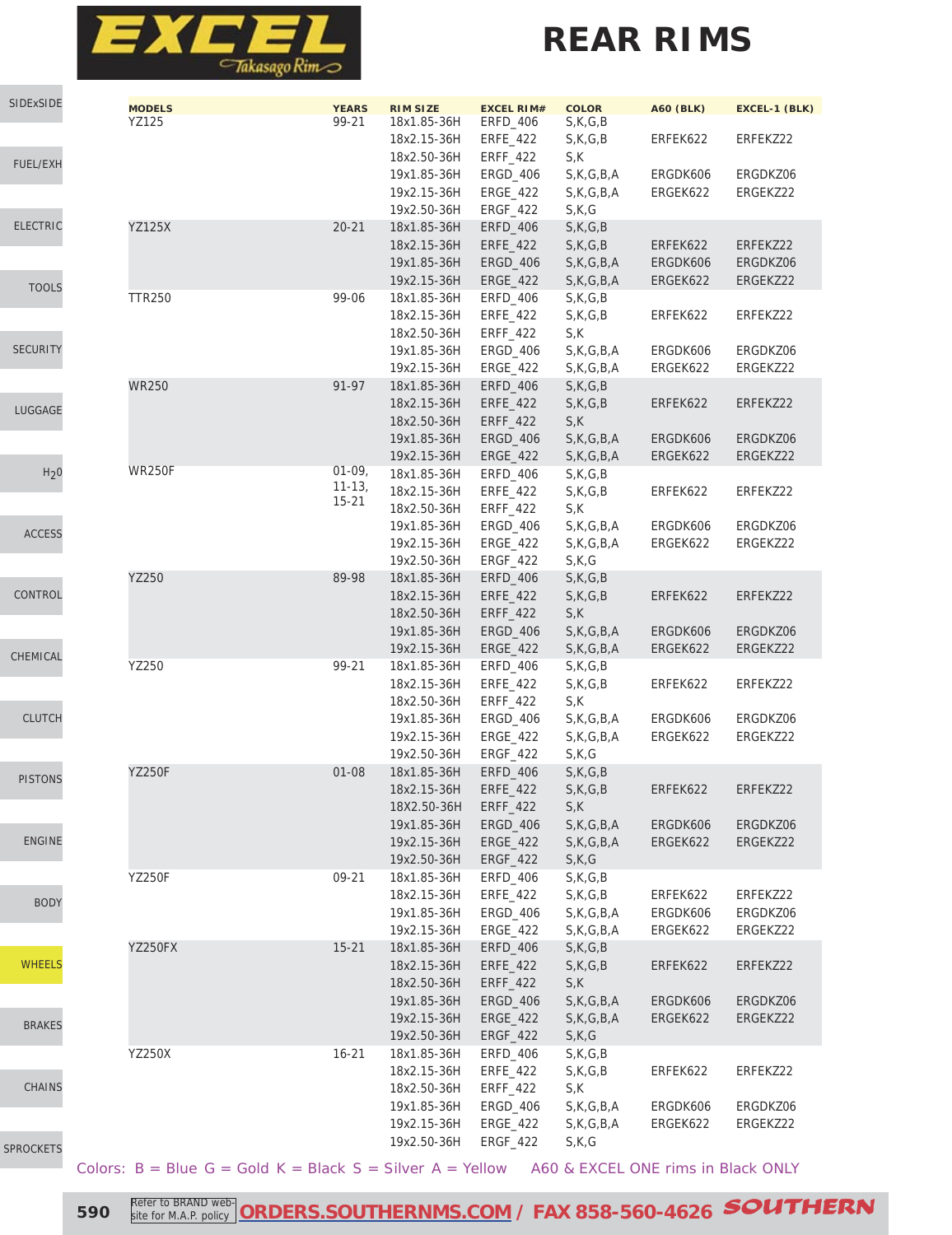

| <b>MODELS</b><br><b>WR400F</b> | <b>YEARS</b><br>98 | <b>RIM SIZE</b><br>18x1.85-36H | <b>EXCEL RIM#</b><br>ERFD_406 | <b>COLOR</b><br>S,K,G,B | <b>A60 (BLK)</b> | EXCEL-1 (BLK) | SIDExSIDE        |
|--------------------------------|--------------------|--------------------------------|-------------------------------|-------------------------|------------------|---------------|------------------|
|                                |                    | 18x2.15-36H<br>18x2.50-36H     | ERFE_422<br><b>ERFF_422</b>   | S,K,G,B<br>S,K          | ERFEK622         | ERFEKZ22      |                  |
|                                |                    | 19x1.85-36H                    | ERGD_406                      | S, K, G, B, A           | ERGDK606         | ERGDKZ06      | FUEL/EXH         |
|                                |                    | 19x2.15-36H                    | ERGE_422                      | S, K, G, B, A           | ERGEK622         | ERGEKZ22      |                  |
| <b>WR400F</b>                  | 99-00              | 18x1.85-36H                    | <b>ERFD_406</b>               | S,K,G,B                 |                  |               |                  |
|                                |                    | 18x2.15-36H<br>18x2.50-36H     | ERFE_422<br>ERFF_422          | S,K,G,B<br>S,K          | ERFEK622         | ERFEKZ22      | <b>ELECTRIC</b>  |
|                                |                    | 19x1.85-36H                    | ERGD_406                      | S, K, G, B, A           | ERGDK606         | ERGDKZ06      |                  |
|                                |                    | 19x2.15-36H                    | ERGE_422                      | S,K,G,B,A               | ERGEK622         | ERGEKZ22      |                  |
|                                |                    | 19x2.50-36H                    | ERGF_422                      | S,K,G                   |                  |               | <b>TOOLS</b>     |
| <b>YZ400F</b>                  | 98                 | 18x1.85-36H                    | ERFD_406                      | S,K,G,B                 |                  |               |                  |
|                                |                    | 18x2.15-36H                    | ERFE_422                      | S,K,G,B                 | ERFEK622         | ERFEKZ22      |                  |
|                                |                    | 18x2.50-36H                    | ERFF_422                      | S,K                     |                  |               | <b>SECURITY</b>  |
|                                |                    | 19x1.85-36H                    | <b>ERGD_406</b>               | S, K, G, B, A           | ERGDK606         | ERGDKZ06      |                  |
|                                | 99                 | 19x2.15-36H                    | ERGE_422                      | S, K, G, B, A           | ERGEK622         | ERGEKZ22      |                  |
| <b>YZ400F</b>                  |                    | 18x1.85-36H<br>18x2.15-36H     | ERFD_406                      | S,K,G,B                 | ERFEK622         | ERFEKZ22      | LUGGAGE          |
|                                |                    | 18x2.50-36H                    | ERFE_422<br><b>ERFF_422</b>   | S,K,G,B<br>S,K          |                  |               |                  |
|                                |                    | 19x1.85-36H                    | ERGD_406                      | S, K, G, B, A           | ERGDK606         | ERGDKZ06      |                  |
|                                |                    | 19x2.15-36H                    | ERGE_422                      | S, K, G, B, A           | ERGEK622         | ERGEKZ22      | H <sub>2</sub> 0 |
|                                |                    | 19x2.50-36H                    | ERGF_422                      | S,K,G                   |                  |               |                  |
| <b>WR426F</b>                  | $01 - 02$          | 18x1.85-36H                    | ERFD_406                      | S,K,G,B                 |                  |               |                  |
|                                |                    | 18x2.15-36H                    | <b>ERFE_422</b>               | S,K,G,B                 | ERFEK622         | ERFEKZ22      |                  |
|                                |                    | 18x2.50-36H                    | ERFF_422                      | S,K                     |                  |               | <b>ACCESS</b>    |
|                                |                    | 19x1.85-36H                    | ERGD_406                      | S, K, G, B, A           | ERGDK606         | ERGDKZ06      |                  |
|                                |                    | 19x2.15-36H                    | ERGE_422                      | S, K, G, B, A           | ERGEK622         | ERGEKZ22      |                  |
|                                |                    | 19x2.50-36H                    | ERGF_422                      | S,K,G                   |                  |               | CONTROL          |
| <b>YZ426F</b>                  | $00 - 02$          | 18x1.85-36H                    | <b>ERFD_406</b>               | S,K,G,B                 |                  |               |                  |
|                                |                    | 18x2.15-36H                    | ERFE_422                      | S,K,G,B                 | ERFEK622         | ERFEKZ22      |                  |
|                                |                    | 18x2.50-36H                    | ERFF_422                      | S,K                     |                  |               | CHEMICAL         |
|                                |                    | 19x1.85-36H                    | ERGD_406                      | S, K, G, B, A           | ERGDK606         | ERGDKZ06      |                  |
|                                |                    | 19x2.15-36H<br>19x2.50-36H     | ERGE_422<br>ERGF_422          | S,K,G,B,A<br>S,K,G      | ERGEK622         | ERGEKZ22      |                  |
| <b>WR450F</b>                  | $03-09,$           | 18x1.85-36H                    | ERFD_406                      | S,K,G,B                 |                  |               | <b>CLUTCH</b>    |
|                                | $11 - 21$          | 18x2.15-36H                    | ERFE_422                      | S,K,G,B                 | ERFEK622         | ERFEKZ22      |                  |
|                                |                    | 18x2.50-36H                    | ERFF_422                      | S,K                     |                  |               |                  |
|                                |                    | 19x1.85-36H                    | ERGD_406                      | S, K, G, B, A           | ERGDK606         | ERGDKZ06      |                  |
|                                |                    | 19x2.15-36H                    | <b>ERGE_422</b>               | $S$ , K, G, B, A        | ERGEK622         | ERGEKZ22      | <b>PISTONS</b>   |
|                                |                    | 19x2.50-36H                    | ERGF_422                      | S,K,G                   |                  |               |                  |
| <b>YZ450F</b>                  | 03-08              | 18x1.85-36H                    | ERFD_406                      | S,K,G,B                 |                  |               |                  |
|                                |                    | 18x2.15-36H                    | <b>ERFE_422</b>               | S,K,G,B                 | ERFEK622         | ERFEKZ22      | <b>ENGINE</b>    |
|                                |                    | 18x2.50-36H                    | ERFF_422                      | S,K                     |                  |               |                  |
|                                |                    | 19x1.85-36H                    | ERGD_406                      | S, K, G, B, A           | ERGDK606         | ERGDKZ06      |                  |
|                                |                    | 19x2.15-36H                    | ERGE_422                      | S, K, G, B, A           | ERGEK622         | ERGEKZ22      | <b>BODY</b>      |
|                                |                    | 19x2.50-36H                    | ERGF_422                      | S,K,G                   |                  |               |                  |
| <b>YZ450F</b>                  | 09-21              | 18x1.85-36H<br>18x2.15-36H     | ERFD_406<br>ERFE_422          | S,K,G,B<br>S,K,G,B      | ERFEK622         | ERFEKZ22      |                  |
|                                |                    | 18x2.50-36H                    | <b>ERFF_422</b>               | S,K                     |                  |               | <b>WHEELS</b>    |
|                                |                    | 19x1.85-36H                    | ERGD_406                      | S, K, G, B, A           | ERGDK606         | ERGDKZ06      |                  |
|                                |                    | 19x2.15-36H                    | ERGE_422                      | S, K, G, B, A           | ERGEK622         | ERGEKZ22      |                  |
|                                |                    | 19x2.50-36H                    | ERGF_422                      | S,K,G                   |                  |               |                  |
| YZ450FX                        | $16 - 21$          | 18x1.85-36H                    | ERFD_406                      | S,K,G,B                 |                  |               | <b>BRAKES</b>    |
|                                |                    | 18x2.15-36H                    | ERFE_422                      | S,K,G,B                 | ERFEK622         | ERFEKZ22      |                  |
|                                |                    | 18x2.50-36H                    | ERFF_422                      | S,K                     |                  |               |                  |
|                                |                    | 19x1.85-36H                    | ERGD_406                      | S,K,G,B,A               | ERGDK606         | ERGDKZ06      | <b>CHAINS</b>    |
|                                |                    | 19x2.15-36H                    | ERGE_422                      | S,K,G,B,A               | ERGEK622         | ERGEKZ22      |                  |
|                                |                    | 19x2.50-36H                    | ERGF_422                      | S,K,G                   |                  |               |                  |

 $\tilde{A}$ =Except Adventure & Street Models  $\ddot{A}$ =Does not fit adventure models  $\dot{A}$ =Rim is Directional - Must be installed a certain direction

[SPROCKETS](http://www.southernms.com/wp-content/uploads/2015/08/18_sprockets.pdf)

SOUTHERN **[WWW.SOUTHERNMS.COM](http://m.southernms.com) / TEL 858-560-5005 591** Refer to BRAND website for M.A.P. policy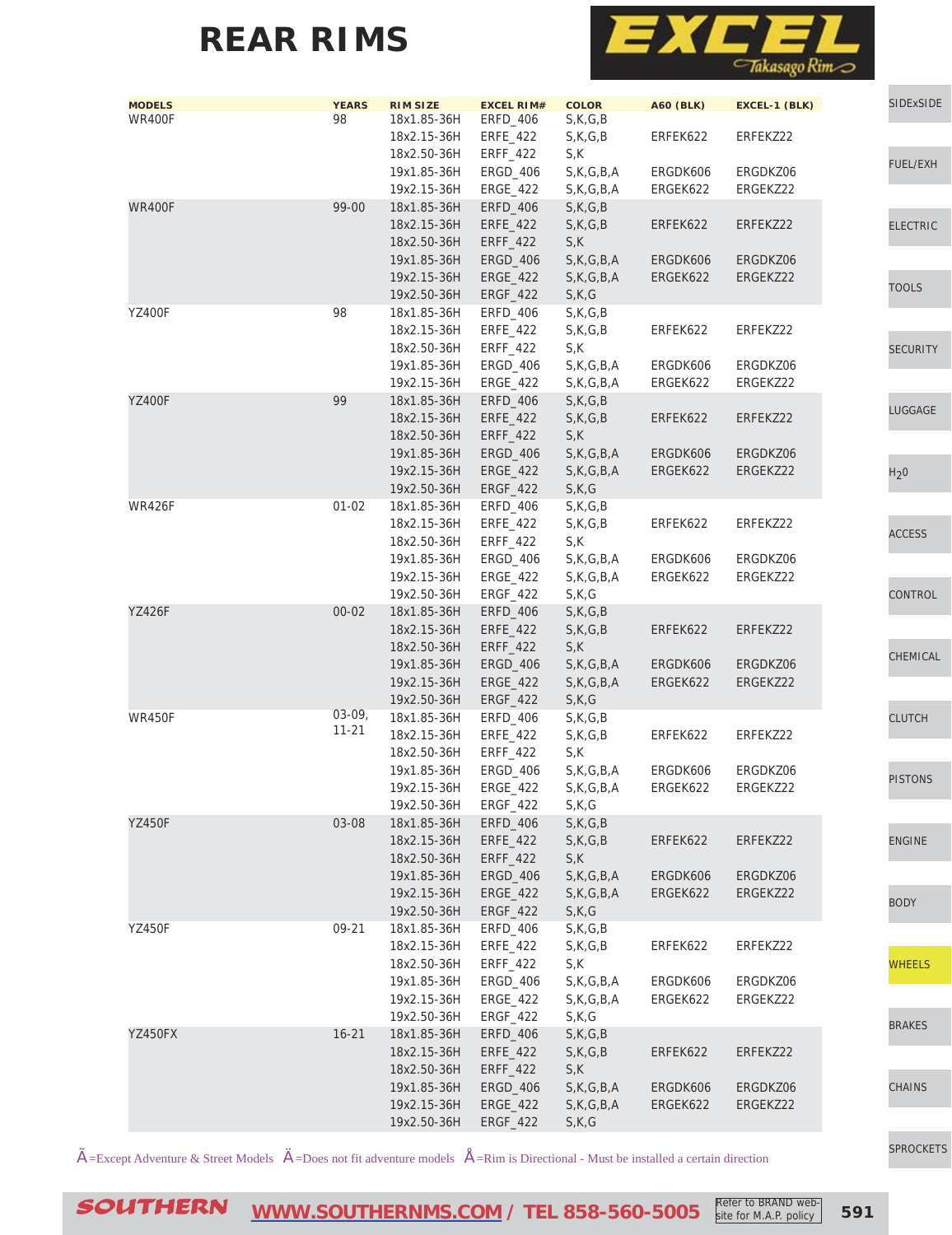

# **FRONT RIMS**

|                  | <b>MODELS</b>                                                                                | <b>YEARS</b>                  | <b>RIM SIZE</b>         | <b>EXCEL RIM</b> | <b>COLOR</b> | A60      | <b>EXCEL-1</b> |
|------------------|----------------------------------------------------------------------------------------------|-------------------------------|-------------------------|------------------|--------------|----------|----------------|
| SIDExSIDE        |                                                                                              |                               | <b>HONDA OFFROAD</b>    |                  |              |          |                |
|                  | CR80R                                                                                        | 86-02                         | 17x1.40-28H             | EREB_406         | S,K          |          |                |
|                  | CR80RB (BW)                                                                                  | $96 - 02$                     | 19x1.40-28H             | <b>ERGB_405</b>  | S,K          |          |                |
| FUEL/EXH         | CR85R                                                                                        | $03 - 07$                     | 17x1.40-28H             | EREB_406         | S,K          |          |                |
|                  | CR85RB (BW)                                                                                  | $03 - 07$                     | 19x1.40-28H             | ERGB_405         | S,K          |          |                |
|                  | CRF110FÅ                                                                                     | $13 - 21$                     | 14x1.60-36H             | ERBC_417         | K            |          |                |
|                  | <b>CR125R</b>                                                                                | $95 - 07$                     | 21x1.60-36H             | ERIC_408         | S,K,G,B,A    | ERICK608 | ERICKZ08       |
| <b>ELECTRIC</b>  | CRF150F                                                                                      | 03-09,12-18                   | 19x1.40-36H             | ERGB_407         | K            |          |                |
|                  | CRF150R                                                                                      | 07-09,12-21                   | 17x1.40-28H             | EREB_406         | S,K          |          |                |
|                  | CRF150RB (BW)                                                                                | 07-09,12-21                   | 19x1.40-28H             | ERGB_405         | S,K          |          |                |
|                  | <b>CR250R</b>                                                                                | $95 - 07$                     |                         |                  |              |          | ERICKZ08       |
| <b>TOOLS</b>     |                                                                                              |                               | 21x1.60-36H             | ERIC_408         | S,K,G,B,A    | ERICK608 |                |
|                  | CRF250R                                                                                      | $04 - 21$                     | 21x1.60-36H             | ERIC_408         | S,K,G,B,A    | ERICK608 | ERICKZ08       |
|                  | CRF250RX                                                                                     | $19 - 21$                     | 21x1.60-36H             | ERIC_408         | S,K,G,B,A    | ERICK608 | ERICKZ08       |
| <b>SECURITY</b>  | CRF250X                                                                                      | 04-09,12-13,15-18 21x1.60-36H |                         | ERIC_408         | S,K,G,B,A    | ERICK608 | ERICKZ08       |
|                  | <b>XR250R</b>                                                                                | $90 - 04$                     | 21x1.60-36H             | ERIC_408         | S,K,G,B,A    | ERICK608 | ERICKZ08       |
|                  | <b>XR400R</b>                                                                                | $96 - 04$                     | 21x1.60-36H             | ERIC_408         | S,K,G,B,A    | ERICK608 | ERICKZ08       |
|                  | CRF450L                                                                                      | $19 - 21$                     | 21x1.60-36H             | ERIC_408         | S,K,G,B,A    | ERICK608 | ERICKZ08       |
| LUGGAGE          | CRF450R                                                                                      | $02 - 21$                     | 21x1.60-36H             | ERIC_408         | S,K,G,B,A    | ERICK608 | ERICKZ08       |
|                  | CRF450RL                                                                                     | $19 - 21$                     | 21x1.60-36H             | ERIC_408         | S,K,G,B,A    | ERICK608 | ERICKZ08       |
|                  | CRF450RX                                                                                     | $17 - 21$                     | 21x1.60-36H             | ERIC_408         | S,K,G,B,A    | ERICK608 | ERICKZ08       |
|                  | CRF450X                                                                                      | 05-09,12-21                   | 21x1.60-36H             | ERIC_408         | S,K,G,B,A    | ERICK608 | ERICKZ08       |
| H <sub>2</sub> 0 | <b>CR500R</b>                                                                                | $95 - 01$                     | 21x1.60-36H             | ERIC_408         | S,K,G,B,A    | ERICK608 | ERICKZ08       |
|                  | <b>XR600R</b>                                                                                | 88-00                         | 21x1.60-36H             | ERIC_408         | S,K,G,B,A    | ERICK608 | ERICKZ08       |
|                  | <b>XR650R</b>                                                                                |                               |                         |                  |              |          |                |
|                  |                                                                                              | $00 - 07$                     | 21x1.60-36H             | ERIC_408         | S,K,G,B,A    | ERICK608 | ERICKZ08       |
| <b>ACCESS</b>    | CRF1000L\LD Africa Twin                                                                      | $17 - 18$                     | 21x2.15-36H             | ERIE_408         | K            |          |                |
|                  |                                                                                              |                               | <b>HUSABERG OFFROAD</b> |                  |              |          |                |
|                  | <b>All Models</b>                                                                            | $00 - 14$                     | 21x1.60-36H             | ERIC_408         | S,K,G,B,A    |          |                |
|                  |                                                                                              |                               | <b>KAWASAKI OFFROAD</b> |                  |              |          |                |
| CONTROL          | <b>KX60</b>                                                                                  | $85 - 03$                     | 14x1.40-32H             | ERBB_431         | S,K          |          |                |
|                  | <b>KX65</b>                                                                                  | 00-09,11-21                   | 14x1.40-28H             | ERBB_361         | S,K          |          |                |
|                  | <b>KX80</b>                                                                                  | 98-00                         | 17x1.40-28H             | EREB_406         | S,K          |          |                |
|                  | <b>KX80 (BW)</b>                                                                             | $98 - 00$                     | 19x1.40-28H             | ERGB_405         | S,K          |          |                |
| CHEMICAL         | <b>KX85</b>                                                                                  | $01 - 21$                     | 17x1.40-28H             | EREB_406         | S,K          |          |                |
|                  | <b>KX85 (BW)</b>                                                                             | $01 - 21$                     | 19x1.40-28H             | ERGB_405         | S,K          |          |                |
|                  |                                                                                              |                               |                         |                  |              |          |                |
|                  | <b>KX100</b>                                                                                 | 98-09,11-21                   | 17x1.40-28H             | EREB_406         | S,K          |          |                |
| <b>CLUTCH</b>    | KX100 (BW)                                                                                   | 98-09,11-21                   | 19x1.40-28H             | ERGB_405         | S,K          |          |                |
|                  | <b>KLX110</b>                                                                                | $02 - 21$                     | 14x1.40-32H             | ERBB_431         | S,K          |          |                |
|                  | KLX110L                                                                                      | $10 - 21$                     | 14x1.40-32H             | ERBB_431         | S,K          |          |                |
|                  | KX125                                                                                        | 89-98                         | 21x1.60-36H             | ERIC_408         | S,K,G,B,A    | ERICK608 | ERICKZ08       |
| <b>PISTONS</b>   | KX125                                                                                        | 99-05                         | 21x1.60-36H             | ERIC_408         | S,K,G,B,A    | ERICK608 | ERICKZ08       |
|                  | <b>KLX140</b>                                                                                | 08-09,11-21                   | 17x1.40-28H             | <b>EREB_406</b>  | S,K          |          |                |
|                  | KLX140L (BW)                                                                                 | 08-09,11-21                   | 19x1.40-28H             | <b>ERGB_405</b>  | S,K          |          |                |
| <b>ENGINE</b>    | <b>KDX200</b>                                                                                | 93-06                         | 21x1.60-36H             | ERIC_408         | S,K,G,B,A    | ERICK608 | ERICKZ08       |
|                  | KDX220R                                                                                      | $97 - 05$                     | 21x1.60-36H             | ERIC_408         | S,K,G,B,A    | ERICK608 | ERICKZ08       |
|                  | <b>KDX250</b>                                                                                | 91-94                         | 21x1.60-36H             | ERIC_408         | S,K,G,B,A    | ERICK608 | ERICKZ08       |
|                  | <b>KLX250R</b>                                                                               | 94-96                         | 21x1.60-36H             | ERIC_408         | S,K,G,B,A    | ERICK608 | ERICKZ08       |
| <b>BODY</b>      |                                                                                              |                               |                         |                  |              |          |                |
|                  | KX250                                                                                        | 06-07                         | 21x1.60-36H             | ERIC_408         | S,K,G,B,A    | ERICK608 | ERICKZ08       |
|                  | KX250                                                                                        | $19 - 21$                     | 21x1.60-36H             | ERIC_408         | S,K,G,B,A    | ERICK608 | ERICKZ08       |
|                  | KX250                                                                                        | 89-98 & 05-07                 | 21x1.60-36H             | ERIC_408         | S,K,G,B,A    | ERICK608 | ERICKZ08       |
| <b>WHEELS</b>    | KX250                                                                                        | 99-04                         | 21x1.60-36H             | ERIC_408         | S,K,G,B,A    | ERICK608 | ERICKZ08       |
|                  | <b>KX250F</b>                                                                                | $04 - 05$                     | 21x1.60-36H             | ERIC_408         | S,K,G,B,A    | ERICK608 | ERICKZ08       |
|                  | <b>KX250F</b>                                                                                | $06 - 21$                     | 21x1.60-36H             | ERIC_408         | S,K,G,B,A    | ERICK608 | ERICKZ08       |
|                  | <b>KX250X</b>                                                                                | 2021                          | 21x1.60-36H             | ERIC_408         | S,K,G,B,A    | ERICK608 | ERICKZ08       |
| <b>BRAKES</b>    | KLX300R                                                                                      | $97 - 07$                     | 21x1.60-36H             | ERIC_408         | S,K,G,B,A    | ERICK608 | ERICKZ08       |
|                  | KLX400R                                                                                      | 03-04                         | 21x1.60-36H             | ERIC_408         | S,K,G,B,A    | ERICK608 | ERICKZ08       |
|                  | KLX400SR                                                                                     | 03-04                         | 21x1.60-36H             | ERIC_408         | S,K,G,B,A    | ERICK608 | ERICKZ08       |
|                  | <b>KLX450R</b>                                                                               | 08-09,18-21                   | 21x1.60-36H             | ERIC_408         | S,K,G,B,A    | ERICK608 | ERICKZ08       |
| CHAINS           | KX450                                                                                        | $19 - 21$                     | 21x1.60-36H             | ERIC_408         | S,K,G,B,A    | ERICK608 | ERICKZ08       |
|                  |                                                                                              |                               |                         |                  |              |          |                |
|                  | <b>KX450F</b>                                                                                | 06-19                         | 21x1.60-36H             | ERIC_408         | S,K,G,B,A    | ERICK608 | ERICKZ08       |
|                  | <b>KX450X</b>                                                                                | 2021                          | 21x1.60-36H             | ERIC_408         | S,K,G,B,A    | ERICK608 | ERICKZ08       |
| <b>SPROCKETS</b> | KX500                                                                                        | 89-04                         | 21x1.60-36H             | ERIC_408         | S,K,G,B,A    | ERICK608 | ERICKZ08       |
|                  | KLX650R                                                                                      | 93-96                         | 21x1.60-36H             | ERIC_408         | S,K,G,B,A    | ERICK608 | ERICKZ08       |
|                  | COLORS: $B = BLUE$ G = GOLD K = BLACK S = SILVER A = YELLOW A60 RIMS AVAILABLE IN BLACK ONLY |                               |                         |                  |              |          |                |
|                  |                                                                                              |                               |                         |                  |              |          |                |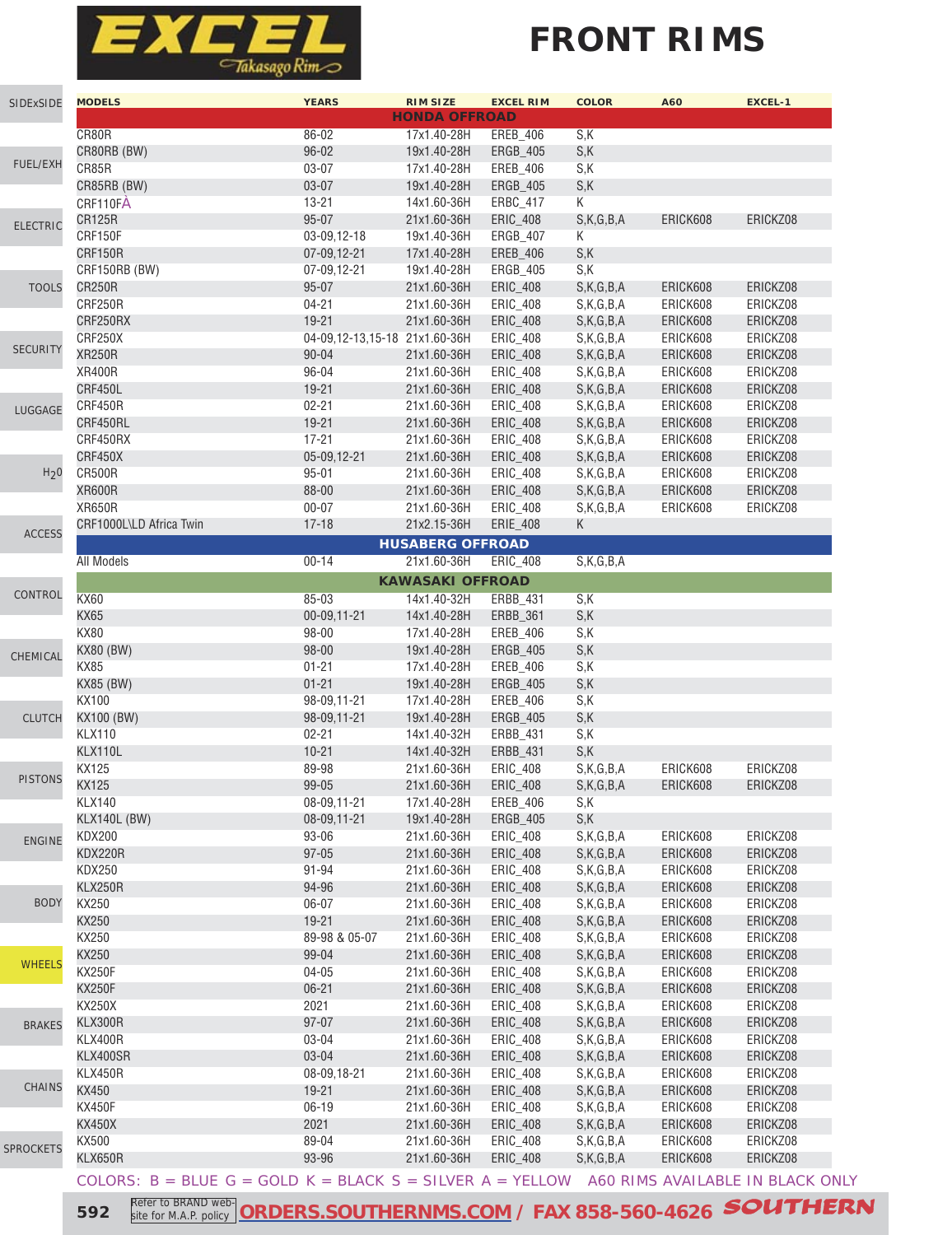### **FRONT RIMS**



| <b>KTM OFFROAD</b><br>98-21<br>ERBB_406<br>S,K,G<br>14x1.40-32H<br>$07 - 09$<br>65XC Â<br>14x1.40-32H<br>ERBB_406<br>S,K,G<br>FUEL/EXH<br>85SX<br>$03 - 21$<br>17x1.40-32H<br>S,K<br>EREB_421<br>85SX<br>$03 - 21$<br>19x1.60-32H<br>ERGC_421<br>K<br>85XC<br>08-09<br>S,K<br>17x1.40-32H<br>EREB_421<br>85XC<br>08-09<br>K<br>19x1.60-32H<br>ERGC_421<br><b>ELECTRIC</b><br>04,06-11<br>S,K<br>17x1.40-32H<br>EREB_421<br>K<br>04,06-11<br>19x1.60-32H<br>ERGC_421<br>08-09<br>S,K<br>17x1.40-32H<br>EREB_421<br>K<br>08-09<br>ERGC_421<br><b>TOOLS</b><br>19x1.60-32H<br>$07 - 21$<br>S,K,G,B,A<br>ERICK608<br>ERICKZ08<br>21x1.60-36H<br>ERIC_408<br>$07 - 21$<br>21x1.60-36H<br>ERIC_408<br>S,K,G,B,A<br>ERICK608<br>ERICKZ08<br>03-06<br>21x1.60-36H<br>ERICK608<br>ERIC_408<br>S,K,G,B,A<br>ERICKZ08<br><b>SECURITY</b><br>$07 - 21$<br>S,K,G,B,A<br>ERICK608<br>21x1.60-36H<br>ERIC_408<br>ERICKZ08<br>03-06<br>21x1.60-36H<br>ERIC_408<br>S,K,G,B,A<br>ERICK608<br>ERICKZ08<br>$07 - 21$<br>S,K,G,B,A<br>ERICK608<br>ERICKZ08<br>21x1.60-36H<br>ERIC_408<br>$03 - 05$<br>21x2.15-36H<br>ERIE_408<br>K<br><b>LUGGAGE</b><br><b>SUZUKI OFFROAD</b><br>2003<br>ERBB_431<br>S,K<br>14x1.40-32H<br>S,K<br>$03 - 05$<br>14x1.40-28H<br>ERBB_361<br>H <sub>2</sub> 0<br>86-01<br>17x1.40-32H<br>EREB_404<br>S,K,G,A<br>$86 - 01$<br>19x1.40-32H<br>ERGB_404<br>S,K,G,B,A<br>02-10,12,15-20<br>17x1.40-32H<br>EREB_404<br>S,K,G,A<br>03-08,12<br>19x1.40-32H<br>ERGB_404<br>S,K,G,B,A<br><b>ACCESS</b><br>2003<br>S,K<br>19x1.40-28H<br>ERGB_405<br>S,K<br>$03 - 05$<br>14x1.40-32H<br>ERBB_431<br>86-96.01-08<br>21x1.60-36H<br>ERIC_408<br>S,K,G,B,A<br>ERICK608<br>ERICKZ08<br>CONTROL<br>$97 - 00$<br>21x1.60-36H<br>ERIC_408<br>S,K,G,B,A<br>ERICK608<br>ERICKZ08<br>$01 - 07$<br>ERICK608<br>21x1.60-36H<br>ERIC_408<br>S,K,G,B,A<br>ERICKZ08<br><b>RM250</b><br>S,K,G,B,A<br>ERICK608<br>86-96,01-08<br>21x1.60-36H<br>ERIC_408<br>ERICKZ08<br>RM250<br>$97 - 00$<br>21x1.60-36H<br>ERIC_408<br>S,K,G,B,A<br>ERICK608<br>ERICKZ08<br>CHEMICAL<br><b>RMX250</b><br>89-98<br>ERIC_408<br>S,K,G,B,A<br>ERICK608<br>ERICKZ08<br>21x1.60-36H<br>04-06<br>ERICK608<br>ERICKZ08<br>21x1.60-36H<br>ERIC_408<br>S,K,G,B,A<br>$07 - 21$<br>21x1.60-36H<br>ERIC_408<br>S,K,G,B,A<br>ERICK608<br>ERICKZ08<br>97-99<br>ERICK608<br>21x1.60-36H<br>ERIC_408<br>S,K,G,B,A<br>ERICKZ08<br><b>CLUTCH</b><br>DR-Z400<br>$00 - 04$<br>21x1.60-36H<br>S,K,G,B,A<br>ERICK608<br>ERIC_408<br>ERICKZ08<br>$00 - 07$<br>21x1.60-36H<br>ERIC_408<br>S,K,G,B,A<br>ERICK608<br>ERICKZ08<br><b>DR-Z400S</b><br>21x1.60-36H<br>ERICK608<br>ERICKZ08<br>00-09,11-20<br>ERIC_408<br>S,K,G,B,A<br><b>PISTONS</b><br><b>RMX450Z</b><br>10-11,17-19<br>21x1.60-36H<br>ERICK608<br><b>ERIC 408</b><br>S.K.G.B.A<br>ERICKZ08<br><b>RM-Z450</b><br>$05 - 21$<br>21x1.60-36H ERIC_408<br>S,K,G,B,A<br>ERICK608<br>ERICKZ08<br><b>YAMAHA OFFROAD</b><br><b>YZ80</b><br>$93 - 01$<br>17x1.40-32H<br>EREB_404<br>S,K,G,A<br><b>ENGINE</b><br><b>YZ80 (BW)</b><br>$93 - 01$<br>ERGB_404<br>S,K,G,B,A<br>19x1.40-32H<br>$02 - 21$<br>EREB_404<br>S,K,G,A<br>17x1.40-32H<br><b>YZ85 (BW)</b><br>$02 - 21$<br>19x1.40-32H<br>ERGB_404<br>S,K,G,B,A<br><b>BODY</b><br>YZ125<br>$92 - 21$<br>21x1.60-36H<br>ERIC_408<br>ERICK608<br>ERICKZ08<br>S,K,G,B,A<br><b>YZ125X</b><br>$20 - 21$<br>ERICK608<br>21x1.60-36H<br>ERIC_408<br>S,K,G,B,A<br>ERICKZ08<br><b>WR250</b><br>92-97<br>S,K,G,B,A<br>ERICK608<br>21x1.60-36H<br>ERIC_408<br>ERICKZ08<br><b>WR250F</b><br>01-09,11-13,15-21<br>ERIC_408<br>S,K,G,B,A<br>ERICK608<br>ERICKZ08<br>21x1.60-36H<br><b>WHEELS</b><br>YZ250<br>$91 - 21$<br>21x1.60-36H<br>ERIC_408<br>S,K,G,B,A<br>ERICK608<br>ERICKZ08<br><b>YZ250F</b><br>$01 - 21$<br>ERICK608<br>21x1.60-36H<br>ERIC_408<br>S,K,G,B,A<br>ERICKZ08<br>YZ250FX<br>$15 - 21$<br>ERICK608<br>21x1.60-36H<br>ERIC_408<br>S,K,G,B,A<br>ERICKZ08<br><b>BRAKES</b><br>$16 - 21$<br><b>YZ250X</b><br>ERICK608<br>21x1.60-36H<br>ERIC_408<br>S,K,G,B,A<br>ERICKZ08<br><b>WR400F</b><br>98-00<br>S,K,G,B,A<br>ERICK608<br>21x1.60-36H<br>ERIC_408<br>ERICKZ08<br><b>YZ400F</b><br>98-99<br>21x1.60-36H<br>ERIC_408<br>S,K,G,B,A<br>ERICK608<br>ERICKZ08<br><b>WR426F</b><br>$01 - 02$<br>ERICK608<br>21x1.60-36H<br>ERIC_408<br>S,K,G,B,A<br>ERICKZ08<br><b>CHAINS</b><br><b>YZ426F</b><br>$00 - 02$<br>ERICK608<br>21x1.60-36H<br>ERIC_408<br>S,K,G,B,A<br>ERICKZ08<br><b>WR450F</b><br>03-09,11-21<br>S,K,G,B,A<br>21x1.60-36H<br>ERIC_408<br>ERICK608<br>ERICKZ08<br><b>YZ450F</b><br>$03 - 21$<br>21x1.60-36H<br>ERICK608<br>ERICKZ08<br>ERIC_408<br>S,K,G,B,A<br>YZ450FX<br>$16 - 21$<br>21x1.60-36H<br>ERIC_408<br>ERICK608<br>ERICKZ08<br>S,K,G,B,A<br><b>SPROCKETS</b><br>$\hat{A}$ = Stock rim size is 14x1.40 $\hat{A}$ = Stock rim size is 14x1.60 $\tilde{A}$ = Except Adventure & Street $\tilde{A}$ = Does NOT include adventure models | <b>MODELS</b>                    | <b>YEARS</b> | <b>RIM SIZE</b> | <b>EXCEL RIM</b> | <b>COLOR</b> | A60 | EXCEL-1 | <b>SIDExSIDE</b> |
|--------------------------------------------------------------------------------------------------------------------------------------------------------------------------------------------------------------------------------------------------------------------------------------------------------------------------------------------------------------------------------------------------------------------------------------------------------------------------------------------------------------------------------------------------------------------------------------------------------------------------------------------------------------------------------------------------------------------------------------------------------------------------------------------------------------------------------------------------------------------------------------------------------------------------------------------------------------------------------------------------------------------------------------------------------------------------------------------------------------------------------------------------------------------------------------------------------------------------------------------------------------------------------------------------------------------------------------------------------------------------------------------------------------------------------------------------------------------------------------------------------------------------------------------------------------------------------------------------------------------------------------------------------------------------------------------------------------------------------------------------------------------------------------------------------------------------------------------------------------------------------------------------------------------------------------------------------------------------------------------------------------------------------------------------------------------------------------------------------------------------------------------------------------------------------------------------------------------------------------------------------------------------------------------------------------------------------------------------------------------------------------------------------------------------------------------------------------------------------------------------------------------------------------------------------------------------------------------------------------------------------------------------------------------------------------------------------------------------------------------------------------------------------------------------------------------------------------------------------------------------------------------------------------------------------------------------------------------------------------------------------------------------------------------------------------------------------------------------------------------------------------------------------------------------------------------------------------------------------------------------------------------------------------------------------------------------------------------------------------------------------------------------------------------------------------------------------------------------------------------------------------------------------------------------------------------------------------------------------------------------------------------------------------------------------------------------------------------------------------------------------------------------------------------------------------------------------------------------------------------------------------------------------------------------------------------------------------------------------------------------------------------------------------------------------------------------------------------------------------------------------------------------------------------------------------------------------------------------------------------------------------------------------------------------------------------------------------------------------------------------------------------------------------------------------------------------------------------------------------------------------------------------------------------------------------------------------------------------------------------------------------------------------------------------------------------------------------------------------------------------------------------------------------------------------------------------------------------------------------------------------------------------------------|----------------------------------|--------------|-----------------|------------------|--------------|-----|---------|------------------|
|                                                                                                                                                                                                                                                                                                                                                                                                                                                                                                                                                                                                                                                                                                                                                                                                                                                                                                                                                                                                                                                                                                                                                                                                                                                                                                                                                                                                                                                                                                                                                                                                                                                                                                                                                                                                                                                                                                                                                                                                                                                                                                                                                                                                                                                                                                                                                                                                                                                                                                                                                                                                                                                                                                                                                                                                                                                                                                                                                                                                                                                                                                                                                                                                                                                                                                                                                                                                                                                                                                                                                                                                                                                                                                                                                                                                                                                                                                                                                                                                                                                                                                                                                                                                                                                                                                                                                                                                                                                                                                                                                                                                                                                                                                                                                                                                                                                                                                              |                                  |              |                 |                  |              |     |         |                  |
|                                                                                                                                                                                                                                                                                                                                                                                                                                                                                                                                                                                                                                                                                                                                                                                                                                                                                                                                                                                                                                                                                                                                                                                                                                                                                                                                                                                                                                                                                                                                                                                                                                                                                                                                                                                                                                                                                                                                                                                                                                                                                                                                                                                                                                                                                                                                                                                                                                                                                                                                                                                                                                                                                                                                                                                                                                                                                                                                                                                                                                                                                                                                                                                                                                                                                                                                                                                                                                                                                                                                                                                                                                                                                                                                                                                                                                                                                                                                                                                                                                                                                                                                                                                                                                                                                                                                                                                                                                                                                                                                                                                                                                                                                                                                                                                                                                                                                                              | 65SX A                           |              |                 |                  |              |     |         |                  |
|                                                                                                                                                                                                                                                                                                                                                                                                                                                                                                                                                                                                                                                                                                                                                                                                                                                                                                                                                                                                                                                                                                                                                                                                                                                                                                                                                                                                                                                                                                                                                                                                                                                                                                                                                                                                                                                                                                                                                                                                                                                                                                                                                                                                                                                                                                                                                                                                                                                                                                                                                                                                                                                                                                                                                                                                                                                                                                                                                                                                                                                                                                                                                                                                                                                                                                                                                                                                                                                                                                                                                                                                                                                                                                                                                                                                                                                                                                                                                                                                                                                                                                                                                                                                                                                                                                                                                                                                                                                                                                                                                                                                                                                                                                                                                                                                                                                                                                              |                                  |              |                 |                  |              |     |         |                  |
|                                                                                                                                                                                                                                                                                                                                                                                                                                                                                                                                                                                                                                                                                                                                                                                                                                                                                                                                                                                                                                                                                                                                                                                                                                                                                                                                                                                                                                                                                                                                                                                                                                                                                                                                                                                                                                                                                                                                                                                                                                                                                                                                                                                                                                                                                                                                                                                                                                                                                                                                                                                                                                                                                                                                                                                                                                                                                                                                                                                                                                                                                                                                                                                                                                                                                                                                                                                                                                                                                                                                                                                                                                                                                                                                                                                                                                                                                                                                                                                                                                                                                                                                                                                                                                                                                                                                                                                                                                                                                                                                                                                                                                                                                                                                                                                                                                                                                                              |                                  |              |                 |                  |              |     |         |                  |
|                                                                                                                                                                                                                                                                                                                                                                                                                                                                                                                                                                                                                                                                                                                                                                                                                                                                                                                                                                                                                                                                                                                                                                                                                                                                                                                                                                                                                                                                                                                                                                                                                                                                                                                                                                                                                                                                                                                                                                                                                                                                                                                                                                                                                                                                                                                                                                                                                                                                                                                                                                                                                                                                                                                                                                                                                                                                                                                                                                                                                                                                                                                                                                                                                                                                                                                                                                                                                                                                                                                                                                                                                                                                                                                                                                                                                                                                                                                                                                                                                                                                                                                                                                                                                                                                                                                                                                                                                                                                                                                                                                                                                                                                                                                                                                                                                                                                                                              |                                  |              |                 |                  |              |     |         |                  |
|                                                                                                                                                                                                                                                                                                                                                                                                                                                                                                                                                                                                                                                                                                                                                                                                                                                                                                                                                                                                                                                                                                                                                                                                                                                                                                                                                                                                                                                                                                                                                                                                                                                                                                                                                                                                                                                                                                                                                                                                                                                                                                                                                                                                                                                                                                                                                                                                                                                                                                                                                                                                                                                                                                                                                                                                                                                                                                                                                                                                                                                                                                                                                                                                                                                                                                                                                                                                                                                                                                                                                                                                                                                                                                                                                                                                                                                                                                                                                                                                                                                                                                                                                                                                                                                                                                                                                                                                                                                                                                                                                                                                                                                                                                                                                                                                                                                                                                              |                                  |              |                 |                  |              |     |         |                  |
|                                                                                                                                                                                                                                                                                                                                                                                                                                                                                                                                                                                                                                                                                                                                                                                                                                                                                                                                                                                                                                                                                                                                                                                                                                                                                                                                                                                                                                                                                                                                                                                                                                                                                                                                                                                                                                                                                                                                                                                                                                                                                                                                                                                                                                                                                                                                                                                                                                                                                                                                                                                                                                                                                                                                                                                                                                                                                                                                                                                                                                                                                                                                                                                                                                                                                                                                                                                                                                                                                                                                                                                                                                                                                                                                                                                                                                                                                                                                                                                                                                                                                                                                                                                                                                                                                                                                                                                                                                                                                                                                                                                                                                                                                                                                                                                                                                                                                                              |                                  |              |                 |                  |              |     |         |                  |
|                                                                                                                                                                                                                                                                                                                                                                                                                                                                                                                                                                                                                                                                                                                                                                                                                                                                                                                                                                                                                                                                                                                                                                                                                                                                                                                                                                                                                                                                                                                                                                                                                                                                                                                                                                                                                                                                                                                                                                                                                                                                                                                                                                                                                                                                                                                                                                                                                                                                                                                                                                                                                                                                                                                                                                                                                                                                                                                                                                                                                                                                                                                                                                                                                                                                                                                                                                                                                                                                                                                                                                                                                                                                                                                                                                                                                                                                                                                                                                                                                                                                                                                                                                                                                                                                                                                                                                                                                                                                                                                                                                                                                                                                                                                                                                                                                                                                                                              | 105SX                            |              |                 |                  |              |     |         |                  |
|                                                                                                                                                                                                                                                                                                                                                                                                                                                                                                                                                                                                                                                                                                                                                                                                                                                                                                                                                                                                                                                                                                                                                                                                                                                                                                                                                                                                                                                                                                                                                                                                                                                                                                                                                                                                                                                                                                                                                                                                                                                                                                                                                                                                                                                                                                                                                                                                                                                                                                                                                                                                                                                                                                                                                                                                                                                                                                                                                                                                                                                                                                                                                                                                                                                                                                                                                                                                                                                                                                                                                                                                                                                                                                                                                                                                                                                                                                                                                                                                                                                                                                                                                                                                                                                                                                                                                                                                                                                                                                                                                                                                                                                                                                                                                                                                                                                                                                              | 105SX                            |              |                 |                  |              |     |         |                  |
|                                                                                                                                                                                                                                                                                                                                                                                                                                                                                                                                                                                                                                                                                                                                                                                                                                                                                                                                                                                                                                                                                                                                                                                                                                                                                                                                                                                                                                                                                                                                                                                                                                                                                                                                                                                                                                                                                                                                                                                                                                                                                                                                                                                                                                                                                                                                                                                                                                                                                                                                                                                                                                                                                                                                                                                                                                                                                                                                                                                                                                                                                                                                                                                                                                                                                                                                                                                                                                                                                                                                                                                                                                                                                                                                                                                                                                                                                                                                                                                                                                                                                                                                                                                                                                                                                                                                                                                                                                                                                                                                                                                                                                                                                                                                                                                                                                                                                                              | 105XC                            |              |                 |                  |              |     |         |                  |
|                                                                                                                                                                                                                                                                                                                                                                                                                                                                                                                                                                                                                                                                                                                                                                                                                                                                                                                                                                                                                                                                                                                                                                                                                                                                                                                                                                                                                                                                                                                                                                                                                                                                                                                                                                                                                                                                                                                                                                                                                                                                                                                                                                                                                                                                                                                                                                                                                                                                                                                                                                                                                                                                                                                                                                                                                                                                                                                                                                                                                                                                                                                                                                                                                                                                                                                                                                                                                                                                                                                                                                                                                                                                                                                                                                                                                                                                                                                                                                                                                                                                                                                                                                                                                                                                                                                                                                                                                                                                                                                                                                                                                                                                                                                                                                                                                                                                                                              | 105XC                            |              |                 |                  |              |     |         |                  |
|                                                                                                                                                                                                                                                                                                                                                                                                                                                                                                                                                                                                                                                                                                                                                                                                                                                                                                                                                                                                                                                                                                                                                                                                                                                                                                                                                                                                                                                                                                                                                                                                                                                                                                                                                                                                                                                                                                                                                                                                                                                                                                                                                                                                                                                                                                                                                                                                                                                                                                                                                                                                                                                                                                                                                                                                                                                                                                                                                                                                                                                                                                                                                                                                                                                                                                                                                                                                                                                                                                                                                                                                                                                                                                                                                                                                                                                                                                                                                                                                                                                                                                                                                                                                                                                                                                                                                                                                                                                                                                                                                                                                                                                                                                                                                                                                                                                                                                              | All Full Size Off-Road 125-530 A |              |                 |                  |              |     |         |                  |
|                                                                                                                                                                                                                                                                                                                                                                                                                                                                                                                                                                                                                                                                                                                                                                                                                                                                                                                                                                                                                                                                                                                                                                                                                                                                                                                                                                                                                                                                                                                                                                                                                                                                                                                                                                                                                                                                                                                                                                                                                                                                                                                                                                                                                                                                                                                                                                                                                                                                                                                                                                                                                                                                                                                                                                                                                                                                                                                                                                                                                                                                                                                                                                                                                                                                                                                                                                                                                                                                                                                                                                                                                                                                                                                                                                                                                                                                                                                                                                                                                                                                                                                                                                                                                                                                                                                                                                                                                                                                                                                                                                                                                                                                                                                                                                                                                                                                                                              | All Dual Sport 125-530 A         |              |                 |                  |              |     |         |                  |
|                                                                                                                                                                                                                                                                                                                                                                                                                                                                                                                                                                                                                                                                                                                                                                                                                                                                                                                                                                                                                                                                                                                                                                                                                                                                                                                                                                                                                                                                                                                                                                                                                                                                                                                                                                                                                                                                                                                                                                                                                                                                                                                                                                                                                                                                                                                                                                                                                                                                                                                                                                                                                                                                                                                                                                                                                                                                                                                                                                                                                                                                                                                                                                                                                                                                                                                                                                                                                                                                                                                                                                                                                                                                                                                                                                                                                                                                                                                                                                                                                                                                                                                                                                                                                                                                                                                                                                                                                                                                                                                                                                                                                                                                                                                                                                                                                                                                                                              | All Non-SX 125-525               |              |                 |                  |              |     |         |                  |
|                                                                                                                                                                                                                                                                                                                                                                                                                                                                                                                                                                                                                                                                                                                                                                                                                                                                                                                                                                                                                                                                                                                                                                                                                                                                                                                                                                                                                                                                                                                                                                                                                                                                                                                                                                                                                                                                                                                                                                                                                                                                                                                                                                                                                                                                                                                                                                                                                                                                                                                                                                                                                                                                                                                                                                                                                                                                                                                                                                                                                                                                                                                                                                                                                                                                                                                                                                                                                                                                                                                                                                                                                                                                                                                                                                                                                                                                                                                                                                                                                                                                                                                                                                                                                                                                                                                                                                                                                                                                                                                                                                                                                                                                                                                                                                                                                                                                                                              | All Non-SX 125-530 A             |              |                 |                  |              |     |         |                  |
|                                                                                                                                                                                                                                                                                                                                                                                                                                                                                                                                                                                                                                                                                                                                                                                                                                                                                                                                                                                                                                                                                                                                                                                                                                                                                                                                                                                                                                                                                                                                                                                                                                                                                                                                                                                                                                                                                                                                                                                                                                                                                                                                                                                                                                                                                                                                                                                                                                                                                                                                                                                                                                                                                                                                                                                                                                                                                                                                                                                                                                                                                                                                                                                                                                                                                                                                                                                                                                                                                                                                                                                                                                                                                                                                                                                                                                                                                                                                                                                                                                                                                                                                                                                                                                                                                                                                                                                                                                                                                                                                                                                                                                                                                                                                                                                                                                                                                                              | All SX 125-525                   |              |                 |                  |              |     |         |                  |
|                                                                                                                                                                                                                                                                                                                                                                                                                                                                                                                                                                                                                                                                                                                                                                                                                                                                                                                                                                                                                                                                                                                                                                                                                                                                                                                                                                                                                                                                                                                                                                                                                                                                                                                                                                                                                                                                                                                                                                                                                                                                                                                                                                                                                                                                                                                                                                                                                                                                                                                                                                                                                                                                                                                                                                                                                                                                                                                                                                                                                                                                                                                                                                                                                                                                                                                                                                                                                                                                                                                                                                                                                                                                                                                                                                                                                                                                                                                                                                                                                                                                                                                                                                                                                                                                                                                                                                                                                                                                                                                                                                                                                                                                                                                                                                                                                                                                                                              | All SX 125-530                   |              |                 |                  |              |     |         |                  |
|                                                                                                                                                                                                                                                                                                                                                                                                                                                                                                                                                                                                                                                                                                                                                                                                                                                                                                                                                                                                                                                                                                                                                                                                                                                                                                                                                                                                                                                                                                                                                                                                                                                                                                                                                                                                                                                                                                                                                                                                                                                                                                                                                                                                                                                                                                                                                                                                                                                                                                                                                                                                                                                                                                                                                                                                                                                                                                                                                                                                                                                                                                                                                                                                                                                                                                                                                                                                                                                                                                                                                                                                                                                                                                                                                                                                                                                                                                                                                                                                                                                                                                                                                                                                                                                                                                                                                                                                                                                                                                                                                                                                                                                                                                                                                                                                                                                                                                              | 950 Adventure                    |              |                 |                  |              |     |         |                  |
|                                                                                                                                                                                                                                                                                                                                                                                                                                                                                                                                                                                                                                                                                                                                                                                                                                                                                                                                                                                                                                                                                                                                                                                                                                                                                                                                                                                                                                                                                                                                                                                                                                                                                                                                                                                                                                                                                                                                                                                                                                                                                                                                                                                                                                                                                                                                                                                                                                                                                                                                                                                                                                                                                                                                                                                                                                                                                                                                                                                                                                                                                                                                                                                                                                                                                                                                                                                                                                                                                                                                                                                                                                                                                                                                                                                                                                                                                                                                                                                                                                                                                                                                                                                                                                                                                                                                                                                                                                                                                                                                                                                                                                                                                                                                                                                                                                                                                                              |                                  |              |                 |                  |              |     |         |                  |
|                                                                                                                                                                                                                                                                                                                                                                                                                                                                                                                                                                                                                                                                                                                                                                                                                                                                                                                                                                                                                                                                                                                                                                                                                                                                                                                                                                                                                                                                                                                                                                                                                                                                                                                                                                                                                                                                                                                                                                                                                                                                                                                                                                                                                                                                                                                                                                                                                                                                                                                                                                                                                                                                                                                                                                                                                                                                                                                                                                                                                                                                                                                                                                                                                                                                                                                                                                                                                                                                                                                                                                                                                                                                                                                                                                                                                                                                                                                                                                                                                                                                                                                                                                                                                                                                                                                                                                                                                                                                                                                                                                                                                                                                                                                                                                                                                                                                                                              | <b>RM60</b>                      |              |                 |                  |              |     |         |                  |
|                                                                                                                                                                                                                                                                                                                                                                                                                                                                                                                                                                                                                                                                                                                                                                                                                                                                                                                                                                                                                                                                                                                                                                                                                                                                                                                                                                                                                                                                                                                                                                                                                                                                                                                                                                                                                                                                                                                                                                                                                                                                                                                                                                                                                                                                                                                                                                                                                                                                                                                                                                                                                                                                                                                                                                                                                                                                                                                                                                                                                                                                                                                                                                                                                                                                                                                                                                                                                                                                                                                                                                                                                                                                                                                                                                                                                                                                                                                                                                                                                                                                                                                                                                                                                                                                                                                                                                                                                                                                                                                                                                                                                                                                                                                                                                                                                                                                                                              | <b>RM65</b>                      |              |                 |                  |              |     |         |                  |
|                                                                                                                                                                                                                                                                                                                                                                                                                                                                                                                                                                                                                                                                                                                                                                                                                                                                                                                                                                                                                                                                                                                                                                                                                                                                                                                                                                                                                                                                                                                                                                                                                                                                                                                                                                                                                                                                                                                                                                                                                                                                                                                                                                                                                                                                                                                                                                                                                                                                                                                                                                                                                                                                                                                                                                                                                                                                                                                                                                                                                                                                                                                                                                                                                                                                                                                                                                                                                                                                                                                                                                                                                                                                                                                                                                                                                                                                                                                                                                                                                                                                                                                                                                                                                                                                                                                                                                                                                                                                                                                                                                                                                                                                                                                                                                                                                                                                                                              | <b>RM80</b>                      |              |                 |                  |              |     |         |                  |
|                                                                                                                                                                                                                                                                                                                                                                                                                                                                                                                                                                                                                                                                                                                                                                                                                                                                                                                                                                                                                                                                                                                                                                                                                                                                                                                                                                                                                                                                                                                                                                                                                                                                                                                                                                                                                                                                                                                                                                                                                                                                                                                                                                                                                                                                                                                                                                                                                                                                                                                                                                                                                                                                                                                                                                                                                                                                                                                                                                                                                                                                                                                                                                                                                                                                                                                                                                                                                                                                                                                                                                                                                                                                                                                                                                                                                                                                                                                                                                                                                                                                                                                                                                                                                                                                                                                                                                                                                                                                                                                                                                                                                                                                                                                                                                                                                                                                                                              | <b>RM80L (BW)</b>                |              |                 |                  |              |     |         |                  |
|                                                                                                                                                                                                                                                                                                                                                                                                                                                                                                                                                                                                                                                                                                                                                                                                                                                                                                                                                                                                                                                                                                                                                                                                                                                                                                                                                                                                                                                                                                                                                                                                                                                                                                                                                                                                                                                                                                                                                                                                                                                                                                                                                                                                                                                                                                                                                                                                                                                                                                                                                                                                                                                                                                                                                                                                                                                                                                                                                                                                                                                                                                                                                                                                                                                                                                                                                                                                                                                                                                                                                                                                                                                                                                                                                                                                                                                                                                                                                                                                                                                                                                                                                                                                                                                                                                                                                                                                                                                                                                                                                                                                                                                                                                                                                                                                                                                                                                              | <b>RM85</b>                      |              |                 |                  |              |     |         |                  |
|                                                                                                                                                                                                                                                                                                                                                                                                                                                                                                                                                                                                                                                                                                                                                                                                                                                                                                                                                                                                                                                                                                                                                                                                                                                                                                                                                                                                                                                                                                                                                                                                                                                                                                                                                                                                                                                                                                                                                                                                                                                                                                                                                                                                                                                                                                                                                                                                                                                                                                                                                                                                                                                                                                                                                                                                                                                                                                                                                                                                                                                                                                                                                                                                                                                                                                                                                                                                                                                                                                                                                                                                                                                                                                                                                                                                                                                                                                                                                                                                                                                                                                                                                                                                                                                                                                                                                                                                                                                                                                                                                                                                                                                                                                                                                                                                                                                                                                              | <b>RM85L (BW)</b>                |              |                 |                  |              |     |         |                  |
|                                                                                                                                                                                                                                                                                                                                                                                                                                                                                                                                                                                                                                                                                                                                                                                                                                                                                                                                                                                                                                                                                                                                                                                                                                                                                                                                                                                                                                                                                                                                                                                                                                                                                                                                                                                                                                                                                                                                                                                                                                                                                                                                                                                                                                                                                                                                                                                                                                                                                                                                                                                                                                                                                                                                                                                                                                                                                                                                                                                                                                                                                                                                                                                                                                                                                                                                                                                                                                                                                                                                                                                                                                                                                                                                                                                                                                                                                                                                                                                                                                                                                                                                                                                                                                                                                                                                                                                                                                                                                                                                                                                                                                                                                                                                                                                                                                                                                                              | <b>RM100</b>                     |              |                 |                  |              |     |         |                  |
|                                                                                                                                                                                                                                                                                                                                                                                                                                                                                                                                                                                                                                                                                                                                                                                                                                                                                                                                                                                                                                                                                                                                                                                                                                                                                                                                                                                                                                                                                                                                                                                                                                                                                                                                                                                                                                                                                                                                                                                                                                                                                                                                                                                                                                                                                                                                                                                                                                                                                                                                                                                                                                                                                                                                                                                                                                                                                                                                                                                                                                                                                                                                                                                                                                                                                                                                                                                                                                                                                                                                                                                                                                                                                                                                                                                                                                                                                                                                                                                                                                                                                                                                                                                                                                                                                                                                                                                                                                                                                                                                                                                                                                                                                                                                                                                                                                                                                                              | DR-Z110                          |              |                 |                  |              |     |         |                  |
|                                                                                                                                                                                                                                                                                                                                                                                                                                                                                                                                                                                                                                                                                                                                                                                                                                                                                                                                                                                                                                                                                                                                                                                                                                                                                                                                                                                                                                                                                                                                                                                                                                                                                                                                                                                                                                                                                                                                                                                                                                                                                                                                                                                                                                                                                                                                                                                                                                                                                                                                                                                                                                                                                                                                                                                                                                                                                                                                                                                                                                                                                                                                                                                                                                                                                                                                                                                                                                                                                                                                                                                                                                                                                                                                                                                                                                                                                                                                                                                                                                                                                                                                                                                                                                                                                                                                                                                                                                                                                                                                                                                                                                                                                                                                                                                                                                                                                                              | <b>RM125</b>                     |              |                 |                  |              |     |         |                  |
|                                                                                                                                                                                                                                                                                                                                                                                                                                                                                                                                                                                                                                                                                                                                                                                                                                                                                                                                                                                                                                                                                                                                                                                                                                                                                                                                                                                                                                                                                                                                                                                                                                                                                                                                                                                                                                                                                                                                                                                                                                                                                                                                                                                                                                                                                                                                                                                                                                                                                                                                                                                                                                                                                                                                                                                                                                                                                                                                                                                                                                                                                                                                                                                                                                                                                                                                                                                                                                                                                                                                                                                                                                                                                                                                                                                                                                                                                                                                                                                                                                                                                                                                                                                                                                                                                                                                                                                                                                                                                                                                                                                                                                                                                                                                                                                                                                                                                                              | <b>RM125</b>                     |              |                 |                  |              |     |         |                  |
|                                                                                                                                                                                                                                                                                                                                                                                                                                                                                                                                                                                                                                                                                                                                                                                                                                                                                                                                                                                                                                                                                                                                                                                                                                                                                                                                                                                                                                                                                                                                                                                                                                                                                                                                                                                                                                                                                                                                                                                                                                                                                                                                                                                                                                                                                                                                                                                                                                                                                                                                                                                                                                                                                                                                                                                                                                                                                                                                                                                                                                                                                                                                                                                                                                                                                                                                                                                                                                                                                                                                                                                                                                                                                                                                                                                                                                                                                                                                                                                                                                                                                                                                                                                                                                                                                                                                                                                                                                                                                                                                                                                                                                                                                                                                                                                                                                                                                                              | DR-Z250                          |              |                 |                  |              |     |         |                  |
|                                                                                                                                                                                                                                                                                                                                                                                                                                                                                                                                                                                                                                                                                                                                                                                                                                                                                                                                                                                                                                                                                                                                                                                                                                                                                                                                                                                                                                                                                                                                                                                                                                                                                                                                                                                                                                                                                                                                                                                                                                                                                                                                                                                                                                                                                                                                                                                                                                                                                                                                                                                                                                                                                                                                                                                                                                                                                                                                                                                                                                                                                                                                                                                                                                                                                                                                                                                                                                                                                                                                                                                                                                                                                                                                                                                                                                                                                                                                                                                                                                                                                                                                                                                                                                                                                                                                                                                                                                                                                                                                                                                                                                                                                                                                                                                                                                                                                                              |                                  |              |                 |                  |              |     |         |                  |
|                                                                                                                                                                                                                                                                                                                                                                                                                                                                                                                                                                                                                                                                                                                                                                                                                                                                                                                                                                                                                                                                                                                                                                                                                                                                                                                                                                                                                                                                                                                                                                                                                                                                                                                                                                                                                                                                                                                                                                                                                                                                                                                                                                                                                                                                                                                                                                                                                                                                                                                                                                                                                                                                                                                                                                                                                                                                                                                                                                                                                                                                                                                                                                                                                                                                                                                                                                                                                                                                                                                                                                                                                                                                                                                                                                                                                                                                                                                                                                                                                                                                                                                                                                                                                                                                                                                                                                                                                                                                                                                                                                                                                                                                                                                                                                                                                                                                                                              |                                  |              |                 |                  |              |     |         |                  |
|                                                                                                                                                                                                                                                                                                                                                                                                                                                                                                                                                                                                                                                                                                                                                                                                                                                                                                                                                                                                                                                                                                                                                                                                                                                                                                                                                                                                                                                                                                                                                                                                                                                                                                                                                                                                                                                                                                                                                                                                                                                                                                                                                                                                                                                                                                                                                                                                                                                                                                                                                                                                                                                                                                                                                                                                                                                                                                                                                                                                                                                                                                                                                                                                                                                                                                                                                                                                                                                                                                                                                                                                                                                                                                                                                                                                                                                                                                                                                                                                                                                                                                                                                                                                                                                                                                                                                                                                                                                                                                                                                                                                                                                                                                                                                                                                                                                                                                              |                                  |              |                 |                  |              |     |         |                  |
|                                                                                                                                                                                                                                                                                                                                                                                                                                                                                                                                                                                                                                                                                                                                                                                                                                                                                                                                                                                                                                                                                                                                                                                                                                                                                                                                                                                                                                                                                                                                                                                                                                                                                                                                                                                                                                                                                                                                                                                                                                                                                                                                                                                                                                                                                                                                                                                                                                                                                                                                                                                                                                                                                                                                                                                                                                                                                                                                                                                                                                                                                                                                                                                                                                                                                                                                                                                                                                                                                                                                                                                                                                                                                                                                                                                                                                                                                                                                                                                                                                                                                                                                                                                                                                                                                                                                                                                                                                                                                                                                                                                                                                                                                                                                                                                                                                                                                                              | RM-Z250                          |              |                 |                  |              |     |         |                  |
|                                                                                                                                                                                                                                                                                                                                                                                                                                                                                                                                                                                                                                                                                                                                                                                                                                                                                                                                                                                                                                                                                                                                                                                                                                                                                                                                                                                                                                                                                                                                                                                                                                                                                                                                                                                                                                                                                                                                                                                                                                                                                                                                                                                                                                                                                                                                                                                                                                                                                                                                                                                                                                                                                                                                                                                                                                                                                                                                                                                                                                                                                                                                                                                                                                                                                                                                                                                                                                                                                                                                                                                                                                                                                                                                                                                                                                                                                                                                                                                                                                                                                                                                                                                                                                                                                                                                                                                                                                                                                                                                                                                                                                                                                                                                                                                                                                                                                                              | <b>RM-Z250</b>                   |              |                 |                  |              |     |         |                  |
|                                                                                                                                                                                                                                                                                                                                                                                                                                                                                                                                                                                                                                                                                                                                                                                                                                                                                                                                                                                                                                                                                                                                                                                                                                                                                                                                                                                                                                                                                                                                                                                                                                                                                                                                                                                                                                                                                                                                                                                                                                                                                                                                                                                                                                                                                                                                                                                                                                                                                                                                                                                                                                                                                                                                                                                                                                                                                                                                                                                                                                                                                                                                                                                                                                                                                                                                                                                                                                                                                                                                                                                                                                                                                                                                                                                                                                                                                                                                                                                                                                                                                                                                                                                                                                                                                                                                                                                                                                                                                                                                                                                                                                                                                                                                                                                                                                                                                                              | DR350                            |              |                 |                  |              |     |         |                  |
|                                                                                                                                                                                                                                                                                                                                                                                                                                                                                                                                                                                                                                                                                                                                                                                                                                                                                                                                                                                                                                                                                                                                                                                                                                                                                                                                                                                                                                                                                                                                                                                                                                                                                                                                                                                                                                                                                                                                                                                                                                                                                                                                                                                                                                                                                                                                                                                                                                                                                                                                                                                                                                                                                                                                                                                                                                                                                                                                                                                                                                                                                                                                                                                                                                                                                                                                                                                                                                                                                                                                                                                                                                                                                                                                                                                                                                                                                                                                                                                                                                                                                                                                                                                                                                                                                                                                                                                                                                                                                                                                                                                                                                                                                                                                                                                                                                                                                                              |                                  |              |                 |                  |              |     |         |                  |
|                                                                                                                                                                                                                                                                                                                                                                                                                                                                                                                                                                                                                                                                                                                                                                                                                                                                                                                                                                                                                                                                                                                                                                                                                                                                                                                                                                                                                                                                                                                                                                                                                                                                                                                                                                                                                                                                                                                                                                                                                                                                                                                                                                                                                                                                                                                                                                                                                                                                                                                                                                                                                                                                                                                                                                                                                                                                                                                                                                                                                                                                                                                                                                                                                                                                                                                                                                                                                                                                                                                                                                                                                                                                                                                                                                                                                                                                                                                                                                                                                                                                                                                                                                                                                                                                                                                                                                                                                                                                                                                                                                                                                                                                                                                                                                                                                                                                                                              | <b>DR-Z400E</b>                  |              |                 |                  |              |     |         |                  |
|                                                                                                                                                                                                                                                                                                                                                                                                                                                                                                                                                                                                                                                                                                                                                                                                                                                                                                                                                                                                                                                                                                                                                                                                                                                                                                                                                                                                                                                                                                                                                                                                                                                                                                                                                                                                                                                                                                                                                                                                                                                                                                                                                                                                                                                                                                                                                                                                                                                                                                                                                                                                                                                                                                                                                                                                                                                                                                                                                                                                                                                                                                                                                                                                                                                                                                                                                                                                                                                                                                                                                                                                                                                                                                                                                                                                                                                                                                                                                                                                                                                                                                                                                                                                                                                                                                                                                                                                                                                                                                                                                                                                                                                                                                                                                                                                                                                                                                              |                                  |              |                 |                  |              |     |         |                  |
|                                                                                                                                                                                                                                                                                                                                                                                                                                                                                                                                                                                                                                                                                                                                                                                                                                                                                                                                                                                                                                                                                                                                                                                                                                                                                                                                                                                                                                                                                                                                                                                                                                                                                                                                                                                                                                                                                                                                                                                                                                                                                                                                                                                                                                                                                                                                                                                                                                                                                                                                                                                                                                                                                                                                                                                                                                                                                                                                                                                                                                                                                                                                                                                                                                                                                                                                                                                                                                                                                                                                                                                                                                                                                                                                                                                                                                                                                                                                                                                                                                                                                                                                                                                                                                                                                                                                                                                                                                                                                                                                                                                                                                                                                                                                                                                                                                                                                                              |                                  |              |                 |                  |              |     |         |                  |
|                                                                                                                                                                                                                                                                                                                                                                                                                                                                                                                                                                                                                                                                                                                                                                                                                                                                                                                                                                                                                                                                                                                                                                                                                                                                                                                                                                                                                                                                                                                                                                                                                                                                                                                                                                                                                                                                                                                                                                                                                                                                                                                                                                                                                                                                                                                                                                                                                                                                                                                                                                                                                                                                                                                                                                                                                                                                                                                                                                                                                                                                                                                                                                                                                                                                                                                                                                                                                                                                                                                                                                                                                                                                                                                                                                                                                                                                                                                                                                                                                                                                                                                                                                                                                                                                                                                                                                                                                                                                                                                                                                                                                                                                                                                                                                                                                                                                                                              |                                  |              |                 |                  |              |     |         |                  |
|                                                                                                                                                                                                                                                                                                                                                                                                                                                                                                                                                                                                                                                                                                                                                                                                                                                                                                                                                                                                                                                                                                                                                                                                                                                                                                                                                                                                                                                                                                                                                                                                                                                                                                                                                                                                                                                                                                                                                                                                                                                                                                                                                                                                                                                                                                                                                                                                                                                                                                                                                                                                                                                                                                                                                                                                                                                                                                                                                                                                                                                                                                                                                                                                                                                                                                                                                                                                                                                                                                                                                                                                                                                                                                                                                                                                                                                                                                                                                                                                                                                                                                                                                                                                                                                                                                                                                                                                                                                                                                                                                                                                                                                                                                                                                                                                                                                                                                              |                                  |              |                 |                  |              |     |         |                  |
|                                                                                                                                                                                                                                                                                                                                                                                                                                                                                                                                                                                                                                                                                                                                                                                                                                                                                                                                                                                                                                                                                                                                                                                                                                                                                                                                                                                                                                                                                                                                                                                                                                                                                                                                                                                                                                                                                                                                                                                                                                                                                                                                                                                                                                                                                                                                                                                                                                                                                                                                                                                                                                                                                                                                                                                                                                                                                                                                                                                                                                                                                                                                                                                                                                                                                                                                                                                                                                                                                                                                                                                                                                                                                                                                                                                                                                                                                                                                                                                                                                                                                                                                                                                                                                                                                                                                                                                                                                                                                                                                                                                                                                                                                                                                                                                                                                                                                                              |                                  |              |                 |                  |              |     |         |                  |
|                                                                                                                                                                                                                                                                                                                                                                                                                                                                                                                                                                                                                                                                                                                                                                                                                                                                                                                                                                                                                                                                                                                                                                                                                                                                                                                                                                                                                                                                                                                                                                                                                                                                                                                                                                                                                                                                                                                                                                                                                                                                                                                                                                                                                                                                                                                                                                                                                                                                                                                                                                                                                                                                                                                                                                                                                                                                                                                                                                                                                                                                                                                                                                                                                                                                                                                                                                                                                                                                                                                                                                                                                                                                                                                                                                                                                                                                                                                                                                                                                                                                                                                                                                                                                                                                                                                                                                                                                                                                                                                                                                                                                                                                                                                                                                                                                                                                                                              |                                  |              |                 |                  |              |     |         |                  |
|                                                                                                                                                                                                                                                                                                                                                                                                                                                                                                                                                                                                                                                                                                                                                                                                                                                                                                                                                                                                                                                                                                                                                                                                                                                                                                                                                                                                                                                                                                                                                                                                                                                                                                                                                                                                                                                                                                                                                                                                                                                                                                                                                                                                                                                                                                                                                                                                                                                                                                                                                                                                                                                                                                                                                                                                                                                                                                                                                                                                                                                                                                                                                                                                                                                                                                                                                                                                                                                                                                                                                                                                                                                                                                                                                                                                                                                                                                                                                                                                                                                                                                                                                                                                                                                                                                                                                                                                                                                                                                                                                                                                                                                                                                                                                                                                                                                                                                              | <b>YZ85</b>                      |              |                 |                  |              |     |         |                  |
|                                                                                                                                                                                                                                                                                                                                                                                                                                                                                                                                                                                                                                                                                                                                                                                                                                                                                                                                                                                                                                                                                                                                                                                                                                                                                                                                                                                                                                                                                                                                                                                                                                                                                                                                                                                                                                                                                                                                                                                                                                                                                                                                                                                                                                                                                                                                                                                                                                                                                                                                                                                                                                                                                                                                                                                                                                                                                                                                                                                                                                                                                                                                                                                                                                                                                                                                                                                                                                                                                                                                                                                                                                                                                                                                                                                                                                                                                                                                                                                                                                                                                                                                                                                                                                                                                                                                                                                                                                                                                                                                                                                                                                                                                                                                                                                                                                                                                                              |                                  |              |                 |                  |              |     |         |                  |
|                                                                                                                                                                                                                                                                                                                                                                                                                                                                                                                                                                                                                                                                                                                                                                                                                                                                                                                                                                                                                                                                                                                                                                                                                                                                                                                                                                                                                                                                                                                                                                                                                                                                                                                                                                                                                                                                                                                                                                                                                                                                                                                                                                                                                                                                                                                                                                                                                                                                                                                                                                                                                                                                                                                                                                                                                                                                                                                                                                                                                                                                                                                                                                                                                                                                                                                                                                                                                                                                                                                                                                                                                                                                                                                                                                                                                                                                                                                                                                                                                                                                                                                                                                                                                                                                                                                                                                                                                                                                                                                                                                                                                                                                                                                                                                                                                                                                                                              |                                  |              |                 |                  |              |     |         |                  |
|                                                                                                                                                                                                                                                                                                                                                                                                                                                                                                                                                                                                                                                                                                                                                                                                                                                                                                                                                                                                                                                                                                                                                                                                                                                                                                                                                                                                                                                                                                                                                                                                                                                                                                                                                                                                                                                                                                                                                                                                                                                                                                                                                                                                                                                                                                                                                                                                                                                                                                                                                                                                                                                                                                                                                                                                                                                                                                                                                                                                                                                                                                                                                                                                                                                                                                                                                                                                                                                                                                                                                                                                                                                                                                                                                                                                                                                                                                                                                                                                                                                                                                                                                                                                                                                                                                                                                                                                                                                                                                                                                                                                                                                                                                                                                                                                                                                                                                              |                                  |              |                 |                  |              |     |         |                  |
|                                                                                                                                                                                                                                                                                                                                                                                                                                                                                                                                                                                                                                                                                                                                                                                                                                                                                                                                                                                                                                                                                                                                                                                                                                                                                                                                                                                                                                                                                                                                                                                                                                                                                                                                                                                                                                                                                                                                                                                                                                                                                                                                                                                                                                                                                                                                                                                                                                                                                                                                                                                                                                                                                                                                                                                                                                                                                                                                                                                                                                                                                                                                                                                                                                                                                                                                                                                                                                                                                                                                                                                                                                                                                                                                                                                                                                                                                                                                                                                                                                                                                                                                                                                                                                                                                                                                                                                                                                                                                                                                                                                                                                                                                                                                                                                                                                                                                                              |                                  |              |                 |                  |              |     |         |                  |
|                                                                                                                                                                                                                                                                                                                                                                                                                                                                                                                                                                                                                                                                                                                                                                                                                                                                                                                                                                                                                                                                                                                                                                                                                                                                                                                                                                                                                                                                                                                                                                                                                                                                                                                                                                                                                                                                                                                                                                                                                                                                                                                                                                                                                                                                                                                                                                                                                                                                                                                                                                                                                                                                                                                                                                                                                                                                                                                                                                                                                                                                                                                                                                                                                                                                                                                                                                                                                                                                                                                                                                                                                                                                                                                                                                                                                                                                                                                                                                                                                                                                                                                                                                                                                                                                                                                                                                                                                                                                                                                                                                                                                                                                                                                                                                                                                                                                                                              |                                  |              |                 |                  |              |     |         |                  |
|                                                                                                                                                                                                                                                                                                                                                                                                                                                                                                                                                                                                                                                                                                                                                                                                                                                                                                                                                                                                                                                                                                                                                                                                                                                                                                                                                                                                                                                                                                                                                                                                                                                                                                                                                                                                                                                                                                                                                                                                                                                                                                                                                                                                                                                                                                                                                                                                                                                                                                                                                                                                                                                                                                                                                                                                                                                                                                                                                                                                                                                                                                                                                                                                                                                                                                                                                                                                                                                                                                                                                                                                                                                                                                                                                                                                                                                                                                                                                                                                                                                                                                                                                                                                                                                                                                                                                                                                                                                                                                                                                                                                                                                                                                                                                                                                                                                                                                              |                                  |              |                 |                  |              |     |         |                  |
|                                                                                                                                                                                                                                                                                                                                                                                                                                                                                                                                                                                                                                                                                                                                                                                                                                                                                                                                                                                                                                                                                                                                                                                                                                                                                                                                                                                                                                                                                                                                                                                                                                                                                                                                                                                                                                                                                                                                                                                                                                                                                                                                                                                                                                                                                                                                                                                                                                                                                                                                                                                                                                                                                                                                                                                                                                                                                                                                                                                                                                                                                                                                                                                                                                                                                                                                                                                                                                                                                                                                                                                                                                                                                                                                                                                                                                                                                                                                                                                                                                                                                                                                                                                                                                                                                                                                                                                                                                                                                                                                                                                                                                                                                                                                                                                                                                                                                                              |                                  |              |                 |                  |              |     |         |                  |
|                                                                                                                                                                                                                                                                                                                                                                                                                                                                                                                                                                                                                                                                                                                                                                                                                                                                                                                                                                                                                                                                                                                                                                                                                                                                                                                                                                                                                                                                                                                                                                                                                                                                                                                                                                                                                                                                                                                                                                                                                                                                                                                                                                                                                                                                                                                                                                                                                                                                                                                                                                                                                                                                                                                                                                                                                                                                                                                                                                                                                                                                                                                                                                                                                                                                                                                                                                                                                                                                                                                                                                                                                                                                                                                                                                                                                                                                                                                                                                                                                                                                                                                                                                                                                                                                                                                                                                                                                                                                                                                                                                                                                                                                                                                                                                                                                                                                                                              |                                  |              |                 |                  |              |     |         |                  |
|                                                                                                                                                                                                                                                                                                                                                                                                                                                                                                                                                                                                                                                                                                                                                                                                                                                                                                                                                                                                                                                                                                                                                                                                                                                                                                                                                                                                                                                                                                                                                                                                                                                                                                                                                                                                                                                                                                                                                                                                                                                                                                                                                                                                                                                                                                                                                                                                                                                                                                                                                                                                                                                                                                                                                                                                                                                                                                                                                                                                                                                                                                                                                                                                                                                                                                                                                                                                                                                                                                                                                                                                                                                                                                                                                                                                                                                                                                                                                                                                                                                                                                                                                                                                                                                                                                                                                                                                                                                                                                                                                                                                                                                                                                                                                                                                                                                                                                              |                                  |              |                 |                  |              |     |         |                  |
|                                                                                                                                                                                                                                                                                                                                                                                                                                                                                                                                                                                                                                                                                                                                                                                                                                                                                                                                                                                                                                                                                                                                                                                                                                                                                                                                                                                                                                                                                                                                                                                                                                                                                                                                                                                                                                                                                                                                                                                                                                                                                                                                                                                                                                                                                                                                                                                                                                                                                                                                                                                                                                                                                                                                                                                                                                                                                                                                                                                                                                                                                                                                                                                                                                                                                                                                                                                                                                                                                                                                                                                                                                                                                                                                                                                                                                                                                                                                                                                                                                                                                                                                                                                                                                                                                                                                                                                                                                                                                                                                                                                                                                                                                                                                                                                                                                                                                                              |                                  |              |                 |                  |              |     |         |                  |
|                                                                                                                                                                                                                                                                                                                                                                                                                                                                                                                                                                                                                                                                                                                                                                                                                                                                                                                                                                                                                                                                                                                                                                                                                                                                                                                                                                                                                                                                                                                                                                                                                                                                                                                                                                                                                                                                                                                                                                                                                                                                                                                                                                                                                                                                                                                                                                                                                                                                                                                                                                                                                                                                                                                                                                                                                                                                                                                                                                                                                                                                                                                                                                                                                                                                                                                                                                                                                                                                                                                                                                                                                                                                                                                                                                                                                                                                                                                                                                                                                                                                                                                                                                                                                                                                                                                                                                                                                                                                                                                                                                                                                                                                                                                                                                                                                                                                                                              |                                  |              |                 |                  |              |     |         |                  |
|                                                                                                                                                                                                                                                                                                                                                                                                                                                                                                                                                                                                                                                                                                                                                                                                                                                                                                                                                                                                                                                                                                                                                                                                                                                                                                                                                                                                                                                                                                                                                                                                                                                                                                                                                                                                                                                                                                                                                                                                                                                                                                                                                                                                                                                                                                                                                                                                                                                                                                                                                                                                                                                                                                                                                                                                                                                                                                                                                                                                                                                                                                                                                                                                                                                                                                                                                                                                                                                                                                                                                                                                                                                                                                                                                                                                                                                                                                                                                                                                                                                                                                                                                                                                                                                                                                                                                                                                                                                                                                                                                                                                                                                                                                                                                                                                                                                                                                              |                                  |              |                 |                  |              |     |         |                  |
|                                                                                                                                                                                                                                                                                                                                                                                                                                                                                                                                                                                                                                                                                                                                                                                                                                                                                                                                                                                                                                                                                                                                                                                                                                                                                                                                                                                                                                                                                                                                                                                                                                                                                                                                                                                                                                                                                                                                                                                                                                                                                                                                                                                                                                                                                                                                                                                                                                                                                                                                                                                                                                                                                                                                                                                                                                                                                                                                                                                                                                                                                                                                                                                                                                                                                                                                                                                                                                                                                                                                                                                                                                                                                                                                                                                                                                                                                                                                                                                                                                                                                                                                                                                                                                                                                                                                                                                                                                                                                                                                                                                                                                                                                                                                                                                                                                                                                                              |                                  |              |                 |                  |              |     |         |                  |
|                                                                                                                                                                                                                                                                                                                                                                                                                                                                                                                                                                                                                                                                                                                                                                                                                                                                                                                                                                                                                                                                                                                                                                                                                                                                                                                                                                                                                                                                                                                                                                                                                                                                                                                                                                                                                                                                                                                                                                                                                                                                                                                                                                                                                                                                                                                                                                                                                                                                                                                                                                                                                                                                                                                                                                                                                                                                                                                                                                                                                                                                                                                                                                                                                                                                                                                                                                                                                                                                                                                                                                                                                                                                                                                                                                                                                                                                                                                                                                                                                                                                                                                                                                                                                                                                                                                                                                                                                                                                                                                                                                                                                                                                                                                                                                                                                                                                                                              |                                  |              |                 |                  |              |     |         |                  |
|                                                                                                                                                                                                                                                                                                                                                                                                                                                                                                                                                                                                                                                                                                                                                                                                                                                                                                                                                                                                                                                                                                                                                                                                                                                                                                                                                                                                                                                                                                                                                                                                                                                                                                                                                                                                                                                                                                                                                                                                                                                                                                                                                                                                                                                                                                                                                                                                                                                                                                                                                                                                                                                                                                                                                                                                                                                                                                                                                                                                                                                                                                                                                                                                                                                                                                                                                                                                                                                                                                                                                                                                                                                                                                                                                                                                                                                                                                                                                                                                                                                                                                                                                                                                                                                                                                                                                                                                                                                                                                                                                                                                                                                                                                                                                                                                                                                                                                              |                                  |              |                 |                  |              |     |         |                  |
|                                                                                                                                                                                                                                                                                                                                                                                                                                                                                                                                                                                                                                                                                                                                                                                                                                                                                                                                                                                                                                                                                                                                                                                                                                                                                                                                                                                                                                                                                                                                                                                                                                                                                                                                                                                                                                                                                                                                                                                                                                                                                                                                                                                                                                                                                                                                                                                                                                                                                                                                                                                                                                                                                                                                                                                                                                                                                                                                                                                                                                                                                                                                                                                                                                                                                                                                                                                                                                                                                                                                                                                                                                                                                                                                                                                                                                                                                                                                                                                                                                                                                                                                                                                                                                                                                                                                                                                                                                                                                                                                                                                                                                                                                                                                                                                                                                                                                                              |                                  |              |                 |                  |              |     |         |                  |
|                                                                                                                                                                                                                                                                                                                                                                                                                                                                                                                                                                                                                                                                                                                                                                                                                                                                                                                                                                                                                                                                                                                                                                                                                                                                                                                                                                                                                                                                                                                                                                                                                                                                                                                                                                                                                                                                                                                                                                                                                                                                                                                                                                                                                                                                                                                                                                                                                                                                                                                                                                                                                                                                                                                                                                                                                                                                                                                                                                                                                                                                                                                                                                                                                                                                                                                                                                                                                                                                                                                                                                                                                                                                                                                                                                                                                                                                                                                                                                                                                                                                                                                                                                                                                                                                                                                                                                                                                                                                                                                                                                                                                                                                                                                                                                                                                                                                                                              |                                  |              |                 |                  |              |     |         |                  |

SOUTHERN [WWW.SOUTHERNMS.COM](http://m.southernms.com) / TEL 858-560-5005 Refer to BRAND web-<br>
393 site for M.A.P. policy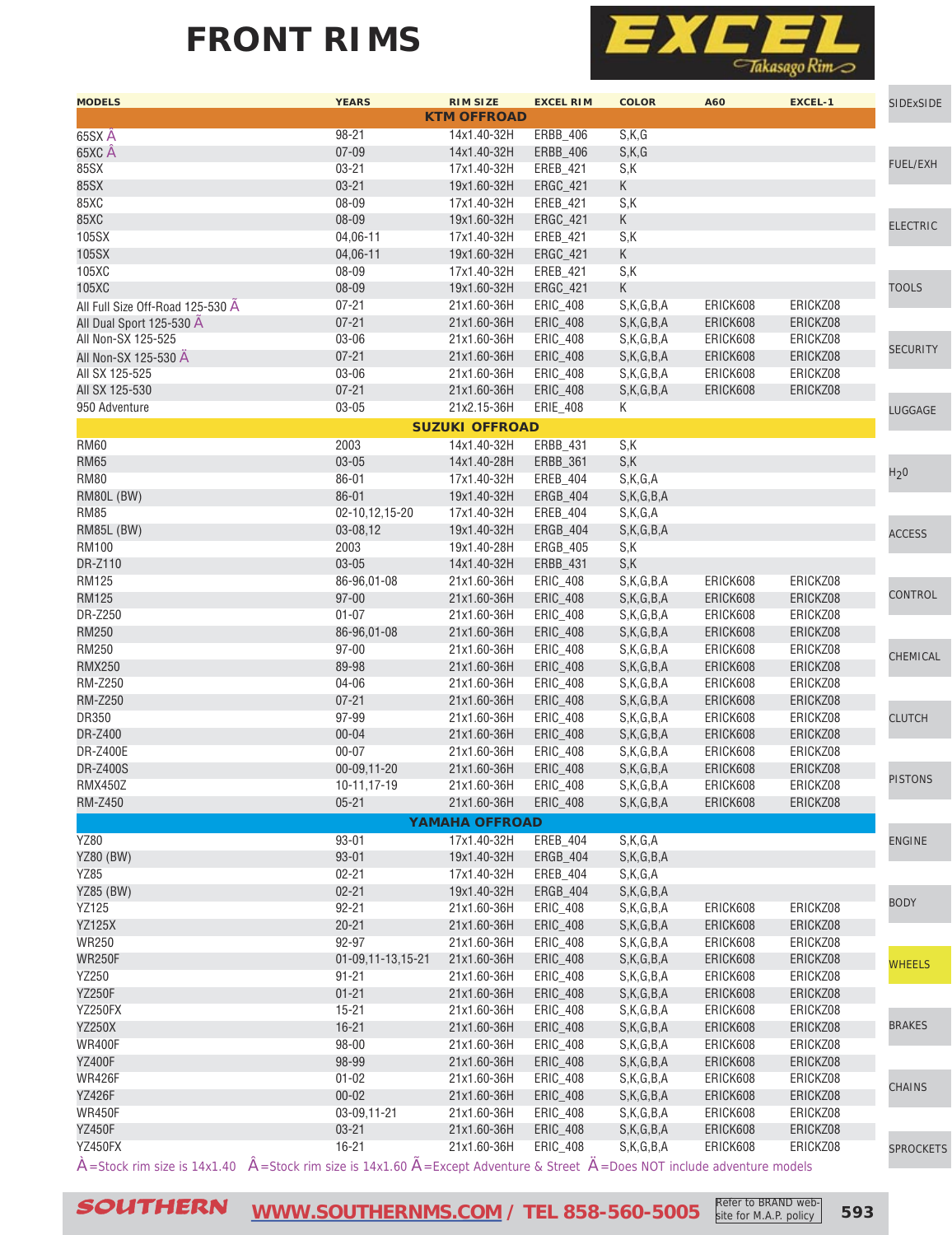

# **FRONT SPOKES**

#### [SIDExSIDE](http://www.southernms.com/wp-content/uploads/2015/08/01_UTV.pdf)

### [FUEL/EXH](http://www.southernms.com/wp-content/uploads/2015/08/02_fuel_exh.pdf)

[ELECTRIC](http://www.southernms.com/wp-content/uploads/2015/08/03_electrical.pdf)

- 
- **[TOOLS](http://www.southernms.com/wp-content/uploads/2015/08/04_tools.pdf)**

**[SECURITY](http://www.southernms.com/wp-content/uploads/2015/08/05_locks.pdf)** 

#### • 302x Polished Stainless Steel

• 15% stronger than current aftermarket stainless spokes

**EXCEL MOTORCYCLE SPOKE KITS**

- 10% stronger than OE steel spokes
- Features 6061 T4 6 point forged aluminum Spline Drive® Nipples
- 8 and 9 gauge
- Mini bike kits available
- Replacement nipples and spokes available



- **EXCEL ONE SPOKE KITS**
- Developed for enthusiasts looking for an excellent value for their money
- Excel One Spokes are produced using economical high carbon steel and are mated to OE type steel nipples
- Specifically designed to be used with OEM hubs

| LUGGAGE          | <b>MODELS</b>                     | <b>YEARS</b>                                                                   | <b>RIM SIZE</b>                              | <b>OEM</b><br>OK | <b>NIPPLE FRT SPOKES FRT SPOKES</b><br><b>EXCEL RIM EXCEL-1 RIM</b> |  | <b>MODELS</b> | <b>YEARS</b>            | <b>RIM SIZE</b> | <b>OEM</b><br><b>OK</b> | <b>NIPPLE FRT SPOKES FRT SPOKES</b> | <b>EXCEL RIM EXCEL-1 RIM</b> |
|------------------|-----------------------------------|--------------------------------------------------------------------------------|----------------------------------------------|------------------|---------------------------------------------------------------------|--|---------------|-------------------------|-----------------|-------------------------|-------------------------------------|------------------------------|
|                  |                                   | $04 - 09.$                                                                     | <b>HONDA MOTORCYCLE</b>                      |                  |                                                                     |  | CRF230F       | $03 - 09,$<br>$12 - 19$ | 21x1.60-36H YES |                         | ERXS011217                          |                              |
|                  | CRF50F                            | $11 - 21$                                                                      | 10x1.60-28H NO                               |                  | ERXS011107(1)(4)                                                    |  | <b>CR250R</b> | $95 - 07$               | 21x1.60-36H     | NO.                     | ERXS911217 ERNS911217               |                              |
| H <sub>2</sub> 0 | XR50R                             | $00 - 03$                                                                      | 10x1.60-28H                                  | NO               | ERXS011107(1)(4)                                                    |  | CRF250R       | $04 - 21$               | 21x1.60-36H     | NO.                     | ERXS911217 ERNS911217               |                              |
|                  | CR80R                             | 86-02                                                                          | 17x1.40-28H                                  | NO.              | ERXS011177                                                          |  | CRF250RX      | $19 - 21$               | 21x1.60-36H     | NO.                     | ERXS911217 ERNS911217               |                              |
|                  | CR80RB                            | $96 - 02$                                                                      | 19x1.40-28H                                  | NO.              | ERXS011197                                                          |  |               | $04 - 09$               |                 |                         |                                     |                              |
| <b>ACCESS</b>    | CR85R                             | 03-07                                                                          | 17x1.40-28H                                  | NO.              | ERXS011177                                                          |  | CRF250X       | $12 - 13$<br>$15 - 18$  | 21x1.60-36H NO  |                         | ERXS911217 ERNS911217               |                              |
|                  | CR85RB                            | $03 - 07$                                                                      | 19x1.40-28H                                  | N <sub>0</sub>   | ERXS011197                                                          |  | <b>XR250R</b> | $90 - 04$               | 21x1.60-36H NO  |                         | ERXS912217 ERNS912217               |                              |
|                  | CR125R                            | $95 - 07$                                                                      | 21x1.60-36H                                  | NO.              | ERXS911217 ERNS911217                                               |  | <b>XR400R</b> | 96-04                   | 21x1.60-36H     | NO.                     | ERXS912217 ERNS912217               |                              |
| CONTROL          | CRF150F                           | $03 - 09.$<br>$12 - 18$                                                        | 19x1.40-36H YES                              |                  | ERXS012197                                                          |  | CRF450L       | $19 - 21$               | 21x1.60-36H     | NO                      | ERXS911217 ERNS911217               |                              |
|                  | CRF150R                           | $07 - 09$                                                                      | 17x1.40-28H                                  | NO.              | ERXS012177                                                          |  | CRF450R       | $02 - 21$               | 21x1.60-36H     | NO.                     | ERXS911217 ERNS911217               |                              |
|                  |                                   | $12 - 21$                                                                      |                                              |                  |                                                                     |  | CRF450RL      | $19 - 21$               | 21x1.60-36H     | NO.                     | ERXS911217 ERNS911217               |                              |
| <b>HEMICAL</b>   | CRF150RB                          | $07 - 09$<br>$12 - 21$                                                         | 19x1.40-28H                                  | N <sub>O</sub>   | ERXS013197 ERNS013197                                               |  | CRF450RX      | $17 - 21$               | 21x1.60-36H NO  |                         | ERXS911217 ERNS911217               |                              |
|                  | (1) Oversize, larger gauge spokes |                                                                                |                                              |                  |                                                                     |  | CRF450X       | $05 - 09.$<br>$12 - 21$ | 21x1.60-36H NO  |                         | ERXS911217 ERNS911217               |                              |
| <b>CLUTCH</b>    |                                   |                                                                                | (4) Larger gauge spokes. Hub must be drilled |                  |                                                                     |  | <b>CR500R</b> | $95 - 01$               | 21x1.60-36H     | NO.                     | ERXS911217 ERNS911217               |                              |
|                  |                                   | (5) Spoke kits may not fit all models for the years listed                     |                                              |                  |                                                                     |  | <b>XR600R</b> | 88-00                   | 21x1.60-36H     | NO.                     | ERXS912217 ERNS912217               |                              |
|                  |                                   | (6) Does NOT include adventure models<br>(7) Except Adventure 8, Street Models |                                              |                  |                                                                     |  | <b>XR650R</b> | $00 - 07$               | 21x1.60-36H NO  |                         | ERXS912217 ERNS912217               |                              |

(7) Except Adventure & Street Models

[PISTONS](http://www.southernms.com/wp-content/uploads/2015/08/12_pistons.pdf)

 $C<sub>l</sub>$ 

[ENGINE](http://www.southernms.com/wp-content/uploads/2015/08/13_engine.pdf)

[BODY](http://www.southernms.com/wp-content/uploads/2015/08/14_body.pdf)

**[WHEELS](http://www.southernms.com/wp-content/uploads/2015/08/15_wheel.pdf)** 

[BRAKES](http://www.southernms.com/wp-content/uploads/2015/08/16_brakes.pdf)

[CHAINS](http://www.southernms.com/wp-content/uploads/2015/08/17_chains.pdf)



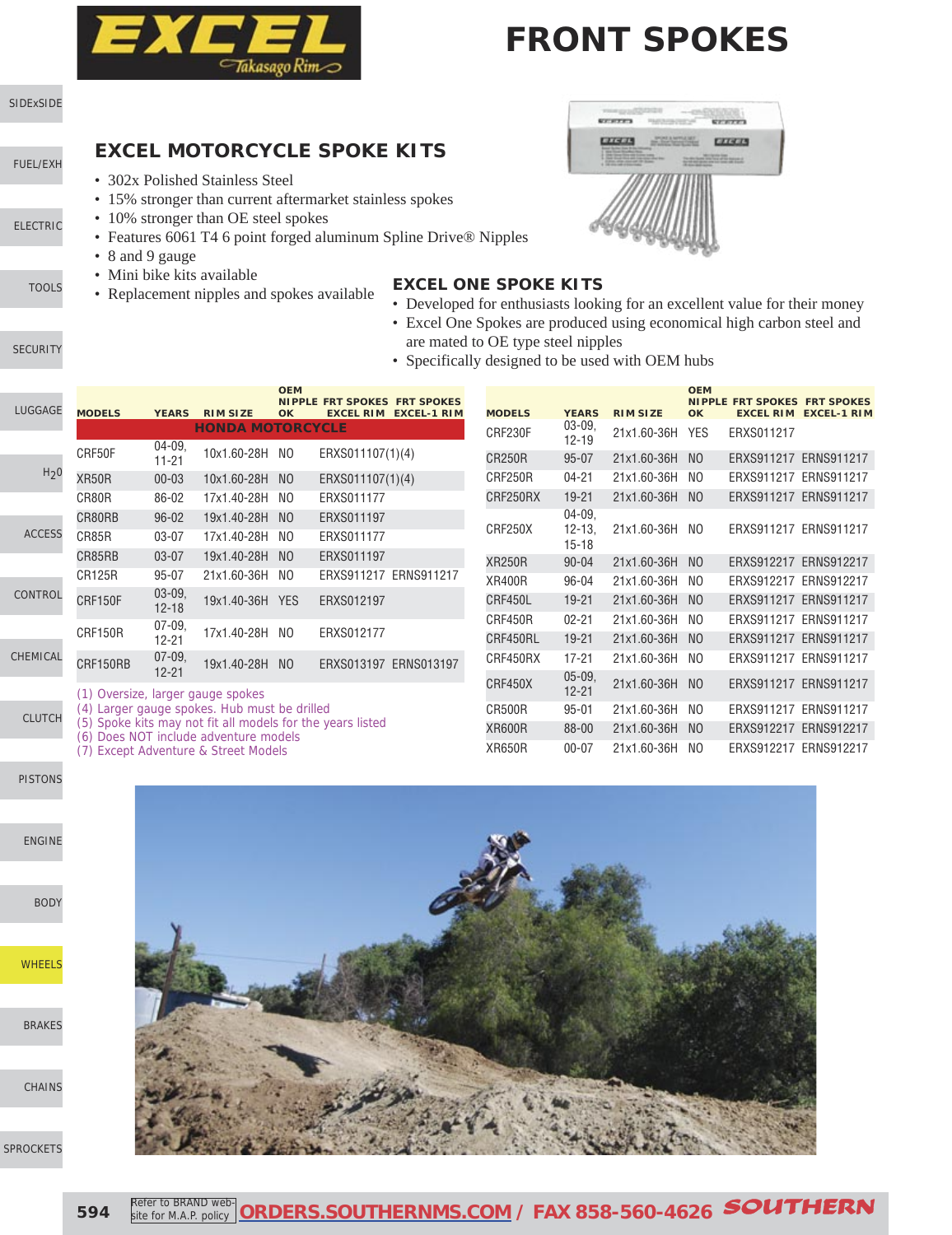# **FRONT SPOKES**



|                                      |                       |                                    | <b>OEM</b>           | <b>NIPPLE FRT SPOKES</b> | <b>FRT SPOKES</b>     |  |  |
|--------------------------------------|-----------------------|------------------------------------|----------------------|--------------------------|-----------------------|--|--|
| <b>MODELS</b>                        | <b>YEARS</b>          | <b>RIM SIZE</b><br><b>KAWASAKI</b> | OK<br><b>OFFROAD</b> | <b>EXCEL RIM</b>         | <b>EXCEL-1 RIM</b>    |  |  |
| KX60                                 | 85-03                 | 14x1.40-32H                        | YES                  | ERXS021147               |                       |  |  |
| KX65                                 | 00-09.                | 14x1.40-28H                        | <b>YFS</b>           | ERXS022147               |                       |  |  |
|                                      | $11 - 21$             |                                    |                      |                          |                       |  |  |
| <b>KX80</b>                          | $98 - 00$             | 17x1.40-28H                        | YES                  | ERXS921177               |                       |  |  |
| <b>KX80 (BW)</b>                     | 98-00                 | 19x1.40-28H                        | N <sub>O</sub>       | ERXS921197               |                       |  |  |
| KX85                                 | 01-21                 | 17x1.40-28H                        | <b>YES</b>           | ERXS921177               |                       |  |  |
| <b>KX85 (BW)</b>                     | $01 - 21$             | 19x1.40-28H                        | NO                   | ERXS921197               |                       |  |  |
| KX100                                | 98-09.<br>11-21       | 17x1.40-28H                        | NO.                  | FRXS921177               |                       |  |  |
| KX100                                | 98-09.<br>11-21       | 19x1.40-28H                        | YES                  | ERXS921197               |                       |  |  |
| KLX110                               | 02-21                 | 14x1.40-32H                        | YES                  | ERXS021147               |                       |  |  |
| KLX110L                              | $10 - 21$             | 14x1.40-32H                        | <b>YES</b>           | ERXS021147               |                       |  |  |
| KX125                                | 89-98                 | 21x1.60-36H                        | NO                   | ERXS921217 ERNS921217    |                       |  |  |
| KX125                                | 99-05                 | 21x1.60-36H                        | <b>YES</b>           | ERXS921217 ERNS921217    |                       |  |  |
| KLX140                               | 08-09.<br>11-21       | 17x1.40-28H                        | <b>YES</b>           | ERXS921177               |                       |  |  |
| KLX140L                              | 08-09.<br>$11 - 21$   | 19x1.40-28H                        | <b>YES</b>           | ERXS921197               |                       |  |  |
| KDX200                               | 93-06                 | 21x1.60-36H                        | NO.                  | ERXS922217 ERNS922217    |                       |  |  |
| KDX220R                              | 97-05                 | 21x1.60-36H                        | NO                   | ERXS922217               | ERNS922217            |  |  |
| KLX250R                              | 94-96                 | 21x1.60-36H                        | NO.                  | ERXS922217 ERNS922217    |                       |  |  |
| KX250                                | 89-98.<br>05-07       | 21x1.60-36H                        | NO.                  |                          | ERXS921217 ERNS921217 |  |  |
| KX250                                | 99-04                 | 21x1.60-36H                        | <b>YES</b>           | ERXS921217 ERNS921217    |                       |  |  |
| KX250                                | 19-21                 | 21x1.60-36H                        | NO                   | ERXS922217               | ERNS922217            |  |  |
| KX250F                               | 04-05                 | 21x1.60-36H                        | NO.                  | ERXS921217               | ERNS921217            |  |  |
| KX250F                               | $06 - 21$             | 21x1.60-36H                        | NO                   | ERXS922217               | <b>ERNS922217</b>     |  |  |
| KX250X                               | 2021                  | 21x1.60-36H                        | NO                   | ERXS922217               | ERNS922217            |  |  |
| KLX300R                              | $97 - 07$             | 21x1.60-36H                        | NO                   | ERXS922217               | <b>ERNS922217</b>     |  |  |
| KLX400R/SR                           | 03-04                 | 21x1.60-36H                        | NO                   | ERXS931217               | ERNS931217            |  |  |
| KLX450R                              | 08-09,                | 21x1.60-36H                        | NO.                  | ERXS922217               | ERNS922217            |  |  |
| KX450                                | 18-21<br>19-21        | 21x1.60-36H                        | NO                   | FRXS922217               | ERNS922217            |  |  |
| KX450F                               | $06-19$               | 21x1.60-36H                        | NO                   | ERXS922217               | ERNS922217            |  |  |
| KX450X                               | 2021                  | 21x1.60-36H                        | NO                   | ERXS922217               | ERNS922217            |  |  |
| KX500                                | 89-04                 | 21x1.60-36H                        | NO                   |                          | ERXS921217 ERNS921217 |  |  |
| KLX650R                              | 93-96                 | 21x1.60-36H                        | NO.                  |                          | ERXS922217 ERNS922217 |  |  |
|                                      |                       | <b>KTM OFFROAD</b>                 |                      |                          |                       |  |  |
| <b>All Full Size</b>                 |                       |                                    |                      |                          |                       |  |  |
| Offroad/<br>Dual Sport<br>models (7) | 07-21                 | 21x1.60-36H YES                    |                      | ERXS952217               |                       |  |  |
| All Non-SX<br>$125 - 525(5)$         | 03-06                 | 21x1.60-36H                        | <b>YES</b>           |                          | ERXS951217 ERNS951217 |  |  |
| All Non-SX<br>$125 - 530(6)$         | 07-21                 | 21x1.60-36H                        | YES                  | ERXS952217               |                       |  |  |
| All SX<br>$125 - 525(5)$             | 03-06                 | 21x1.60-36H                        | <b>YES</b>           | ERXS951217 ERNS951217    |                       |  |  |
| AII SX<br>125-530                    | 07-21                 | 21x1.60-36H                        | <b>YES</b>           | ERXS952217               |                       |  |  |
|                                      | <b>SUZUKI OFFROAD</b> |                                    |                      |                          |                       |  |  |
| RM60                                 | 03                    | 14x1.40-32H                        | YES                  | ERXS021147               |                       |  |  |
| <b>RM65</b>                          | 03-05                 | 14x1.40-28H                        | <b>YES</b>           | ERXS022147               |                       |  |  |

| <b>MODELS</b>    | <b>YEARS</b>              | <b>RIM SIZE</b>       | <b>OEM</b><br>OK | <b>EXCEL RIM</b> | <b>NIPPLE FRT SPOKES FRT SPOKES</b><br><b>EXCEL-1 RIM</b> | <b>SIDExSIDE</b> |
|------------------|---------------------------|-----------------------|------------------|------------------|-----------------------------------------------------------|------------------|
| DR-Z70           | 08-09,<br>$15 - 18$       | 10x1.60-28H           | NO               | ERXS011107(1)(4) |                                                           |                  |
| <b>RM80</b>      | $86 - 01$                 | 17x1.40-32H           | N <sub>0</sub>   | ERXS031177       |                                                           | <b>FUEL/EXH</b>  |
| RM80L            | 86-01                     | 19x1.40-32H           | NO               | ERXS031197       |                                                           |                  |
| <b>RM85</b>      | $02 - 10,$<br>12,15-20    | 17x1.40-32H           | N <sub>0</sub>   | ERXS031177       |                                                           | <b>ELECTRIC</b>  |
| <b>RM85L</b>     |                           | 03-08.12 19x1.40-32H  | NO               | ERXS031197       |                                                           |                  |
| <b>RM100</b>     | 03                        | 19x1.40-28H           | <b>YES</b>       | ERXS921197       |                                                           |                  |
| DR-Z110          | 03-05                     | 14x1.40-32H           | YES              | ERXS021147       |                                                           | <b>TOOLS</b>     |
| <b>RM125</b>     | 86-96.<br>01-08           | 21x1.60-36H           | N <sub>0</sub>   |                  | ERXS911207 ERNS911207                                     |                  |
| <b>RM125</b>     | $97 - 00$                 | 21x1.60-36H           | NO               |                  | ERXS931217 ERNS931217                                     |                  |
| DR-Z250          | $01 - 07$                 | 21x1.60-36H           | N <sub>0</sub>   |                  | ERXS911207 ERNS911207                                     | <b>SECURITY</b>  |
| RM250            | 86-96,<br>$01 - 08$       | 21x1.60-36H           | NO               |                  | ERXS911207 ERNS911207                                     |                  |
| RM250            | $97 - 00$                 | 21x1.60-36H           | N <sub>0</sub>   |                  | ERXS931217 ERNS931217                                     |                  |
| <b>RMX250</b>    | 89-98                     | 21x1.60-36H           | NO               |                  | ERXS911207 ERNS911207                                     | <b>LUGGAGE</b>   |
| <b>RM-Z250</b>   | $04 - 06$                 | 21x1.60-36H           | <b>YES</b>       |                  | ERXS921217 ERNS921217                                     |                  |
| <b>RM-Z250</b>   | $07 - 21$                 | 21x1.60-36H           | NO               |                  | ERXS932217 ERNS932217                                     |                  |
| DR350            | 97-99                     | 21x1.60-36H           | N <sub>0</sub>   |                  | ERXS911207 ERNS911207                                     | H <sub>2</sub> 0 |
| DR-Z400          | 00-04                     | 21x1.60-36H           | NO               |                  | ERXS931217 ERNS931217                                     |                  |
| DR-Z400E         | $00 - 07$                 | 21x1.60-36H           | N <sub>O</sub>   |                  | ERXS931217 ERNS931217                                     |                  |
| <b>DR-Z400S</b>  | 00-09,<br>$11 - 20$       | 21x1.60-36H           | NO               |                  | ERXS931217 ERNS931217                                     | <b>ACCESS</b>    |
| RMX450Z          | 10-11,<br>17-19           | 21x1.60-36H           | N <sub>0</sub>   |                  | ERXS932217 ERNS932217                                     |                  |
| <b>RM-Z450</b>   | $05 - 21$                 | 21x1.60-36H           | NO               |                  | ERXS932217 ERNS932217                                     | CONTROL          |
|                  |                           | <b>YAMAHA OFFROAD</b> |                  |                  |                                                           |                  |
| TTR50E           | $06 - 09.$<br>$12 - 21$   | 10x1.60-28H           | NO.              | ERXS011107(1)(4) |                                                           |                  |
| YZ80             | $93 - 01$                 | 17x1.40-32H           | <b>YES</b>       |                  | ERXS041177 ERNS041177                                     | <b>CHEMICAL</b>  |
| <b>YZ80 (BW)</b> | $93 - 01$                 | 19x1.40-32H           | NO.              |                  | ERXS041197 ERNS041197                                     |                  |
| <b>YZ85</b>      | $02 - 21$                 | 17x1.40-32H           | <b>YES</b>       |                  | ERXS041177 ERNS041177                                     |                  |
| <b>YZ85 (BW)</b> | $02 - 21$                 | 19x1.40-32H           | NO               |                  | ERXS041197 ERNS041197                                     | <b>CLUTCH</b>    |
| YZ125            | $92 - 21$                 | 21x1.60-36H           | N <sub>O</sub>   |                  | ERXS911207 ERNS911207                                     |                  |
| <b>YZ125X</b>    | 20-21                     | 21x1.60-36H           | NO               |                  | ERXS911207 ERNS911207                                     |                  |
| WR250            | 92-97                     | 21x1.60-36H           | N <sub>O</sub>   |                  | ERXS911207 ERNS911207                                     | <b>PISTONS</b>   |
| <b>WR250F</b>    | $01 - 09.$<br>$11 - 13$ , | 21x1.60-36H           | NO               |                  | ERXS911207 ERNS911207                                     |                  |
|                  | $15 - 21$                 |                       |                  |                  |                                                           | <b>ENGINE</b>    |
| YZ250            | $91 - 21$                 | 21x1.60-36H           | N <sub>O</sub>   |                  | ERXS911207 ERNS911207                                     |                  |
| <b>YZ250F</b>    |                           |                       |                  |                  |                                                           |                  |
|                  | $01 - 21$                 | 21x1.60-36H           | NO.              |                  | ERXS911207 ERNS911207                                     |                  |
| YZ250FX          | $15 - 21$                 | 21x1.60-36H           | N <sub>O</sub>   |                  | ERXS911207 ERNS911207                                     |                  |
| YZ250X           | 16-21                     | 21x1.60-36H           | NO               |                  | ERXS911207 ERNS911207                                     | <b>BODY</b>      |
| <b>WR400F</b>    | 98-00                     | 21x1.60-36H           | N <sub>O</sub>   |                  | ERXS911207 ERNS911207                                     |                  |
| <b>YZ400F</b>    | 98-99                     | 21x1.60-36H           | NO               |                  | ERXS911207 ERNS911207                                     |                  |
| <b>WR426F</b>    | $01 - 02$                 | 21x1.60-36H           | N <sub>O</sub>   |                  | ERXS911207 ERNS911207                                     | WHEELS           |
| <b>YZ426F</b>    | $00 - 02$                 | 21x1.60-36H           | NO               |                  | ERXS911207 ERNS911207                                     |                  |
| WR450F           | $03 - 09,$<br>$11 - 21$   | 21x1.60-36H           | N <sub>O</sub>   |                  | ERXS911207 ERNS911207                                     | <b>BRAKES</b>    |
| YZ450F           | $03 - 21$                 | 21x1.60-36H           | NO               |                  | ERXS911207 ERNS911207                                     |                  |
| YZ450FX          | $16 - 21$                 | 21x1.60-36H           | N <sub>O</sub>   |                  | ERXS911207 ERNS911207                                     |                  |

[CHAINS](http://www.southernms.com/wp-content/uploads/2015/08/17_chains.pdf)

(1) Oversize, larger gauge spokes (4) Larger gauge spokes. Hub must be drilled (5) Spoke kits may not fit all models for the years listed (6) Does NOT include adventure models (7) Except Adventure & Street Models

[SPROCKETS](http://www.southernms.com/wp-content/uploads/2015/08/18_sprockets.pdf)

SOUTHERN **[WWW.SOUTHERNMS.COM](http://m.southernms.com) / TEL 858-560-5005 595**

site for M.A.P. policy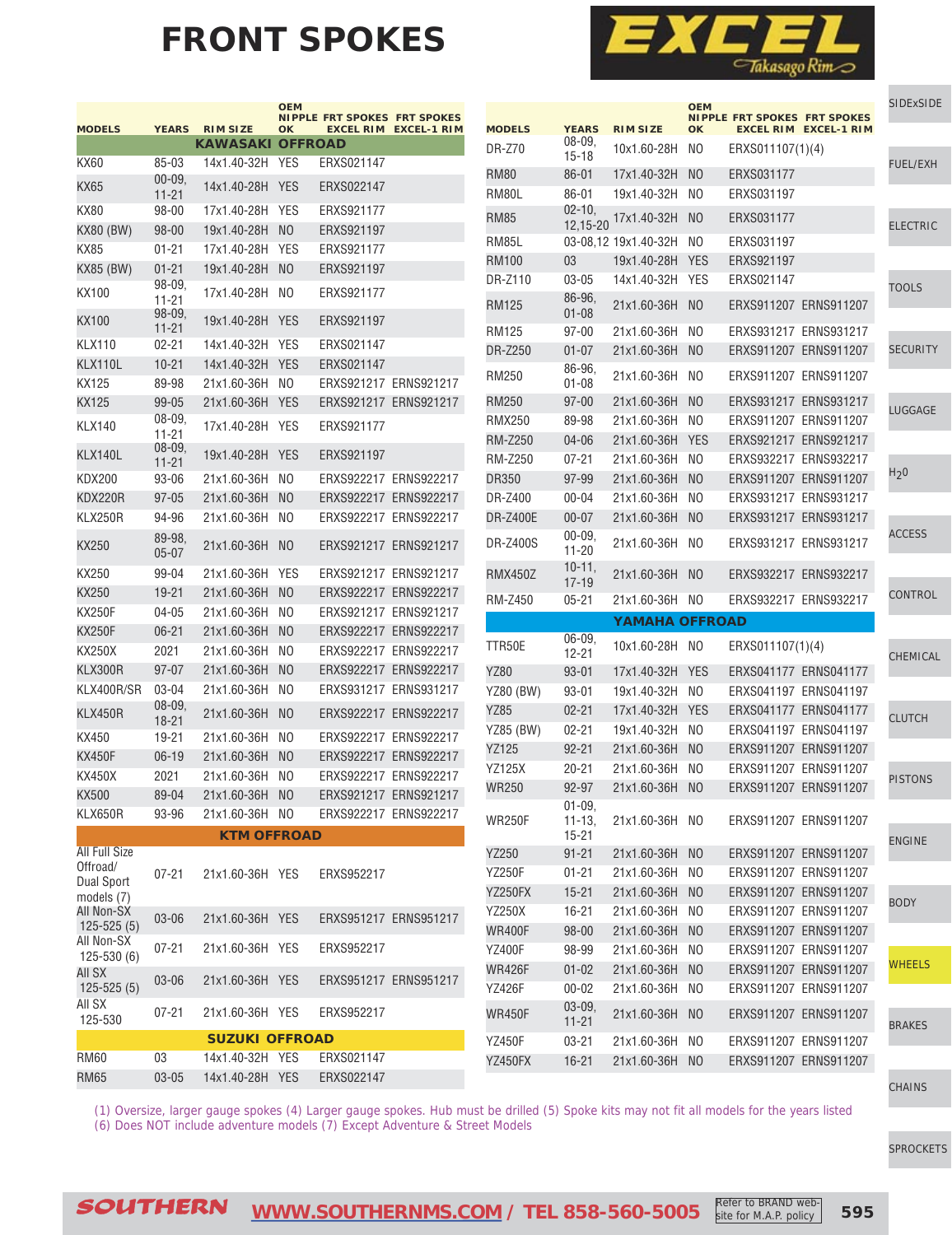

# **REAR SPOKES**

| <b>SIDExSIDE</b> | <b>MODELS</b>           | <b>YEARS</b>          | <b>RIM SIZE</b>            | <b>OEM</b><br>OK             | <b>NIPPLE RR SPOKES</b><br><b>EXCEL RIM</b> | <b>RR SPOKES</b><br><b>EXCEL-1 RIM</b>         |
|------------------|-------------------------|-----------------------|----------------------------|------------------------------|---------------------------------------------|------------------------------------------------|
|                  |                         |                       | <b>HONDA OFFROAD</b>       |                              |                                             |                                                |
|                  | CRF50F                  | $04 - 09.$            | 10x1.60-28H                | NO.                          | ERXS011107(1)(4)                            |                                                |
| <b>FUEL/EXH</b>  |                         | 11-21                 |                            |                              |                                             |                                                |
|                  | XR50R                   | $00 - 03$             | 10x1.60-28H                | N <sub>0</sub>               | ERXS011107(1)(4)                            |                                                |
|                  | CR80R                   | $92 - 02$             | 14x1.60-32H                | <b>YES</b>                   | ERXS011147                                  |                                                |
| <b>ELECTRIC</b>  | CR80RB                  | $96 - 02$             | 16x1.85-32H                | <b>YES</b>                   | ERXS011167                                  |                                                |
|                  | CR85R                   | 03-07                 | 14x1.60-32H                | YES                          | ERXS011147                                  |                                                |
|                  | CR85RB<br><b>CR125R</b> | $03 - 07$<br>89-01    | 16x1.85-32H                | <b>YES</b><br>N <sub>0</sub> | ERXS011167                                  |                                                |
|                  |                         |                       | 18x1.85-32H<br>18x2.15-32H | N <sub>0</sub>               |                                             | ERXS811187 ERNS811187<br>ERXS811187 ERNS811187 |
| <b>TOOLS</b>     |                         |                       | 19x1.85-32H                | NO                           | ERXS811197                                  | ERNS811197                                     |
|                  |                         |                       | 19x2.15-32H                | NO                           | ERXS811197 ERNS811197                       |                                                |
|                  | <b>CR125R</b>           | $02 - 04$             | 18x1.85-32H                | N <sub>O</sub>               |                                             | ERXS813187 ERNS813187                          |
| <b>SECURITY</b>  |                         |                       | 18x2.15-32H                | N <sub>0</sub>               |                                             | ERXS813187 ERNS813187                          |
|                  |                         |                       | 19x1.85-32H                | <b>YES</b>                   |                                             | ERXS813197 ERNS813197                          |
|                  |                         |                       | 19x2.15-32H                | <b>YES</b>                   | ERXS813197                                  | ERNS813197                                     |
|                  |                         |                       | 19x2.50-32H                | N <sub>0</sub>               | ERXS814197                                  |                                                |
| LUGGAGE          | <b>CR125R</b>           | $05 - 07$             | 18x1.85-32H                | N <sub>0</sub>               | ERXS815187 ERNS815187                       |                                                |
|                  |                         |                       | 18x2.15-32H                | NO                           |                                             | ERXS815187 ERNS815187                          |
|                  |                         |                       | 19x1.85-32H                | <b>YES</b>                   |                                             | ERXS815197 ERNS815197                          |
| H <sub>2</sub> 0 |                         |                       | 19x2.15-32H                | <b>YES</b>                   | ERXS815197 ERNS815197                       |                                                |
|                  | CRF150F                 | 03-09.                | 16x1.60-36H                | <b>YFS</b>                   | ERXS012167                                  |                                                |
|                  |                         | $12 - 18$             |                            |                              |                                             |                                                |
| <b>ACCESS</b>    | CRF150R                 | $07-09.$<br>$12 - 21$ | 14x1.60-32H                | NO                           | ERXS012147                                  |                                                |
|                  | CRF150RB                | 07-09,<br>12-21       | 16x1.85-32H                | N <sub>0</sub>               | ERXS013167                                  | ERNS013167                                     |
| CONTROL          | CRF230F                 | 03-09.<br>12-19       | 18x1.85-36H                | YES                          | ERXS011187                                  |                                                |
|                  | <b>CR250R</b>           | 89-01                 | 18x1.85-32H                | N <sub>0</sub>               | ERXS811187                                  | <b>ERNS811187</b>                              |
|                  |                         |                       | 18x2.15-32H                | NO                           |                                             | ERXS811187 ERNS811187                          |
|                  |                         |                       | 19x1.85-32H                | N <sub>0</sub>               |                                             | ERXS811197 ERNS811197                          |
| CHEMICAL         |                         |                       | 19x2.15-32H                | N <sub>0</sub>               | ERXS811197                                  | ERNS811197                                     |
|                  | <b>CR250R</b>           | $02 - 04$             | 18x1.85-32H                | NO                           | ERXS813187                                  | ERNS813187                                     |
|                  |                         |                       | 18x2.15-32H<br>19x1.85-32H | N <sub>0</sub><br><b>YES</b> |                                             | ERXS813187 ERNS813187<br>ERXS813197 ERNS813197 |
| <b>CLUTCH</b>    |                         |                       | 19x2.15-32H                | <b>YES</b>                   | ERXS813197 ERNS813197                       |                                                |
|                  |                         |                       | 19x2.50-32H                | NO                           | ERXS814197                                  |                                                |
|                  | <b>CR250R</b>           | 05-07                 | 18x1.85-32H                | N <sub>O</sub>               |                                             | ERXS815187 ERNS815187                          |
|                  |                         |                       | 18x2.15-32H                | NO                           |                                             | ERXS815187 ERNS815187                          |
| <b>PISTONS</b>   |                         |                       | 19x1.85-32H                | <b>YES</b>                   | ERXS815197 ERNS815197                       |                                                |
|                  |                         |                       | 19x2.15-32H                | <b>YES</b>                   | ERXS815197 ERNS815197                       |                                                |
|                  | CRF250R                 | 04                    | 18x1.85-32H                | NO.                          |                                             | ERXS813187 ERNS813187                          |
| <b>ENGINE</b>    |                         |                       | 18x2.15-32H                | NO                           |                                             | ERXS813187 ERNS813187                          |
|                  |                         |                       | 19x1.85-32H                | <b>YES</b>                   |                                             | ERXS813197 ERNS813197                          |
|                  |                         |                       | 19x2.15-32H                | YES                          |                                             | ERXS813197 ERNS813197                          |
|                  |                         |                       | 19x2.50-32H                | NO.                          | ERXS814197                                  |                                                |
| <b>BODY</b>      | CRF250R                 | $05 - 21$             | 18x1.85-32H                | N <sub>O</sub>               |                                             | ERXS815187 ERNS815187                          |
|                  |                         |                       | 18x2.15-32H                | N <sub>O</sub>               |                                             | ERXS815187 ERNS815187                          |
|                  |                         |                       | 19x1.85-32H                | <b>YES</b>                   | ERXS815197 ERNS815197                       |                                                |
| <b>WHEELS</b>    |                         |                       | 19x2.15-32H                | <b>YES</b>                   |                                             | ERXS815197 ERNS815197                          |
|                  | CRF250RX                | 19-21                 | 18x1.85-32H                | <b>YES</b><br><b>YES</b>     | ERXS813187 ERNS813187                       | ERXS813187 ERNS813187                          |
|                  |                         |                       | 18x2.15-32H<br>19x1.85-32H | N <sub>O</sub>               | ERXS813197 ERNS813197                       |                                                |
|                  |                         |                       | 19x2.15-32H                | NO                           | ERXS813197 ERNS813197                       |                                                |
| <b>BRAKES</b>    | CRF250X                 | 04-05                 | 18x1.85-32H                | <b>YES</b>                   |                                             | ERXS813187 ERNS813187                          |
|                  |                         |                       | 18x2.15-32H                | <b>YES</b>                   |                                             | ERXS813187 ERNS813187                          |
|                  |                         |                       | 19x1.85-32H                | N <sub>O</sub>               |                                             | ERXS813197 ERNS813197                          |
| <b>CHAINS</b>    |                         |                       | 19x2.15-32H                | N <sub>O</sub>               |                                             | ERXS813197 ERNS813197                          |
|                  |                         |                       | 19x2.50-32H                | N <sub>O</sub>               | ERXS814197                                  |                                                |
|                  | CRF250X                 | $06 - 09,$            | 18x1.85-32H                | YES                          |                                             | ERXS815187 ERNS815187                          |
|                  |                         | $12 - 13$ ,           | 18x2.15-32H                | YES                          |                                             | ERXS815187 ERNS815187                          |
| <b>SPROCKETS</b> |                         | $15 - 18$             | 19x1.85-32H                | N <sub>O</sub>               |                                             | ERXS815197 ERNS815197                          |
|                  |                         |                       | 19x2.15-32H                | NO                           | ERXS815197 ERNS815197                       |                                                |

|                          |                        |                            | <b>OEM</b><br><b>NIPPLE</b> | <b>RR SPOKES</b>         | <b>RR SPOKES</b>                       |
|--------------------------|------------------------|----------------------------|-----------------------------|--------------------------|----------------------------------------|
| <b>MODELS</b>            | <b>YEARS</b>           | <b>RIM SIZE</b>            | OK                          | <b>EXCEL RIM</b>         | <b>EXCEL-1 RIM</b>                     |
| XR250R(8)                | 90-04                  | 18x2.15-32H                | NO                          | ERXS911187               | ERNS911187                             |
|                          |                        | 18x2.50-32H                | NO                          | ERXS912187               |                                        |
| XR400R(8)                | 96-04                  | 18x2.15-32H                | N <sub>O</sub>              | ERXS911187               | <b>ERNS911187</b>                      |
|                          |                        | 18x2.50-32H                | N <sub>O</sub>              | ERXS912187               |                                        |
| CRF450L                  | 19-21                  | 18x1.85-32H                | YES                         | ERXS815187               | ERNS815187                             |
|                          |                        | 18x2.15-32H                | <b>YES</b>                  | ERXS815187               | ERNS815187                             |
|                          |                        | 19x1.85-32H                | NO                          | ERXS815197               | ERNS815197                             |
|                          |                        | 19x2.15-32H                | NO                          | ERXS815197               | ERNS815197                             |
| CRF450R                  | $02 - 04$              | 18x1.85-32H                | N <sub>O</sub>              | ERXS813187               | ERNS813187                             |
|                          |                        | 18x2.15-32H                | N <sub>O</sub>              | ERXS813187               | ERNS813187                             |
|                          |                        | 19x1.85-32H                | YES                         | ERXS813197               | ERNS813197                             |
|                          |                        | 19x2.15-32H                | <b>YES</b>                  | ERXS813197               | ERNS813197                             |
|                          |                        | 19x2.50-32H                | N <sub>O</sub>              | ERXS814197               |                                        |
| CRF450R                  | 05-21                  | 18x1.85-32H                | NO                          | ERXS815187               | ERNS815187                             |
|                          |                        | 18x2.15-32H                | NO                          | ERXS815187               | ERNS815187                             |
|                          |                        | 19x1.85-32H                | YES                         | ERXS815197               | ERNS815197                             |
|                          |                        | 19x2.15-32H                | <b>YES</b>                  | ERXS815197               | ERNS815197                             |
| CRF450RL                 | 19-21                  | 18x1.85-32H                | <b>YES</b>                  | ERXS815187               | ERNS815187                             |
|                          |                        | 18x2.15-32H                | <b>YES</b>                  | ERXS815187<br>ERXS815197 | ERNS815187                             |
|                          |                        | 19x1.85-32H                | N <sub>O</sub>              | ERXS815197               | <b>ERNS815197</b><br><b>ERNS815197</b> |
|                          |                        | 19x2.15-32H<br>18x1.85-32H | N <sub>O</sub>              |                          |                                        |
| CRF450RX                 | 17-21                  | 18x2.15-32H                | YES<br>YES                  | ERXS815187<br>ERXS815187 | ERNS815187                             |
|                          |                        |                            | NO                          | ERXS815197               | ERNS815187<br>ERNS815197               |
|                          |                        | 19x1.85-32H<br>19x2.15-32H | NO                          | ERXS815197               | ERNS815197                             |
| CRF450X                  |                        | 18x1.85-32H                | <b>YES</b>                  | ERXS815187               | <b>ERNS815187</b>                      |
|                          | 05-09,<br>12-21        | 18x2.15-32H                | <b>YES</b>                  | ERXS815187               | <b>ERNS815187</b>                      |
|                          |                        | 19x1.85-32H                | N <sub>O</sub>              | ERXS815197               | ERNS815197                             |
|                          |                        | 19x2.15-32H                | N <sub>O</sub>              | ERXS815197               | ERNS815197                             |
| CR500R                   | 89-01                  | 18x1.85-32H                | NO                          | ERXS811187               | ERNS811187                             |
|                          |                        | 18x2.15-32H                | NO                          | ERXS811187               | ERNS811187                             |
|                          |                        | 19x1.85-32H                | NO                          | ERXS811197               | ERNS811197                             |
|                          |                        | 19x2.15-32H                | NO                          | ERXS811197               | ERNS811197                             |
| XR600R(8)                | 91-00                  | 18x2.15-32H                | N <sub>O</sub>              | ERXS911187               | <b>ERNS911187</b>                      |
|                          |                        | 18x2.50-32H                | N <sub>O</sub>              | ERXS912187               |                                        |
| XR650L(8)                | 94-09,                 | 18x2.15-32H                | NO                          | ERXS911187               | ERNS911187                             |
|                          | 12-19                  | 18x2.50-32H                | N <sub>O</sub>              | ERXS912187               |                                        |
| XR650R(8)                | $00 - 07$              | 18x2.15-32H                | NO                          | ERXS911187               | ERNS911187                             |
|                          |                        | 18x2.50-32H                | N <sub>O</sub>              | ERXS912187               |                                        |
|                          |                        | <b>KAWASAKI</b>            | <b>OFFROAD</b>              |                          |                                        |
| KX60                     | $85 - 03$              | 12x1.60-32H                | <b>YES</b>                  | ERXS021127               |                                        |
| <b>KX65</b>              | $00 - 09,$             | 12x1.60-28H                | <b>YES</b>                  | ERXS022127               |                                        |
|                          | $11 - 21$              |                            |                             |                          |                                        |
| KX80                     | 98-00                  | 14x1.60-28H                | <b>YES</b>                  | ERXS921147               |                                        |
| <b>KX80(BW)</b>          | 98-00                  | 16x1.85-28H                | N <sub>O</sub>              | ERXS921167               |                                        |
| KX85                     | 01-21<br>$01 - 21$     | 14x1.60-28H                | <b>YES</b>                  | ERXS921147               |                                        |
| KX85(BW)                 |                        | 16x1.85-28H<br>14x1.60-28H | N <sub>O</sub>              | ERXS921167               |                                        |
| KX100                    | 98-09.<br>$11 - 21$    |                            | NO<br><b>YES</b>            | ERXS921147<br>ERXS921167 |                                        |
|                          |                        | 16x1.85-28H                |                             |                          | ERXS023127 ERNS023127                  |
| <b>KLX110</b><br>KLX110L | $02 - 21$<br>$10 - 21$ | 12x1.60-36H<br>12x1.60-36H | <b>YES</b><br><b>YES</b>    | ERXS023127               | ERNS023127                             |
| KX125                    | 89-02                  | 18x1.85-36H                | N <sub>O</sub>              | ERXS821187               |                                        |
|                          |                        | 18x2.15-36H                | N <sub>O</sub>              | ERXS821187               |                                        |
|                          |                        | 18x2.50-36H                | N <sub>O</sub>              | ERXS823187               |                                        |
|                          |                        | 19x1.85-36H                | N <sub>O</sub>              |                          | ERXS821197 ERNS821197                  |
|                          |                        | 19x2.15-36H                | N <sub>O</sub>              |                          | ERXS821197 ERNS821197                  |
|                          |                        | 19x2.50-36H                | N <sub>O</sub>              | ERXS822197               |                                        |
| KX125                    | 03-05                  | 18x1.85-36H                | N <sub>O</sub>              |                          | ERXS825187 ERNS825187                  |
|                          |                        | 18x2.15-36H                | NO                          |                          | ERXS825187 ERNS825187                  |
|                          |                        | 19x1.85-36H                | N <sub>O</sub>              |                          | ERXS823197 ERNS823197                  |
|                          |                        | 19x2.15-36H                | N <sub>0</sub>              |                          | ERXS823197 ERNS823197                  |
|                          |                        |                            |                             |                          |                                        |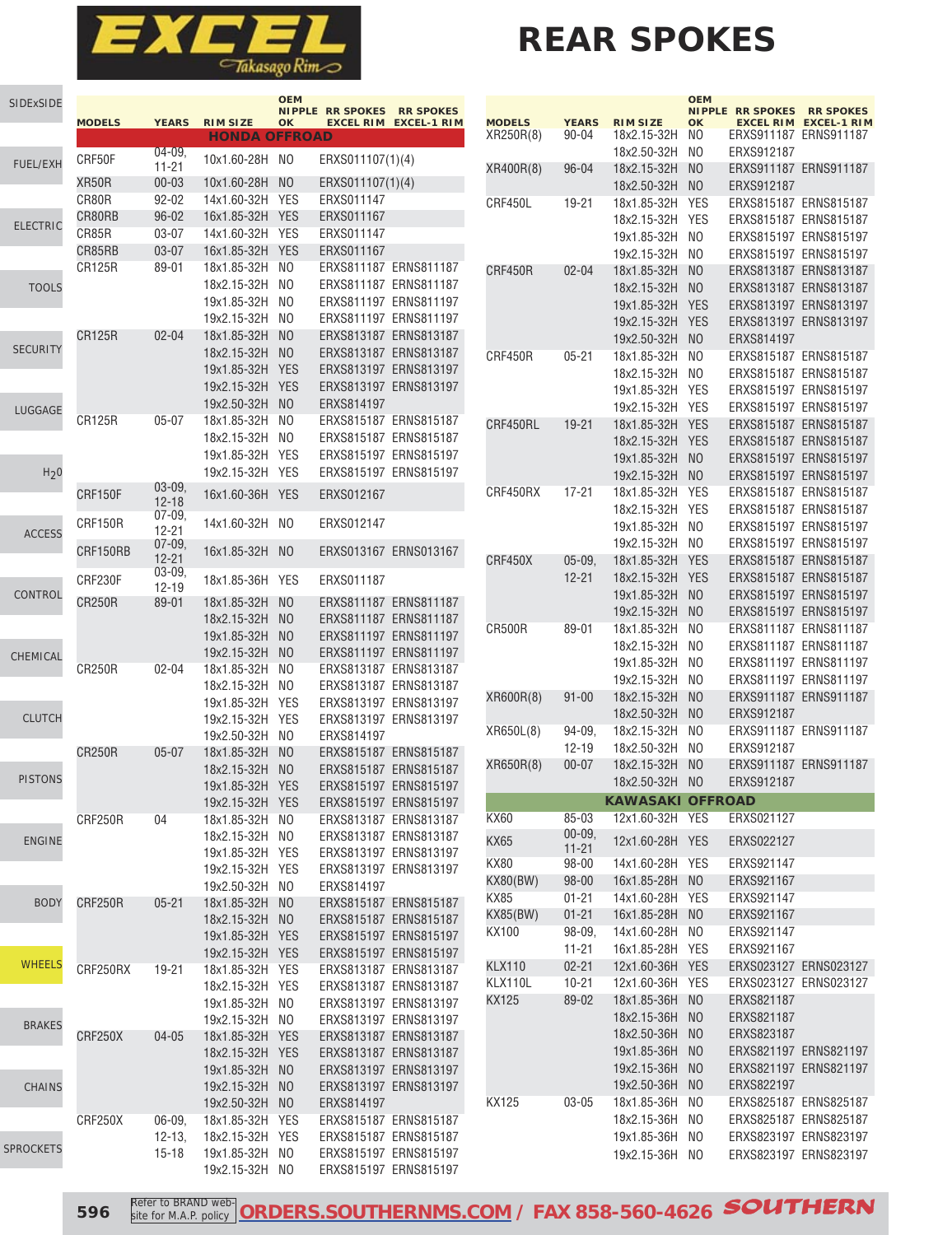# **REAR SPOKES**



**The State** 

|               |                     |                 | <b>OEM</b><br><b>NIPPLE</b> | <b>RR SPOKES</b> | <b>RR SPOKES</b>      |
|---------------|---------------------|-----------------|-----------------------------|------------------|-----------------------|
| <b>MODELS</b> | <b>YEARS</b>        | <b>RIM SIZE</b> | OK                          | <b>EXCEL RIM</b> | <b>EXCEL-1 RIM</b>    |
| <b>KLX140</b> | $08 - 09,$          | 14x1.60-28H     | YES                         | ERXS921147       |                       |
|               | 11-21<br>$08 - 09,$ |                 |                             |                  |                       |
| KLX140L(BW)   | $11 - 21$           | 16x1.85-28H     |                             | ERXS921167       |                       |
| KDX200        | 89-06               | 18x1.85-36H     | NO                          | ERXS921187       | ERNS921187            |
|               |                     | 18x2.15-36H     | N <sub>0</sub>              | ERXS921187       | ERNS921187            |
| KDX220R       | $97 - 05$           | 18x1.85-36H     | N <sub>O</sub>              | ERXS921187       | ERNS921187            |
|               |                     | 18x2.15-36H     | ΝO                          | ERXS921187       | ERNS921187            |
| KDX250        | 91-94               | 18x1.85-36H     | ΝO                          | ERXS821187       |                       |
|               |                     | 18x2.15-36H     | N <sub>0</sub>              | ERXS821187       |                       |
|               |                     | 18x2.50-36H     | NO                          | ERXS823187       |                       |
|               |                     | 19x1.85-36H     | NO                          | ERXS821197       | ERNS821197            |
|               |                     | 19x2.15-36H     | NO                          | ERXS821197       | ERNS821197            |
|               |                     | 19x2.50-36H     | N <sub>0</sub>              | ERXS822197       |                       |
| KLX250R       | 94-96               | 18x2.15-36H     | N <sub>O</sub>              | ERXS822187       |                       |
| KX250         | 89-02               | 18x1.85-36H     | NO                          | ERXS821187       |                       |
|               |                     | 18x2.15-36H     | NO                          | ERXS821187       |                       |
|               |                     | 18x2.50-36H     | ΝO                          | ERXS823187       |                       |
|               |                     | 19x1.85-36H     | N <sub>0</sub>              | ERXS821197       | ERNS821197            |
|               |                     | 19x2.15-36H     | N <sub>0</sub>              | ERXS821197       | ERNS821197            |
|               |                     | 19x2.50-36H     | NO                          | ERXS822197       |                       |
| KX250         | 03-07               | 18x1.85-36H     | N <sub>O</sub>              | ERXS825187       | <b>ERNS825187</b>     |
|               |                     | 18x2.15-36H     | N <sub>O</sub>              | ERXS825187       | <b>ERNS825187</b>     |
|               |                     | 19x1.85-36H     | N <sub>O</sub>              | ERXS823197       | <b>ERNS823197</b>     |
|               |                     |                 |                             |                  |                       |
|               |                     | 19x2.15-36H     | ΝO                          | ERXS823197       | ERNS823197            |
| KX250         | 19-21               | 18x1.85-36H     | NO                          | ERXS825187       | <b>ERNS825187</b>     |
|               |                     | 18x2.15-36H     | NO                          | ERXS825187       | <b>ERNS825187</b>     |
|               |                     | 19x1.85-36H     | N <sub>0</sub>              | ERXS823197       | ERNS823197            |
|               |                     | 19x2.15-36H     | NO                          | ERXS823197       | ERNS823197            |
| <b>KX250F</b> | 04-21               | 18x1.85-36H     | N <sub>O</sub>              | ERXS825187       | <b>ERNS825187</b>     |
|               |                     | 18x2.15-36H     | ΝO                          | ERXS825187       | <b>ERNS825187</b>     |
|               |                     | 19x1.85-36H     | N <sub>O</sub>              | ERXS823197       | ERNS823197            |
|               |                     | 19x2.15-36H     | N <sub>O</sub>              | ERXS823197       | <b>ERNS823197</b>     |
| KX250X        | 2021                | 18x1.85-36H     | NO                          | ERXS825187       | <b>ERNS825187</b>     |
|               |                     | 18x2.15-36H     | NO                          | ERXS825187       | <b>ERNS825187</b>     |
|               |                     | 19x1.85-36H     | NO                          | ERXS823197       | ERNS823197            |
|               |                     | 19x2.15-36H     | N <sub>0</sub>              | ERXS823197       | ERNS823197            |
| KLX300R       | $97 - 07$           | 18x2.15-36H     | N <sub>O</sub>              | ERXS821187       |                       |
| KLX400R       | 03-04               | 18x2.15-36H     | YES                         | ERXS831187       | ERNS831187            |
| KLX400SR      | 03-04               | 18x2.15-36H     | NO                          | ERXS832187       | <b>ERNS832187</b>     |
| KLX450R       | 08-09.              | 18x1.85-36H     | ΝO                          | ERXS825187       | ERNS825187            |
|               | 18-21               | 18x2.15-36H     | NO                          |                  | ERXS825187 ERNS825187 |
|               |                     | 19x1.85-36H     | N <sub>O</sub>              | ERXS823197       | ERNS823197            |
|               |                     | 19x2.15-36H     | N <sub>O</sub>              | ERXS823197       | ERNS823197            |
| <b>KX450</b>  | 19-21               | 18x1.85-36H     | N <sub>O</sub>              | ERXS825187       | ERNS825187            |
|               |                     | 18x2.15-36H     | N <sub>O</sub>              | ERXS825187       | <b>ERNS825187</b>     |
|               |                     | 19x1.85-36H     | N <sub>O</sub>              | ERXS823197       | ERNS823197            |
|               |                     | 19x2.15-36H     | N <sub>O</sub>              | ERXS823197       | ERNS823197            |
| KX450F        | $06 - 20$           | 18x1.85-36H     | N <sub>O</sub>              |                  | ERXS825187 ERNS825187 |
|               |                     | 18x2.15-36H     | N <sub>O</sub>              | ERXS825187       | ERNS825187            |
|               |                     | 19x1.85-36H     | N <sub>O</sub>              | ERXS823197       | ERNS823197            |
|               |                     | 19x2.15-36H     | N <sub>O</sub>              | ERXS823197       | ERNS823197            |
| KX450X        | 2021                | 18x1.85-36H     | N <sub>O</sub>              | ERXS825187       | ERNS825187            |
|               |                     | 18x2.15-36H     | N <sub>O</sub>              | ERXS825187       | ERNS825187            |
|               |                     | 19x1.85-36H     | N <sub>O</sub>              | ERXS823197       | ERNS823197            |
|               |                     | 19x2.15-36H     | N <sub>O</sub>              |                  | ERXS823197 ERNS823197 |
| KX500         | 89-04               | 18x1.85-36H     | N <sub>O</sub>              | ERXS821187       |                       |
|               |                     | 18x2.15-36H     | N <sub>O</sub>              | ERXS821187       |                       |
|               |                     | 18x2.50-36H     | N <sub>O</sub>              | ERXS823187       |                       |
|               |                     | 19x1.85-36H     | N <sub>O</sub>              | ERXS821197       | ERNS821197            |
|               |                     | 19x2.15-36H     | N <sub>O</sub>              | ERXS821197       | ERNS821197            |
|               |                     | 19x2.50-36H     | NO                          | ERXS822197       |                       |
| KLX650R       | 93-96               | 18x2.15-36H     | N <sub>0</sub>              | ERXS822187       |                       |

|                                 |                        |                                       | <b>OEM</b>                   | <b>NIPPLE RR SPOKES</b>  | <b>RR SPOKES</b>                               | <b>SIDExSIDE</b> |
|---------------------------------|------------------------|---------------------------------------|------------------------------|--------------------------|------------------------------------------------|------------------|
| <b>MODELS</b>                   | <b>YEARS</b>           | <b>RIM SIZE</b><br><b>KTM OFFROAD</b> | OK                           | <b>EXCEL RIM</b>         | <b>EXCEL-1 RIM</b>                             |                  |
| <b>All Full Size</b>            | $07 - 21$              | 18x1.85-36H                           | <b>YES</b>                   | ERXS852187               |                                                |                  |
| Offroad/<br><b>Dual Sport</b>   |                        |                                       |                              |                          |                                                | <b>FUEL/EXH</b>  |
| models                          |                        | 18x2.15-36H                           | <b>YES</b>                   | ERXS852187               |                                                |                  |
| 125-530 (7) [If                 |                        | 19x1.85-36H                           | YES                          | ERXS852197               |                                                | <b>ELECTRIC</b>  |
| replacemnt rim<br>= stock size] |                        | 19x2.15-36H                           | <b>YES</b>                   | ERXS852197               |                                                |                  |
| All Non SX                      | $03 - 06$              | 18x1.85-36H                           | <b>YES</b>                   |                          | ERXS851187 ERNS851187                          |                  |
| $125 - 525(5)$                  |                        | 18x2.15-36H                           | <b>YES</b>                   |                          | ERXS851187 ERNS851187                          | <b>TOOLS</b>     |
|                                 |                        | 19x1.85-36H                           | N <sub>O</sub>               |                          | ERXS851197 ERNS851197                          |                  |
|                                 |                        | 19x2.15-36H                           | N <sub>O</sub>               |                          | ERXS851197 ERNS851197                          |                  |
| All SX                          | 03-06                  | 18x1.85-36H                           | N <sub>0</sub>               |                          | ERXS851187 ERNS851187                          | <b>SECURITY</b>  |
| $125 - 525(5)$                  |                        | 18x2.15-36H                           | N <sub>0</sub>               |                          | ERXS851187 ERNS851187                          |                  |
|                                 |                        | 19x1.85-36H                           | <b>YES</b>                   |                          | ERXS851197 ERNS851197                          |                  |
|                                 |                        | 19x2.15-36H                           | <b>YES</b>                   |                          | ERXS851197 ERNS851197                          | LUGGAGE          |
|                                 |                        | <b>SUZUKI OFFROAD</b>                 |                              |                          |                                                |                  |
| <b>RM60</b><br><b>RM65</b>      | 2003<br>03-05          | 12x1.60<br>12x1.60-28H                | <b>YES</b><br><b>YES</b>     | ERXS021127<br>ERXS022127 |                                                |                  |
| <b>DR-Z70</b>                   | $08 - 09,$             | 10x1.60-28H                           | NO                           | ERXS011107(1)(4)         |                                                | H <sub>2</sub> 0 |
| <b>RM80</b>                     | $15 - 17$<br>$95 - 01$ | 14x1.60-32H                           | N <sub>O</sub>               |                          | ERXS031147 ERNS031147                          |                  |
| RM80L                           | $86 - 01$              | 16x1.85-32H                           | N <sub>0</sub>               | ERXS031167               |                                                |                  |
| <b>RM85</b>                     | $02 - 10,$             | 14x1.60-32H                           | N <sub>O</sub>               |                          | ERXS031147 ERNS031147                          | <b>ACCESS</b>    |
| <b>RM85L</b>                    | 12,15-20               | 03-08,12 16x1.85-32H                  | N <sub>0</sub>               | ERXS031167               |                                                |                  |
| <b>RM100</b>                    | 2003                   | 16x1.85-28H                           | <b>YES</b>                   | ERXS921167               |                                                |                  |
| DR-Z110                         | 03-05                  | 12x1.60-36H                           | YES                          |                          | ERXS023127 ERNS023127                          | CONTROL          |
| RM125                           | 88-08                  | 18x1.85-36H                           | N <sub>O</sub>               |                          | ERXS831187 ERNS831187                          |                  |
|                                 |                        | 18x2.15-36H                           | N <sub>O</sub>               |                          | ERXS831187 ERNS831187                          |                  |
|                                 |                        | 19x1.85-36H<br>19x2.15-36H            | <b>YES</b><br><b>YES</b>     |                          | ERXS831197 ERNS831197<br>ERXS831197 ERNS831197 | CHEMICAL         |
| RM250                           | 88-08                  | 18x1.85-36H                           | NO                           |                          | ERXS831187 ERNS831187                          |                  |
|                                 |                        | 18x2.15-36H                           | NO                           |                          | ERXS831187 ERNS831187                          |                  |
|                                 |                        | 19x1.85-36H                           | <b>YES</b>                   |                          | ERXS831197 ERNS831197                          | <b>CLUTCH</b>    |
|                                 |                        | 19x2.15-36H                           | <b>YES</b>                   |                          | ERXS831197 ERNS831197                          |                  |
| <b>RMX250</b>                   | 89-98                  | 18x1.85-36H<br>18x2.15-36H            | <b>YES</b><br><b>YES</b>     |                          | ERXS831187 ERNS831187<br>ERXS831187 ERNS831187 |                  |
|                                 |                        | 19x1.85-36H                           | NO                           |                          | ERXS831197 ERNS831197                          | <b>PISTONS</b>   |
|                                 |                        | 19x2.15-36H                           | N <sub>O</sub>               |                          | ERXS831197 ERNS831197                          |                  |
| <b>RM-Z250</b>                  | 04-06                  | 18x1.85-36H                           | NO                           |                          | ERXS825187 ERNS825187                          |                  |
|                                 |                        | 18x2.15-36H                           | NO                           |                          | ERXS825187 ERNS825187                          | <b>ENGINE</b>    |
|                                 |                        | 19x1.85-36H<br>19x2.15-36H            | <b>YES</b><br>YES            |                          | ERXS823197 ERNS823197<br>ERXS823197 ERNS823197 |                  |
| <b>RM-Z250</b>                  | $07 - 21$              | 18x1.85-36H                           | N <sub>O</sub>               |                          | ERXS834187 ERNS834187                          |                  |
|                                 |                        | 18x2.15-36H                           | N <sub>O</sub>               |                          | ERXS834187 ERNS834187                          | <b>BODY</b>      |
|                                 |                        | 19x1.85-36H                           | <b>YES</b>                   |                          | ERXS833197 ERNS833197                          |                  |
|                                 | $00 - 04$              | 19x2.15-36H                           | <b>YES</b>                   |                          | ERXS833197 ERNS833197                          |                  |
| DR-Z400                         |                        | 18x1.85-36H<br>18x2.15-36H            | <b>YES</b><br><b>YES</b>     |                          | ERXS831187 ERNS831187<br>ERXS831187 ERNS831187 | <b>WHEELS</b>    |
|                                 |                        | 19x1.85-36H                           | N <sub>O</sub>               |                          | ERXS831197 ERNS831197                          |                  |
|                                 |                        | 19x2.15-36H                           | N <sub>O</sub>               |                          | ERXS831197 ERNS831197                          |                  |
| <b>DR-Z400E</b>                 | $00 - 07$              | 18x1.85-36H                           | <b>YES</b>                   |                          | ERXS831187 ERNS831187                          | <b>BRAKES</b>    |
|                                 |                        | 18x2.15-36H<br>19x1.85-36H            | <b>YES</b><br>N <sub>O</sub> |                          | ERXS831187 ERNS831187<br>ERXS831197 ERNS831197 |                  |
|                                 |                        | 19x2.15-36H                           | N <sub>O</sub>               |                          | ERXS831197 ERNS831197                          |                  |
| DR-Z400S                        | $00 - 09,$             | 18x2.15-36H                           | N <sub>O</sub>               |                          | ERXS832187 ERNS832187                          | <b>CHAINS</b>    |
|                                 | $11 - 20$              |                                       |                              |                          |                                                |                  |

(1) Oversize, larger gauge spokes (4) Larger gauge spokes. Hub must be drilled (5) Spoke kits may not fit all models for listed years (7) Except Adventure & Street Models

(8) Rim is Directional - Must be installed in a certain direction

SOUTHERN **[WWW.SOUTHERNMS.COM](http://m.southernms.com) / TEL 858-560-5005 597** Refer to BRAND website for M.A.P. policy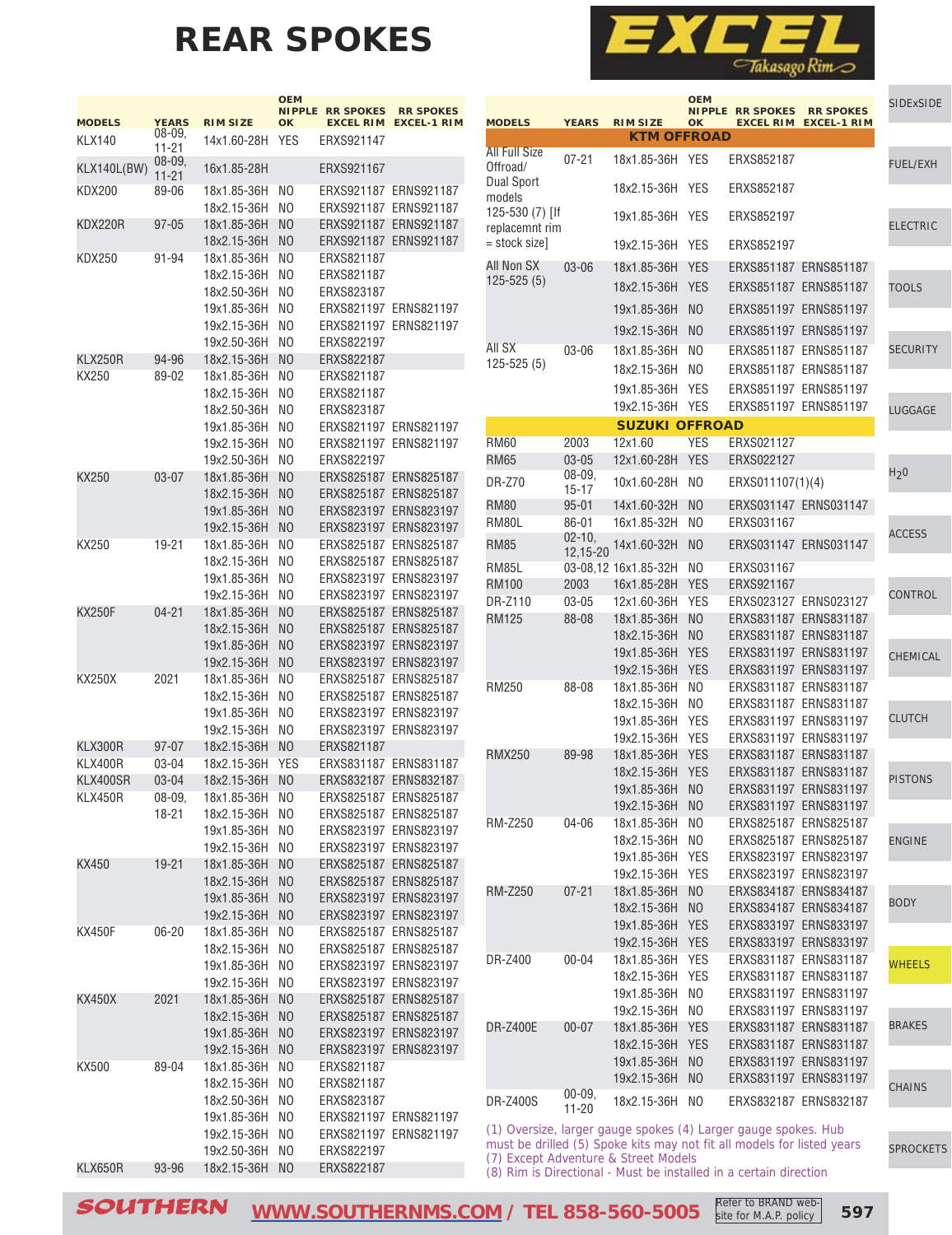

# **REAR SPOKES**

| <b>SIDExSIDE</b> |                  |                   |                            | <b>OEM</b>     | <b>NIPPLE RR SPOKES</b> | <b>RR SPOKES</b>                               |
|------------------|------------------|-------------------|----------------------------|----------------|-------------------------|------------------------------------------------|
|                  | <b>MODELS</b>    | <b>YEARS</b>      | <b>RIM SIZE</b>            | <b>OK</b>      |                         | <b>EXCEL RIM EXCEL-1 RIM</b>                   |
|                  | <b>RMX450Z</b>   | $10-11.$<br>17-19 | 18x1.85-36H<br>18x2.15-36H | NO.<br>NO      |                         | ERXS834187 ERNS834187<br>ERXS834187 ERNS834187 |
| <b>FUEL/EXH</b>  |                  |                   | 19x1.85-36H                | <b>YES</b>     |                         | ERXS833197 ERNS833197                          |
|                  |                  |                   | 19x2.15-36H                | <b>YES</b>     |                         | ERXS833197 ERNS833197                          |
|                  | <b>RM-Z450</b>   | $05 - 21$         | 18x1.85-36H                | N <sub>O</sub> |                         | ERXS834187 ERNS834187                          |
|                  |                  |                   |                            |                |                         |                                                |
| <b>ELECTRIC</b>  |                  |                   | 18x2.15-36H                | N <sub>O</sub> |                         | ERXS834187 ERNS834187                          |
|                  |                  |                   | 19x1.85-36H                | <b>YES</b>     |                         | ERXS833197 ERNS833197                          |
|                  |                  |                   | 19x2.15-36H                | <b>YES</b>     |                         | ERXS833197 ERNS833197                          |
| <b>TOOLS</b>     |                  | $06 - 09.$        | <b>YAMAHA OFFROAD</b>      |                |                         |                                                |
|                  | TTR50E           | $12 - 18$         | 10x1.60-28H                | NO             | ERXS011107(1)(4)        |                                                |
|                  | YZ80             | $94 - 01$         | 14x1.60-32H                | <b>YES</b>     |                         | ERXS041147 ERNS041147                          |
|                  | <b>YZ80 (BW)</b> | 94-01             | 16x1.85-32H                | N <sub>0</sub> |                         | ERXS041167 ERNS041167                          |
| <b>SECURITY</b>  | YZ85             | $02 - 21$         | 14x1.60-32H                | <b>YES</b>     |                         | ERXS041147 ERNS041147                          |
|                  | YZ85 (BW)        | $02 - 21$         | 16x1.85-32H                | NO             |                         | ERXS041167 ERNS041167                          |
|                  | YZ125            | 89-98             | 19x1.85-36H                | N <sub>0</sub> | ERXS842197              |                                                |
| LUGGAGE          |                  |                   | 19x2.15-36H                | N <sub>O</sub> | ERXS842197              |                                                |
|                  | YZ125            | 99-21             | 18x1.85-36H                | N <sub>0</sub> |                         | ERXS843187 ERNS843187                          |
|                  |                  |                   | 18x2.15-36H                | N <sub>0</sub> |                         | ERXS843187 ERNS843187                          |
|                  |                  |                   | 18x2.50-36H                | N <sub>0</sub> | ERXS846187              |                                                |
| H <sub>2</sub> 0 |                  |                   | 19x1.85-36H                | <b>YES</b>     |                         | ERXS841197 ERNS841197                          |
|                  |                  |                   | 19x2.15-36H                | <b>YES</b>     |                         | ERXS841197 ERNS841197                          |
|                  |                  |                   | 19x2.50-36H                | N <sub>O</sub> | ERXS845197              |                                                |
|                  | <b>YZ125X</b>    | $20 - 21$         | 18x1.85-36H                | N <sub>0</sub> |                         | ERXS843187 ERNS843187                          |
| <b>ACCESS</b>    |                  |                   | 18x2.15-36H                | N <sub>O</sub> |                         | ERXS843187 ERNS843187                          |
|                  |                  |                   | 19x1.85-36H                | <b>YES</b>     |                         | ERXS841197 ERNS841197                          |
|                  |                  |                   | 19x2.15-36H                | <b>YES</b>     |                         | ERXS841197 ERNS841197                          |
| CONTROL          | TT-R250          | $99 - 06$         | 19x1.85-36H                | N <sub>0</sub> | ERXS842197              |                                                |
|                  |                  |                   | 19x2.15-36H                | NO             | ERXS842197              |                                                |
|                  | <b>WR250</b>     | $91 - 97$         | 19x1.85-36H                | N <sub>0</sub> | ERXS842197              |                                                |
|                  |                  |                   | 19x2.15-36H                | N <sub>0</sub> | ERXS842197              |                                                |
| CHEMICAL         | <b>WR250F</b>    | $01 - 09$         | 18x1.85-36H                | <b>YES</b>     |                         | ERXS843187 ERNS843187                          |
|                  |                  | $11 - 13$         | 18x2.15-36H                | <b>YES</b>     |                         | ERXS843187 ERNS843187                          |
|                  |                  | 15-21             | 18x2.50-36H                | NO             | ERXS846187              |                                                |
|                  |                  |                   | 19x1.85-36H                | NO             |                         | ERXS841197 ERNS841197                          |
| <b>CLUTCH</b>    |                  |                   | 19x2.15-36H                | NO             |                         | ERXS841197 ERNS841197                          |
|                  |                  |                   | 19x2.50-36H                | NO             | ERXS845197              |                                                |
|                  | YZ250            | 89-98             | 19x1.85-36H                | N <sub>0</sub> | ERXS842197              |                                                |
| <b>PISTONS</b>   |                  |                   | 19x2.15-36H                | N <sub>0</sub> | ERXS842197              |                                                |
|                  | YZ250            | 99-21             | 18x1.85-36H                | NO             |                         | ERXS843187 ERNS843187                          |
|                  |                  |                   | 18x2.15-36H                | NO.            |                         | ERXS843187 ERNS843187                          |
|                  |                  |                   | 18x2.50-36H                | N <sub>0</sub> | ERXS846187              |                                                |
| <b>ENGINE</b>    |                  |                   | 19x1.85-36H                | <b>YES</b>     |                         | ERXS841197 ERNS841197                          |
|                  |                  |                   | 19x2.15-36H                | <b>YES</b>     |                         | ERXS841197 ERNS841197                          |
|                  |                  |                   | 19x2.50-36H                | NO.            | ERXS845197              |                                                |
|                  | <b>YZ250F</b>    | $01 - 08$         | 18x1.85-36H                | N <sub>O</sub> |                         | ERXS843187 ERNS843187                          |
| <b>BODY</b>      |                  |                   | 18x2.15-36H                | N <sub>O</sub> |                         | ERXS843187 ERNS843187                          |
|                  |                  |                   | 18x2.50-36H                | N <sub>O</sub> | ERXS846187              |                                                |
|                  |                  |                   | 19x1.85-36H                | <b>YES</b>     |                         | ERXS841197 ERNS841197                          |
| <b>WHEELS</b>    |                  |                   | 19x2.15-36H                | <b>YES</b>     |                         | ERXS841197 ERNS841197                          |
|                  |                  |                   | 19x2.50-36H                | N <sub>0</sub> | ERXS845197              |                                                |
|                  | <b>YZ250F</b>    | $09 - 21$         | 18x1.85-36H                | N <sub>0</sub> |                         | ERXS847187 ERNS847187                          |
|                  |                  |                   | 18x2.15-36H                | N <sub>0</sub> |                         | ERXS847187 ERNS847187                          |
| <b>BRAKES</b>    |                  |                   |                            |                |                         |                                                |
|                  |                  |                   | 19x1.85-36H                | <b>YES</b>     |                         | ERXS847197 ERNS847197                          |
|                  |                  |                   | 19x2.15-36H                | YES            |                         | ERXS847197 ERNS847197                          |
|                  | YZ250FX          | $15 - 21$         | 18x1.85-36H                | N <sub>0</sub> |                         | ERXS843187 ERNS843187                          |
| <b>CHAINS</b>    |                  |                   | 18x2.15-36H                | N <sub>O</sub> |                         | ERXS843187 ERNS843187                          |
|                  |                  |                   | 18x2.50-36H                |                | ERXS846187              |                                                |
|                  |                  |                   | 19x1.85-36H                | <b>YES</b>     |                         | ERXS841197 ERNS841197                          |
| <b>SPROCKETS</b> |                  |                   | 19x2.15-36H                | <b>YES</b>     |                         | ERXS841197 ERNS841197                          |
|                  |                  |                   | 19x2.50-36H                |                | ERXS845197              |                                                |

|               |              |                 | <b>OEM</b>                 |                                      |                                        |
|---------------|--------------|-----------------|----------------------------|--------------------------------------|----------------------------------------|
| <b>MODELS</b> | <b>YEARS</b> | <b>RIM SIZE</b> | <b>NIPPLE</b><br><b>OK</b> | <b>RR SPOKES</b><br><b>EXCEL RIM</b> | <b>RR SPOKES</b><br><b>EXCEL-1 RIM</b> |
| YZ250X        | 16-21        | 18x1.85-36H     | NO                         | ERXS843187                           | ERNS843187                             |
|               |              | 18x2.15-36H     | NO                         | ERXS843187                           | ERNS843187                             |
|               |              | 18x2.50-36H     |                            | ERXS846187                           |                                        |
|               |              | 19x1.85-36H     | YES                        | ERXS841197                           | ERNS841197                             |
|               |              | 19x2.15-36H     | YES                        | ERXS841197                           | ERNS841197                             |
|               |              | 19x2.50-36H     |                            | ERXS845197                           |                                        |
| WR400F        | 98           | 19x1.85-36H     | N <sub>O</sub>             | ERXS842197                           |                                        |
|               |              | 19x2.15-36H     | NO                         | ERXS842197                           |                                        |
| WR400F        | 99-00        | 18x1.85-36H     | YES                        |                                      | ERXS843187 ERNS843187                  |
|               |              | 18x2.15-36H     | YES                        | ERXS843187                           | ERNS843187                             |
|               |              | 18x2.50-36H     | NO                         | ERXS846187                           |                                        |
|               |              | 19x1.85-36H     | ΝO                         |                                      | ERXS841197 ERNS841197                  |
|               |              | 19x2.15-36H     | NO                         |                                      | ERXS841197 ERNS841197                  |
|               |              | 19x2.50-36H     | NO                         | ERXS845197                           |                                        |
| YZ400F        | 98           | 19x1.85-36H     | N <sub>O</sub>             | ERXS842197                           |                                        |
|               |              | 19x2.15-36H     | N <sub>O</sub>             | ERXS842197                           |                                        |
| YZ400F        | 99           | 18x1.85-36H     | ΝO                         |                                      | ERXS843187 ERNS843187                  |
|               |              | 18x2.15-36H     | NO                         | ERXS843187                           | ERNS843187                             |
|               |              | 18x2.50-36H     | NO                         | ERXS846187                           |                                        |
|               |              | 19x1.85-36H     | YES                        | ERXS841197                           | ERNS841197                             |
|               |              | 19x2.15-36H     | <b>YES</b>                 | ERXS841197                           | ERNS841197                             |
|               |              | 19x2.50-36H     | NO                         | ERXS845197                           |                                        |
| <b>WR426F</b> | $01 - 02$    | 18x1.85-36H     | <b>YES</b>                 | ERXS843187                           | <b>ERNS843187</b>                      |
|               |              | 18x2.15-36H     | <b>YES</b>                 | ERXS843187                           | <b>ERNS843187</b>                      |
|               |              | 18x2.50-36H     | N <sub>O</sub>             | ERXS846187                           |                                        |
|               |              | 19x1.85-36H     | N <sub>O</sub>             |                                      | ERXS841197 ERNS841197                  |
|               |              | 19x2.15-36H     | N <sub>O</sub>             | ERXS841197                           | <b>ERNS841197</b>                      |
|               |              | 19x2.50-36H     | NO                         | ERXS845197                           |                                        |
| YZ426F        | $00 - 02$    | 18x1.85-36H     | NO                         | ERXS843187                           | ERNS843187                             |
|               |              | 18x2.15-36H     | NO                         | ERXS843187                           | ERNS843187                             |
|               |              | 18x2.50-36H     | NO                         | ERXS846187                           |                                        |
|               |              | 19x1.85-36H     | YES                        |                                      | ERXS841197 ERNS841197                  |
|               |              | 19x2.15-36H     | YES                        | ERXS841197                           | ERNS841197                             |
|               |              | 19x2.50-36H     | NO                         | ERXS845197                           |                                        |
| <b>WR450F</b> | $03 - 09,$   | 18x1.85-36H     | <b>YES</b>                 | ERXS843187                           | <b>ERNS843187</b>                      |
|               | 11-21        | 18x2.15-36H     | <b>YES</b>                 |                                      | ERXS843187 ERNS843187                  |
|               |              | 18x2.50-36H     | N <sub>O</sub>             | ERXS846187                           |                                        |
|               |              | 19x1.85-36H     | NO                         |                                      | ERXS841197 ERNS841197                  |
|               |              | 19x2.15-36H     | ΝO                         |                                      | ERXS841197 ERNS841197                  |
|               |              | 19x2.50-36H     | ΝO                         | ERXS845197                           |                                        |
| YZ450F        | 03-08        | 18x1.85-36H     | NO                         |                                      | ERXS843187 ERNS843187                  |
|               |              | 18x2.15-36H     | NO                         |                                      | ERXS843187 ERNS843187                  |
|               |              | 18x2.50-36H     | NO                         | ERXS846187                           |                                        |
|               |              | 19x1.85-36H     | <b>YES</b>                 |                                      | ERXS841197 ERNS841197                  |
|               |              | 19x2.15-36H     | <b>YES</b>                 |                                      | ERXS841197 ERNS841197                  |
|               |              | 19x2.50-36H     | NO                         | ERXS845197                           |                                        |
| YZ450F        | $09 - 21$    | 18x1.85-36H     | N <sub>O</sub>             |                                      | ERXS847187 ERNS847187                  |
|               |              | 18x2.15-36H     | N <sub>O</sub>             |                                      | ERXS847187 ERNS847187                  |
|               |              | 18x2.50-36H     |                            | ERXS846187                           |                                        |
|               |              | 19x1.85-36H     | <b>YES</b>                 |                                      | ERXS847197 ERNS847197                  |
|               |              | 19x2.15-36H     | <b>YES</b>                 |                                      | ERXS847197 ERNS847197                  |
|               |              | 19x2.50-36H     |                            | ERXS845197                           |                                        |
| YZ450FX       | 16-21        | 18x1.85-36H     | N <sub>O</sub>             |                                      | ERXS843187 ERNS843187                  |
|               |              | 18x2.15-36H     | NO                         |                                      | ERXS843187 ERNS843187                  |
|               |              | 18x2.50-36H     |                            | ERXS846187                           |                                        |
|               |              | 19x1.85-36H     | YES                        |                                      | ERXS841197 ERNS841197                  |
|               |              | 19x2.15-36H     | <b>YES</b>                 |                                      | ERXS841197 ERNS841197                  |
|               |              | 19x2.50-36H     |                            | ERXS845197                           |                                        |
|               |              |                 |                            |                                      |                                        |

(1) Oversize, larger gauge spokes (4) Larger gauge spokes. Hub must be drilled (5) Spoke kits may not fit all models for listed years (7) Except Adventure & Street Models (8) Rim is Directional - Must be installed in a certain direction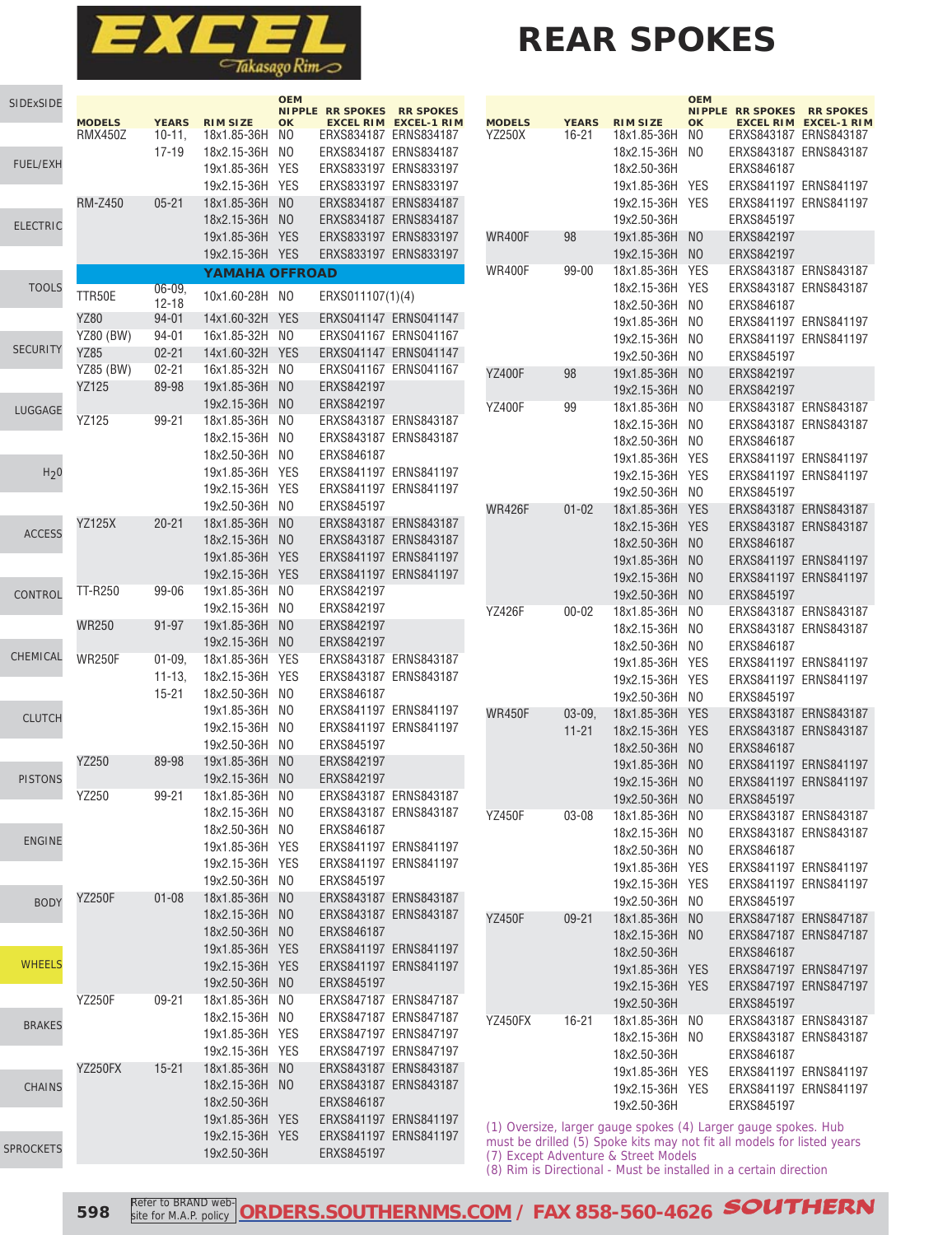

[SIDExSIDE](http://www.southernms.com/wp-content/uploads/2015/08/01_UTV.pdf)

[FUEL/EXH](http://www.southernms.com/wp-content/uploads/2015/08/02_fuel_exh.pdf)

#### **FRONT WHEEL KITS**

- Kits contain 2 or more double-sealed wheel bearings and 2 wheel hub seals
- Each kit replaces both sides of the wheel
- ATV kits complete both wheels

| <b>MODEL</b>          | <b>YEARS</b>           | <b>FRONT KIT</b><br>PART# | <b>REAR KIT</b><br><b>PART#</b> |
|-----------------------|------------------------|---------------------------|---------------------------------|
|                       | <b>ARCTIC CAT ATVs</b> |                           |                                 |
| 50 2x4                | 2008                   |                           | PW5508000 PW6604000             |
| <b>50 DVX</b>         | 06-08                  |                           | PW5508000 PW6604000             |
| 50 Y-6                | 04-06                  |                           | PW5508000 PW6604000             |
| 90 2-Stk              | $02 - 04$              |                           | PW5508000 PW6604000             |
| 90 4-Stk              | 04-05                  |                           | PW5508000 PW6604000             |
|                       |                        |                           |                                 |
| <b>90 DVX</b>         | $06 - 18$              |                           | PW5508000 PW6604000             |
| 90 Utility 2x4        | 06-16                  |                           | PW5508000 PW6604000             |
| Alterra 90            | $17 - 20$              |                           | PW5508000 PW6604000             |
| 250 2x4               | 99-05                  |                           | PW5601542 PW6601003             |
| 250 2x4               | 06-09                  | PW5603000                 |                                 |
| 250 4x4               | 01-04                  |                           | PW5601542 PW6601003             |
| 250 4x4               | 2005                   |                           | PW5414600 PW6427600             |
| 250 DVX               | 06-08                  | PW5603000                 |                                 |
| 300 2x4               | 98-04                  |                           | PW5601542 PW6601003             |
| 300 2x4               | $10 - 16$              | PW5603000                 |                                 |
| 300 4x4               | 98-04                  |                           | PW5601542 PW6601003             |
| 300 4x4               | 2005                   |                           | PW5414600 PW6427600             |
| <b>300 DVX</b>        | 09-15                  | PW5603000                 |                                 |
| Alterra 300           | 17-20                  | PW5603000                 |                                 |
| 350 CR                | 2012                   |                           | PW5414600 PW6427600             |
| 350 Utility 4x4       | 2011                   |                           | PW5414600 PW6427600             |
| 366 FIS w/AT          | 08-10                  |                           | PW5414600 PW6427600             |
| 366 SE FIS W/AT       | 2011                   |                           | PW5414600 PW6427600             |
| 375 2x4/4x4 w/AT      | 2002                   |                           | PW5601542 PW6602540             |
| 400 2x4               | 2001                   |                           | PW5601542 PW6602540             |
| 400 4x4               | 2000                   |                           | PW5601542 PW6602540             |
| 400 4x4               | 14-15                  |                           | PW5414600 PW6427600             |
| 400 4x4 w/AT          | 03-04                  |                           | PW5601542 PW6602540             |
| 400 4x4 w/MT          | 01-04                  |                           | PW5601542 PW6602540             |
| <b>400 DVX</b>        | 04-08                  |                           | PW5306520 PW6311020             |
| 400 FIS 2x4 w/AT w/MT | 03-04                  |                           | PW5601542 PW6601003             |
| 400 FIS 4x4 TRV       | $06 - 14$              |                           | PW5414600 PW6427600             |
| 400 FIS 4x4 w/AT      | 03-04                  |                           | PW5601542 PW6601003             |
| 400 FIS 4x4 w/AT      | $05 - 14$              |                           | PW5414600 PW6427600             |
| 400 FIS 4x4 w/MT      | 2002                   |                           | PW5601542 PW6602540             |
| 400 FIS 4x4 w/MT      | 03-04                  |                           | PW5601542 PW6601003             |
| 400 FIS 4x4 w/MT      | 05-08                  |                           | PW5414600 PW6427600             |
| 400 TBX 4x4           | 2004                   |                           | PW5601542 PW6601003             |
| 400 TBX 4x4           | 05-06                  |                           | PW5414600 PW6427600             |
| 400 VP 4x4 w/AT w/MT  | 05-06                  |                           | PW5414600 PW6427600             |
| Alterra 400           | $16 - 17$              |                           | PW5414600 PW6427600             |
| 425 4x4               | $11 - 12$              |                           | PW5414600 PW6427600             |
| 425 SE 4x4            | 2012                   |                           | PW5414600 PW6427600             |
| 450 4x4               | $13 - 15$              |                           | PW5414600 PW6427600             |
|                       |                        |                           | PW5414600 PW6427600             |
| 450 H1                | $10 - 11$              |                           |                                 |
| 450i EFI              | 2012                   |                           | PW5414600 PW6427600             |
| 450i GT EFI           | 2012                   |                           | PW5414600 PW6427600             |
| 450i TRV EFI          | $11 - 12$              |                           | PW5414600 PW6427600             |
| 450i TRV GT EFI       | 2012                   |                           | PW5414600 PW6427600             |
| Alterra 450           | $16 - 19$              |                           | PW5414600 PW6427600             |
| XC 450                | 11-17                  |                           | PW5414600 PW6427600             |
| 500 4x4 w/AT          | $00 - 02$              |                           | PW5601542 PW6602540             |
| 500 4x4 w/MT          | $00 - 01$              |                           | PW5601542 PW6602540             |
| 500 EFI 4x4 w/AT      | 13-17                  |                           | PW5414600 PW6427600             |
| 500 FIS 4x4 w/AT w/MT | 02-04                  |                           | PW5601542 PW6601003             |
| 500 FIS 4x4 w/AT w/MT | 05-09                  |                           | PW5414600 PW6427600             |
| 500 FIS TBX 4x4       | 2002                   |                           | PW5601542 PW6602540             |
| 500 FIS TBX 4x4       | 03-04                  |                           | PW5601542 PW6601003             |

#### **REAR WHEEL KITS**

- Kits contain 2 or more double-sealed wheel bearings and 2 wheel hub seals
- Each kit replaces both sides of the wheel or hub for ATV rear

|                        |              | <b>FRONT KIT</b>    | <b>REAR KIT</b>     |                 |
|------------------------|--------------|---------------------|---------------------|-----------------|
| <b>MODEL</b>           | <b>YEARS</b> | PART#               | PART#               | <b>ELECTRIC</b> |
| 500 FIS TBX 4x4        | 05-06        |                     | PW5414600 PW6427600 |                 |
| 500 FIS TRV 4x4        | 03-04        |                     | PW5601542 PW6601003 |                 |
| 500 FIS TRV 4x4        | 05-08        | PW5414600 PW6427600 |                     |                 |
| <b>500 TRV</b>         | 13-15        | PW5414600 PW6427600 |                     | TOOLS           |
| 500 XR                 | 2015         | PW5414600 PW6427600 |                     |                 |
| 500 XT EFI             | $13 - 14$    |                     | PW5414600 PW6427600 |                 |
| Alterra 500            | 17-18        | PW5414600 PW6427600 |                     |                 |
| Alterra 500 XT         | 2016         |                     | PW5414600 PW6427600 | <b>SECURITY</b> |
| Alterra TRV 500        | 2017         | PW5414600 PW6427600 |                     |                 |
| 550 EFI 4x4            | $12 - 14$    |                     | PW5414600 PW6427600 |                 |
| 550 GT EFI 4x4         | 2012         | PW5414600 PW6427600 |                     |                 |
| 550 H1 FIS 4x4         | 09-11        |                     | PW5414600 PW6427600 | <b>LUGGAGE</b>  |
| 550 H1 FIS 4x4 LTD     | 2009         | PW5414600 PW6427600 |                     |                 |
| 550 LTD EFI            | $11 - 14$    |                     | PW5414600 PW6427600 |                 |
| 550 TRV 4x4 w/AT       | $09-11$      | PW5414600 PW6427600 |                     |                 |
| 550 TRV Cruiser        |              |                     | PW5414600 PW6427600 | $H_2$ 0         |
| <b>550 TRV GT</b>      | 2012         | PW5414600 PW6427600 |                     |                 |
|                        | 11-12        |                     |                     |                 |
| 550 TRV LTD            | $09 - 15$    |                     | PW5414600 PW6427600 |                 |
| <b>550 TRV XT</b>      | $13 - 15$    | PW5414600 PW6427600 |                     | ACCESS          |
| 550 XR                 | 2015         | PW5414600 PW6427600 |                     |                 |
| 550 XR /LTD /XT        | 2015         |                     | PW5414600 PW6427600 |                 |
| 550 XT EFI 4x4         | $13 - 14$    |                     | PW5414600 PW6427600 |                 |
| Alterra 550 /XT        | 2016         | PW5414600 PW6427600 |                     | CONTROL         |
| Alterra TRV 550 XT EPS | 2017         |                     | PW5414600 PW6427600 |                 |
| Alterra 570 / EPS      | 19-20        | PW5414600 PW6427600 |                     |                 |
| Alterra 570 XT         | 2019         |                     | PW5414600 PW6427600 |                 |
| 650 4x4 H1             | 07-11        | PW5414600 PW6427600 |                     | CHEMICAL        |
| 650 4x4 w/AT V2        | 2004         |                     | PW5601542 PW6427600 |                 |
| 650 4x4 w/AT V2        | $05-06$      | PW5414600 PW6427600 |                     |                 |
| 650 H1 LTD             | 05-07        |                     | PW5414600 PW6427600 |                 |
| 650 H1 Mudpro          | $10 - 11$    | PW5414600 PW6427600 |                     | CLUTCH          |
| 650 H1 TBX             | $07-09$      |                     | PW5414600 PW6427600 |                 |
| <b>650 TRV</b>         | 07-09        | PW5414600 PW6427600 |                     |                 |
| 650 TRV LTD            | 2007         |                     | PW5414600 PW6427600 |                 |
| 650i 4x4               | 2012         |                     | PW5414600 PW6427600 | <b>PISTONS</b>  |
| 700 Diesel             | $07 - 15$    |                     | PW5414600 PW6427600 |                 |
| 700 EFI                | $07-14$      | PW5414600 PW6427600 |                     |                 |
| 700 EFI H1             | $08-10$      |                     | PW5414600 PW6427600 | <b>ENGINE</b>   |
| 700 EFI H1 LTD         | 2009         | PW5414600 PW6427600 |                     |                 |
| 700 EFI H1 Mudpro      | $09-10$      |                     | PW5414600 PW6427600 |                 |
| 700 GT EFI             | 2012         |                     | PW5414600 PW6427600 |                 |
| 700 H1 EFI Mudpro      | 2011         |                     | PW5414600 PW6427600 | <b>BODY</b>     |
| 700 LTD                | 06-14        |                     | PW5414600 PW6427600 |                 |
| 700 Mudpro             | 2012         |                     | PW5414600 PW6427600 |                 |
| 700 Mudpro LTD         | $12 - 17$    |                     | PW5414600 PW6427600 |                 |
| 700 TBX                | $10 - 17$    |                     | PW5414600 PW6427600 | <b>WHEELS</b>   |
| 700 TBX GT             | 2012         |                     | PW5414600 PW6427600 |                 |
| 700 TBX LTD            | 2011         |                     | PW5414600 PW6427600 |                 |
| <b>700 TBX SE</b>      | 2016         |                     | PW5414600 PW6427600 |                 |
| <b>700 TRV</b>         | $08-12$      |                     | PW5414600 PW6427600 | <b>BRAKES</b>   |
| 700 TRV Cruiser        | 08-10        |                     | PW5414600 PW6427600 |                 |
| <b>700 TRV GT</b>      | $11 - 12$    |                     | PW5414600 PW6427600 |                 |
| 700 TRV LTD            | 13-15        |                     | PW5414600 PW6427600 |                 |
| <b>700 TRV SE</b>      | 2016         |                     | PW5414600 PW6427600 | <b>CHAINS</b>   |
| <b>700 TRV XT</b>      | $13 - 15$    |                     | PW5414600 PW6427600 |                 |
| 700 XR /LTD /XT        | 2015         |                     | PW5414600 PW6427600 |                 |
|                        |              |                     |                     |                 |



[SPROCKETS](http://www.southernms.com/wp-content/uploads/2015/08/18_sprockets.pdf)

 $\text{SOUTHERN}$   $\text{WWW.SOUTHERNMS. COM}$  / TEL 858-560-5005  $\text{Kerf to BRAND Web}$  599 Refer to BRAND website for M.A.P. policy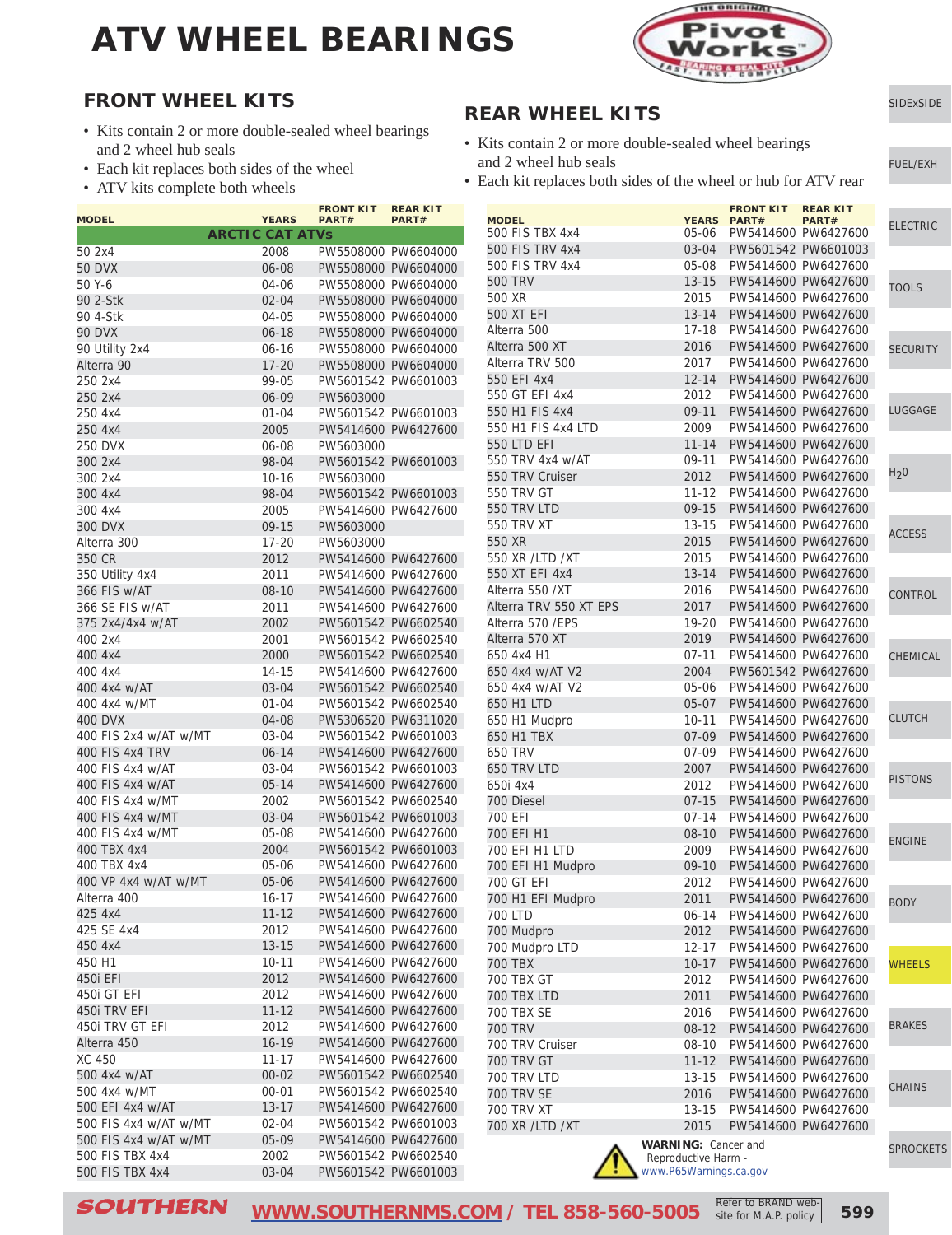

| SIDExSIDE        | <b>MODEL</b>                 |                    | <b>FRONT KIT</b><br>YEARS PART# | <b>REAR KIT</b><br>PART# |
|------------------|------------------------------|--------------------|---------------------------------|--------------------------|
|                  | 700 XT                       | 13-14              |                                 | PW5414600 PW6427600      |
|                  | Alterra 700                  | $16 - 20$          |                                 | PW5414600 PW6427600      |
|                  | Alterra 700 Mudpro LTD       | 18-19              | PW5414600 PW6427600             |                          |
| <b>FUEL/EXH</b>  | Alterra 700 TBX              | $18 - 20$          |                                 | PW5414600 PW6427600      |
|                  | Alterra 700 VLX / EPS        | 2018               |                                 | PW5414600 PW6427600      |
|                  | Alterra 700 XT               |                    |                                 |                          |
|                  |                              | 2016               |                                 | PW5414600 PW6427600      |
| <b>ELECTRIC</b>  | Alterra 700 XT EPS           | 17-19              |                                 | PW5414600 PW6427600      |
|                  | Alterra TRV 700 EPS          | 2020               |                                 | PW5414600 PW6427600      |
|                  | Alterra TRV 700 XT EPS       | $17 - 19$          |                                 | PW5414600 PW6427600      |
| <b>TOOLS</b>     | <b>VLX 700</b>               | 2017               |                                 | PW5414600 PW6427600      |
|                  | 1000 H <sub>2</sub> LTD      | 2011               |                                 | PW5414600 PW6427600      |
|                  | 1000 H2 Mudpro               | $10 - 11$          |                                 | PW5414600 PW6427600      |
|                  | 1000 H2 Thundercat           | 08-10              |                                 | PW5414600 PW6427600      |
| <b>SECURITY</b>  | 1000 Mudpro LTD              | $12 - 17$          |                                 | PW5414600 PW6427600      |
|                  | <b>1000 TRV</b>              | 09-10              |                                 | PW5414600 PW6427600      |
|                  | 1000 TRV Cruiser             | $09 - 12$          |                                 | PW5414600 PW6427600      |
|                  | <b>1000 TRV GT</b>           | 2012               |                                 | PW5414600 PW6427600      |
| LUGGAGE          | 1000 TRV LTD                 | $13 - 15$          |                                 | PW5414600 PW6427600      |
|                  | <b>1000 TRV XT</b>           | 2015               |                                 | PW5414600 PW6427600      |
|                  | 1000 XT                      | $13 - 17$          |                                 | PW5414600 PW6427600      |
|                  | 1000i GT                     | 2012               |                                 | PW5414600 PW6427600      |
| H <sub>2</sub> 0 | Alterra TRV 1000 XT          | 2017               |                                 | PW5414600 PW6427600      |
|                  |                              | <b>CAN-AM ATVs</b> |                                 |                          |
|                  |                              |                    |                                 |                          |
|                  | <b>DS 50</b>                 | $02 - 06$          |                                 | PW5508000 PW6513000      |
| <b>ACCESS</b>    | Quest 50                     | 2003               |                                 | PW5508000 PW6513000      |
|                  | <b>DS 70</b>                 | $08 - 20$          |                                 | PW5508000 PW6513000      |
|                  | <b>DS 90 2-stk</b>           | 02-06              |                                 | PW5508000 PW6513000      |
| CONTROL          | <b>DS 90 4-stk</b>           | $02 - 20$          |                                 | PW5508000 PW6513000      |
|                  | DS 90X 4-stk                 | 09-20              |                                 | PW5508000 PW6513000      |
|                  | Quest 90 4-stk               | 2003               |                                 | PW5508000 PW6513000      |
|                  | Outlander 330                | 04-05              |                                 | PW5702000 PW6702000      |
| <b>CHEMICAL</b>  | Outlander 330 4X4            | 2005               |                                 | PW5702000 PW6702000      |
|                  | Outlander 400                | 03-04              |                                 | PW5702000 PW6702000      |
|                  | Outlander 400 STD 2x4/4x4    | 2005               |                                 | PW5702000 PW6702000      |
|                  | Outlander 400 STD 4x4        | $06 - 15$          |                                 | PW5701000 PW5701001      |
| <b>CLUTCH</b>    | Outlander 400 XT 4x4         | 04-05              |                                 | PW5702000 PW6702000      |
|                  | Outlander 400 XT 4x4         | 06-14              |                                 | PW5701000 PW5701001      |
|                  | Outlander MAX 400 EFI/STD/XT | 2015               |                                 | PW5701000 PW5701001      |
|                  | Outlander MAX 400 STD 4x4    | 2005               |                                 | PW5702000 PW6702000      |
| <b>PISTONS</b>   | Outlander MAX 400 STD/XT 4x4 | $06 - 14$          |                                 | PW5701000 PW5701001      |
|                  | Outlander DPS 450 EFI        | $16 - 20$          |                                 | PW5701000 PW5701001      |
|                  | Outlander L 450 EFI          | $15 - 16$          |                                 | PW5701000 PW5701001      |
|                  | Outlander L MAX 450 EFI      | 15-16              |                                 | PW5701000 PW5701001      |
| <b>ENGINE</b>    | Outlander MAX 450 EFI        | 2017               |                                 | PW5701000 PW5701001      |
|                  | Outlander MAX DPS 450 EFI    | $16 - 20$          |                                 | PW5701000 PW5701001      |
|                  |                              |                    |                                 |                          |
| <b>BODY</b>      | Outlander MAX STD 450 EFI    | $18 - 20$          |                                 | PW5701000 PW5701001      |
|                  | Outlander STD 450 EFI        | 17-20              |                                 | PW5701000 PW5701001      |
|                  | Outlander 500 LTD 4x4        | 2010               |                                 | PW5701000 PW5701001      |
|                  | Outlander 500 STD 4x4        | $07 - 15$          |                                 | PW5701000 PW5701001      |
| <b>WHEELS</b>    | Outlander 500 XT 4x4         | $07 - 14$          |                                 | PW5701000 PW5701001      |
|                  | Outlander L 500 EFI          | 2015               |                                 | PW5701000 PW5701001      |
|                  | Outlander L MAX 500 EFI      | 2015               |                                 | PW5701000 PW5701001      |
|                  | Outlander MAX 500 EFI        | 2015               |                                 | PW5701000 PW5701001      |
| <b>BRAKES</b>    | Outlander MAX 500 STD/XT 4x4 | $07 - 14$          |                                 | PW5701000 PW5701001      |
|                  | Quest 500 /XT                | $02 - 04$          |                                 | PW5705000 PW6707000      |
|                  | Renegade 500                 | $08 - 15$          |                                 | PW5701000 PW5701001      |
|                  | Renegade 500 XT              | 2012               |                                 | PW5701000 PW5701001      |
| <b>CHAINS</b>    | Traxter 500                  | $02 - 05$          |                                 | PW5705000 PW6707000      |
|                  | Traxter 500 Auto CVT         | 2005               |                                 | PW5705000 PW6707000      |
|                  | Outlander DPS 570 EFI        | $16 - 20$          |                                 | PW5701000 PW5701001      |
|                  | Outlander L/LE 570 EFI       | 2016               |                                 | PW5701000 PW5701001      |
| <b>SPROCKETS</b> | Outlander STD 570 EFI        | $17 - 20$          |                                 | PW5701000 PW5701001      |
|                  |                              |                    |                                 |                          |

| <b>MODEL</b>                  | <b>YEARS</b>      | <b>FRONT KIT</b><br>PART# | <b>REAR KIT</b><br>PART# |
|-------------------------------|-------------------|---------------------------|--------------------------|
| Outlander XMR 570 EFI         | 16-20             | PW5701000 PW5701001       |                          |
| Outlander MAX 570 EFI         | $16 - 17$         | PW5701000 PW5701001       |                          |
| Outlander MAX DPS 570 EFI     | $16 - 20$         | PW5701000 PW5701001       |                          |
| Outlander MAX STD 570 EFI     | $18 - 20$         | PW5701000 PW5701001       |                          |
| Renegade 570 EFI              | $16 - 20$         | PW5701000 PW5701001       |                          |
| Renegade XMR 570 EFI          | $17 - 20$         | PW5701000 PW5701001       |                          |
| Outlander 650 STD 4x4         | 06-15             | PW5701000 PW5701001       |                          |
| Outlander 650 XMR             | $13 - 20$         | PW5701000 PW5701001       |                          |
| Outlander 650 XT 4x4          | $06 - 14$         | PW5701000 PW5701001       |                          |
| Outlander DPS/STD 650 EFI     | $17 - 20$         | PW5701000 PW5701001       |                          |
| Outlander MAX 650 STD 4x4     | $06 - 15$         | PW5701000 PW5701001       |                          |
| Outlander MAX 650 XT 4x4      | $06 - 14$         | PW5701000 PW5701001       |                          |
| Quest 650 STD / XT            | $02 - 04$         |                           | PW5705000 PW6707000      |
| Renegade 650 EFI              | 18-19             | PW5701000 PW5701001       |                          |
| Traxter 650                   | 04-05             |                           | PW5705000 PW6707000      |
| Traxter 650 Auto CVT          | 2005              |                           | PW5705000 PW6707000      |
| Outlander 800 STD/XT 4x4      | 06-08             | PW5701000 PW5701001       |                          |
| Outlander 800 XMR             | $11 - 12$         | PW5701000 PW5701001       |                          |
| Outlander 800 XXC             | 2011              | PW5701000 PW5701001       |                          |
| Outlander 800R STD 4x4        | $09 - 15$         | PW5701000 PW5701001       |                          |
| Outlander 800R XMR            | 2015              | PW5701000 PW5701001       |                          |
| Outlander 800R XT 4x4         | $09 - 14$         | PW5701000 PW5701001       |                          |
| Outlander MAX 800 LTD 4x4     | $07 - 08$         | PW5701000 PW5701001       |                          |
| Outlander MAX 800 STD/XT 4x4  | 06-08             | PW5701000 PW5701001       |                          |
| Outlander MAX 800R EFI        | 2015              | PW5701000 PW5701001       |                          |
| Outlander MAX 800R LTD 4x4    | $09 - 12$         | PW5701000 PW5701001       |                          |
| Outlander MAX 800R STD/XT 4x4 | $09 - 14$         | PW5701000 PW5701001       |                          |
| Renegade 800                  | $07 - 15$         | PW5701000 PW5701001       |                          |
| Renegade 800 X                | 08-09             | PW5701000 PW5701001       |                          |
| Renegade 800 XXC              | $10 - 14$         | PW5701000 PW5701001       |                          |
| Outlander 850                 | 2016              | PW5701000 PW5701001       |                          |
| Outlander 850 DPS/XMR/XT/XTP  | $16 - 20$         | PW5701000 PW5701001       |                          |
| Outlander MAX 850 DPS         | $17 - 20$         | PW5701000 PW5701001       |                          |
| Outlander MAX 850 XT          | 2016              | PW5701000 PW5701001       |                          |
| Outlander MAX 850 XTP         | 2016              | PW5701000 PW5701001       |                          |
| Renegade 850                  | $16 - 20$         | PW5701000 PW5701001       |                          |
| Renegade 850 XXC              | $16 - 20$         | PW5701000 PW5701001       |                          |
| Outlander 1000 DPS            | $12 - 19$         | PW5701000 PW5701001       |                          |
| Outlander 1000 XMR/XTP        | $13 - 20$         | PW5701000 PW5701001       |                          |
| Outlander 1000 XT             | $12 - 20$         | PW5701000 PW5701001       |                          |
| Outlander 1000 XXC            | 2020              | PW5701000 PW5701001       |                          |
| Outlander MAX 1000            | $13 - 20$         | PW5701000 PW5701001       |                          |
| Outlander MAX 1000 LTD        | $15 - 16$         | PW5701000 PW5701001       |                          |
| Outlander MAX 1000 XT/XTP     | $13 - 20$         | PW5701000 PW5701001       |                          |
| Renegade 1000                 | 12-19             | PW5701000 PW5701001       |                          |
| Renegade 1000 XMR             | $16 - 20$         | PW5701000 PW5701001       |                          |
|                               | <b>HONDA ATVS</b> |                           |                          |
| <b>TRX90</b>                  | 93-20             |                           | PW5123000 PW6131000      |
| TRX250 Recon                  | $97 - 01$         |                           | PW5125003 PW6133000      |
| <b>TRX250R</b>                | 86-87             |                           | PW5110020 PW6159000      |
| <b>TRX250R</b>                | 88-89             |                           | PW5111420 PW6159000      |
| <b>TRX250TE Recon</b>         | 02-05             |                           | PW5125003 PW6133000      |
| <b>TRX250TE Recon</b>         | $06 - 20$         |                           | PW5124000 PW6133000      |
| <b>TRX250TM Recon</b>         | $02 - 20$         |                           | PW5124000 PW6133000      |
| TRX250X/EX Sportrax           | $01 - 20$         |                           | PW5105400 PW6133000      |
| TRX300 Fourtrax               | 93-00             |                           | PW5125003 PW6129003      |
| <b>TRX300EX</b>               | 93-08             |                           | PW5111420 PW6110420      |
| <b>TRX300X</b>                | 2009              |                           | PW5111420 PW6110420      |
| TRX300FW Fourtrax 4x4         | 98-00             |                           | PW5120003 PW6130003      |
| TRX350FE\TE                   | $00 - 06$         |                           | PW5116003 PW6119040      |
| TRX350FM\TM Rancher           | $00 - 06$         |                           | PW5116003 PW6119040      |
| <b>FL400R</b>                 | 89-90             |                           | PW5151000 PW6162000      |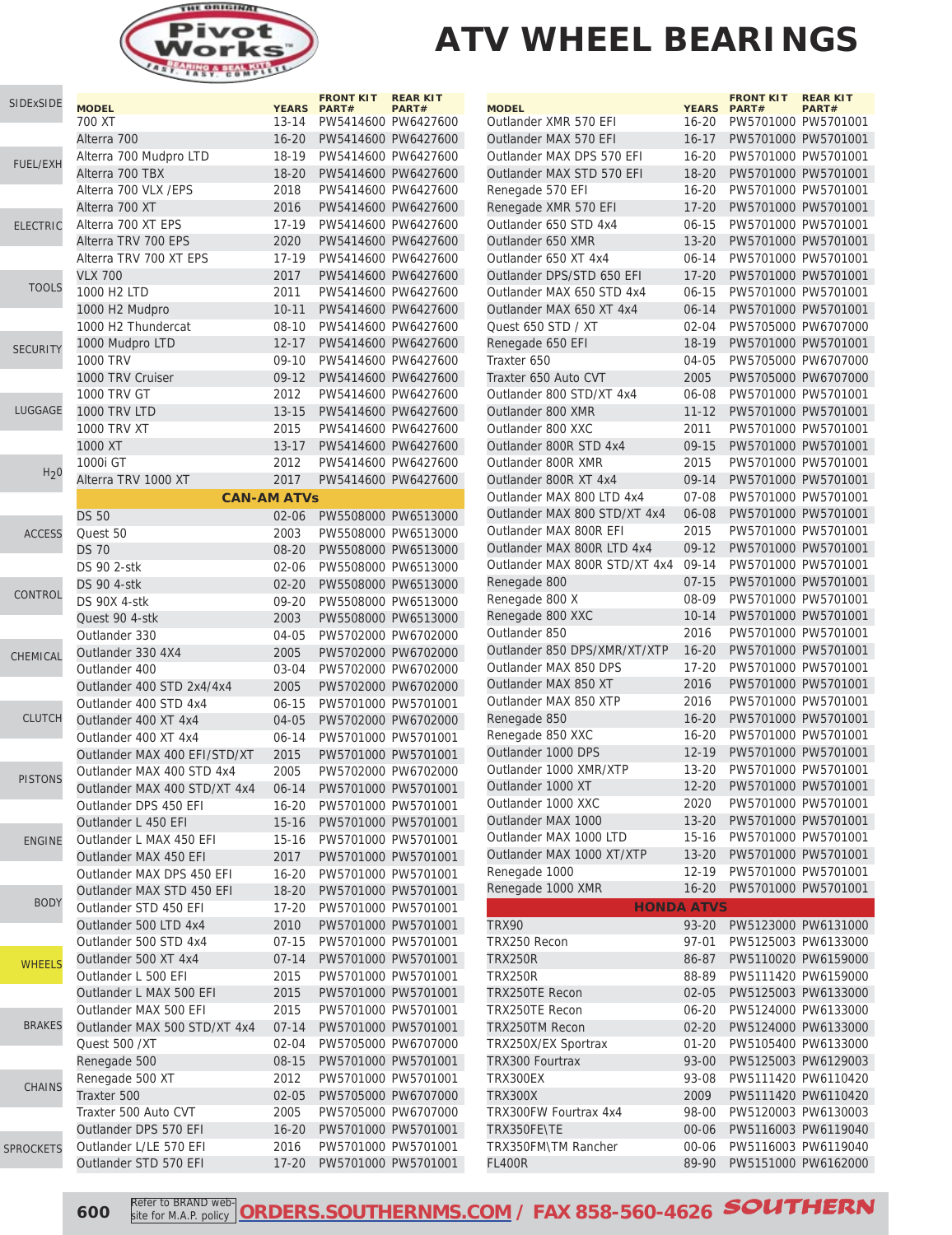| <b>MODEL</b>                 | <b>YEARS</b> | <b>FRONT KIT</b><br>PART# | <b>REAR KIT</b><br>PART# |
|------------------------------|--------------|---------------------------|--------------------------|
| TRX400EX                     | 99-01        | PW5111420 PW6159000       |                          |
| TRX400EX                     | $02 - 04$    |                           | PW5105400 PW6159000      |
| TRX400EX                     | 05-08        | PW5105400 PW6110420       |                          |
| TRX400FA                     | 04-07        | PW5122040 PW6119040       |                          |
| TRX400FGA Rancher 4x4        | 04-07        | PW5122040 PW6119040       |                          |
| TRX400FW Foreman 4x4         | 95-03        |                           | PW5114040 PW6119040      |
| TRX400X                      | $09-14$      | PW5105400 PW6110420       |                          |
| TRX420 FA IRS                | $09 - 14$    | PW5127001 PW6135001       |                          |
| TRX420 FA IRS                | $15 - 20$    | PW5156000 PW6135001       |                          |
| TRX420 FA Solid Axle         | $14 - 20$    | PW5156000 PW6172000       |                          |
| TRX420 FF\FM                 | 07-13        | PW5127001 PW6171000       |                          |
| TRX420 FE\FM                 | 14-20        |                           | PW5156000 PW6172000      |
| TRX420 FPA IRS               | $09 - 14$    | PW5127001 PW6135001       |                          |
| <b>TRX420 FPA Solid Axle</b> | 2014         |                           | PW5156000 PW6172000      |
| TRX420 FPE\FPM               | $09-13$      | PW5127001 PW6171000       |                          |
| TRX420 TE\TM                 | $07 - 13$    |                           | PW5128001 PW6171000      |
| TRX420 TE\TM                 | 14-20        | PW5156000 PW6172000       |                          |
| <b>TRX450ER</b>              | $06 - 14$    | PW5105400 PW6104400       |                          |
| TRX450ES                     | 98-01        | PW5114040 PW6119040       |                          |
| TRX450FE\FM                  | $02 - 04$    | PW5114040 PW6119040       |                          |
| <b>TRX450R</b>               | 04-09        | PW5105400 PW6104400       |                          |
| TRX450S                      | 98-01        |                           | PW5114040 PW6119040      |
|                              |              |                           |                          |
| TRX500FA                     | $01 - 14$    | PW5114040 PW6119040       |                          |
| TRX500FA<br><b>TRX500FE</b>  | $15 - 19$    | PW5156000 PW6135001       |                          |
|                              | $05 - 13$    | PW5114040 PW6119040       |                          |
| TRX500FE                     | 14-19        |                           | PW5156000 PW6172000      |
| TRX500FGA                    | 04-08        | PW5114040 PW6119040       |                          |
| TRX500FM                     | $05 - 13$    | PW5114040 PW6119040       |                          |
| TRX500FM IRS                 | 15-19        | PW5156000 PW6135001       |                          |
| TRX500FM Solid Axle          | 14-19        | PW5156000 PW6172000       |                          |
| TRX500FPA                    | $09 - 14$    | PW5114040 PW6119040       |                          |
| TRX500FPE                    | $07 - 13$    |                           | PW5114040 PW6119040      |
| TRX500FPM                    | $08 - 13$    | PW5114040 PW6119040       |                          |
| TRX500TM                     | $05 - 06$    |                           | PW5128001 PW6119040      |
| TRX520FA                     | 2020         | PW5156000 PW6135001       |                          |
| TRX520FE                     | 2020         |                           | PW5156000 PW6172000      |
| TRX520FM IRS                 | 2020         | PW5156000 PW6135001       |                          |
| TRX520FM Solid Axle          | 2020         |                           | PW5156000 PW6172000      |
| TRX650 Rincon                | 03-05        |                           | PW5114040 PW6121600      |
| TRX680 Rincon                | $06 - 20$    |                           | PW5114040 PW6121600      |
| TRX700XX                     | 08-09        | PW5126001 PW6135001       |                          |
| <b>KAWASAKI ATVs</b>         |              |                           |                          |
| KFX50                        | $03 - 06$    |                           | PW5305000 PW6234000      |
| <b>KFX50</b>                 | $07 - 20$    |                           | PW5508000 PW6233000      |
| KFX80                        | 03-06        | PW5305000 PW6310000       |                          |
| KFX90                        | $07 - 20$    |                           | PW5508000 PW6233000      |
| KLF220 Bayou                 | 88-02        | PW5232000 PW6217430       |                          |
| KFX250 Mojave                | 89-04        | PW5233000 PW6235000       |                          |
| KLF250 Bayou                 | $03 - 11$    | PW5232000 PW6217430       |                          |
| KEF300 Lakota                | 95-03        |                           | PW5233000 PW6235000      |
| KLF300B Bayou                | 88-05        |                           | PW5233000 PW6229000      |
| KLF300C Bayou 4x4            | 89-05        |                           | PW5212430 PW6217430      |
| KVF300 Brute Force           | 12-20        | PW5318700                 |                          |
| KVF300A Prairie 4x4          | 99-02        |                           | PW5212430 PW6210430      |
| KVF300B Prairie 2x4          | 99-02        |                           | PW5212430 PW6210430      |
| KVF360A Prairie 4x4          | $03 - 13$    |                           | PW5213430 PW6230000      |
| KVF360B Prairie              | 03-09        | PW5213430 PW6230000       |                          |
| KVF360B Prairie              | 10-11        | PW5213430                 |                          |
| KVF360C Prairie 4x4          | $03 - 13$    | PW5213430                 |                          |
| <b>KFX400</b>                | 03-06        |                           | PW5306520 PW6311020      |
| KVF400C Prairie 4x4          | 99-02        |                           | PW5212430 PW6210430      |
| KVF400D Prairie              | 99-02        | PW5212430 PW6210430       |                          |



|                                              |                              | <b>FRONT KIT</b> | <b>REAR KIT</b>                            | <b>SIDExSIDE</b> |
|----------------------------------------------|------------------------------|------------------|--------------------------------------------|------------------|
| <b>MODEL</b><br>KFX450R                      | <b>YEARS</b><br>08-14        | PART#            | PART#<br>PW5318700 PW6219004               |                  |
| KVF650 Brute force                           | $05-11$                      |                  | PW5213430 PW6230000                        |                  |
| KVF650 Brute force                           | $12 - 13$                    | PW5213430        |                                            |                  |
| KVF650   Brute force                         | $06 - 13$                    |                  | PW5213430 PW6216430                        | <b>FUEL/EXH</b>  |
| KVF650 Prairie                               | $02 - 03$                    |                  | PW5213430 PW6230000                        |                  |
| KFX 700 V-Force                              | 04-09                        |                  | PW5318700 PW6230000                        |                  |
|                                              |                              |                  |                                            |                  |
| KVF700 Prairie                               | 04-06                        |                  | PW5213430 PW6230000                        | <b>ELECTRIC</b>  |
| KVF750 Brute Force<br>KVF750 Brute Force EPS | $05 - 20$<br>$12 - 20$       |                  | PW5213430 PW6216430<br>PW5213430 PW6216430 |                  |
|                                              | <b>KTM ATVs</b>              |                  |                                            |                  |
|                                              | $09-10$                      |                  |                                            | <b>TOOLS</b>     |
| <b>SX 450 ATV</b><br><b>XC 450 ATV</b>       |                              |                  | PW6504521                                  |                  |
|                                              | 08-09                        |                  | PW6504521                                  |                  |
| <b>SX 505 ATV</b><br><b>XC 525 ATV</b>       | $09-10$                      |                  | PW6504521                                  |                  |
|                                              | 08-09<br><b>POLARIS ATVS</b> |                  | PW6504521                                  | <b>SECURITY</b>  |
|                                              |                              |                  |                                            |                  |
| Outlaw 50                                    | 08-19                        |                  | PW5508000 PW6515000                        |                  |
| Predator 50                                  | 04-07                        |                  | PW5508000 PW6515000                        | LUGGAGE          |
| Scrambler 50                                 | $01 - 03$                    |                  | PW5508000 PW6513000                        |                  |
| Outlaw 90                                    | $07-16$                      |                  | PW5508000 PW6513000                        |                  |
| Predator 90                                  | 03-06                        |                  | PW5508000 PW6513000                        |                  |
| Scrambler 90                                 | $01 - 03$                    |                  | PW5508000 PW6513000                        | H <sub>2</sub> 0 |
| Sportsman 90                                 | $01 - 16$                    |                  | PW5508000 PW6513000                        |                  |
| Outlaw 110                                   | $16 - 21$                    |                  | PW5508000 PW6513000                        |                  |
| Sportsman 110                                | $16 - 21$                    |                  | PW5508000 PW6513000                        |                  |
| Phoenix 200                                  | 2005                         |                  | PW5506000 PW6512000                        | <b>ACCESS</b>    |
| Phoenix 200                                  | $06 - 21$                    |                  | PW5505000 PW6512000                        |                  |
| Sawtooth 200                                 | 06-07                        |                  | PW5505000 PW6512000                        |                  |
| Trail Blazer 250                             | 99-04                        |                  | PW5504000 PW6501042                        | <b>CONTROL</b>   |
| Trail Blazer 250                             | 05-06                        |                  | PW5507000 PW6501042                        |                  |
| Xplorer 250 4x4                              | $00 - 02$                    |                  | PW5501542 PW6501042                        |                  |
| Hawkeye 2x4                                  | $06 - 11$                    |                  | PW5502530 PW6508000                        |                  |
| Hawkeye 4x4                                  | 06-07                        |                  | PW5502530 PW6508000                        | <b>CHEMICAL</b>  |
| Sportsman 300 4x4                            | $08-10$                      |                  | PW5502530 PW6508000                        |                  |
| Hawkeye 325 2x4                              | 2015                         |                  | PW5502530 PW6502543                        |                  |
| Magnum 325 2x4                               | $00 - 01$                    |                  | PW5504000 PW6503543                        | <b>CLUTCH</b>    |
| Magnum 325 2x4                               | 2002                         |                  | PW5504000 PW6508000                        |                  |
| Magnum 325 4x4                               | $00 - 01$                    |                  | PW5501542 PW6503543                        |                  |
| Magnum 325 4x4 HDS                           | $01 - 02$                    |                  | PW5502530 PW6508000                        |                  |
| Sportsman 325 ETX EFI                        | 2015                         |                  | PW5502530 PW6502543                        | <b>PISTONS</b>   |
| Sportsman 325 ETX EFI MD                     | 2015                         |                  | PW5502530 PW6502543                        |                  |
| Trail Boss 325                               | $00 - 02$                    |                  | PW5504000 PW6501042                        |                  |
| Xpedition 325                                | $00 - 01$                    |                  | PW5501542 PW6503543                        | <b>ENGINE</b>    |
| ATP 330 4x4                                  | 04-05                        |                  | PW5502530 PW6511000                        |                  |
| Magnum 330 2x4                               | 03-05                        |                  | PW5504000 PW6511000                        |                  |
| Magnum 330 4x4<br>Trail Blazer 330           | 03-05                        |                  | PW5502530 PW6511000                        |                  |
|                                              | 08-09                        |                  | PW5507000 PW6501042                        | <b>BODY</b>      |
| Trail Blazer 330                             | $10 - 13$                    |                  | PW5502530 PW6501042                        |                  |
| Trail Boss 330                               | $03 - 04$                    |                  | PW5504000 PW6501042                        |                  |
| Trail Boss 330                               | 05-09                        |                  | PW5507000 PW6501042                        |                  |
| Trail Boss 330                               | $10 - 13$                    |                  | PW5502530 PW6501042                        | <b>WHEELS</b>    |
| Sportsman 335                                | 99-00                        |                  | PW5501542 PW6502543                        |                  |
| Hawkeye 400 HO 2x4                           | 2011                         |                  | PW5502530 PW6508000                        |                  |
| Hawkeye 400 HO 2x4                           | 12-14                        |                  | PW5502530 PW6502543                        | <b>BRAKES</b>    |
| Scrambler 400 2x4                            | $00 - 02$                    |                  | PW5504000 PW6501042                        |                  |
| Scrambler 400 4x4                            | 98-02                        |                  | PW5501542 PW6501042                        |                  |
| Sportsman 400 4x4                            | 02-03                        |                  | PW5501542 PW6502543                        |                  |
| Sportsman 400 4x4                            | 04-05                        |                  | PW5502530 PW6502543                        | <b>CHAINS</b>    |
| Sportsman 400 HO 4x4                         | $08-10$                      |                  | PW5502530 PW6508000                        |                  |
| Sportsman 400 HO 4x4                         | 11-14                        |                  | PW5502530 PW6502543                        |                  |
| Trail Blazer 400                             | 2003                         |                  | PW5504000 PW6501042                        |                  |
| Xplorer 400L 4x4                             | 99-02                        |                  | PW5501542 PW6501042                        | <b>SPROCKETS</b> |
| Xpedition 425                                | $00 - 01$                    |                  | PW5501542 PW6503543                        |                  |

 $\mathcal{S}\textcolor{blue}{OUTHERN} \quad \textcolor{red}{\underbrace{\text{WWW.SOUTHERNMS.COM}}\ \textcolor{blue}{/}}\ \textcolor{red}{\text{TEL}}\ \textcolor{red}{858-560-5005} \quad \textcolor{red}{\underbrace{\text{Refer to BRAND Web}}\ \textcolor{red}{\text{KelGIV WED}}} \quad \textcolor{red}{601}$ **[WWW.SOUTHERNMS.COM](http://m.southernms.com) / TEL 858-560-5005** Steel to brand were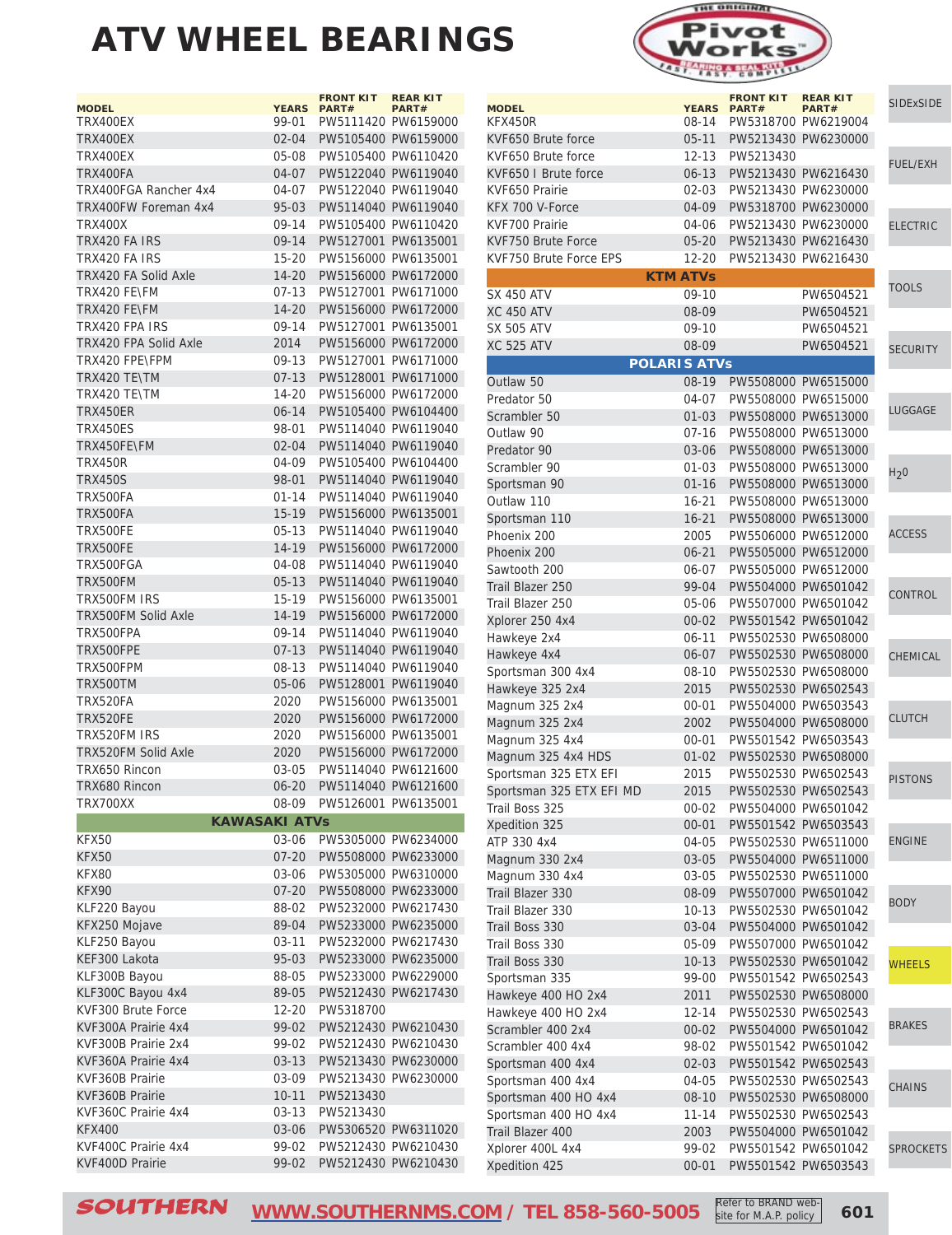

| SIDExSIDE        |                                          |           | <b>FRONT KIT</b>                           | <b>REAR KIT</b>     |                                          |                   | <b>FRONT KIT</b>                           | <b>REAR KIT</b>     |
|------------------|------------------------------------------|-----------|--------------------------------------------|---------------------|------------------------------------------|-------------------|--------------------------------------------|---------------------|
|                  | <b>MODEL</b><br>450 HO 2x4 MD            | 2016      | <b>YEARS PART#</b><br>PW5502530 PW6502543  | PART#               | <b>MODEL</b><br>Sportsman 570 EPS EU     |                   | YEARS PART#<br>17-18 PW5502530 PW6502543   | PART#               |
|                  | Farmhand 450 2x4                         | 2017      | PW5502530 PW6508000                        |                     | Sportsman 570 EPS Quad                   | 2016              | PW5502530 PW6502543                        |                     |
|                  |                                          |           |                                            |                     |                                          |                   |                                            |                     |
| <b>FUEL/EXH</b>  | Outlaw 450                               | 08-10     | PW5506000 PW6510000                        |                     | Sportsman 570 EPS Tractor                | 2016              | PW5502530 PW6502543                        |                     |
|                  | Sportsman 450                            | $06 - 07$ | PW5502530 PW6502543                        |                     | Sportsman 570 EPS UTE Quad               | 2016              | PW5502530 PW6502543                        |                     |
|                  | Sportsman 450 EFI MD                     | 2016      | PW5502530 PW6502543                        |                     | Sportsman 570 EPS ZUG                    |                   | 16-18 PW5502530 PW6502543                  |                     |
|                  | Sportsman 450 EPS Quad                   | 2016      | PW5502530 PW6502543                        |                     | Sportsman 570 HD                         | 2015              | PW5502530 PW6502543                        |                     |
| <b>ELECTRIC</b>  | Sportsman 450 EPS ZUG                    | 2016      | PW5502530 PW6502543                        |                     | Sportsman 570 HD EFI                     | 2014              | PW5502530 PW6502543                        |                     |
|                  | Sportsman 450 HD 2x4                     | 2018      | PW5502530 PW6502543                        |                     | Sportsman 570 Premium                    | 2021              | PW5502530 PW6502543                        |                     |
|                  | Sportsman 450 HO                         | $16 - 21$ | PW5502530 PW6502543                        |                     | Sportsman 570 SP                         | $15 - 20$         | PW5502530 PW6502543                        |                     |
| <b>TOOLS</b>     | Sportsman 450 HO 2x4 MD                  | 2016      | PW5502530 PW6502543                        |                     | Sportsman 570 SP EPS Quad                |                   | 15-16 PW5502530 PW6502543                  |                     |
|                  | Sportsman 450 Tractor                    | 2016      | PW5502530 PW6502543                        |                     | Sportsman 570 SP EPS Tractor             | $15-19$           | PW5502530 PW6502543                        |                     |
|                  | <b>Diesel 455 4x4</b>                    | $00 - 01$ | PW5501542 PW6502543                        |                     | Sportsman 570 SP MD                      | $15 - 16$         | PW5502530 PW6502543                        |                     |
|                  | ATP 500 4x4                              | 04-05     | PW5502530 PW6511000                        |                     | Sportsman 570 Tractor                    | $16 - 19$         | PW5502530 PW6502543                        |                     |
| <b>SECURITY</b>  | ATV 500 Pro                              | 2002      | PW5502530 PW6511000                        |                     | Sportsman 570 Trail                      | 2021              | PW5502530 PW6502543                        |                     |
|                  | Magnum 500 2x4 HDS                       | 2002      | PW5504000 PW6508000                        |                     | Sportsman 570 Ultimate Trail LE          | 2021              | PW5502530 PW6502543                        |                     |
|                  | Magnum 500 4x4                           | $00 - 01$ | PW5501542 PW6503543                        |                     | Sportsman 570 Utility HD LE              | 2021              | PW5502530 PW6502543                        |                     |
|                  | Magnum 500 4x4 AA/AB/FB                  | 2002      | PW5502530 PW6508000                        |                     | Sportsman 570 X2 EPS MD                  | 2017              | PW5502530 PW6502543                        |                     |
| LUGGAGE          | Magnum 500 4x4 HDS                       | $01 - 03$ | PW5502530 PW6508000                        |                     | Sportsman 570 X2 EPS Tractor             | $17 - 18$         | PW5502530 PW6502543                        |                     |
|                  | Outlaw 500                               | 06-07     | PW5506000 PW6508000                        |                     | Sportsman Forest 570                     | 2014              | PW5502530 PW6502543                        |                     |
|                  | Predator 500                             | 03-07     | PW5506000 PW6510000                        |                     | Sportsman Forest 570 EFI EPS             | $14 - 15$         | PW5502530 PW6502543                        |                     |
|                  | PTV Series 10 4x4                        | 2003      | PW5502530 PW6508000                        |                     | Sportsman Touring 570 EFI                | 14-21             | PW5502530 PW6502543                        |                     |
| H <sub>2</sub> 0 | Scrambler 500 2x4                        |           | 00-02 PW5504000 PW6501042                  |                     | Sportsman Touring 570 EFI EPS            | $15-17$           | PW5502530 PW6502543                        |                     |
|                  | Scrambler 500 2x4                        | 2008      | PW5506000 PW6501042                        |                     | Sportsman Touring 570 EFI EPS MD 16-17   |                   | PW5502530 PW6502543                        |                     |
|                  | Scrambler 500 4x4                        | 98-09     | PW5501542 PW6501042                        |                     | Sprtsmn Touring 570 EFI EPS Tractr 2016  |                   | PW5502530 PW6502543                        |                     |
| <b>ACCESS</b>    | Scrambler 500 4x4                        |           | 10-12 PW5502530 PW6501042                  |                     | Sportsman Touring 570 EFI EU             | 2015              | PW5502530 PW6502543                        |                     |
|                  | Sportsman 500 4x4                        | 96-00     | PW5501542 PW6502543                        |                     | Sportsman Touring 570 EFI MD             | 2015              | PW5502530 PW6502543                        |                     |
|                  | Sportsman 500 4x4 DUSE                   |           | 01-02 PW5501542 PW6502543                  |                     | Sportsman Touring 570 EPS Quad           | 2016              | PW5502530 PW6502543                        |                     |
|                  | Sportsman 500 4x4 HO                     | $01 - 03$ | PW5501542 PW6502543                        |                     | Sportsman Touring 570 EPS Tractor 17-19  |                   | PW5502530 PW6502543                        |                     |
| CONTROL          | Sportsman 500 4x4 HO                     | $05-13$   | PW5502530 PW6502543                        |                     | Sprtsmn Touring 570 EPS Tractor SP 18-19 |                   | PW5502530 PW6502543                        |                     |
|                  | Sportsman 500 4x4 HO AO-AX               | 2004      | PW5502530 PW6502543                        |                     | Sportsman Touring 570 Premium            | $20 - 21$         | PW5502530 PW6502543                        |                     |
|                  | Sportsman 500 4x4 RSE                    |           | 00-02 PW5501542 PW6502543                  |                     | Sportsman Touring 570 SP                 | 15-20             | PW5502530 PW6502543                        |                     |
|                  | Sportsman 500 EFI                        | 06-09     | PW5502530 PW6502543                        |                     | Sportsman 600 4x4                        | $03 - 05$         | PW5502530 PW6502543                        |                     |
| CHEMICAL         |                                          | $09-10$   | PW5502530 PW6502543                        |                     | Sportsman 700 4x4                        | 02-07             | PW5502530 PW6502543                        |                     |
|                  | Sportsman 500 Tractor EFI                | 06-09     |                                            |                     |                                          |                   |                                            |                     |
|                  | Sportsman 500 X2<br>Sportsman Forest 500 | $11 - 13$ | PW5502530 PW6502543<br>PW5502530 PW6502543 |                     | Sportsman 700 EFI                        | $05 - 07$<br>2005 | PW5502530 PW6502543<br>PW5502530 PW6502543 |                     |
| <b>CLUTCH</b>    |                                          |           |                                            |                     | Sportsman MV7                            |                   |                                            |                     |
|                  | Sportsman Forest 500 Tractor             | $11 - 14$ | PW5502530 PW6502543<br>PW5502530 PW6502543 |                     | Sportsman X2 700 EFI                     | 2008              | PW5502530 PW6502543<br>PW5502530 PW6502543 |                     |
|                  | Sportsman Touring 500                    | 08-13     |                                            |                     | Sportsman 800 EFI                        | $05-14$           |                                            |                     |
|                  | <b>Worker 500 4x4</b>                    |           | 00-02 PW5501542 PW6502543                  |                     | Sportsman 800 EFI Forest                 | 2014              | PW5502530 PW6502543                        |                     |
| <b>PISTONS</b>   | Outlaw 525 IRS                           | $07-11$   | PW5506000 PW6508000                        |                     | Sportsman 800 HO EFI                     | 08-09             | PW5502530 PW6502543                        |                     |
|                  | Outlaw 525 S                             |           | 08-10 PW5506000 PW6510000                  |                     | Sportsman Forest 800 EFI                 |                   | 12-13 PW5502530 PW6502543                  |                     |
|                  | Sportsman 550                            |           | 11-13 PW5510000 PW6523000                  |                     | Sportsman Touring 800 EFI                |                   | 08-09 PW5502530 PW6502543                  |                     |
|                  | Sportsman 550 EPS                        |           | 10-14 PW5510000 PW6523000                  |                     | Sportsman X2 800 EFI                     |                   | 07-09 PW5502530 PW6502543                  |                     |
| <b>ENGINE</b>    | Sportsman 550 X2                         | 10-14     | PW5510000 PW6523000                        |                     | Scrambler 850                            | 15-21             | PW5510000 PW6523000                        |                     |
|                  | Sportsman 550 X2 EPS LE                  | 2014      |                                            | PW5510000 PW6523000 | Scrambler 850 EU                         | 2015              | PW5510000 PW6523000                        |                     |
|                  | Sportsman 550 XP                         |           | 09-14 PW5510000 PW6523000                  |                     | Scrambler 850 HO/EPS                     |                   | 13-14 PW5510000 PW6523000                  |                     |
|                  | Sportsman 550 XP EPS HD INTL             | 2014      | PW5510000 PW6523000                        |                     | Scrambler 850 MD                         | 2015              | PW5510000 PW6523000                        |                     |
| <b>BODY</b>      | Sportsman Forest 550                     |           | 11-14 PW5510000 PW6523000                  |                     | Scrambler 850 XP HO EPS                  | 2014              | PW5510000 PW6523000                        |                     |
|                  | Sportsman Touring 550 EPS                |           | 10-14 PW5510000 PW6523000                  |                     | Sportsman 850                            | 2021              | PW5510000 PW6523000                        |                     |
|                  | Sportsman 570 EFI                        | 14-21     | PW5502530 PW6502543                        |                     | Sportsman 850 High Lifter                | $16 - 21$         | PW5510000 PW6523000                        |                     |
| <b>WHEELS</b>    | Sportsman 570 EFI EPS                    |           | 14-15 PW5502530 PW6502543                  |                     | Sportsman 850 Premium                    | 2021              |                                            | PW5510000 PW6523000 |
|                  | Sprtsmn 570 EFI EPS Forest Quad          | 2015      | PW5502530 PW6502543                        |                     | Sportsman 850 SP                         |                   | 15-18 PW5510000 PW6523000                  |                     |
|                  | Sprtsmn 570 EFI EPS Forest Tractor 2015  |           | PW5502530 PW6502543                        |                     | Sportsman 850 WV                         | 2014              | PW5510000 PW6523000                        |                     |
|                  | Sportsman 570 EFI EPS MD                 | 2015      | PW5502530 PW6502543                        |                     | Sportsman 850 XP HO EPS MD               | 2015              | PW5510000 PW6523000                        |                     |
| <b>BRAKES</b>    | Sportsman 570 EFI HD                     | $16 - 18$ | PW5502530 PW6502543                        |                     | Sportsman Forest 850                     | $11 - 15$         | PW5510000 PW6523000                        |                     |
|                  | Sportsman 570 EFI MD                     |           | 15-17 PW5502530 PW6502543                  |                     | Sportsman Forest 850 EU                  | 2015              | PW5510000 PW6523000                        |                     |
|                  | Sportsman 570 EFI UTE                    | 17-19     | PW5502530 PW6502543                        |                     | Sportsman Touring 850                    | 2021              | PW5510000 PW6523000                        |                     |
|                  | Sportsman 570 EFI UTE HD                 |           | 15-16 PW5502530 PW6502543                  |                     | Sportsman Touring 850 EPS                | 2014              | PW5510000 PW6523000                        |                     |
| <b>CHAINS</b>    | Sportsman 570 EFI UTE HD EPS             | 2014      | PW5502530 PW6502543                        |                     | Sportsman Touring 850 SP                 |                   | 15-20 PW5510000 PW6523000                  |                     |
|                  | Sportsman 570 EFI UTE MD                 | 2016      | PW5502530 PW6502543                        |                     | Sportsman Touring 850 SP EU/MD           | 2015              | PW5510000 PW6523000                        |                     |
|                  | Sportsman 570 EFI UTE Tractor            | 2016      |                                            | PW5502530 PW6502543 | Sportsman Touring EPS 850                |                   | 10-13 PW5510000 PW6523000                  |                     |
|                  | Sportsman 570 EFI X2 EPS                 | 15-21     | PW5502530 PW6502543                        |                     | Sportsman Touring EPS 850 HO             | 2013              | PW5510000 PW6523000                        |                     |
| <b>SPROCKETS</b> | Sportsman 570 EFI X2 EPS EU              | 2015      | PW5502530 PW6502543                        |                     | Sportsman X2 850                         | 2011              | PW5510000 PW6523000                        |                     |
|                  |                                          |           |                                            |                     |                                          |                   |                                            |                     |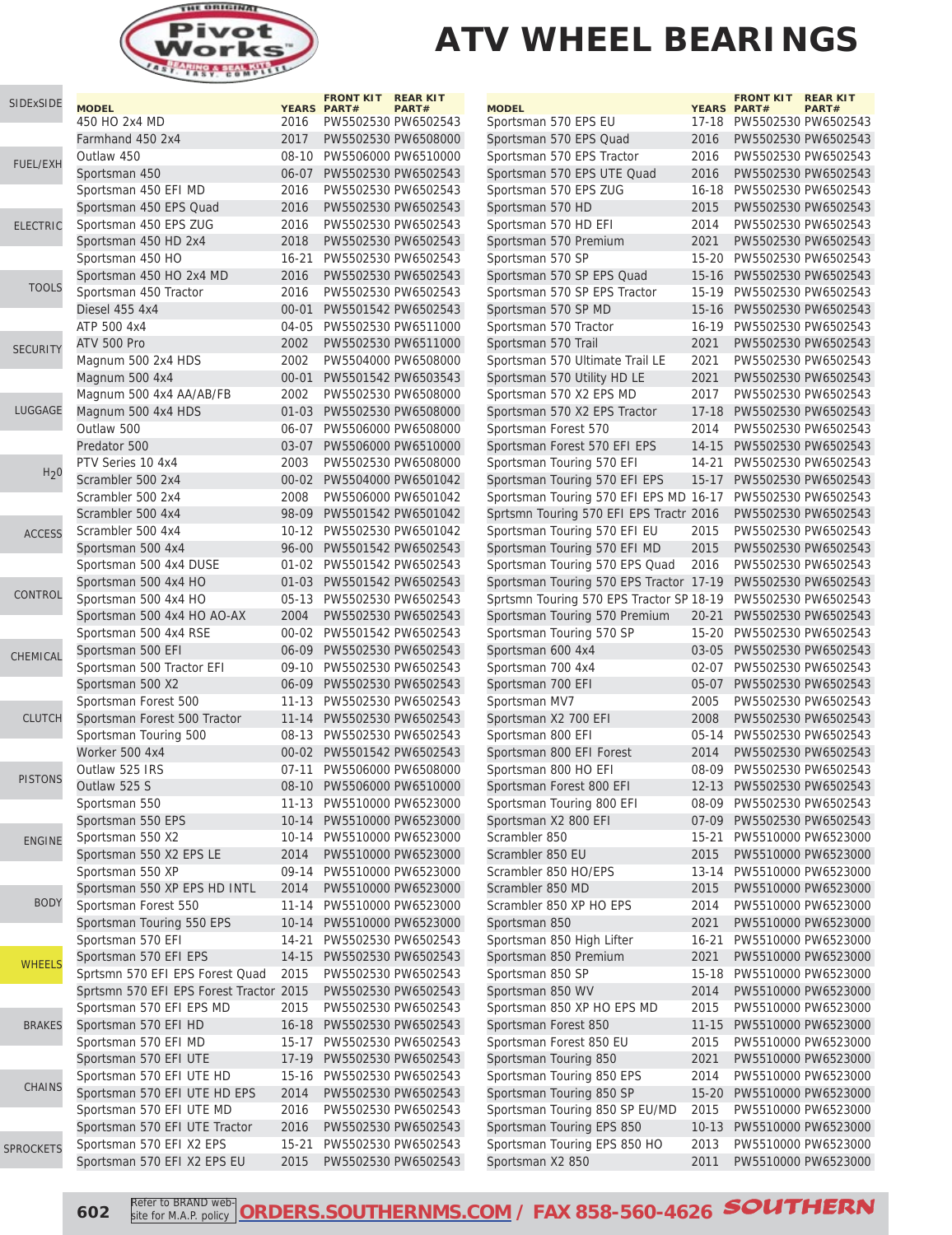



| <b>MODEL</b>                        |                        | <b>FRONT KIT</b><br>YEARS PART# | <b>REAR KIT</b><br>PART#                   | <b>SIDExSIDE</b> |
|-------------------------------------|------------------------|---------------------------------|--------------------------------------------|------------------|
| YFM125 Grizzly                      | 04-12                  |                                 | PW5449000 PW6409000                        |                  |
| YFM125 Grizzly                      | 2013                   | PW5449000                       |                                            |                  |
| YFM125 Raptor                       | 11-13                  |                                 | PW5409000 PW6432000                        |                  |
| YFS200 Blaster                      | 88-02                  |                                 | PW5408000 PW6409000                        | <b>FUEL/EXH</b>  |
| YFS200 Blaster                      | 03-06                  |                                 | PW5409000 PW6409000                        |                  |
| YFB250FW Timberwolf                 | 94-00                  |                                 | PW5411043 PW6413002                        |                  |
| YFM 250 Raptor                      | $08 - 13$              |                                 | PW5409000 PW6432000                        | <b>ELECTRIC</b>  |
| YFM250 Beartracker                  | 2000                   |                                 | PW5452000 PW6422030                        |                  |
| YFM250 Beartracker                  | $01 - 04$              |                                 | PW5409000 PW6422030                        |                  |
| YFM250 Big Bear                     | $07 - 09$              |                                 | PW5409000 PW6422030                        |                  |
| YFM250 Moto-4                       | 89-91                  |                                 | PW5451000 PW6411030                        | <b>TOOLS</b>     |
| YFM250B Bruin                       | $05 - 06$              |                                 | PW5409000 PW6422030                        |                  |
| YFM300 Grizzly                      | $12 - 13$              |                                 | PW6152000                                  |                  |
| YFM350 Grizzly IRS                  | $07 - 11$              |                                 | PW5411043 PW6427600                        | <b>SECURITY</b>  |
| YFM350 Raptor                       | $04 - 13$              |                                 | PW5409000 PW6432000                        |                  |
| YFM350 Warrior                      | 87-04                  |                                 | PW5409000 PW6410000                        |                  |
| YFM350B\F Bruin 2x4/4x4             | 04-06                  |                                 | PW5411043 PW6422030                        |                  |
| YFM350GW Grizzly 2x4                | $07 - 11$              |                                 | PW5411043 PW6422030                        | <b>LUGGAGE</b>   |
| YFM350FGW Grizzly 4x4               | $07 - 14$              |                                 | PW5411043 PW6422030                        |                  |
| YFM35FX Wolverine                   | $00 - 01$              |                                 | PW5410642 PW6423030                        |                  |
| YFM35FX Wolverine                   | $02 - 05$              |                                 | PW5411043 PW6423030                        | H <sub>2</sub> 0 |
| YFM35X Wolverine                    | 06-09                  |                                 | PW5411043 PW6422030                        |                  |
| YFZ350 Banshee                      | 87-09                  |                                 | PW5409000 PW6409000                        |                  |
| YFM400 Big Bear 2x4                 | $00 - 04$              |                                 | PW5411043 PW6422030                        |                  |
| YFM400 Big Bear 4x4                 | $00 - 06$              |                                 | PW5411043 PW6422030                        | <b>ACCESS</b>    |
| YFM400 Big Bear IRS                 | $07 - 12$              |                                 | PW5411043 PW6427600                        |                  |
| YFM400 Grizzly IRS                  | $07 - 08$              |                                 | PW5411043 PW6427600                        |                  |
| YFM400 Kodiak 2x4                   | $00 - 01$              |                                 | PW5411043 PW6421040                        | CONTROL          |
| YFM400 Kodiak 2x4                   | $03 - 04$              |                                 | PW5411043 PW6422030                        |                  |
| YFM400 Kodiak 4x4                   | $00 - 02$              |                                 | PW5411043 PW6421040                        |                  |
| YFM400 Kodiak 4x4                   | $03 - 04$              |                                 | PW5411043 PW6422030                        |                  |
| YFM400 Kodiak 4x4                   | $05 - 06$              |                                 | PW5411043 PW6427600                        | CHEMICAL         |
| YFM450 Grizzly EPS                  | $11 - 14$<br>$07 - 14$ |                                 | PW5411043 PW6427600<br>PW5411043 PW6427600 |                  |
| YFM450 Grizzly IRS<br>YFM450 Kodiak | $03 - 04$              |                                 | PW5411043 PW6421040                        |                  |
| YFM450 Kodiak                       | $05 - 06$              |                                 | PW5411043 PW6427600                        | <b>CLUTCH</b>    |
| YFM450 Kodiak 4x4                   | 18-20                  |                                 | PW5414600 PW6427600                        |                  |
| YFM450 Kodiak EPS 4x4               | $18 - 20$              |                                 | PW5414600 PW6427600                        |                  |
| YFM450 Kodiak EPS 4x4 SE            | 2020                   |                                 | PW5414600 PW6427600                        |                  |
| YFM45FX Wolverine 450 4x4           | $06 - 10$              |                                 | PW5411043 PW6421040                        | <b>PISTONS</b>   |
| <b>YFZ450</b>                       | 04-05                  | PW5409000 PW6430040             |                                            |                  |
| <b>YFZ450</b>                       | 06-09                  |                                 | PW5409000 PW6430700                        |                  |
| <b>YFZ450</b>                       | 12-13                  |                                 | PW5409000 PW6479000                        | <b>ENGINE</b>    |
| YFZ450R                             | 09-20                  |                                 | PW5409000 PW6467450                        |                  |
| YFZ450X                             | 10-11                  | PW5409000 PW6467450             |                                            |                  |
| YFM550 Grizzly /EPS                 | $09 - 14$              |                                 | PW5414600 PW6427600                        |                  |
| YFM600 Grizzly                      | 99-01                  |                                 | PW5412600 PW6420600                        | <b>BODY</b>      |
| YFM660 Grizzly                      | 2002                   |                                 | PW5412600 PW6426600                        |                  |
| YFM660 Grizzly                      | 03-08                  |                                 | PW5414600 PW6427600                        |                  |
| YFM660R Raptor                      | $01 - 05$              |                                 | PW5413600 PW6409000                        | <b>WHEELS</b>    |
| YFM700 Grizzly                      | 07-16                  |                                 | PW5414600 PW6427600                        |                  |
| YFM700 Grizzly EPS                  | $08 - 20$              |                                 | PW5414600 PW6427600                        |                  |
| YFM700 Grizzly EPS Hunter           | 18-20                  |                                 | PW5414600 PW6427600                        |                  |
| YFM700 Grizzly EPS LE               | 2018                   |                                 | PW5414600 PW6427600                        | <b>BRAKES</b>    |
| YFM700 Grizzly EPS SE               | 18-20                  |                                 | PW5414600 PW6427600                        |                  |
| YFM700 Grizzly EPS XT-R             | 2020                   |                                 | PW5414600 PW6427600                        |                  |
| YFM700 Kodiak 4x4                   | 16-20                  |                                 | PW5414600 PW6427600                        |                  |
| YFM700 Kodiak EPS 4x4               | $16 - 20$              |                                 | PW5414600 PW6427600                        | <b>CHAINS</b>    |
| YFM700 Kodiak EPS 4x4 Hunter        | 18-20                  |                                 | PW5414600 PW6427600                        |                  |
| YFM700 Kodiak EPS 4x4 SE            | $18 - 20$              |                                 | PW5414600 PW6427600                        |                  |
| YFM700R Raptor                      | 06-12                  |                                 | PW5413600 PW6430700                        | <b>SPROCKETS</b> |
| YFM700R Raptor                      | $13 - 20$              |                                 | PW5413600 PW6479000                        |                  |

 $\text{SOUTHERN}$   $\text{WWW.SOUTHERNMS. COM}$  / TEL 858-560-5005  $\text{Kerf to BRAND Web}$  603 Refer to BRAND website for M.A.P. policy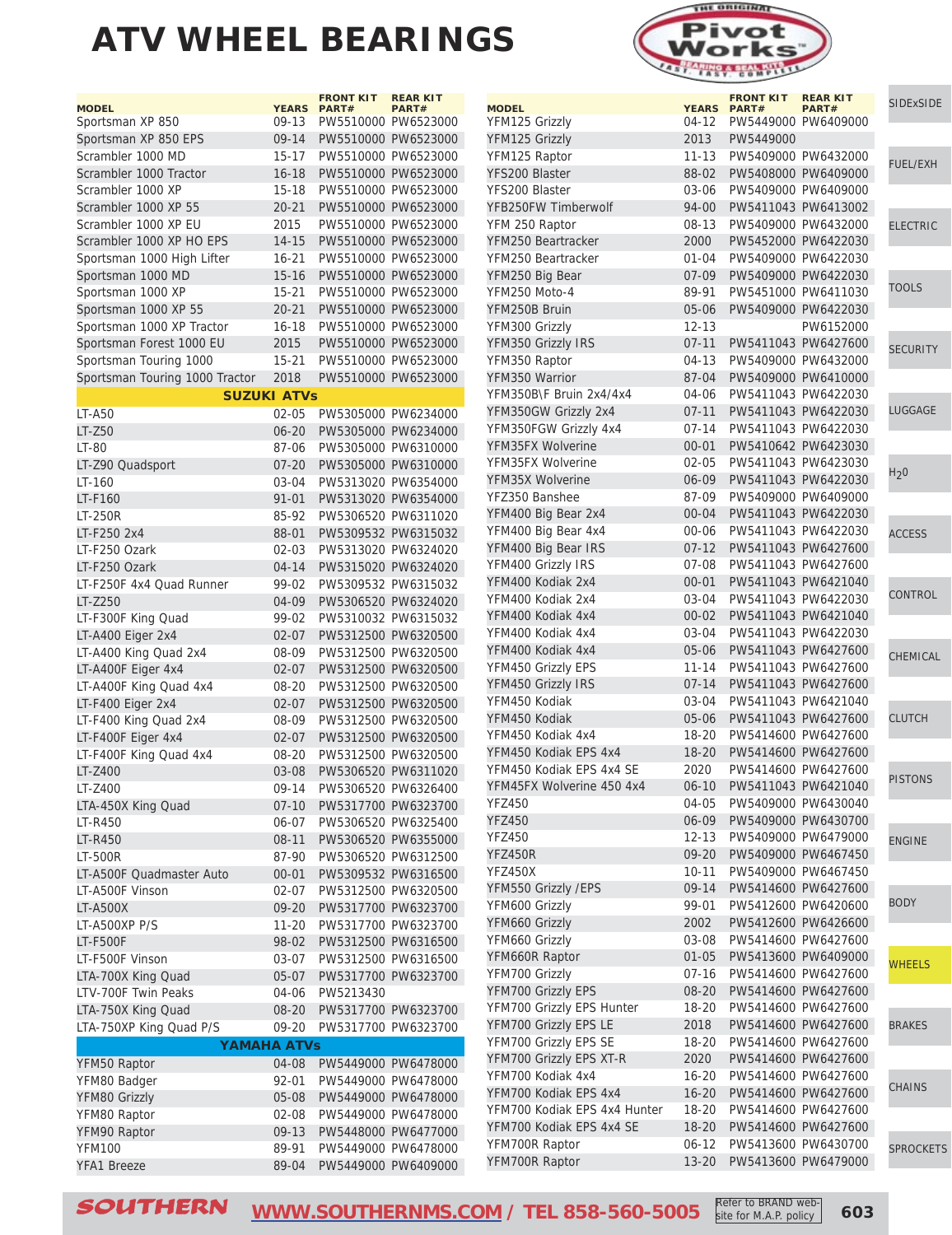

[SIDExSIDE](http://www.southernms.com/wp-content/uploads/2015/08/01_UTV.pdf)

[FUEL/EXH](http://www.southernms.com/wp-content/uploads/2015/08/02_fuel_exh.pdf)

[LUGGAGE](http://www.southernms.com/wp-content/uploads/2015/08/06_lugg.pdf)

 $H<sub>2</sub>0$ 

[SECURITY](http://www.southernms.com/wp-content/uploads/2015/08/05_locks.pdf)

- **FRONT WHEEL KITS**
- Restores wheel control due to worn or corroded wheel bearings
- Kits contain two or more double sealed wheel bearings and two wheel hub seals
- [ELECTRIC](http://www.southernms.com/wp-content/uploads/2015/08/03_electrical.pdf) • Each kit replaces both sides of the wheel

#### **REAR WHEEL KITS**

[TOOLS](http://www.southernms.com/wp-content/uploads/2015/08/04_tools.pdf) • Kits contain two or more double sealed wheel bearings and two wheel hub seals







W5309532

|                | <b>MODEL</b>          | <b>YEARS</b>           | <b>FRONT KIT</b><br>PART# | <b>REAR KIT</b><br>PART# | <b>MODEL</b>       | <b>YEARS</b> | <b>FRONT KIT</b><br>PART# | <b>REAR KIT</b><br>PART# |
|----------------|-----------------------|------------------------|---------------------------|--------------------------|--------------------|--------------|---------------------------|--------------------------|
| <b>ACCESS</b>  |                       | <b>GAS-GAS OFFROAD</b> |                           |                          | Contact R 250      | 2020         | PW5803001                 | PW6802001                |
|                | MC <sub>E5</sub>      | 2021                   | PW5513000                 | PW6514000                | EC250              | 2003         | PW5801001 PW6801001       |                          |
|                | <b>TXE Electric</b>   | 2019                   | PW5803001                 | PW6802001                | EC250              | $04-13$      | PW5802001                 | PW6801001                |
| CONTROL        | <b>MC50</b>           | 2021                   | PW5513000                 | PW6514000                | EC250              | 2014         | PW5802001                 |                          |
|                | <b>MC65</b>           | 2021                   | PW5513000                 | PW6506000                | EC250              | $15-19$      | PW5802001                 | PW6801001                |
|                | TXT Trials 80         | $15 - 17$              | PW5804001                 | PW6802001                | <b>EC250 4T</b>    | $10 - 13$    | PW5802001 PW6801001       |                          |
| CHEMICAL       | MC85 1916             | 2021                   | PW5519000                 | PW6504521                | EC250 4T           | 2014         | PW5802001                 |                          |
|                | EC125                 | 2003                   | PW5801001                 | PW6801001                | <b>EC250 4T</b>    | 2015         | PW5802001 PW6801001       |                          |
|                | <b>EC125</b>          | $04 - 11$              | PW5802001                 | PW6801001                | EC250 Replica      | 2013         | PW5802001                 | PW6801001                |
|                | EC125                 | $13 - 14$              | PW5802001                 |                          | EC250 Replica      | 2014         | PW5802001                 |                          |
| <b>CLUTCH</b>  | <b>EC125</b>          | 2015                   | PW5802001                 | PW6801001                | EC250 Six Days     | 2019         | PW5802001 PW6801001       |                          |
|                | MC125                 | 2003                   | PW5801001                 | PW6801001                | Enduro GP 250      | 2018         | PW5802001                 | PW6801001                |
|                | MC125                 | 04-09                  | PW5802001                 | PW6801001                | <b>EX250F</b>      | 2021         | PW5501521                 | PW6504521                |
| <b>PISTONS</b> | MC125                 | 2021                   | PW5501521                 | PW6504521                | MC250              | 2003         | PW5801001 PW6801001       |                          |
|                | <b>SM125</b>          | 03-09                  | PW5802001                 | PW6801001                | MC250              | 04-09        | PW5802001                 | PW6801001                |
|                | <b>TXT GP 125</b>     | $17 - 18$              | PW5804001                 | PW6802001                | <b>MC250F</b>      | 2021         | PW5501521 PW6504521       |                          |
|                | <b>TXT GP 125</b>     | 2019                   | PW5803001                 | PW6802001                | SM250              | 03-05        | PW5801001                 | PW6801001                |
| <b>ENGINE</b>  | TXT Pro Racing 125    | 2017                   | PW5804001                 | PW6802001                | <b>TXT GP 250</b>  | $17 - 18$    | PW5804001 PW6802001       |                          |
|                | TXT Racing 125        | $19 - 20$              | PW5803001                 | PW6802001                | <b>TXT GP 250</b>  | 2019         | PW5803001 PW6802001       |                          |
|                | <b>TXT School 125</b> | $17 - 18$              | PW5803001                 | PW6802001                | TXT Pro Racing 250 | 2017         | PW5804001                 | PW6802001                |
| <b>BODY</b>    | TXT Trials 125        | 98-06                  | PW5803001                 | PW6802001                | TXT Racing 250     | 19-21        | PW5803001                 | PW6802001                |
|                | TXT Trials 125        | $07 - 18$              | PW5804001                 | PW6802001                | TXT Trials 250     | 98-03        | PW5803001 PW6802001       |                          |
|                | <b>EC200</b>          | 2003                   | PW5801001                 | PW6801001                | TXT Trials 250     | $04-18$      | PW5804001                 | PW6802001                |
|                | EC200                 | $04 - 11$              | PW5802001                 | PW6801001                | <b>XC250</b>       | $18-19$      | PW5802001 PW6801001       |                          |
| <b>WHEELS</b>  | <b>EC200</b>          | 2014                   | PW5802001                 |                          | Contact 280 ES     | 2017         | PW5803001                 | PW6802001                |
|                | EC200                 | 15-19                  | PW5802001                 | PW6801001                | Contact R 280      | 2020         | PW5803001                 | PW6802001                |
|                | <b>TXT Trials 200</b> | 98-06                  | PW5803001                 | PW6802001                | <b>TXT GP 280</b>  | $17 - 18$    | PW5804001                 | PW6802001                |
| <b>BRAKES</b>  | TXT Trials 200        | $07-09$                | PW5804001                 | PW6802001                | <b>TXT GP 280</b>  | 2019         | PW5803001                 | PW6802001                |
|                | <b>XC200</b>          | 18-19                  | PW5802001                 | PW6801001                | TXT Pro Racing 280 | 2017         | PW5804001                 | PW6802001                |
|                | Contact 250 ES        | $17 - 18$              | PW5803001                 | PW6802001                | TXT Racing 280     | 19-21        | PW5803001 PW6802001       |                          |

[CHAINS](http://www.southernms.com/wp-content/uploads/2015/08/17_chains.pdf)

[SPROCKETS](http://www.southernms.com/wp-content/uploads/2015/08/18_sprockets.pdf)



**WARNING:** Cancer and Reproductive Harm [www.P65Warnings.ca.gov](http://www.P65Warnings.ca.gov)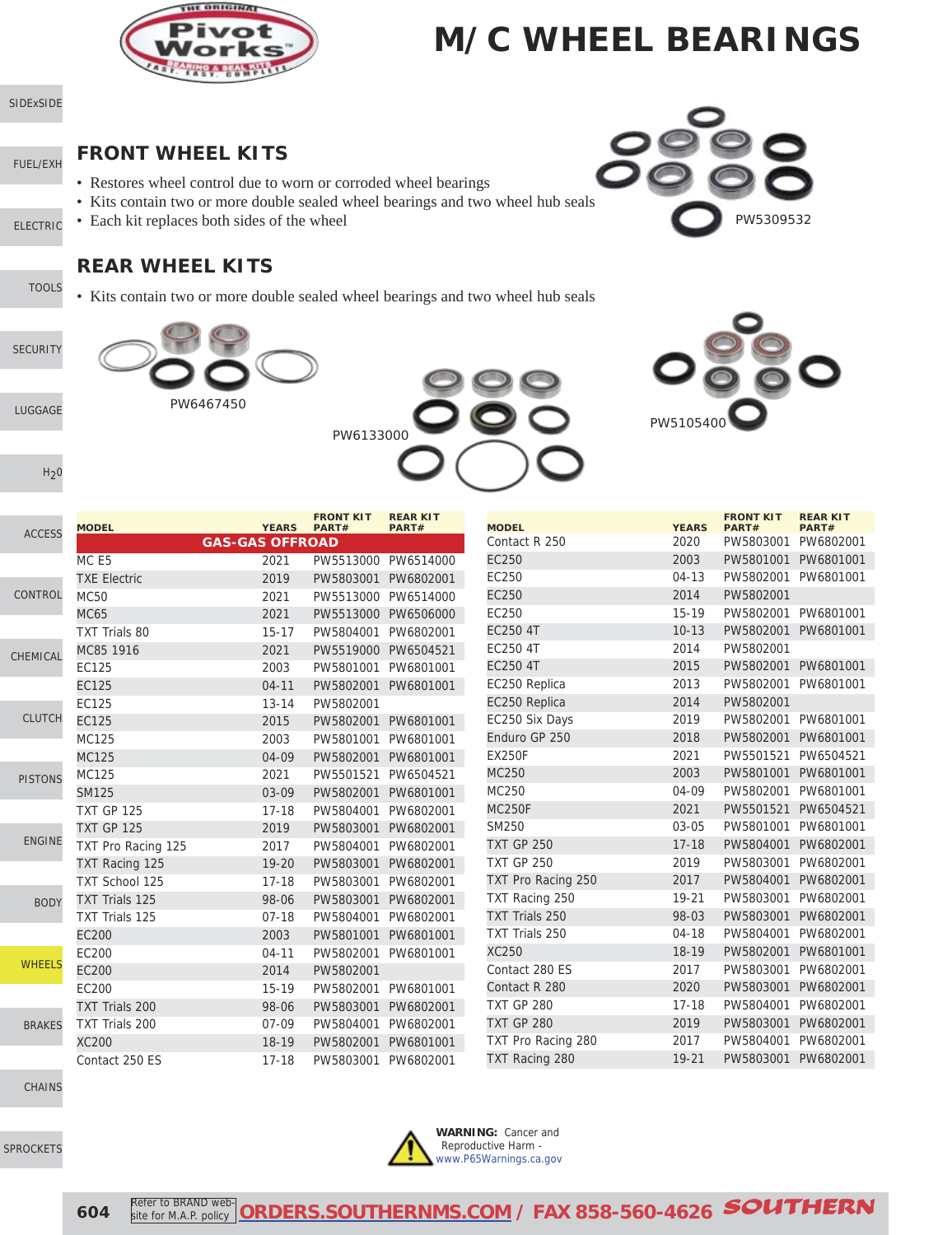| <b>MODEL</b>          | <b>YEARS</b>         | <b>FRONT KIT</b><br>PART# | <b>REAR KIT</b><br>PART# |
|-----------------------|----------------------|---------------------------|--------------------------|
| TXT Trials 280        | 98-03                | PW5803001                 | PW6802001                |
| <b>TXT Trials 280</b> | $04 - 18$            | PW5804001                 | PW6802001                |
| Contact 300 ES        | 2018                 | PW5803001                 | PW6802001                |
| EC Ranger 300         | 2020                 | PW5802001                 | PW6801001                |
| EC300                 | 2003                 | PW5801001                 | PW6801001                |
| <b>EC300</b>          | $04 - 13$            | PW5802001                 | PW6801001                |
| EC300                 | 2014                 | PW5802001                 |                          |
| <b>EC300</b>          | $15 - 19$            | PW5802001                 | PW6801001                |
| EC300                 | 2021                 | PW5501521                 | PW6504521                |
| EC300 4T              | $13 - 15$            | PW5802001                 | PW6801001                |
| EC300 Replica         | 2013                 | PW5802001                 | PW6801001                |
| EC300 Replica         | 2014                 | PW5802001                 |                          |
| EC300 Six Days        | 2019                 | PW5802001                 | PW6801001                |
| Enduro GP 300         | 2018                 | PW5802001                 | PW6801001                |
| EX300                 | 2021                 | PW5501521                 | PW6504521                |
| <b>TXT GP 300</b>     | 17-19                | PW5804001                 | PW6802001                |
| TXT Pro Racing 300    | 2017                 | PW5804001                 | PW6802001                |
| TXT Racing 300        | $19 - 21$            | PW5803001                 | PW6802001                |
| <b>TXT Trials 300</b> | 98-02                | PW5803001                 | PW6802001                |
| <b>TXT Trials 300</b> | $04 - 18$            | PW5804001                 | PW6802001                |
| <b>XC300</b>          | 18-19                | PW5802001                 | PW6801001                |
| <b>EX350F</b>         | 2021                 | PW5501521                 | PW6504521                |
| EC450 4T              | $13 - 15$            | PW5802001                 | PW6801001                |
| EC450FSE              | 03-06                | PW5802001                 | PW6801001                |
| EC450FSR              | $07 - 09$            | PW5802001                 | PW6801001                |
| <b>EX450F</b>         | 2021                 | PW5501521                 | PW6504521                |
| <b>MC450F</b>         | 2021                 | PW5501521                 | PW6504521                |
| MC450FSR              | 2007                 | PW5802001                 | PW6801001                |
| PAMPERA 450           | 2007                 | PW5802001                 | PW6801001                |
| SM450FSE              | 04-05                | PW5802001                 | PW6801001                |
| SM450FSR              | 07-09                | PW5802001                 | PW6801001                |
|                       | <b>HONDA OFFROAD</b> |                           |                          |
| CRF50F                | 04-20                | PW5119001                 | PW6127001                |
| XR50R                 | $00 - 03$            | PW5119001                 | PW6127001                |
| CRF70F                | $04 - 12$            | PW5119001                 | PW6128001                |
| XR70R                 | $97 - 03$            | PW5119001                 | PW6128001                |
| CR80R\RB              | 96-02                | PW5104008                 | PW6118008                |
| CRF80F                | $04 - 13$            | PW5119001                 | PW6128001                |
| XR80R                 | 85-03                | PW5119001                 | PW6128001                |
| CR85R\RB              | $03 - 07$            | PW5104008                 | PW6118008                |
| CRF100F               | 04-13                | PW5119001                 | PW6128001                |
| <b>XR100R</b>         | 85-03                | PW5119001                 | PW6128001                |
| CRF110F               | $13 - 20$            | PW5119001 PW6128001       |                          |
| CR125R                | $00 - 07$            | PW5103521                 | PW6111021                |
| CRF125F\FB            | 14-20                | PW5104008                 | PW6128001                |
| <b>CRF150F</b>        | $03 - 17$            | PW5118021                 | PW6126021                |
| CRF150R\RB            | $07 - 20$            | PW5125001                 | PW6134001                |
| <b>CTX200</b>         | $02 - 11$            | PW5131521                 |                          |
| <b>XR200R</b>         | 81-02                | PW5144000                 | PW6120006                |
| CRF230F               | $03 - 19$            | PW5118021                 | PW6126021                |
| CRF230L               | 08-09                | PW5129001 PW6114040       |                          |
| CRF230M               | 2009                 | PW5129001                 | PW6114040                |
| CR250R                | 00-07                | PW5103521                 | PW6111021                |
| CRF250F               | 19-20                | PW5118021                 | PW6174000                |
| CRF250L               | 13-16                | PW5153000                 | PW6168000                |
| CRF250L\LA            | 17-20                | PW5514000                 | PW6168000                |
| CRF250R               | 04-20                | PW5103521                 | PW6111021                |
| CRF250RL\LA Rally     | $17 - 20$            | PW5514000                 | PW6168000                |
| CRF250RX              | 19-20                | PW5103521                 | PW6111021                |
| <b>CRF250X</b>        | $04 - 17$            | PW5121020                 | PW6111021                |



| <b>MODEL</b>   | <b>YEARS</b>             | <b>FRONT KIT</b><br>PART# | <b>REAR KIT</b>    | <b>SIDExSIDE</b> |
|----------------|--------------------------|---------------------------|--------------------|------------------|
| <b>XR250R</b>  | 96-04                    | PW5129001                 | PART#<br>PW6113020 |                  |
| <b>XR400R</b>  | 96-04                    | PW5113046                 | PW6114040          |                  |
| CRF450L        | 19-20                    | PW5103521                 | PW6111021          |                  |
| CRF450R        | $02 - 20$                | PW5103521                 | PW6111021          | <b>FUEL/EXH</b>  |
| CRF450RWE      | $19 - 20$                | PW5103521                 | PW6111021          |                  |
| CRF450RX       | $17 - 21$                | PW5103521                 | PW6111021          |                  |
| CRF450X        | $05-17$                  | PW5121020                 | PW6111021          | <b>ELECTRIC</b>  |
| CRF450X        | $19 - 20$                | PW5103521                 | PW6111021          |                  |
| CR500R         | 96-01                    | PW5103521                 | PW6109521          |                  |
| <b>XR600R</b>  | $93 - 00$                | PW5113046                 | PW6112026          |                  |
| XR650L         | 93-20                    | PW5113046                 | PW6120006          | <b>TOOLS</b>     |
| XR650R         | $00 - 07$                | PW5113046                 | PW6115006          |                  |
|                | <b>HUSABERG OFFROAD</b>  |                           |                    |                  |
| 250 FE         | $13 - 14$                | PW5501521                 | PW6504521          | SECURITY         |
| 250 TE         | $11 - 14$                | PW5501521                 | PW6504521          |                  |
| 300 TE         | $11 - 14$                | PW5501521                 | PW6504521          |                  |
| 350 FE         | $13 - 14$                | PW5501521                 | PW6504521          |                  |
| 390FE          | $10 - 11$                | PW5501521                 | PW6504521          | LUGGAGE          |
| 450 FC         | 04-05                    | PW5501521                 | PW6504521          |                  |
| 450 FE         | 04-11                    | PW5501521                 | PW6504521          |                  |
| 450 FE         | 2014                     | PW5501521                 | PW6504521          | $H_2$ 0          |
| 450 FS-C       | 05-06                    | PW5501521                 | PW6504521          |                  |
| 450 FX         | $10 - 11$                | PW5501521                 | PW6504521          |                  |
| 501 FE         | $13 - 14$                | PW5501521                 | PW6504521          |                  |
| 550 FC         | $04 - 05$                | PW5501521                 | PW6504521          | ACCESS           |
| 550 FE         | 04-09                    | PW5501521                 | PW6504521          |                  |
| 550 FS-C       | 2007                     | PW5501521                 | PW6504521          |                  |
| 570 FE         | $09 - 11$                | PW5501521                 | PW6504521          | CONTROL          |
| 570 FS         | $10 - 11$                | PW5501521                 | PW6504521          |                  |
| 650 FC         | 04-05                    | PW5501521                 | PW6504521          |                  |
| 650 FE         | 04-08                    | PW5501521                 | PW6504521          |                  |
| 650 FS-C       | 05-08                    | PW5501521                 | PW6504521          | CHEMICAL         |
| 650 FS-E       | 04-07                    | PW5501521                 |                    |                  |
| 650 FS-E       | 2008                     | PW5501521                 | PW6504521          |                  |
|                | <b>HUSQVARNA OFFROAD</b> |                           |                    | <b>CLUTCH</b>    |
| EE 5           | 20-21                    | PW5513000                 | PW6514000          |                  |
| <b>TC 50</b>   | $18 - 21$                | PW5513000                 | PW6514000          |                  |
| <b>TC 65</b>   | $18 - 21$                | PW5513000                 | PW6506000          | <b>PISTONS</b>   |
| TC 85          | 14-21                    | PW5519000                 | PW6504521          |                  |
| TC 85 BW       | 19-20                    | PW5519000 PW6504521       |                    |                  |
| CR125          | $01 - 13$                | PW5901001                 | PW6901001          |                  |
| <b>TC 125</b>  | 14-21                    | PW5501521                 | PW6504521          | <b>ENGINE</b>    |
| TE 125         | $15 - 16$                | PW5501521                 | PW6504521          |                  |
| <b>WR125</b>   | $02 - 13$                | PW5901001                 | PW6901001          |                  |
| <b>TE 150</b>  | 17-19                    | PW5501521                 | PW6504521          | <b>BODY</b>      |
| <b>TE 150i</b> | $20 - 21$                | PW5501521                 | PW6504521          |                  |
| CR250          | 01-04                    | PW5901001                 | PW6901001          |                  |
| FC 250         | $14 - 21$                | PW5501521                 | PW6504521          |                  |
| FE 250         | 14-20                    | PW5501521                 | PW6504521          | <b>WHEELS</b>    |
| TC 250         | $03 - 11$                | PW5901001                 | PW6901001          |                  |
| TC 250         | $12 - 13$                | PW5902001                 | PW6901001          |                  |
| <b>TC 250</b>  | 14-21                    | PW5501521                 | PW6504521          |                  |
| TE 250         | $03-11$                  | PW5901001                 | PW6901001          | <b>BRAKES</b>    |
| <b>TE 250</b>  | $12 - 13$                | PW5902001                 | PW6901001          |                  |
| TE 250         | 14-18                    | PW5501521                 | PW6504521          |                  |
| <b>TE 250i</b> | 18-21                    | PW5501521                 | PW6504521          | <b>CHAINS</b>    |
| <b>TXC250</b>  | 08-11                    | PW5901001                 | PW6901001          |                  |
| <b>TXC250</b>  | $12 - 13$                | PW5902001                 | PW6901001          |                  |
| WR250          | 03-13                    | PW5901001 PW6901001       |                    |                  |
| <b>TE 300</b>  | 14-18                    | PW5501521                 | PW6504521          | <b>SPROCKETS</b> |
|                |                          |                           |                    |                  |

 $\textcolor{red}{\textbf{SOUTHERN}} \quad \textcolor{red}{\textbf{WWW.SOUTHERNMS.COM}}$  / TEL 858-560-5005  $\textcolor{red}{\text{Keter to BRAND Web-} \atop \text{site for M.A.P. policy}}$  605

Refer to BRAND website for M.A.P. policy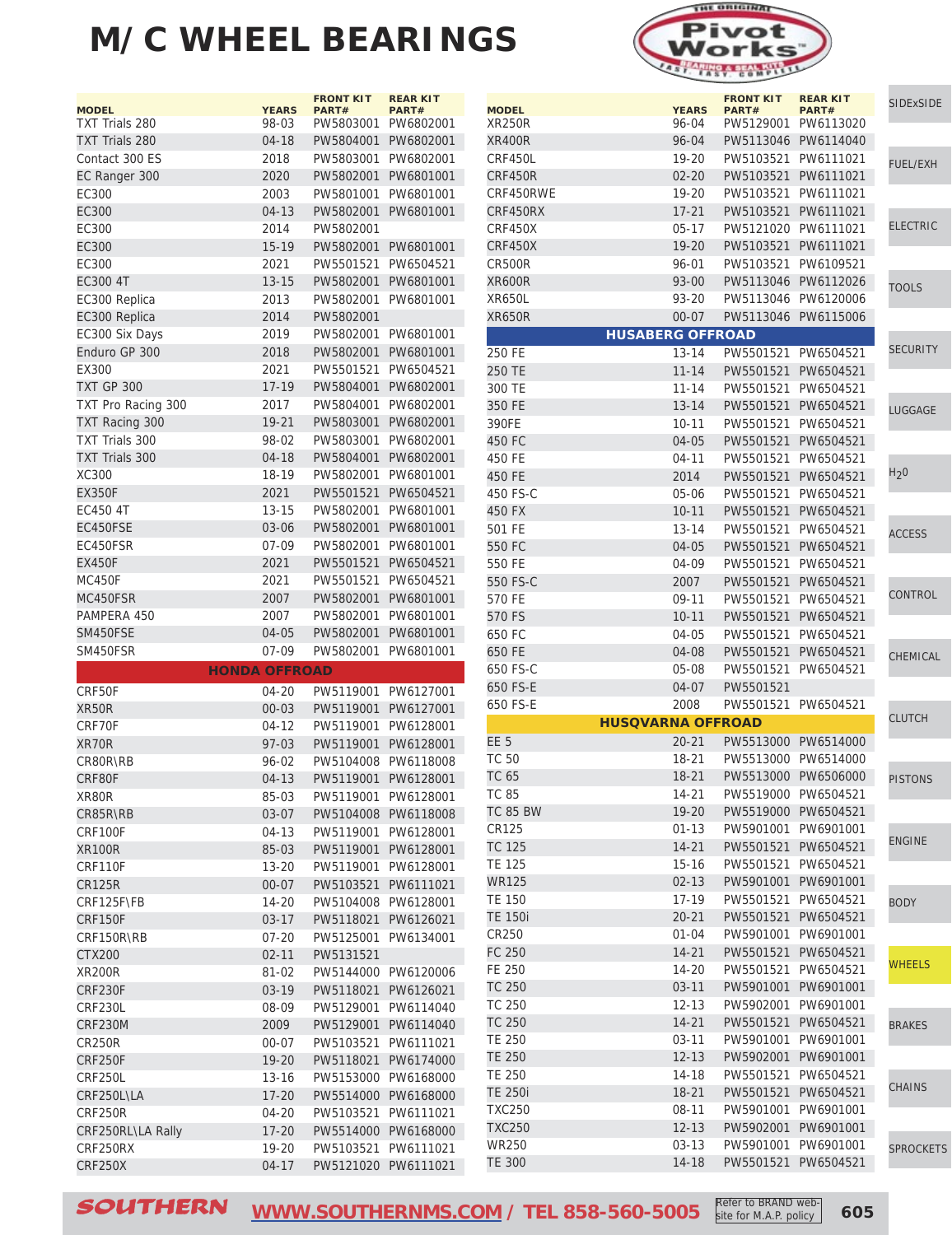

| <b>SIDExSIDE</b> | <b>MODEL</b>                    | <b>YEARS</b>            | <b>FRONT KIT</b><br>PART# | <b>REAR KIT</b><br>PART#                   | <b>MODEL</b>               |
|------------------|---------------------------------|-------------------------|---------------------------|--------------------------------------------|----------------------------|
|                  | <b>TE 300i</b>                  | 19-20                   |                           | PW5501521 PW6504521                        | <b>KDX200</b>              |
|                  | <b>TX 300</b><br><b>TX 300i</b> | 17-19<br>$20 - 21$      |                           | PW5501521 PW6504521<br>PW5501521 PW6504521 | <b>KDX220</b><br>KL250 Sup |
| <b>FUEL/EXH</b>  | <b>WR300</b>                    | $08 - 13$               |                           | PW5901001 PW6901001                        | <b>KLR250</b>              |
|                  | <b>TE310</b>                    | 09-11                   | PW5901001                 | PW6901001                                  | <b>KLX250S</b>             |
|                  | TE\TXC310                       | $12 - 13$               | PW5902001                 | PW6901001                                  | <b>KLX250S</b>             |
| <b>ELECTRIC</b>  | FC 350                          | 14-21                   |                           | PW5501521 PW6504521                        | KLX250SF                   |
|                  | <b>FE 350</b>                   | $14 - 21$               |                           | PW5501521 PW6504521                        | KX250                      |
|                  | <b>FE 350S</b>                  | $15 - 16$               |                           | PW5501521 PW6504521                        | KX250                      |
|                  | <b>FE 350s</b>                  | $20 - 21$               |                           | PW5501521 PW6504521                        | <b>KX250F</b>              |
| <b>TOOLS</b>     | FX 350                          | $17 - 20$               |                           | PW5501521 PW6504521                        | <b>KLX300(R)</b>           |
|                  | FC 450                          | $14 - 21$               |                           | PW5501521 PW6504521                        | <b>KLX300(R)</b>           |
|                  | FC 450 Rockstar                 | 18-19                   | PW5501521                 | PW6504521                                  | KLX400R                    |
| <b>SECURITY</b>  | <b>FE 450</b>                   | $14 - 20$               | PW5501521                 | PW6504521                                  | KLX400SR                   |
|                  | FR 450 Rally                    | 2020                    | PW5501521                 |                                            | KLX450R                    |
|                  | <b>FS 450</b>                   | 2018                    |                           | PW5501521 PW6504521                        | <b>KX450F</b>              |
|                  | <b>FS 450</b>                   | 2020                    |                           | PW5501521 PW6504521                        | <b>KX450F</b>              |
| LUGGAGE          | <b>FX 450</b>                   | $18 - 20$               |                           | PW5501521 PW6504521                        | KX500                      |
|                  | SM450                           | 2010                    |                           | PW5901001 PW6901001                        | KL650A\E                   |
|                  | <b>SM450R</b>                   | 05-09                   | PW5901001                 | PW6901001                                  |                            |
| H <sub>2</sub> 0 | TC450                           | $03 - 11$               | PW5901001                 | PW6901001                                  | SX-E 5                     |
|                  | <b>TC450</b>                    | $12 - 13$               | PW5902001                 | PW6901001                                  | 50 JR AD\                  |
|                  | <b>TE450</b>                    | $03 - 11$               |                           | PW5901001 PW6901001                        | 50 MINI A                  |
| <b>ACCESS</b>    | <b>TE450</b>                    | $12 - 13$               |                           | PW5902001 PW6901001                        | 50 MINI A                  |
|                  | <b>TXC450</b>                   | $08 - 11$               |                           | PW5901001 PW6901001                        | 50 SM                      |
|                  | <b>TXC450</b>                   | $12 - 13$               |                           | PW5902001 PW6901001                        | 50 SR AD                   |
|                  | FE 501                          | 14-21                   | PW5501521                 | PW6504521                                  | 50 SR AD                   |
| CONTROL          | <b>FE 501S</b>                  | $15 - 16$               | PW5501521                 | PW6504521                                  | 50 SX                      |
|                  | FE 501s                         | $20 - 21$               | PW5501521                 | PW6504521                                  | 50 SX                      |
|                  | <b>SM510</b>                    | 2010                    |                           | PW5901001 PW6901001                        | 50 SX                      |
| CHEMICAL         | <b>SM510R</b>                   | 04-09                   |                           | PW5901001 PW6901001                        | 50 SX Min                  |
|                  | <b>TC510</b>                    | 04-09                   |                           | PW5901001 PW6901001                        | 50 SX Min                  |
|                  | <b>TE510</b>                    | $04 - 10$               |                           | PW5901001 PW6901001                        | 50 SX Min                  |
|                  | <b>TXC510</b>                   | $08 - 10$               | PW5901001                 | PW6901001                                  | 50 SX Min                  |
| <b>CLUTCH</b>    | <b>TE511</b>                    | 2011                    | PW5901001                 | PW6901001                                  | <b>50 SX PRO</b>           |
|                  | TE\TXC511                       | $12 - 13$               | PW5902001                 | PW6901001                                  | <b>50 SX PRO</b>           |
|                  | <b>SM530R</b>                   | 2009                    |                           | PW5901001 PW6901001                        | <b>50 SX PRO</b>           |
| <b>PISTONS</b>   | SM610                           | 04-09                   |                           | PW5901001 PW6901001                        | <b>50 SX PRO</b>           |
|                  | <b>TC610</b>                    | 2001                    |                           | PW5901001 PW6901001                        | 50 SX PRO                  |
|                  | <b>TE610</b>                    | 2004                    |                           | PW5803001 PW6901001                        | <b>50 SX PRO</b>           |
| <b>ENGINE</b>    | <b>TE610</b>                    | 05-08                   |                           | PW5901001 PW6901001                        | <b>50 SX PRO</b>           |
|                  | SMS\TE630                       | $10 - 11$               |                           | PW5901001 PW6901001                        | 50 SX SR                   |
|                  | 701 Enduro<br>701 Supermoto     | $16 - 20$<br>$16 - 20$  | PW5501521<br>PW5501521    |                                            | <b>50 SXS</b>              |
|                  |                                 | <b>KAWASAKI OFFROAD</b> |                           |                                            | <b>50 SXS</b>              |
| <b>BODY</b>      |                                 |                         |                           |                                            | 65 SX                      |
|                  | KDX50                           | 03-06                   |                           | PW5337000 PW6339000<br>PW5214006 PW6211006 | 65 SXS                     |
|                  | KX60<br>KX65                    | 83-03<br>$00 - 20$      |                           | PW5211008 PW6212006                        | 65 XC<br>85 SX             |
| <b>WHEELS</b>    | <b>KX80</b>                     | 98-00                   |                           | PW5211008 PW6209008                        | 85 SX                      |
|                  | <b>KX85</b>                     | $01 - 20$               |                           | PW5211008 PW6209008                        | 85 SX BW                   |
|                  | KX85 Big Wheel                  | $01 - 18$               |                           | PW5211008 PW6209008                        | 85 SXS                     |
|                  | <b>KE100</b>                    | 76-01                   |                           | PW5222000 PW6222000                        | 85 XC                      |
| <b>BRAKES</b>    | <b>KX100</b>                    | 98-20                   |                           | PW5211008 PW6209008                        | 105 SX                     |
|                  | <b>KLX110</b>                   | $02 - 20$               |                           | PW5214006 PW6215001                        | 105 SX                     |
|                  | KLX110L                         | $10 - 20$               |                           | PW5214006 PW6215001                        | 105 XC                     |
| <b>CHAINS</b>    | <b>KLX125</b>                   | 03-06                   |                           | PW5215001 PW6214001                        | <b>125 EXC</b>             |
|                  | <b>KLX125L</b>                  | 03-06                   |                           | PW5308008 PW6214001                        | <b>125 EXC</b>             |
|                  | <b>KX125</b>                    | 99-02                   |                           | PW5208521 PW6207521                        | <b>125 EXE</b>             |
| <b>SPROCKETS</b> | KX125                           | 03-05                   |                           | PW5208521 PW6213021                        | 125 SX                     |
|                  | <b>KLX140\L</b>                 | 08-20                   |                           | PW5211008 PW6225000                        | 125 SX                     |
|                  |                                 |                         |                           |                                            |                            |

| <b>MODEL</b>       | <b>YEARS</b>       | <b>FRONT KIT</b><br>PART# | <b>REAR KIT</b><br>PART# |
|--------------------|--------------------|---------------------------|--------------------------|
| KDX200             | 93-06              | PW5206020                 | PW6205521                |
| KDX220             | 97-05              | PW5206020                 | PW6205521                |
| KL250 Super Sherpa | 00-10              | PW5516050                 | PW62S16000               |
| KLR250             | 85-05              | PW5223000                 | PW6223000                |
| KLX250S            | 06-08              | PW5206020                 | PW6205521                |
| KLX250S            | 09-20              | PW5226000                 | PW6205521                |
| KLX250SF           | 09-10              | PW5226000                 | PW6205521                |
| KX250              | 99-02              | PW5208521                 | PW6207521                |
| KX250              | 03-07              | PW5208521                 | PW6213021                |
| <b>KX250F</b>      | 04-20              | PW5208521                 | PW6213021                |
| KLX300(R)          | 97-07              | PW5206020                 | PW6205521                |
| KLX300(R)          | 2020               |                           | PW6205521                |
| KLX400R            | 03-04              | PW5324000                 | PW6220000                |
| KLX400SR           | 03-04              | PW5324000                 | PW6220000                |
| KLX450R            | 08-09              | PW5227000                 | PW6213021                |
| KX450F             | $06 - 18$          | PW5208521                 | PW6213021                |
| <b>KX450F</b>      | 19-20              | PW5316400                 | PW6213021                |
| KX500              | 97-04              | PW5208521                 | PW6207521                |
| KL650A\E (KLR)     | 87-18              | PW5223000                 | PW6224000                |
|                    | <b>KTM OFFROAD</b> |                           |                          |
| SX-E 5             | 2020               | PW5513000                 | PW6514000                |
| 50 JR ADV          | 01-03              | PW5515050                 | PW6508050                |
| 50 MINI ADV        | 97-07              | PW5515050                 | PW6508050                |
| 50 MINI ADV        | 2008               | PW5516050                 | PW6508050                |
| 50 SM              | 2006               | PW5516050                 | PW6509050                |
| 50 SR ADV          | $02 - 03$          | PW5515050                 | PW6508050                |
| 50 SR ADV          | 04-07              | PW5516050                 | PW6508050                |
| 50 SX              | 06-11              | PW5516050                 | PW6509050                |
| 50 SX              | $12 - 14$          | PW5513000                 | PW6509050                |
| 50 SX              | 15-21              | PW5513000                 | PW6514000                |
| 50 SX Mini         | 2008               | PW5516050                 | PW6508050                |
| 50 SX Mini         | 09-11              | PW5516050                 | PW6509050                |
| 50 SX Mini         | $12 - 14$          | PW5513000                 | PW6509050                |
| 50 SX Mini         | $15 - 21$          | PW5513000                 | PW6514000                |
| 50 SX PRO JR       | 98-01              | PW5515050                 | PW6508050                |
| 50 SX PRO JR       | 02-08              | PW5516050                 | PW6508050                |
| 50 SX PRO JR       | 2009               | PW5516050                 | PW6509050                |
| 50 SX PRO SR       | 98-00              | PW5515050                 | PW6508050                |
| 50 SX PRO SR       | 2001               | PW5516050                 | PW6509050                |
| 50 SX PRO SR       | 02-03              | PW5516050 PW6508050       |                          |
| 50 SX PRO SR       | 04-05              | PW5516050                 | PW6509050                |
| 50 SX SR           | 2000               | PW5515050                 | PW6508050                |
| 50 SXS             | $11 - 12$          | PW5516050                 | PW6509050                |
| <b>50 SXS</b>      |                    | PW5513000                 | PW6509050                |
|                    | 13-14              |                           |                          |
| 65 SX              | $00 - 21$          | PW5513000                 | PW6506000                |
| <b>65 SXS</b>      | $13 - 14$          |                           | PW5513000 PW6506000      |
| 65 XC              | 08-09              |                           | PW5513000 PW6506000      |
| 85 SX              | $03-11$            | PW5514000                 | PW6504521                |
| 85 SX              | 12-21              | PW5519000                 | PW6504521                |
| 85 SX BW           | 13-20              | PW5519000                 | PW6504521                |
| 85 SXS             | 13-14              | PW5519000                 | PW6504521                |
| 85 XC              | 08-09              | PW5514000                 | PW6504521                |
| 105 SX             | 04-05              |                           | PW6504521                |
| 105 SX             | $06 - 11$          | PW5514000 PW6504521       |                          |
| 105 XC             | 08-09              | PW5514000                 | PW6504521                |
| <b>125 EXC</b>     | $00 - 02$          | PW5509521                 | PW6504521                |
| 125 EXC            | 03-09              | PW5501521                 | PW6504521                |
| <b>125 EXE</b>     | 00-01              | PW5509521                 | PW6504521                |
| 125 SX             | 00-02              | PW5103521                 | PW6504521                |
| 125 SX             | $03 - 21$          | PW5501521                 | PW6504521                |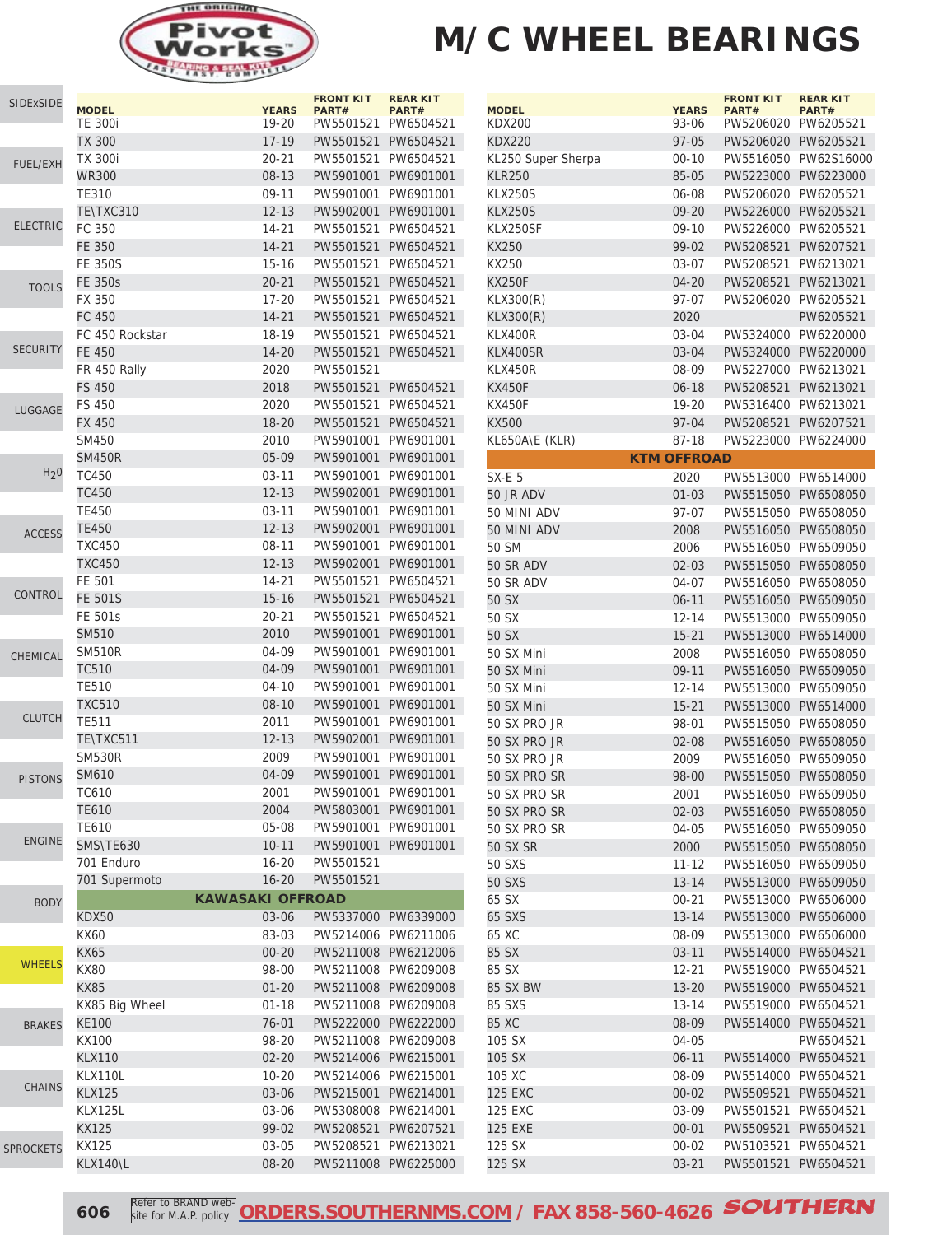

| <b>MODEL</b>          | <b>YEARS</b> | <b>FRONT KIT</b><br>PART# | <b>REAR KIT</b><br>PART# | <b>MODEL</b>       | <b>YEARS</b>          | <b>FRONT KIT</b><br>PART# | <b>REAR KIT</b>              | <b>SIDExSIDE</b> |
|-----------------------|--------------|---------------------------|--------------------------|--------------------|-----------------------|---------------------------|------------------------------|------------------|
| 125 SXS               | 2004         |                           | PW5501521 PW6504521      | 400 SX             | $00 - 02$             |                           | PART#<br>PW5103521 PW6504521 |                  |
| 125 XC                | 2021         |                           | PW5501521 PW6504521      | 400 SXC            | 97-00                 |                           | PW5502321 PW6504521          |                  |
| 144 SX                | $07 - 08$    |                           | PW5501521 PW6504521      | 400 XC-W           | 2007                  | PW5501521 PW6504521       |                              |                  |
| 150 SX                | $09 - 21$    |                           | PW5501521 PW6504521      | 400 XC-W           | $09-10$               |                           | PW5501521 PW6504521          | <b>FUEL/EXH</b>  |
| 150 XC                | $10 - 14$    |                           | PW5501521 PW6504521      | 450 EXC            | 03-04                 |                           | PW5501521 PW6504521          |                  |
| 150 XC                | $13 - 14$    |                           | PW5501521 PW6504521      | 450 EXC            | $07-13$               |                           | PW5501521 PW6504521          |                  |
| 150 XC-W TPI          | 2020         |                           | PW5501521 PW6504521      | 450 EXC-F          | 2020                  |                           | PW5501521 PW6504521          | <b>ELECTRIC</b>  |
| <b>200 EXC</b>        | $00 - 02$    |                           | PW5509521 PW6504521      | 450 EXC-F Six Days | 17-19                 |                           | PW5501521 PW6504521          |                  |
| <b>200 EXC</b>        | 03-05        |                           | PW5501521 PW6504521      | 450 EXC-G          | 03-07                 |                           | PW5501521 PW6504521          |                  |
| <b>200 MXC</b>        | $00 - 02$    |                           | PW5509521 PW6504521      | 450 EXC-R          | 2008                  |                           | PW5501521 PW6504521          |                  |
| <b>200 MXC</b>        | 2003         |                           | PW5501521 PW6504521      | 450 MXC-G          | 03-05                 | PW5501521 PW6504521       |                              | <b>TOOLS</b>     |
| 200 SX                | $00 - 02$    |                           | PW5103521 PW6504521      | 450 SMR            | $05 - 07$             |                           | PW5501521 PW6504521          |                  |
| 200 SX                | 03-04        |                           | PW5501521 PW6504521      | 450 SMS            | 03-04                 |                           | PW5501521 PW6504521          |                  |
| 200 XC                | 06-09        |                           | PW5501521 PW6504521      | 450 SX             | 03-06                 |                           | PW5501521 PW6504521          | <b>SECURITY</b>  |
| 200 XC-W              | $06 - 16$    |                           | PW5501521 PW6504521      | 450 SX-F           | $07 - 21$             |                           | PW5501521 PW6504521          |                  |
|                       |              |                           |                          |                    | $15 - 20$             |                           | PW5501521 PW6504521          |                  |
| <b>250 EXC</b>        | $00 - 02$    |                           | PW5509521 PW6504521      | 450 SX-F Factory   |                       |                           |                              |                  |
| <b>250 EXC</b>        | 03-05        |                           | PW5501521 PW6504521      | 450 SXS<br>450 XC  | 03-04                 | PW5501521 PW6504521       | PW5501521 PW6504521          | LUGGAGE          |
| <b>250 EXC-F</b>      | $17 - 19$    |                           | PW5501521 PW6504521      |                    | 04-07                 |                           |                              |                  |
| 250 EXC-G Racing      | 2002         |                           | PW5509521 PW6504521      | 450 XC-F           | 08-09                 |                           | PW5501521 PW6504521          |                  |
| 250 EXC-G Racing      | $03 - 05$    |                           | PW5501521 PW6504521      | 450 XC-F           | $13 - 21$             |                           | PW5501521 PW6504521          | H <sub>2</sub> 0 |
| FREERIDE 250F         | 2019         |                           | PW5519000 PW6504521      | 450 XCR-W          | 2008                  |                           | PW5501521 PW6504521          |                  |
| <b>FREERIDE 250R</b>  | $15 - 17$    |                           | PW5519000 PW6504521      | 450 XC-W           | $07 - 16$             |                           | PW5501521 PW6504521          |                  |
| <b>250 MXC</b>        | $00 - 01$    |                           | PW5509521 PW6504521      | 450 XC-W Six Days  | 2010                  |                           | PW5501521 PW6504521          |                  |
| 250 SX                | $00 - 02$    |                           | PW5103521 PW6504521      | <b>500 EXC</b>     | $12 - 16$             |                           | PW5501521 PW6504521          | <b>ACCESS</b>    |
| 250 SX                | $03 - 21$    |                           | PW5501521 PW6504521      | 500 EXC Six Days   | 2016                  |                           | PW5501521 PW6504521          |                  |
| 250 SX-F              | $05 - 21$    |                           | PW5501521 PW6504521      | 500 EXC-F          | $17 - 21$             |                           | PW5501521 PW6504521          |                  |
| 250 SX-F Factory      | 2015         |                           | PW5501521 PW6504521      | 500 EXC-F Six Days | 20-21                 |                           | PW5501521 PW6504521          |                  |
| 250 SXS               | 2001         |                           | PW5103521 PW6504521      | 500 XC-FW          | 2021                  |                           | PW5501521 PW6504521          | CONTROL          |
| 250 SXS               | 03-04        |                           | PW5501521 PW6504521      | 500 XC-W           | 12-16                 |                           | PW5501521 PW6504521          |                  |
| 250 XC                | $06 - 19$    |                           | PW5501521 PW6504521      | 505 SX-F           | 2008                  |                           | PW5501521 PW6504521          |                  |
| <b>250 XC TPI</b>     | $20 - 21$    |                           | PW5501521 PW6504521      | 505 XC-F           | 08-09                 | PW5501521 PW6504521       |                              | CHEMICAL         |
| 250 XC-F              | 2007         |                           | PW5501521 PW6504521      | 520 EXC            | $00 - 02$             |                           | PW5509521 PW6504521          |                  |
| 250 XC-F              | 08-21        |                           | PW5501521 PW6504521      | 520 MXC            | $01 - 02$             |                           | PW5509521 PW6504521          |                  |
| 250 XC-FW             | $06 - 16$    |                           | PW5501521 PW6504521      | 520 SX             | 2000                  |                           | PW5509521 PW6504521          |                  |
| 250 XC-W              | $06 - 18$    |                           | PW5501521 PW6504521      | 520 SX             | $01 - 02$             |                           | PW5103521 PW6504521          | <b>CLUTCH</b>    |
| 250 XC-W TPI          | $18 - 21$    |                           | PW5501521 PW6504521      | 525 EXC            | 03-07                 |                           | PW5501521 PW6504521          |                  |
| 300 EXC               | $00 - 02$    |                           | PW5509521 PW6504521      | 525 MXC-G          | 03-05                 |                           | PW5501521 PW6504521          |                  |
| 300 EXC               | $03 - 05$    |                           | PW5501521 PW6504521      | 525 SMR            | 2005                  |                           | PW5501521 PW6504521          | <b>PISTONS</b>   |
| 300 MXC               | $00 - 02$    |                           | PW5509521 PW6504521      | 525 SX             | 03-06                 |                           | PW5501521 PW6504521          |                  |
| 300 MXC               | 03-05        |                           | PW5501521 PW6504521      | 525 XC             | 06-07                 | PW5501521 PW6504521       |                              |                  |
| 300 XC                | 06-19        |                           | PW5501521 PW6504521      | 525 XC-W           | 2007                  | PW5501521 PW6504521       |                              |                  |
| 300 XC TPI            | $20 - 21$    |                           | PW5501521 PW6504521      | 530 EXC            | 09-11                 |                           | PW5501521 PW6504521          | <b>ENGINE</b>    |
| 300 XC-W              | $06 - 18$    |                           | PW5501521 PW6504521      | 530 EXC-R          | 2008                  |                           | PW5501521 PW6504521          |                  |
| 300 XC-W Six Days     | $15 - 18$    |                           | PW5501521 PW6504521      | 530 XCR-W          | 2008                  |                           | PW5501521 PW6504521          |                  |
| 300 XC-W TPI          | 19-21        |                           | PW5501521 PW6504521      | 530 XC-W           | 09-11                 | PW5501521 PW6504521       |                              | <b>BODY</b>      |
| 300 XC-W TPI Erzberg  | 2020         |                           | PW5501521 PW6504521      | 540 SXS            | $01 - 02$             |                           | PW5103521 PW6504521          |                  |
| 300 XC-W TPI Six Days | 2020         |                           | PW5501521 PW6504521      | 540 SXS            | 03-06                 |                           | PW5501521 PW6504521          |                  |
| 350 EXC-F             | $12 - 20$    |                           | PW5501521 PW6504521      | 560 SMR            | 06-07                 |                           | PW5501521 PW6504521          |                  |
| 350 SX-F              | $11 - 21$    |                           | PW5501521 PW6504521      | 625 SXC            | 03-05                 | PW5103521 PW6504521       |                              | <b>WHEELS</b>    |
| 350 XC-F              | $11 - 21$    |                           | PW5501521 PW6504521      |                    | <b>SHERCO OFFROAD</b> |                           |                              |                  |
| 350 XC-FW             | $12 - 21$    |                           | PW5501521 PW6504521      | SC-R 125           | 2019                  |                           | PW5801001 PW69S1000          |                  |
| 350 XC-FW Six Days    | $15 - 16$    |                           | PW5501521 PW6504521      | SE-R 125           | 18-19                 |                           | PW5801001 PW69S1000          | <b>BRAKES</b>    |
| 380 EXC               | $00 - 02$    |                           | PW5509521 PW6504521      | SE-R 125 Six Days  | 2018                  |                           | PW5801001 PW69S1000          |                  |
| 380 MXC               | $00 - 01$    |                           | PW5509521 PW6504521      | Enduro 2.5i        | 2008                  |                           | PW5801001 PW69S1000          |                  |
| 380 SX                | $00 - 02$    |                           | PW5103521 PW6504521      | SC F-R 250         | 2019                  |                           | PW5801001 PW69S1000          |                  |
| 390 Adventure         | 2020         | PW5340000                 |                          | <b>SC-R 250</b>    | 2019                  |                           | PW5801001 PW69S1000          | <b>CHAINS</b>    |
| 400 EXC               | $00 - 02$    |                           | PW5509521 PW6504521      | SE 2.5i-F          | 09-13                 |                           | PW5801001 PW69S1000          |                  |
| 400 EXC-G             | 04-06        |                           | PW5501521 PW6504521      | SE 2.5i-F Racing   | 2013                  |                           | PW5801001 PW69S1000          |                  |
| 400 MXC               | $01 - 02$    |                           | PW5509521 PW6504521      | SE 2.5i-FR         | 2011                  |                           | PW5801001 PW69S1000          | <b>SPROCKETS</b> |
| 400 SC                | 2000         |                           | PW5509521 PW6504521      | SE 250             | 2013                  |                           | PW5801001 PW69S1000          |                  |
|                       |              |                           |                          |                    |                       |                           |                              |                  |

SOUTHERN WWW.SOUTHERNMS.COM / TEL 858-560-5005 Refer to BRAND web-<br>**SOUTHERN** WWW.SOUTHERNMS.COM / TEL 858-560-5005 Site for M.A.P. policy 607 **[WWW.SOUTHERNMS.COM](http://m.southernms.com) / TEL 858-560-5005** Steel to brand were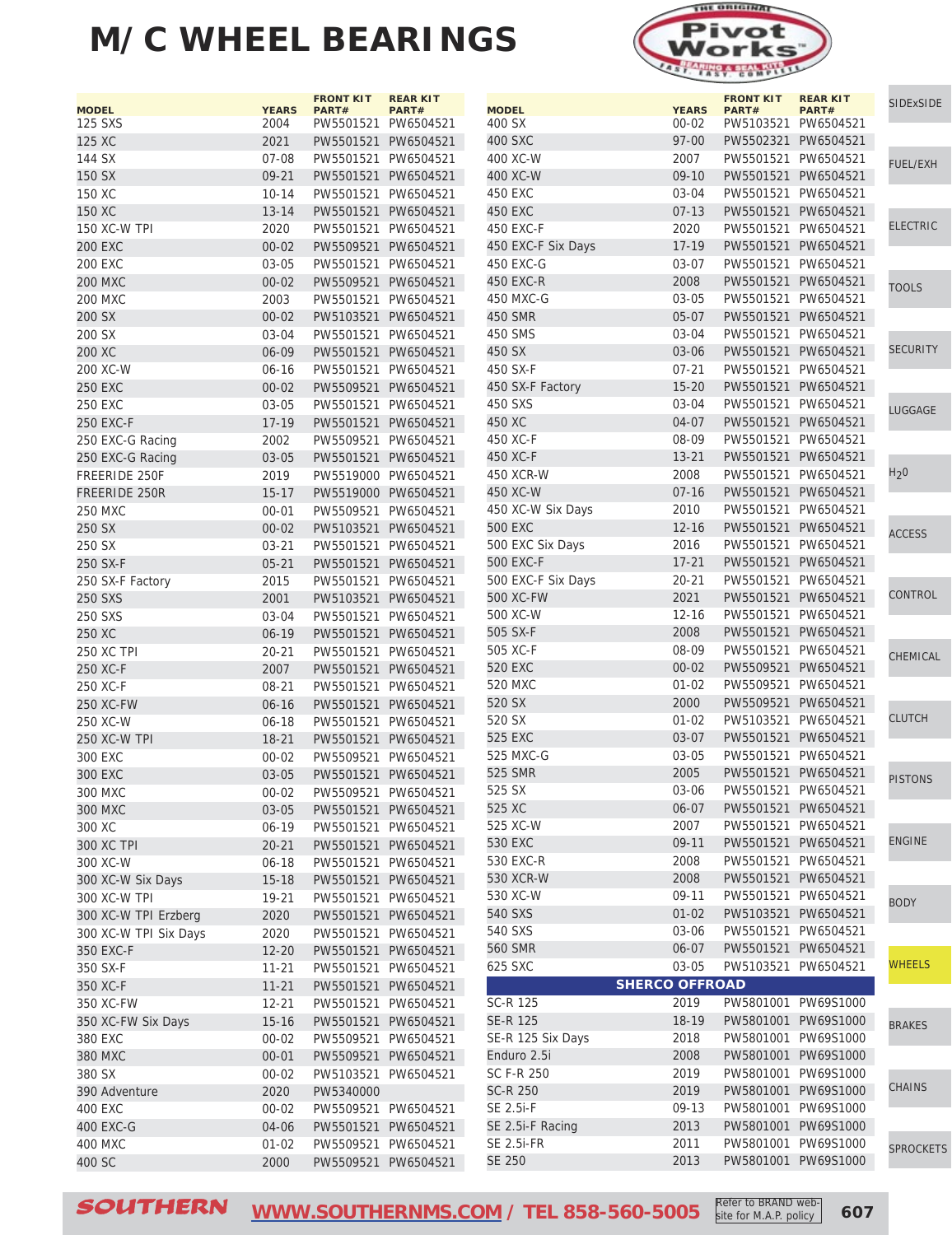

| <b>SIDExSIDE</b> | <b>MODEL</b>        | <b>YEARS</b>          | <b>FRONT KIT</b><br>PART# | <b>REAR KIT</b><br>PART# |
|------------------|---------------------|-----------------------|---------------------------|--------------------------|
|                  | SE 250i-R           | 2012                  |                           | PW5801001 PW69S1000      |
|                  | <b>SE F-R 250</b>   | $14 - 18$             |                           | PW5801001 PW69S1000      |
| <b>FUEL/EXH</b>  | SE F-R 250 Factory  | $16 - 19$             | PW5801001                 | PW69S1000                |
|                  | SE F-R 250 Six Days | 2018                  | PW5801001                 | PW69S1000                |
|                  | <b>SE-R 250</b>     | 14-19                 | PW5801001                 | PW69S1000                |
|                  | SE-R 250 Factory    | $16 - 19$             | PW5801001                 | PW69S1000                |
| <b>ELECTRIC</b>  | SE-R 250 Six Days   | 2018                  | PW5801001                 | PW69S1000                |
|                  | SX 2.5i-F           | 2010                  |                           | PW5801001 PW69S1000      |
|                  | SC F-R 300          | 2019                  |                           | PW5801001 PW69S1000      |
|                  | <b>SC-R 300</b>     | 2019                  | PW5801001                 | PW69S1000                |
| <b>TOOLS</b>     | SE 3.0i-F           | $10-13$               | PW5801001                 | PW69S1000                |
|                  | SE 3.0i-F Racing    | 2013                  | PW5801001                 | PW69S1000                |
|                  | <b>SE 3.0i-FR</b>   | 2011                  | PW5801001                 | PW69S1000                |
| <b>SECURITY</b>  | <b>SE 300</b>       | 2013                  | PW5801001                 | PW69S1000                |
|                  | <b>SE 300i-R</b>    | 2012                  | PW5801001                 | PW69S1000                |
|                  |                     |                       |                           |                          |
|                  | <b>SE F-R 300</b>   | $14 - 18$             | PW5801001                 | PW69S1000                |
| LUGGAGE          | SE F-R 300 Factory  | $16 - 19$             | PW5801001                 | PW69S1000                |
|                  | SE F-R 300 Six Days | 2018                  | PW5801001                 | PW69S1000                |
|                  | <b>SE-R 300</b>     | 14-19                 | PW5801001                 | PW69S1000                |
|                  | SE-R 300 Factory    | $16 - 19$             | PW5801001                 | PW69S1000                |
| H <sub>2</sub> 0 | SE-R 300 Six Days   | 2018                  | PW5801001                 | PW69S1000                |
|                  | Enduro 4.5i         | 04-08                 |                           | PW5801001 PW69S1000      |
|                  | Enduro 4.5i Factory | 2007                  |                           | PW5801001 PW69S1000      |
| <b>ACCESS</b>    | <b>SC F-R 450</b>   | 2019                  | PW5801001                 | PW69S1000                |
|                  | SE 4.5i-F           | 2009                  | PW5801001                 | PW69S1000                |
|                  | <b>SE 4.5i-FR</b>   | $10 - 11$             | PW5801001                 | PW69S1000                |
|                  | <b>SE 450i-R</b>    | $12 - 13$             | PW5801001                 | PW69S1000                |
| CONTROL          | <b>SE F-R 450</b>   | $15 - 19$             | PW5801001                 | PW69S1000                |
|                  | SE F-R 450 Factory  | $16 - 19$             | PW5801001                 | PW69S1000                |
|                  | SE F-R 450 Six Days | 2018                  | PW5801001                 | PW69S1000                |
|                  | Supermotard 4.5i    | 04-08                 | PW5801001                 | PW69S1000                |
| CHEMICAL         | Enduro 5.1i         | $07 - 08$             | PW5801001                 | PW69S1000                |
|                  | Enduro 5.1i Factory | 2007                  | PW5801001                 | PW69S1000                |
|                  | <b>SE 5.1i-F</b>    | 2009                  | PW5801001                 | PW69S1000                |
| <b>CLUTCH</b>    | <b>SE 5.1i-FR</b>   | $10 - 11$             | PW5801001                 | PW69S1000                |
|                  | <b>SE 510i-R</b>    |                       |                           | PW5801001 PW69S1000      |
|                  |                     | $12 - 13$             |                           |                          |
|                  | Supermotard 5.1i    | $07 - 08$             | PW5801001                 | PW69S1000                |
| <b>PISTONS</b>   |                     | <b>SUZUKI OFFROAD</b> |                           |                          |
|                  | <b>DR-Z50</b>       | 2019                  |                           | PW6338000                |
|                  | <b>JR50</b>         | 78-06                 |                           | PW5337000 PW6339000      |
|                  | <b>RM60</b>         | 2003                  | PW5214006                 | PW6212006                |
| <b>ENGINE</b>    | <b>RM65</b>         | $03 - 05$             | PW5331000                 | PW6212006                |
|                  | <b>DR-Z70</b>       | 08-19                 |                           | PW5341000 PW6338000      |
|                  | <b>DS80</b>         | 78-00                 |                           | PW5215001 PW6340000      |
| <b>BODY</b>      | <b>JR80</b>         | $01 - 04$             | PW5215001                 | PW6340000                |
|                  | <b>RM80</b>         | $90 - 01$             |                           | PW5308008 PW6425008      |
|                  | <b>RM85</b>         | $02 - 20$             |                           | PW5308008 PW6425008      |
|                  | <b>RM85L</b>        | $03 - 16$             | PW5308008                 | PW6425008                |
| <b>WHEELS</b>    | <b>RM100</b>        | 2003                  |                           | PW5211008 PW6209008      |
|                  | <b>DR-Z110</b>      | 03-06                 | PW5214006 PW6215001       |                          |
|                  | DR125SE             | 94-02                 |                           | PW5308008 PW6333000      |
|                  | DR-Z125             | 03-04                 | PW5215001 PW6214001       |                          |
| <b>BRAKES</b>    | DR-Z125             | 2005                  | PW5215001                 | PW6218001                |
|                  |                     |                       |                           |                          |
|                  | DR-Z125             | $06 - 20$             | PW5215001                 | PW6214001                |
| <b>CHAINS</b>    | <b>DR-Z125L</b>     | 2003                  | PW5308008                 | PW6214001                |
|                  | <b>DR-Z125L</b>     | 04-20                 | PW5308008 PW6218001       |                          |
|                  | <b>RM125</b>        | 2000                  | PW5304021                 | PW6313021                |
|                  | <b>RM125</b>        | 01-08                 | PW5307021                 | PW6313021                |
| <b>SPROCKETS</b> | <b>DR200S</b>       | 18-20                 |                           | PW5308008 PW6333000      |
|                  | DR200SE             | $96 - 17$             |                           | PW5308008 PW6333000      |

| <b>MODEL</b>         | <b>YEARS</b> | <b>FRONT KIT</b><br>PART# | <b>REAR KIT</b><br>PART# |
|----------------------|--------------|---------------------------|--------------------------|
| DR-Z250 (All)        | $01 - 07$    | PW5314020                 | PW6321020                |
| <b>RM250</b>         | 2000         | PW5304021                 | PW6313021                |
| RM250                | 01-08        | PW5307021                 | PW6313021                |
| <b>RM-Z250</b>       | 04-06        | PW5208521                 | PW6213021                |
| <b>RM-Z250</b>       | $07 - 20$    | PW5316400                 | PW6322400                |
| DR-Z400E (All)       | 00-07        | PW5324000                 | PW6317400                |
| <b>DR-Z400K</b>      | $00 - 03$    | PW5324000                 | PW6317400                |
| <b>DR-Z400S</b>      | $00 - 20$    | PW5324000                 | PW6317400                |
| <b>DR-Z400SM</b>     | $05 - 20$    | PW5324000                 | PW6317400                |
| <b>RMX450</b>        | $10 - 11$    | PW5316400                 | PW6322400                |
| <b>RMX450</b>        | 17-19        | PW5316400                 | PW6322400                |
|                      |              | PW5316400                 |                          |
| <b>RM-Z450</b>       | 05-20        |                           | PW6322400                |
| DR650SE              | 96-20        |                           | PW53S07000 PW63S16000    |
| YAMAHA OFFROAD       |              |                           |                          |
| <b>PW50</b>          | 81-20        | PW5435000                 |                          |
| <b>TTR50</b>         | $06 - 20$    | PW5415008                 | PW6438050                |
| <b>YZ65</b>          | 18-20        | PW5459000                 | PW6425008                |
| <b>PW80</b>          | 83-06        | PW5416001                 | PW6428001                |
| <b>YZ80</b>          | 93-01        | PW5415008                 | PW6425008                |
| YZ85                 | $02 - 18$    | PW5415008                 | PW6425008                |
| <b>YZ85</b>          | $19 - 20$    | PW5459000                 | PW6425008                |
| <b>TT-R90</b>        | 00-08        | PW5416001                 | PW6428001                |
| <b>RT100</b>         | 90-00        | PW5429001                 | PW6428001                |
| TT-R110              | 08-20        | PW5416001                 | PW6428001                |
| TT125                | 2000         | PW5418001                 |                          |
| TT-R125 Drum Brake   | 00-03        | PW5418001                 | PW6429001                |
| TT-R125E Drum Brake  | 03-09        | PW5418001                 | PW6429001                |
| TT-R125L Disc Brake  | 00-08        | PW5417001                 | PW6429001                |
| TT-R125LE Disc Brake | 03-20        | PW5417001                 | PW6429001                |
| YZ125                | 99-20        | PW5407421                 | PW6408421                |
| <b>YZ125X</b>        | 2020         | PW5407421                 | PW6408421                |
| TW200 Trailway       | 87-00        | PW5438000                 | PW6437200                |
| TW200 Trailway       | 01-20        | PW5403021                 | PW6437200                |
| <b>TTR225</b>        | $00 - 04$    | PW54S01000 PW6443000      |                          |
| <b>XT225</b>         | 92-07        | PW5403021                 | PW6449000                |
| <b>TTR230</b>        | $05 - 20$    | PW5403021                 | PW6440230                |
| <b>TTR250</b>        | 99-06        | PW5433001                 | PW6439250                |
| <b>WR250F</b>        | $01 - 03$    | PW5407421                 | PW6408421                |
| <b>WR250F</b>        | $04 - 20$    | PW5407421                 | PW6431421                |
| WR250R Dual Sport    | 08-20        | PW5430001                 | PW6431421                |
| WR250X Supermoto     | 08-11        | PW5430001                 | PW6431421                |
| XT250                | 08-20        | PW5403021                 | PW6466000                |
| YZ250                | 99-20        | PW5407421                 | PW6408421                |
| YZ250F               | 01-08        | PW5407421                 | PW6408421                |
| YZ250F               | $09-13$      | PW5407421                 | PW6409421                |
| <b>YZ250F</b>        | 14-20        | PW5316400                 | PW6409421                |
| <b>YZ250FX</b>       | $15 - 20$    | PW5316400                 | PW6431421                |
| YZ250X               | 16-20        | PW5407421                 | PW6431421                |
| XT350                | 85-00        | PW54S01000 PW6464000      |                          |
| <b>WR400F</b>        | 99-00        | PW5407421                 | PW6408421                |
| <b>WR426F</b>        | 01-02        | PW5407421                 | PW6408421                |
| YZ426F               | $00 - 02$    | PW5407421                 | PW6408421                |
| <b>WR450F</b>        | 2003         | PW5407421                 | PW6408421                |
| WR450F               | 04-19        | PW5407421                 | PW6431421                |
| <b>WR450F</b>        | 2020         | PW5316400                 | PW6431421                |
| YZ450F               |              | PW5407421                 | PW6408421                |
| <b>YZ450F</b>        | 03-08        | PW5407421                 | PW6409421                |
|                      | 09-13        |                           |                          |
| YZ450F               | 14-20        | PW5316400                 | PW6409421                |
| YZ450FX              | $16 - 20$    | PW5316400                 | PW6431421                |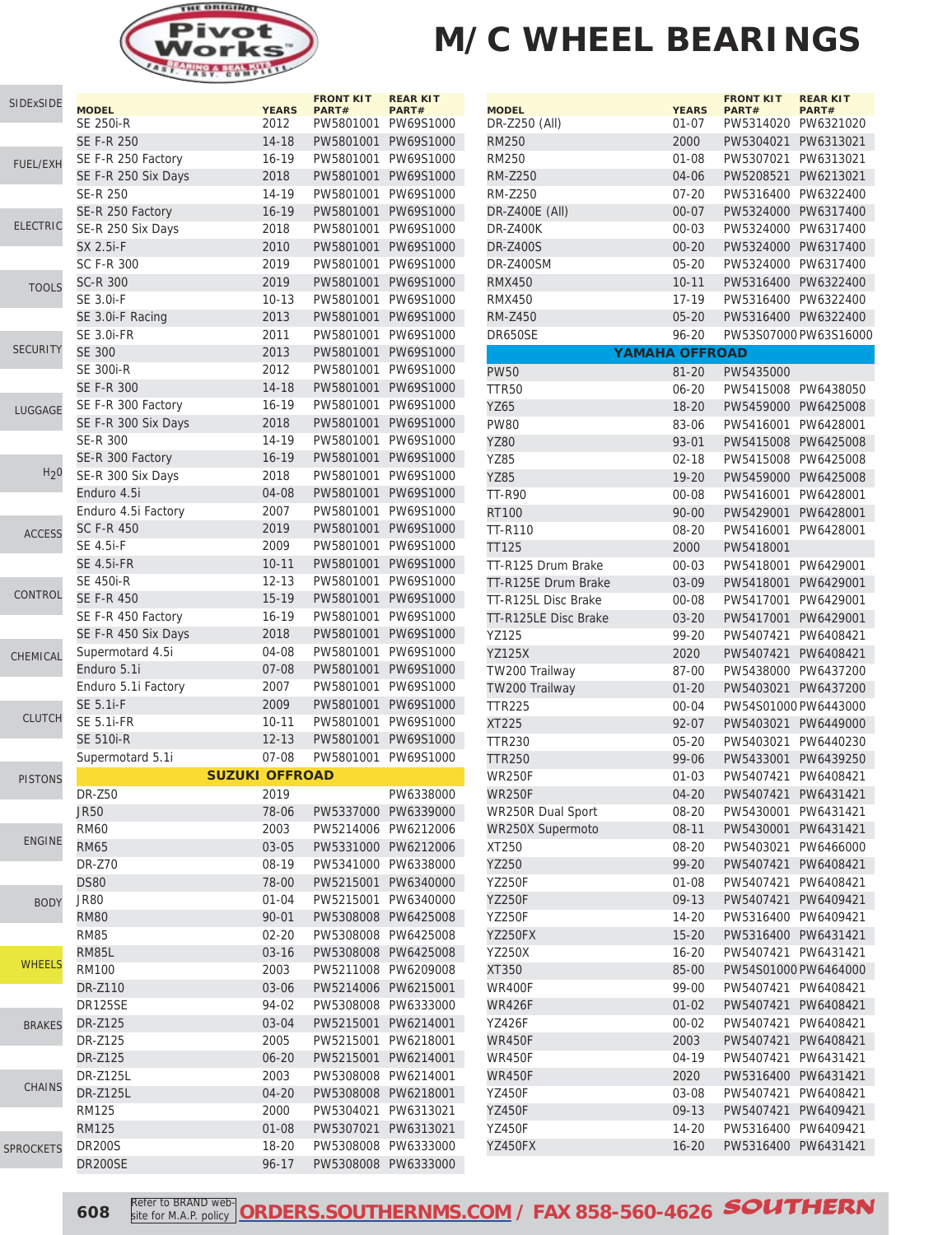

[SIDExSIDE](http://www.southernms.com/wp-content/uploads/2015/08/01_UTV.pdf)

[ELECTRIC](http://www.southernms.com/wp-content/uploads/2015/08/03_electrical.pdf)

[TOOLS](http://www.southernms.com/wp-content/uploads/2015/08/04_tools.pdf)

**[SECURITY](http://www.southernms.com/wp-content/uploads/2015/08/05_locks.pdf)** 

[FUEL/EXH](http://www.southernms.com/wp-content/uploads/2015/08/02_fuel_exh.pdf)

#### **ATV WHEEL BEARING & SEAL KITS**

- Front kits contain all bearings and seals required to re-fit a wheel; 2 kits required per vehicle
- Rear kits have all bearings, o-rings and seals required; order number of kits listed in table
- Bearings are premium EMQ quality, hi-speed bearings
- Low drag triple-lip rubber bearing seals provide superior exclusion of water and dirt, and improved grease retention
- Steel garter springs guarantee constant seal pressure on the axle shaft over the life of the seal

|                       |                        | <b>FRONT</b>            |                  | <b>REAR</b><br><b>KITS</b> |
|-----------------------|------------------------|-------------------------|------------------|----------------------------|
| <b>MODEL</b>          | YEARS KIT#             |                         | <b>REAR KIT#</b> | <b>REQ</b>                 |
|                       | <b>ARCTIC CAT ATVs</b> |                         |                  |                            |
| 50 2x4                | 08                     | AB251395                | AB251396         | 1                          |
| <b>50 DVX</b>         | $06 - 08$              | AB251395                | AB251396         | 1                          |
| 50 Y-6                | $04 - 06$              | AB251395                | AB251396         | 1                          |
| 90 2-strk             | 02-04                  | AB251395                | AB251396         | 1                          |
| 90 4-strk             | 04-05                  | AB251395                | AB251396         | 1                          |
| 90 DVX                | $06 - 18$              | AB251395                | AB251396         | 1                          |
| 90 Utility 2x4        | $06 - 13$              | AB251395                | AB251396         | 2                          |
| 250 2x4               | 99-05                  | AB251434                | AB251434         | $\overline{2}$             |
| 250 4x4               | $01 - 04$              | AB251434                | AB251434         | 2                          |
| 250 4x4               | 05                     | AB251496                | AB251496         | $\overline{2}$             |
| <b>250 DVX</b>        | 06-08                  | AB251035                | AB251527         | 1                          |
| 300 2x4/4x4           | 98-04                  | AB251434                | AB251434         | $\overline{2}$             |
| 300 4x4               | 05                     | AB251496                | AB251496         | 2                          |
| 300 DVX               | $09 - 15$              | AB251035                | AB251527         | $\mathbf{1}$               |
| 350 CR                | 12                     | AB251496                | AB251496         | 2                          |
| 350 Utility 4x4       | 11                     | AB251496                | AB251496         | $\overline{2}$             |
| 366 FIS w/AT          | $08 - 10$              | AB251496                | AB251496         | 2                          |
| 366 SE FIS w/AT       | 11                     | AB251496                | AB251496         | $\overline{2}$             |
| 375 2x4/4x4 w/AT      | 02                     | AB251434                | AB251436         | 1                          |
| 400 2x4/4x4           | $98 - 00$              | AB251434                | AB251433         | $\overline{2}$             |
| 400 2x4               | 01                     | AB251434                | AB251436         | 1                          |
| 400 4x4               | 14-15                  | AB251496                | AB251496         | $\overline{2}$             |
| 400 4x4 w/AT          | 03-04                  | AB251434                | AB251436         | 1                          |
| 400 4x4 w/MT          | $01 - 04$              | AB251434                | AB251436         | 1                          |
| 400 DVX               | 04-08                  | AB251042                | AB251331         | 1                          |
| 400 FIS 2x4 w/AT w/MT | $03 - 04$              | AB251434                | AB251434         | $\overline{2}$             |
| 400 FIS 4x4 TRV       | $06 - 14$              | AB251496                | AB251496         | 2                          |
| 400 FIS 4x4 w/AT      | $03 - 04$              | AB251434                | AB251434         | $\overline{2}$             |
| 400 FIS 4x4 w/AT      | $05 - 14$              | AB251496                | AB251496         | 2                          |
| 400 FIS 4x4 w/MT      | $02 - 04$              | AB251434                | AB251434         | $\overline{2}$             |
| 400 FIS 4x4 w/MT      | 05-08                  | AB251496                | AB251496         | 2                          |
| 400 TBX 4x4           | 04                     | AB251434                | AB251434         | $\overline{2}$             |
| 400 TBX 4x4           | 05-06                  | AB251496                | AB251496         | 2                          |
| 400 VP 4x4 w/AT w/MT  | $05 - 06$              | AB251496                | AB251496         | $\overline{2}$             |
| Alterra 400           | $16 - 17$              | AB251496                | AB251496         | 2                          |
| 425 4x4               | $11 - 12$              | AB251496                | AB251496         | $\overline{2}$             |
| 425 SE 4x4            | 12                     | AB251496                | AB251496         | 2                          |
| 450 4x4               |                        | 13-15 AB251496 AB251496 |                  | $\overline{c}$             |
| 450 H1                | 10-11                  | AB251496                | AB251496         | 2                          |
| 450i EFI              | 12                     | AB251496                | AB251496         | $\overline{\mathbf{c}}$    |
| 450i GT EFI           | 12                     | AB251496                | AB251496         | 2                          |
| 450i TRV EFI          | $11 - 12$              | AB251496                | AB251496         | $\overline{c}$             |
| 450i TRV GT EFI       | 12                     | AB251496                | AB251496         | $\overline{\mathbf{c}}$    |
| Alterra 450           | $16 - 19$              | AB251496                | AB251496         | $\overline{c}$             |
| XC 450                | $11 - 17$              | AB251496                | AB251496         | 2                          |
| 500 4x4 w/AT          | $00 - 02$              | AB251434                | AB251436         | $\mathbf{1}$               |
| 500 4x4 w/MT          | $00 - 01$              | AB251434                | AB251436         | 1                          |
| 500 EFI 4x4 w/AT      | $13 - 17$              | AB251496                | AB251496         | $\overline{c}$             |
| 500 FIS 4x4 w/AT w/MT | $02 - 04$              | AB251434                | AB251434         | 2                          |
| 500 FIS 4x4 w/AT w/MT | $05 - 09$              | AB251496                | AB251496         | $\overline{c}$             |

AB251618 AB251044

**12-13 YAMAHA YFZ450**

| <b>MODEL</b>           | YEARS KIT# | <b>FRONT</b> | <b>REAR KIT#</b> | <b>REAR</b><br><b>KITS</b><br><b>REQ</b> | LUGGAGE          |
|------------------------|------------|--------------|------------------|------------------------------------------|------------------|
| 500 FIS TBX 4x4        | 02         | AB251434     | AB251436         | 2                                        |                  |
| 500 FIS TBX 4x4        | $03 - 04$  | AB251434     | AB251434         | 2                                        |                  |
| 500 FIS TBX 4x4        | $05 - 06$  | AB251496     | AB251496         | 2                                        | H <sub>2</sub> 0 |
| 500 FIS TRV 4x4        | $03 - 04$  | AB251434     | AB251434         | 2                                        |                  |
| 500 FIS TRV 4x4        | $05 - 08$  | AB251496     | AB251496         | 2                                        |                  |
| 500 TRV                | $13 - 15$  | AB251496     | AB251496         | $\overline{2}$                           |                  |
| 500 XR                 | 15         | AB251496     | AB251496         | 2                                        | <b>ACCESS</b>    |
| 500 XT EFI             | $13 - 14$  | AB251496     | AB251496         | $\overline{2}$                           |                  |
| Alterra 500            | 17-18      | AB251496     | AB251496         | 2                                        |                  |
| Alterra 500 XT         | 16         | AB251496     | AB251496         | $\overline{2}$                           | CONTROL          |
| Alterra TRV 500        | 17         | AB251496     | AB251496         | 2                                        |                  |
| 550 EFI 4x4            | $12 - 14$  | AB251496     | AB251496         | $\overline{2}$                           |                  |
| 550 GT EFI 4x4         | 12         | AB251496     | AB251496         | 2                                        |                  |
| 550 H1 FIS 4x4         | $09 - 11$  | AB251496     | AB251496         | $\overline{2}$                           | CHEMICAL         |
| 550 H1 FIS 4x4 LTD     | 09         | AB251496     | AB251496         | 2                                        |                  |
| 550 LTD EFI            | $11 - 14$  | AB251496     | AB251496         | $\overline{2}$                           |                  |
| 550 TRV 4x4 w/AT       | $09 - 11$  | AB251496     | AB251496         | 2                                        | <b>CLUTCH</b>    |
| 550 TRV Cruiser        | 12         | AB251496     | AB251496         | $\overline{2}$                           |                  |
| 550 TRV GT             | 11-12      | AB251496     | AB251496         | 2                                        |                  |
| 550 TRV LTD            | $09-15$    | AB251496     | AB251496         | $\overline{2}$                           |                  |
| 550 TRV XT             | $13 - 15$  | AB251496     | AB251496         | 2                                        | <b>PISTONS</b>   |
| 550 XR                 | 15         | AB251496     | AB251496         | $\overline{c}$                           |                  |
| 550 XR LTD             | 15         | AB251496     | AB251496         | 2                                        |                  |
| 550 XR XT              | 15         | AB251496     | AB251496         | $\overline{2}$                           | <b>ENGINE</b>    |
| 550 XT EFI 4x4         | $13 - 14$  | AB251496     | AB251496         | 2                                        |                  |
| Alterra 550 /XT        | 16         | AB251496     | AB251496         | $\overline{2}$                           |                  |
| Alterra TRV 550 XT EPS | 17         | AB251496     | AB251496         | 2                                        |                  |
| Alterra 570 / EPS      | 19-20      | AB251496     | AB251496         | $\overline{2}$                           | <b>BODY</b>      |
| Alterra 570 XT         | 19         | AB251496     | AB251496         | 2                                        |                  |
| 650 4x4 H1             | $07 - 11$  | AB251496     | AB251496         | $\overline{2}$                           |                  |
| 650 4x4 w/AT V2        | 04         | AB251434     | AB251496         | 2                                        | <b>WHEELS</b>    |
| 650 4x4 w/AT V2        | $05 - 06$  | AB251496     | AB251496         | $\overline{2}$                           |                  |
| 650 H1 LTD             | $05-07$    | AB251496     | AB251496         | 2                                        |                  |
| 650 H1 MUDPRO          | $10 - 11$  | AB251496     | AB251496         | $\overline{2}$                           |                  |
| 650 H1 TBX             | $07 - 09$  | AB251496     | AB251496         | 2                                        | <b>BRAKES</b>    |
| 650 TRV                | $07 - 09$  | AB251496     | AB251496         | $\overline{2}$                           |                  |
| 650 TRV LTD            | 07         | AB251496     | AB251496         | 2                                        |                  |
| 650i 4x4               | 12         | AB251496     | AB251496         | 2                                        | <b>CHAINS</b>    |
| 700 Diesel             | $07 - 15$  | AB251496     | AB251496         | 2                                        |                  |
| 700 EFI                | $07 - 14$  | AB251496     | AB251496         | $\mathfrak{p}$                           |                  |



[SPROCKETS](http://www.southernms.com/wp-content/uploads/2015/08/18_sprockets.pdf)

SOUTHERN **[WWW.SOUTHERNMS.COM](http://m.southernms.com) / TEL 858-560-5005 609**

Refer to BRAND website for M.A.P. policy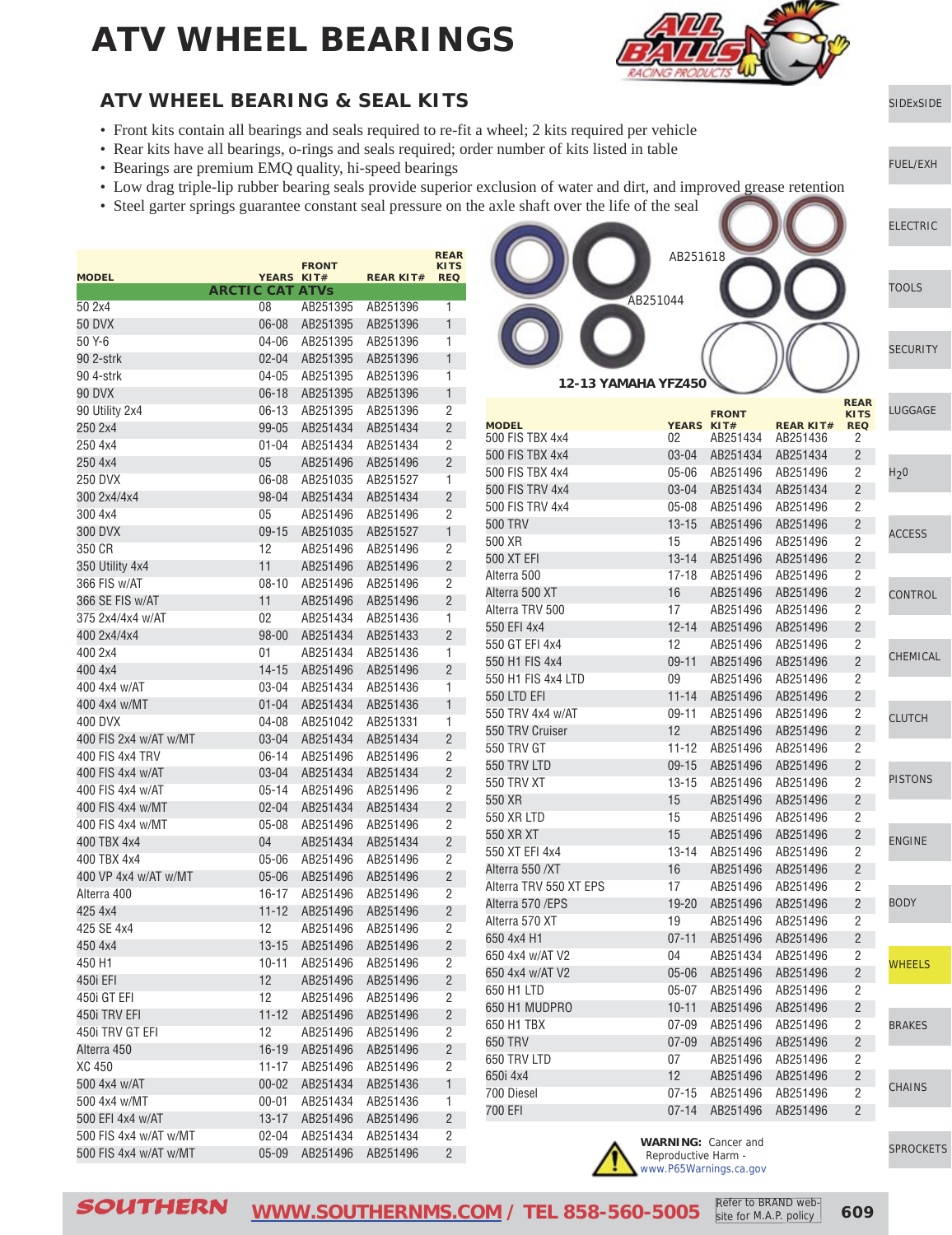

# **ATV WHEEL BEARINGS**

|                  |                                              |                    |                      |                      | <b>REAR</b>               |
|------------------|----------------------------------------------|--------------------|----------------------|----------------------|---------------------------|
| SIDExSIDE        | <b>MODEL</b>                                 | YEARS KIT#         | <b>FRONT</b>         | <b>REAR KIT#</b>     | <b>KITS</b><br><b>REQ</b> |
|                  | 700 EFI H1                                   | $08 - 10$          | AB251496             | AB251496             | 2                         |
|                  | 700 EFI H1 LTD                               | 09                 | AB251496             | AB251496             | 2                         |
| <b>FUEL/EXH</b>  | 700 EFI H1 MUDPRO                            | $09 - 10$          | AB251496             | AB251496             | 2                         |
|                  | 700 GT EFI                                   | 12                 | AB251496             | AB251496             | $\sqrt{2}$                |
|                  | 700 H1 EFI MUDPRO                            | 11                 | AB251496             | AB251496             | $\overline{2}$            |
| <b>ELECTRIC</b>  | 700 LTD                                      | $06 - 14$          | AB251496             | AB251496             | $\overline{2}$            |
|                  | 700 MUDPRO                                   | 12                 | AB251496             | AB251496             | 2                         |
|                  | 700 MUDPRO LTD                               | $12 - 17$          | AB251496             | AB251496             | $\overline{c}$            |
|                  | 700 TBX                                      | 10-17              | AB251496             | AB251496             | $\overline{2}$            |
| <b>TOOLS</b>     | 700 TBX GT                                   | 12                 | AB251496             | AB251496             | $\sqrt{2}$                |
|                  | 700 TBX LTD                                  | 11<br>16           | AB251496             | AB251496             | 2<br>$\overline{2}$       |
|                  | 700 TBX SE<br>700 TRV                        | $08 - 12$          | AB251496<br>AB251496 | AB251496<br>AB251496 |                           |
| <b>SECURITY</b>  | 700 TRV Cruiser                              | $08 - 10$          | AB251496             | AB251496             | 2<br>$\sqrt{2}$           |
|                  | <b>700 TRV GT</b>                            | 11-12              | AB251496             | AB251496             | $\overline{2}$            |
|                  | 700 TRV LTD                                  | $13 - 15$          | AB251496             | AB251496             | $\overline{2}$            |
| LUGGAGE          | <b>700 TRV SE</b>                            | 16                 | AB251496             | AB251496             | $\overline{2}$            |
|                  | 700 TRV XT                                   | $13 - 15$          | AB251496             | AB251496             | $\sqrt{2}$                |
|                  | 700 XR /LTD/XT                               | 15                 | AB251496             | AB251496             | 2                         |
|                  | 700 XT                                       | $13 - 14$          | AB251496             | AB251496             | $\sqrt{2}$                |
| H <sub>2</sub> 0 | Alterra 700                                  | $16 - 20$          | AB251496             | AB251496             | $\overline{c}$            |
|                  | Alterra 700 MUDPRO LTD                       | $18 - 19$          | AB251496             | AB251496             | $\overline{2}$            |
|                  | Alterra 700 TBX                              | 18-20              | AB251496             | AB251496             | $\overline{2}$            |
| <b>ACCESS</b>    | Alterra 700 VLX /EPS                         | 18                 | AB251496             | AB251496             | $\overline{2}$            |
|                  | Alterra 700 XT                               | 16                 | AB251496             | AB251496             | 2                         |
|                  | Alterra 700 XT EPS                           | $17 - 19$          | AB251496             | AB251496             | $\sqrt{2}$                |
|                  | Alterra TRV 700 EPS                          | 20                 | AB251496             | AB251496             | $\overline{c}$            |
| CONTROL          | Alterra TRV 700 XT EPS                       | $17 - 19$          | AB251496             | AB251496             | $\overline{2}$            |
|                  | <b>VLX 700</b>                               | 17                 | AB251496             | AB251496             | 2                         |
|                  | 1000 H <sub>2</sub> LTD                      | 11                 | AB251496             | AB251496             | $\overline{2}$            |
| CHEMICAL         | 1000 H2 MUDPRO                               | $10 - 11$          | AB251496             | AB251496             | 2                         |
|                  | 1000 H2 THUNDERCAT                           | $08 - 10$          | AB251496             | AB251496             | $\sqrt{2}$                |
|                  | 1000 MUDPRO LTD                              | 12-17              | AB251496             | AB251496             | $\overline{c}$            |
| <b>CLUTCH</b>    | 1000 TRV                                     | $09-10$            | AB251496             | AB251496             | $\sqrt{2}$                |
|                  | 1000 TRV Cruiser<br><b>1000 TRV GT</b>       | $09-12$<br>12      | AB251496<br>AB251496 | AB251496             | 2<br>$\overline{c}$       |
|                  | 1000 TRV LTD                                 | $13 - 15$          | AB251496             | AB251496<br>AB251496 | $\overline{c}$            |
|                  | <b>1000 TRV XT</b>                           | 15                 | AB251496             | AB251496             | $\overline{2}$            |
| <b>PISTONS</b>   | 1000 XT                                      |                    | 13-17 AB251496       | AB251496             | $\overline{2}$            |
|                  | 1000i GT                                     | 12                 | AB251496             | AB251496             | $\overline{2}$            |
|                  | Alterra TRV 1000 XT                          | 17                 | AB251496             | AB251496             | 2                         |
| <b>ENGINE</b>    |                                              | <b>CAN-AM ATVs</b> |                      |                      |                           |
|                  | <b>DS 50</b>                                 | $02 - 06$          | AB251395             | AB251396             | 1                         |
|                  | Quest 50                                     | 03                 | AB251395             | AB251396             | 1                         |
|                  | <b>DS70</b>                                  | 08-20              | AB251395             | AB251396             | 1                         |
| <b>BODY</b>      | DS 90 2-strk                                 | 02-06              | AB251395             | AB251396             | $\mathbf{1}$              |
|                  | DS 90 4-strk                                 | $02 - 20$          | AB251395             | AB251396             | 1                         |
|                  | DS 90X 4-strk                                | $09 - 20$          | AB251395             | AB251396             | 1                         |
| <b>WHEELS</b>    | Quest 90 4-strk                              | 03                 | AB251395             | AB251396             | 1                         |
|                  | Outlander 400 STD 4x4                        | $06 - 15$          | AB251516             | AB251516             | $\overline{c}$            |
|                  | Outlander 400 XT 4x4                         | 06-14              | AB251516             | AB251516             | $\overline{c}$            |
| <b>BRAKES</b>    | Outlander MAX 400 EFI/STD/XT                 | 15                 | AB251516             | AB251516             | $\overline{c}$            |
|                  | Outlander MAX 400 STD/XT 4x4                 | 06-14              | AB251516             | AB251516             | 2                         |
|                  | <b>DS 450</b>                                | 10-13              | AB251516             | AB251565             | $\overline{c}$            |
|                  | DS 450 EFI MXC/XXC                           | 09-12              | AB251516             | AB251565             | 1                         |
| <b>CHAINS</b>    | DS 450 STD/X                                 | 08-09              | AB251516             | AB251565             | $\mathbf{1}$              |
|                  | Outlander DPS 450 EFI<br>Outlander L 450 EFI | 16-20<br>$15 - 16$ | AB251516<br>AB251516 | AB251516<br>AB251516 | 2<br>$\sqrt{2}$           |
|                  | Outlander L MAX 450 EFI                      | $15 - 16$          | AB251516             | AB251516             | 2                         |
| <b>SPROCKETS</b> | Outlander MAX 450 EFI                        | 17                 | AB251516             | AB251516             | $\overline{2}$            |

|                                                        |                        | <b>FRONT</b>         |                      | <b>REAR</b><br><b>KITS</b>       |
|--------------------------------------------------------|------------------------|----------------------|----------------------|----------------------------------|
| <b>MODEL</b>                                           | YEARS KIT#             |                      | <b>REAR KIT#</b>     | <b>REQ</b>                       |
| Outlander MAX DPS 450 EFI                              | 16-20                  | AB251516             | AB251516             | 2<br>$\overline{2}$              |
| Outlander MAX STD 450 EFI<br>Outlander STD 450 EFI     | 18-20                  | AB251516             | AB251516             | 2                                |
| Outlander 500 LTD 4x4                                  | 17-20<br>10            | AB251516<br>AB251516 | AB251516<br>AB251516 | $\overline{2}$                   |
| Outlander 500 STD 4x4                                  | 07-15                  | AB251516             | AB251516             | 2                                |
| Outlander 500 XT 4x4                                   | $07 - 14$              | AB251516             | AB251516             | $\overline{2}$                   |
| Outlander L 500 EFI                                    | 15                     | AB251516             | AB251516             | 2                                |
| Outlander L MAX 500 EFI                                | 15                     | AB251516             | AB251516             | $\overline{2}$                   |
| Outlander MAX 500 EFI                                  | 15                     | AB251516             | AB251516             | 2                                |
| Outlander MAX 500 STD/XT 4x4                           | $07 - 14$              | AB251516             | AB251516             | $\overline{2}$                   |
| Quest 500 /XT                                          | 02-04                  | AB251519             | AB251518             | 2                                |
| Renegade 500                                           | $08 - 15$              | AB251516             | AB251516             | $\overline{2}$                   |
| Renegade 500 XT                                        | 12                     | AB251516             | AB251516             | 2                                |
| Traxter 500                                            | $02 - 05$              | AB251519             | AB251518             | $\overline{2}$                   |
| Traxter 500 Auto CVT                                   | 05                     | AB251519             | AB251518             | 2                                |
| Outlander DPS/XMR 570 EFI                              | $16 - 20$              | AB251516             | AB251516             | $\overline{2}$                   |
| Outlander L/LE 570 EFI                                 | 16                     | AB251516             | AB251516             | 2                                |
| Outlander STD 570 EFI                                  | $17 - 20$              | AB251516             | AB251516             | $\overline{2}$                   |
| Outlander MAX 570 EFI                                  | 16-17                  | AB251516             | AB251516             | 2                                |
| Outlander MAX DPS 570 EFI                              | $16 - 20$              | AB251516             | AB251516             | $\overline{2}$                   |
| Outlander MAX STD 570 EFI                              | 18-20                  | AB251516             | AB251516             | 2                                |
| Renegade 570 EFI                                       | $16 - 20$              | AB251516             | AB251516             | $\overline{2}$                   |
| Renegade XMR 570 EFI                                   | 17-20                  | AB251516             | AB251516             | 2                                |
| <b>DS650</b>                                           | $00 - 07$              | AB251431             | AB251432             | $\mathbf{1}$                     |
| Outlander 650 STD 4x4                                  | $06 - 15$              | AB251516             | AB251516             | 2                                |
| Outlander 650 XMR                                      | $13 - 20$              | AB251516             | AB251516             | $\overline{2}$                   |
| Outlander 650 XT 4x4                                   | 06-14                  | AB251516             | AB251516             | 2                                |
| Outlander DPS/STD 650 EFI<br>Outlander MAX 650 STD 4x4 | $17 - 20$<br>$06 - 15$ | AB251516<br>AB251516 | AB251516<br>AB251516 | $\overline{2}$<br>2              |
| Outlander MAX 650 XT 4x4                               | $06 - 14$              | AB251516             | AB251516             | $\overline{2}$                   |
| Quest 650 STD / XT                                     | 02-04                  | AB251519             | AB251518             | $\overline{2}$                   |
| Renegade 650 EFI                                       | $18 - 19$              | AB251516             | AB251516             | $\overline{2}$                   |
| Traxter 650                                            | 04-05                  | AB251519             | AB251518             | 2                                |
| Traxter 650 Auto CVT                                   | 05                     | AB251519             | AB251518             | $\overline{2}$                   |
| Outlander 800 STD/XT 4x4                               | 06-08                  | AB251516             | AB251516             | 2                                |
| Outlander 800 XMR                                      | $11 - 12$              | AB251516             | AB251516             | $\overline{2}$                   |
| Outlander 800 XXC                                      | 11                     | AB251516             | AB251516             | 2                                |
| Outlander 800R STD 4x4                                 | $09 - 15$              | AB251516             | AB251516             | $\overline{2}$                   |
| Outlander 800R XMR                                     | 15                     | AB251516             | AB251516             | 2                                |
| Outlander 800R XT 4x4                                  | 09-14                  | AB251516             | AB251516             | 2                                |
| Outlander MAX 800 LTD 4x4                              | 07-08                  | AB251516             | AB251516             | 2                                |
| Outlander MAX 800 STD/XT 4x4                           | 06-08                  | AB251516             | AB251516             | $\overline{2}$                   |
| Outlander MAX 800R EFI                                 | 15                     | AB251516             | AB251516             | 2                                |
| Outlander MAX 800R LTD 4x4                             | 09-12                  | AB251516             | AB251516             | $\overline{2}$                   |
| Outlander MAX 800R STD/XT 4x4                          | 09-14                  | AB251516             | AB251516             | 2                                |
| Renegade 800                                           | $07 - 15$              | AB251516             | AB251516             | $\overline{2}$                   |
| Renegade 800 X                                         | 08-09                  | AB251516             | AB251516             | 2                                |
| Renegade 800 XXC                                       | $10 - 14$              | AB251516             | AB251516             | $\overline{c}$                   |
| Outlander 850                                          | 16                     | AB251516             | AB251516             | 2                                |
| Outlander 850 DPS/XMR/XT/XTP                           | $16 - 20$              | AB251516             | AB251516             | $\overline{2}$                   |
| Outlander MAX 850 DPS                                  | $17 - 20$              | AB251516             | AB251516             | 2                                |
| Outlander MAX 850 XT/XTP                               | 16                     | AB251516             | AB251516             | $\overline{2}$                   |
| Renegade 850 /XXC                                      | 16-20                  | AB251516             | AB251516             | 2                                |
| Outlander 1000 DPS<br>Outlander 1000 XMR/XTP           | $12 - 19$              | AB251516             | AB251516             | $\overline{2}$<br>$\overline{2}$ |
| Outlander 1000 XT                                      | 13-20<br>$12 - 20$     | AB251516             | AB251516<br>AB251516 | $\overline{2}$                   |
| Outlander 1000 XXC                                     | 20                     | AB251516<br>AB251516 | AB251516             | 2                                |
| Outlander MAX 1000                                     | $13 - 20$              | AB251516             | AB251516             | $\overline{2}$                   |
| Outlander MAX 1000 LTD                                 | 15-16                  | AB251516             | AB251516             | 2                                |
| Outlander MAX 1000 XT/XTP                              | $13 - 20$              | AB251516             | AB251516             | $\overline{2}$                   |
|                                                        |                        |                      |                      |                                  |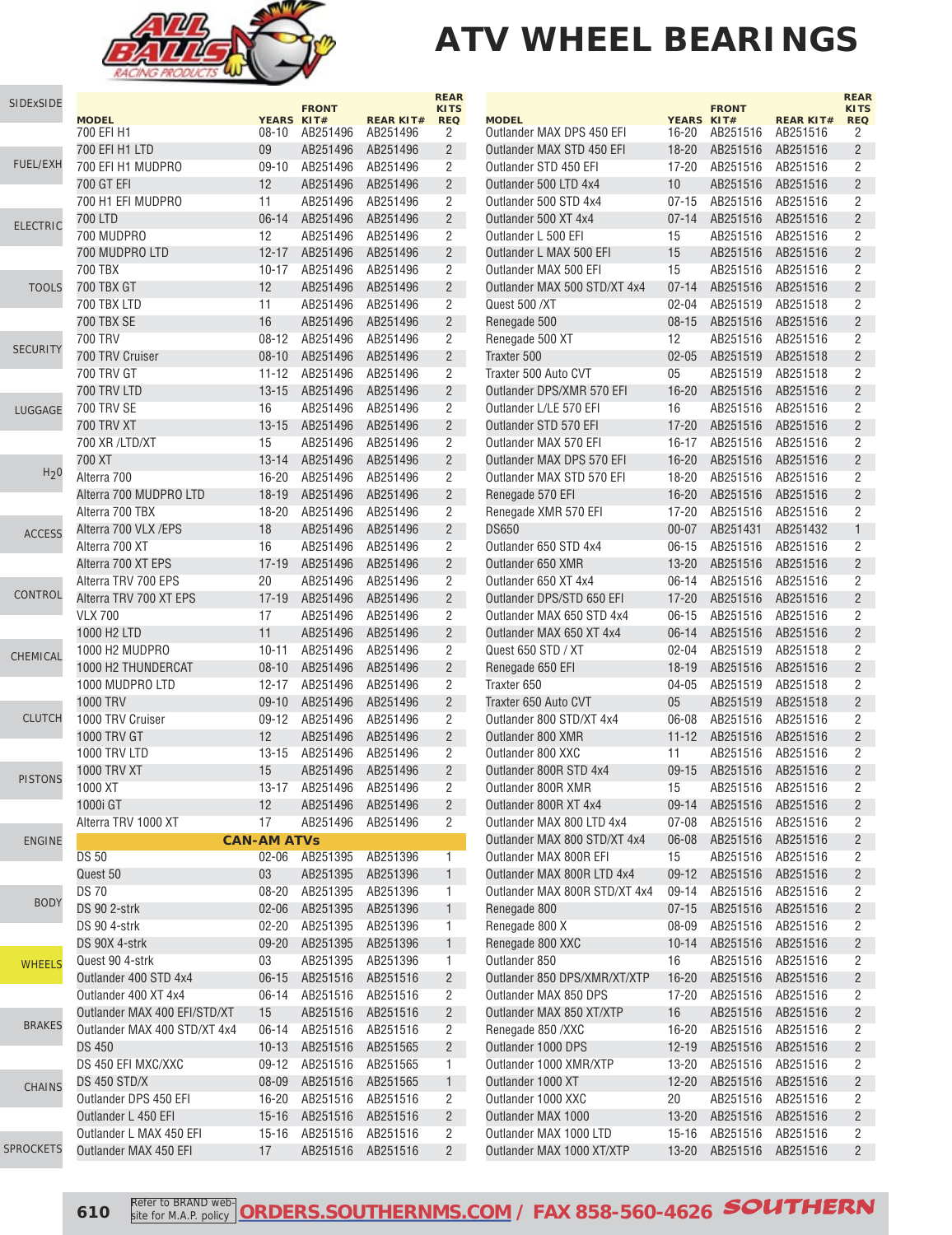|                                     |                     | <b>FRONT</b>         |                      | <b>REAR</b><br><b>KITS</b> |
|-------------------------------------|---------------------|----------------------|----------------------|----------------------------|
| <b>MODEL</b>                        | YEARS KIT#          |                      | <b>REAR KIT#</b>     | <b>REQ</b>                 |
| Renegade 1000                       | 12-19               | AB251516             | AB251516             | 2                          |
| Renegade 1000 XMR                   |                     | 16-20 AB251516       | AB251516             | $\overline{2}$             |
| Renegade 1000 XXC                   |                     | 12-20 AB251516       | AB251516             | 2                          |
|                                     | <b>GAS-GAS ATVs</b> |                      |                      |                            |
| Wild HP 300                         | 03-06               | AB251035             | AB251401             | 1                          |
| Wild HP 450                         | 03-08               | AB251035             | AB251401             | 1                          |
|                                     | <b>HONDA ATVs</b>   |                      |                      |                            |
| TRX90                               | 93-20               | AB251052             | AB251029             | 1                          |
| ATC250R                             | $81 - 84$           | AB251317             | AB251122             | $\overline{2}$             |
| <b>ATC250R</b>                      | 85-86               | AB251317             | AB251320             | 1                          |
| TRX250 Recon<br><b>TRX250R</b>      | 97-01               | AB251510             | AB251034             | 1                          |
| <b>TRX250R</b>                      | 86-87               | AB251112             | AB251320             | 2<br>$\mathbf{1}$          |
|                                     | 88-89               | AB251035             | AB251320             |                            |
| TRX250TE/TM Recon                   | 02-20               | AB251510             | AB251034             | 1                          |
| TRX250X/EX Sportrax                 | $01 - 20$           | AB251083             | AB251034             | 1<br>1                     |
| TRX300 EX<br>TRX300 Fourtrax        | 93-08<br>$93 - 00$  | AB251035<br>AB251112 | AB251320<br>AB251123 | 1                          |
|                                     |                     |                      | AB251320             |                            |
| TRX300 X                            | 09                  | AB251035             |                      | 1                          |
| TRX300FW 4trax 4x4                  | 88-00               | AB251003             | AB251123             | 1                          |
| TRX350FE<br><b>TRX350FM Rancher</b> | 00-06<br>$00 - 06$  | AB251513             | AB251037             | 1<br>1                     |
| <b>TRX350TE</b>                     |                     | AB251513<br>AB251510 | AB251037<br>AB251037 | 1                          |
| <b>TRX350TM Rancher</b>             | 00-06<br>$00 - 06$  | AB251510             | AB251037             | 1                          |
|                                     |                     | AB251035             |                      |                            |
| TRX400EX                            | 99-01               | AB251083             | AB251320<br>AB251320 | 2<br>1                     |
| TRX400EX<br>TRX400FA                | $02 - 08$           | AB251513             | AB251037             | 1                          |
| TRX400FGA Rnchr 4x4                 | 04-07<br>04-07      | AB251513             | AB251037             | 1                          |
| TRX400FW Foreman 4x4                | 95-03               | AB251005             | AB251037             | 1                          |
| <b>TRX400X</b>                      | $09-14$             | AB251083             | AB251320             | 1                          |
| TRX420 FA IRS                       | 09-14               | AB251003             | AB251624             | 2                          |
| TRX420 FA IRS                       | $15 - 20$           | AB251688             | AB251624             | $\overline{2}$             |
| TRX420 FA Solid Axle                | 14-20               | AB251688             | AB251689             | 1                          |
| TRX420 FE/FM                        | $07 - 13$           | AB251003             | AB251580             | 2                          |
| TRX420 FE/FM                        | 14-20               | AB251688             | AB251689             | 1                          |
| TRX420 FPA IRS                      | $09 - 14$           | AB251003             | AB251624             | 2                          |
| TRX420 FPA Solid Axle               | 14                  | AB251688             | AB251689             | 1                          |
| TRX420 FPE/FPM                      | $11 - 13$           | AB251003             | AB251580             | 1                          |
| TRX420 TE/TM                        | 07-13               | AB251530             | AB251580             | 2                          |
| TRX420 TE/TM                        | 14-20               | AB251688             | AB251689             | 1                          |
| TRX450ER                            | 06-14               | AB251083             | AB251479             | 1                          |
| TRX450ES                            | $98 - 01$           | AB251005             | AB251037             | $\mathbf{1}$               |
| TRX450FE/FM                         | $02 - 04$           | AB251005             | AB251037             | 1                          |
| <b>TRX450R</b>                      | $04 - 09$           | AB251083             | AB251479             | $\mathbf{1}$               |
| TRX450S                             | 98-01               | AB251005             | AB251037             | 1                          |
| TRX500FA                            | $01 - 04$           | AB251005             | AB251037             | $\overline{\mathbf{c}}$    |
| TRX500FA                            | $05 - 14$           | AB251572             | AB251037             | 2                          |
| TRX500FA                            | $15 - 19$           | AB251688             | AB251624             | $\overline{2}$             |
| TRX500FE                            | $05 - 13$           | AB251572             | AB251037             | 2                          |
| TRX500FE                            | $14 - 19$           | AB251688             | AB251689             | 1                          |
| TRX500FGA                           | 04                  | AB251005             | AB251037             | 2                          |
| TRX500FGA                           | $05 - 08$           | AB251572             | AB251037             | $\mathbf{1}$               |
| <b>TRX500FM</b>                     | $05 - 13$           | AB251572             | AB251037             | 1                          |
| TRX500FM IRS                        | $15 - 19$           | AB251688             | AB251624             | $\overline{c}$             |
| TRX500FM Solid Axle                 | 14-19               | AB251688             | AB251689             | 1                          |
| TRX500FPA                           | $09 - 14$           | AB251572             | AB251037             | $\mathbf{1}$               |
| TRX500FPE                           | $07 - 13$           | AB251572             | AB251037             | 1                          |
| TRX500FPM                           | $08 - 13$           | AB251572             | AB251037             | $\mathbf{1}$               |
| TRX500TM                            | 05-06               | AB251530             | AB251037             | 1                          |
| TRX520FA                            | 20                  | AB251688             | AB251624             | $\overline{c}$             |
| TRX520FE                            | 20                  | AB251688             | AB251689             | 1                          |
| TRX520FM IRS                        | 20                  | AB251688             | AB251624             | $\overline{c}$             |



| <b>MODEL</b>                               |                        | <b>FRONT</b>         |                              | <b>REAR</b><br><b>KITS</b> | <b>SIDExSIDE</b> |
|--------------------------------------------|------------------------|----------------------|------------------------------|----------------------------|------------------|
| TRX520FM Solid Axle                        | YEARS KIT#<br>20       | AB251688             | <b>REAR KIT#</b><br>AB251689 | <b>REQ</b><br>1            |                  |
| TRX650 Rincon                              | $03 - 05$              | AB251005             | AB251480                     | $\overline{2}$             |                  |
| TRX680 Rincon                              | 06-20                  | AB251572             | AB251480                     | 2                          | <b>FUEL/EXH</b>  |
| TRX700XX                                   | 08-09                  | AB251576             | AB251624                     | $\overline{2}$             |                  |
|                                            | <b>KAWASAKI ATVs</b>   |                      |                              |                            |                  |
| KFX50                                      | 03-06                  | AB251194             | AB251397                     | 2                          | <b>ELECTRIC</b>  |
| KFX50                                      | $07 - 20$              | AB251395             | AB251396                     | 1                          |                  |
| KFX80                                      | $03 - 06$              | AB251194             | AB251158                     | 1                          |                  |
| KFX90                                      | $07 - 20$              | AB251395             | AB251396                     | 1                          |                  |
| KLF220 Bayou                               | 88-02                  | AB251088             | AB251275                     | 1                          | <b>TOOLS</b>     |
| KFX250 Mojave                              | 87-04                  | AB251023             | AB251132                     | 1                          |                  |
| KLF250 Bayou                               | $03 - 11$              | AB251088             | AB251275                     | 1                          |                  |
| KEF300 Lakota                              | $95 - 03$              | AB251023             | AB251132                     | 1                          | <b>SECURITY</b>  |
| KLF300B Bayou                              | 88-05                  | AB251023             | AB251274                     | 1                          |                  |
| KLF300C Bayou 4x4                          | 89-05                  | AB251502             | AB251275                     | 1                          |                  |
| KVF300A Prairie 4x4<br>KVF300B Prairie 2x4 | 99-02                  | AB251502             | AB251146                     | 1<br>1                     |                  |
|                                            | 99-02                  | AB251502<br>AB251042 | AB251146<br>AB251331         |                            | LUGGAGE          |
| KFX400<br>KVF400C Prairie 4x4              | 03-06<br>99-02         | AB251502             | AB251146                     | 1<br>1                     |                  |
| KVF400D Prairie 2x4                        | 99-02                  | AB251502             | AB251146                     | 1                          |                  |
| KFX450R                                    | $08 - 14$              | AB251035             | AB251560                     | 1                          | H <sub>2</sub> 0 |
| KVF650   Brute force                       | $06-13$                | AB251497             | AB251536                     | 2                          |                  |
| <b>KVF750 Brute Force</b>                  | $05 - 20$              | AB251497             | AB251536                     | $\overline{2}$             |                  |
| KVF750 Brute Force EPS                     | 12-20                  | AB251497             | AB251536                     | 2                          |                  |
|                                            | <b>KTM ATVs</b>        |                      |                              |                            | <b>ACCESS</b>    |
| <b>SX 450 ATV</b>                          | $09-10$                | AB251564             | AB251507                     | 1                          |                  |
| <b>XC 450 ATV</b>                          | 08-09                  | AB251564             | AB251507                     | 1                          |                  |
| SX 505 ATV                                 | $09-10$                | AB251564             | AB251507                     | 1                          | CONTROL          |
| <b>XC 525 ATV</b>                          | 08-09                  | AB251564             | AB251507                     | 1                          |                  |
|                                            | <b>POLARIS ATVS</b>    |                      |                              |                            |                  |
| Scrambler 50                               | $01 - 03$              | AB251395             | AB251396                     | 1                          | CHEMICAL         |
| Predator 90                                | 03                     | AB251395             | AB251396                     | $\overline{2}$             |                  |
| Scrambler 90                               | $01 - 03$              | AB251395             | AB251396                     | 1                          |                  |
| Sportsman 90                               | $01 - 03$              | AB251395             | AB251396<br>AB251151         | $\overline{2}$             | <b>CLUTCH</b>    |
| Trail Blazer 250<br>Trail Blazer 250       | 99-04                  | AB251129<br>AB251500 | AB251151                     | 2<br>1                     |                  |
|                                            | $05 - 06$              |                      |                              | 1                          |                  |
| Xplorer 250 4x4<br>Hawkeye 2x4             | $00 - 02$<br>$06 - 11$ | AB251008<br>AB251424 | AB251151<br>AB251424         | $\overline{c}$             |                  |
| Hawkeye 4x4                                | 06-07                  | AB251424             | AB251424                     | 2                          | <b>PISTONS</b>   |
| Sportsman 300 4x4                          | 08-10                  | AB251424             | AB251424                     | 2                          |                  |
| Hawkeye 325 2x4                            | 15                     | AB251424             | AB251788                     | 2                          |                  |
| Magnum 325 2x4                             | 02                     | AB251129             | AB251424                     | 1                          | <b>ENGINE</b>    |
| Magnum 325 4x4                             | 02                     | AB251008             | AB251424                     | 1                          |                  |
| Magnum 325 4x4 HDS                         | $01 - 02$              | AB251424             | AB251424                     | 1                          |                  |
| Sportsman 325 ETX EFI /MD                  | 15                     | AB251424             | AB251788                     | 2                          |                  |
| Trail Boss 325                             | $00 - 02$              | AB251129             | AB251151                     | 1                          | <b>BODY</b>      |
| Xpedition 325                              | 02                     | AB251008             | AB251424                     | 1                          |                  |
| ATP 330 4x4                                | $04 - 05$              | AB251424             | AB251424                     | $\mathbf{1}$               |                  |
| Magnum 330 2x4/4x4                         | 03-05                  | AB251129             | AB251424                     | 1                          | <b>WHEELS</b>    |
| Trail Blazer 330                           | 08-09                  | AB251500             | AB251151                     | $\overline{c}$             |                  |
| Trail Blazer 330                           | $10 - 13$              | AB251424             | AB251151                     | 1                          |                  |
| Trail Boss 330                             | $03 - 04$              | AB251129             | AB251151                     | $\sqrt{2}$                 |                  |
| Trail Boss 330                             | 05-09                  | AB251500             | AB251151                     | $\overline{2}$             | <b>BRAKES</b>    |
| Trail Boss 330                             | $10-13$                | AB251424             | AB251151                     | $\mathbf{1}$               |                  |
| Sportsman 335                              | 99-00                  | AB251008             | AB251788                     | 2                          |                  |
| Hawkeye 400 HO 2x4                         | $11 - 14$              | AB251424             | AB251788                     | 1                          | <b>CHAINS</b>    |
| Scrambler 400 2x4                          | $00 - 02$              | AB251129             | AB251151                     | 1                          |                  |
| Scrambler 400 4x4                          | 98-02                  | AB251008             | AB251151                     | 1                          |                  |
| Sportsman 400 4x4                          | $01 - 03$              | AB251008             | AB251788                     | 2                          |                  |
| Sportsman 400 4x4 AA/AE/AG                 | 04                     | AB251008             | AB251788                     | $\overline{2}$             | <b>SPROCKETS</b> |

SOUTHERN [WWW.SOUTHERNMS.COM](http://m.southernms.com) / TEL 858-560-5005 Refer to BRAND web-<br>
611

site for M.A.P. policy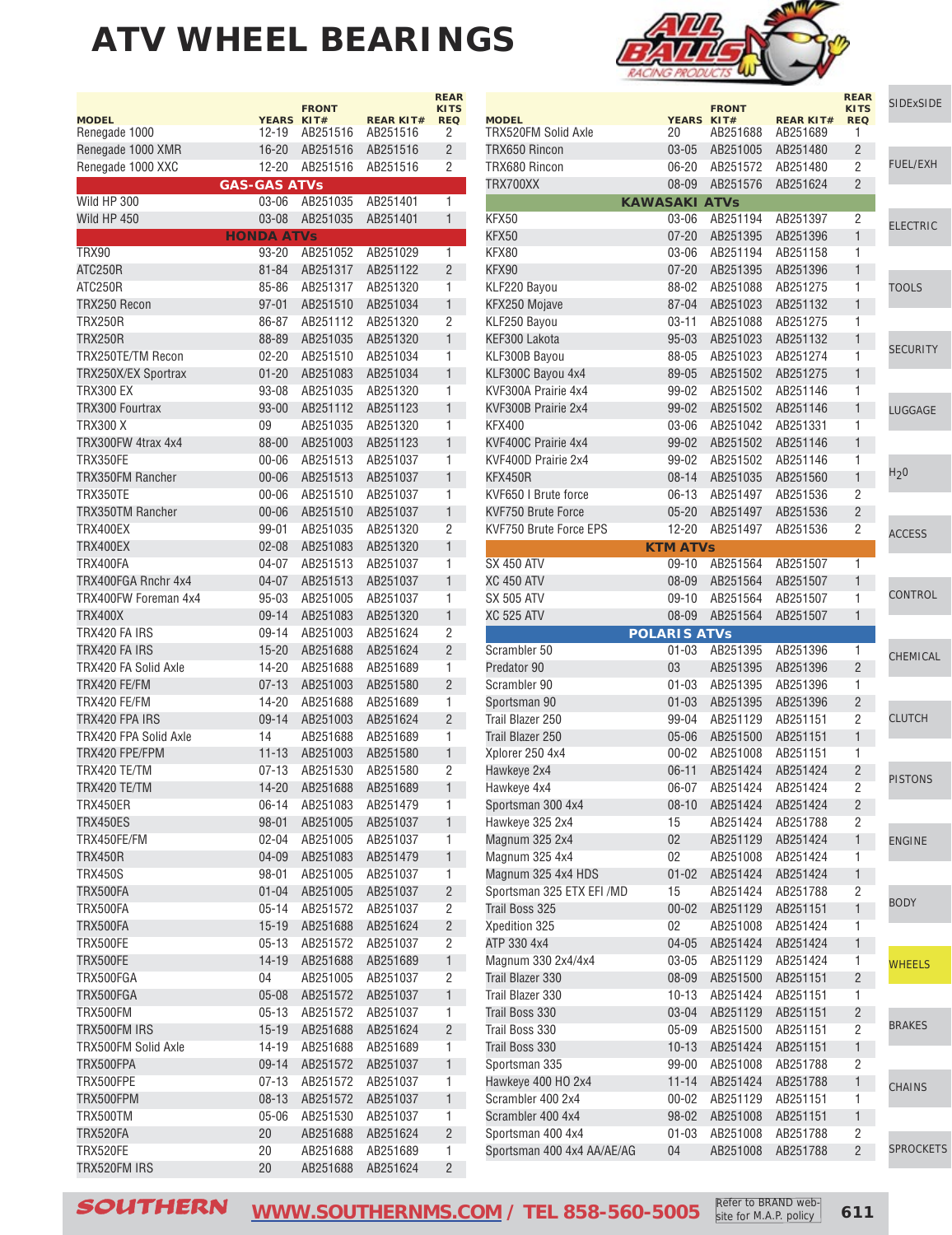

| SIDExSIDE        | <b>MODEL</b>                                     | <b>YEARS KIT#</b> | <b>FRONT</b>                        | <b>REAR KIT#</b> | <b>REAR</b><br><b>KITS</b><br><b>REQ</b> | <b>MODEL</b>                                    | <b>YEARS KIT#</b> | <b>FRONT</b>               | <b>REAR KIT#</b>     | <b>REAR</b><br><b>KITS</b><br><b>REQ</b> |
|------------------|--------------------------------------------------|-------------------|-------------------------------------|------------------|------------------------------------------|-------------------------------------------------|-------------------|----------------------------|----------------------|------------------------------------------|
|                  | Sportsman 400 4x4 AQ-AV                          | 04                | AB251424                            | AB251788         | 2                                        | Sportsman 570 EFI EPS Forest Quad 15            |                   | AB251424                   | AB251788             | 2                                        |
|                  | Sportsman 400 4x4                                | 05                | AB251424                            | AB251788         | $\overline{2}$                           | Sportsman 570 EFI EPS                           | 15                | AB251424                   | AB251788             | $\overline{2}$                           |
| FUEL/EXH         | Sportsman 400 HO 4x4                             |                   | 08-10 AB251424 AB251424             |                  | 2                                        | <b>Forest Tractor</b>                           |                   |                            |                      |                                          |
|                  | Sportsman 400 HO 4x4                             |                   | 11-14 AB251424                      | AB251788         | $\overline{2}$                           | Sportsman 570 EFI EPS MD                        | 15                | AB251424                   | AB251788             | 2                                        |
|                  | Trail Blazer 400                                 | 03                | AB251129 AB251151                   |                  | $\mathbf{1}$                             | Sportsman 570 EFI HD                            |                   | 16-18 AB251424             | AB251788             | $\overline{2}$                           |
| <b>ELECTRIC</b>  | Xplorer 400L 4x4                                 |                   | 99-02 AB251008                      | AB251151         | $1 -$                                    | Sportsman 570 EFI MD                            |                   | 15-17 AB251424             | AB251788             | 2                                        |
|                  | Xpedition 425                                    | 02                | AB251008                            | AB251424         | $\mathbf{1}$                             | Sportsman 570 EFI UTE                           |                   | 17-19 AB251424             | AB251788             | $\overline{2}$                           |
|                  | 450 HO 2x4 MD                                    | 16                | AB251424                            | AB251788         | $\overline{2}$                           | Sportsman 570 EFI UTE HD                        |                   | 15-16 AB251424             | AB251788             | 2                                        |
|                  | Farmhand 450 2x4                                 | 17                | AB251424 AB251424                   |                  | 2                                        | Sportsman 570 EFI UTE HD EPS                    | 14                | AB251424                   | AB251788             | $\overline{2}$                           |
| <b>TOOLS</b>     | Sportsman 450                                    |                   | 06-07 AB251424 AB251788             |                  | $\overline{2}$                           | Sportsman 570 EFI UTE MD                        | 16                | AB251424                   | AB251788             | $\overline{2}$                           |
|                  | Sportsman 450 EFI MD                             | 16                | AB251424 AB251788                   |                  | $\overline{2}$                           | Sportsman 570 EFI UTE Tractor                   | 16                | AB251424                   | AB251788             | $\overline{c}$                           |
|                  | Sportsman 450 EPS Quad                           | 16                | AB251424                            | AB251788         | $2^{\circ}$                              | Sportsman 570 EFI X2 EPS                        |                   | 15-20 AB251424             | AB251788             | $\overline{2}$                           |
| <b>SECURITY</b>  | Sportsman 450 EPS ZUG                            | 16                | AB251424                            | AB251788         | 2                                        | Sportsman 570 EFI X2 EPS EU                     | 15                | AB251424                   | AB251788             | $\overline{2}$                           |
|                  | Sportsman 450 HD 2x4                             | 18                | AB251424                            | AB251788         | $\overline{2}$                           | Sportsman 570 EPS EU                            |                   | 17-18 AB251424             | AB251788             | 2                                        |
|                  | Sportsman 450 HO                                 |                   | 16-20 AB251424 AB251788             |                  | $\overline{2}$                           | Sportsman 570 EPS Quad                          | 16                | AB251424                   | AB251788             | $\overline{2}$<br>2                      |
|                  | Sportsman 450 HO 2x4 MD<br>Sportsman 450 Tractor | 16<br>16          | AB251424<br>AB251424 AB251788       | AB251788         | $\overline{2}$                           | Sportsman 570 EPS Tractor                       | 16<br>16          | AB251424<br>AB251424       | AB251788<br>AB251788 |                                          |
| LUGGAGE          |                                                  |                   |                                     | AB251150         | 2                                        | Sportsman 570 EPS UTE Quad                      |                   |                            | AB251788             | $\overline{c}$<br>2                      |
|                  | Diesel 455 4x4<br>ATP 500 4x4                    | $00 - 01$         | AB251008<br>04-05 AB251424 AB251424 |                  | $1 -$                                    | Sportsman 570 EPS ZUG<br>Sportsman 570 HD       | 15                | 16-18 AB251424<br>AB251424 | AB251788             | $\overline{2}$                           |
|                  | ATV 500 Pro                                      | 02                | AB251424                            | AB251424         | $\mathbf{1}$<br>$1 -$                    | Sportsman 570 HD EFI                            | 14                | AB251424                   | AB251788             | $\overline{2}$                           |
| H <sub>2</sub> 0 |                                                  | 02                | AB251129                            | AB251424         | $\mathbf{1}$                             | Sportsman 570 SP                                |                   | 15-20 AB251424 AB251788    |                      | $\sqrt{2}$                               |
|                  | Magnum 500 2x4 HDS<br>Magnum 500 4x4 AA          | 02                | AB251424                            | AB251424         | $1 -$                                    | Sportsman 570 SP EPS Quad                       |                   | 15-16 AB251424             | AB251788             | 2                                        |
|                  | Magnum 500 4x4 AB/FB                             | 02                | AB251424                            | AB251424         | $\mathbf{1}$                             | Sportsman 570 SP EPS Tractor                    |                   | 15-19 AB251424             | AB251788             | $\overline{2}$                           |
|                  | Magnum 500 4x4 HDS AA                            |                   | 01-02 AB251424                      | AB251424         | $1 -$                                    | Sportsman 570 SP MD                             |                   | 15-16 AB251424             | AB251788             | $\overline{2}$                           |
| <b>ACCESS</b>    | Magnum 500 4x4 HDS FB                            | 01                | AB251424 AB251424                   |                  | $\mathbf{1}$                             | Sportsman 570 Tractor                           |                   | 16-19 AB251424             | AB251788             | $\overline{2}$                           |
|                  | Magnum 500 4x4 HDS                               | 03                | AB251424                            | AB251424         | $1 -$                                    | Sportsman 570 X2 EPS MD                         | 17                | AB251424                   | AB251788             | $\overline{2}$                           |
|                  | Outlaw 500                                       |                   | 06-07 AB251500 AB251424             |                  | $\mathbf{2}$                             | Sportsman 570 X2 EPS Tractor                    |                   | 17-18 AB251424             | AB251788             | $\overline{2}$                           |
| CONTROL          | Predator 500                                     | 03                | AB251500                            | AB251507         | $\overline{2}$                           | Sportsman Forest 570                            | 14                | AB251424                   | AB251788             | 2                                        |
|                  | PTV Series 10 4x4                                | 03                | AB251424                            | AB251424         | 2                                        | Sportsman Forest 570 EFI EPS                    |                   | 14-15 AB251424             | AB251788             | $\overline{2}$                           |
|                  | Scrambler 500 2x4                                |                   | 00-02 AB251129                      | AB251151         | $2^{\circ}$                              | Sportsman Touring 570 EFI                       |                   | 14-20 AB251424             | AB251788             | 2                                        |
|                  | Scrambler 500 2x4                                | 08                | AB251500                            | AB251151         | $\mathbf{1}$                             | Sportsman Touring 570 EFI EPS                   |                   | 15-17 AB251424             | AB251788             | $\overline{c}$                           |
| CHEMICAL         | Scrambler 500 4x4                                |                   | 98-09 AB251008                      | AB251151         | $2^{\circ}$                              | Sportsman Touring 570 EFI EPS MD 16-17 AB251424 |                   |                            | AB251788             | 2                                        |
|                  | Scrambler 500 4x4                                |                   | 10-12 AB251424 AB251151             |                  | $\mathbf{1}$                             | Sportsman Touring 570 EFI                       |                   |                            |                      |                                          |
|                  | Sportsman 500 4x4                                |                   | 96-00 AB251008                      | AB251788         | $2^{\circ}$                              | <b>EPS Tractor</b>                              | 16                | AB251424                   | AB251788             | $\overline{2}$                           |
| <b>CLUTCH</b>    | Sportsman 500 4x4 DUSE                           |                   | 01-02 AB251008                      | AB251788         | $\overline{2}$                           | Sportsman Touring 570 EFI EU/MD                 | 15                | AB251424                   | AB251788             | 2                                        |
|                  | Sportsman 500 4x4 DUSE HO                        | 01                | AB251008                            | AB251788         | $\overline{2}$                           | Sportsman Touring 570 EFI INTL                  | 14                | AB251424                   | AB251788             | $\overline{2}$                           |
|                  | Sportsman 500 4x4 HO                             |                   | 01-03 AB251008                      | AB251788         | 2                                        | Sportsman Touring 570 EPS Quad                  | 16                | AB251424                   | AB251788             | 2                                        |
|                  | Sportsman 500 4x4 HO                             |                   | 05-13 AB251424                      | AB251788         | $\overline{2}$                           | Sportsman Touring 570 EPS Tractor               |                   | 17-19 AB251424             | AB251788             | $\overline{2}$                           |
| <b>PISTONS</b>   | Sportsman 500 4x4 HO AA/AC/AE/AG 04              |                   | AB251008                            | AB251788         | $\overline{2}$                           | Sportsman Touring 570 EPS                       |                   |                            |                      | 2                                        |
|                  | Sportsman 500 4x4 HO AO/AX                       | 04                | AB251424 AB251788                   |                  | $\overline{c}$                           | <b>Tractor SP</b>                               |                   | 18-19 AB251424 AB251788    |                      |                                          |
|                  | Sportsman 500 4x4 RSE                            |                   | 00-02 AB251008                      | AB251788         | 2                                        | Sportsman Touring 570 Premium                   | 20                | AB251424                   | AB251788             | 2                                        |
| <b>ENGINE</b>    | Sportsman 500 EFI                                |                   | 06-09 AB251424                      | AB251788         | $\overline{2}$                           | Sportsman Touring 570 SP                        |                   | 15-20 AB251424 AB251788    |                      | 2                                        |
|                  | Sportsman 500 Tractor EFI                        |                   | 09-10 AB251424 AB251788             |                  | 2                                        | Sportsman 600 4x4                               |                   | 03-05 AB251424 AB251788    |                      | $\overline{c}$                           |
|                  | Sportsman 500 X2                                 |                   | 06-09 AB251424                      | AB251788         | $\overline{2}$                           | Sportsman 700 4x4                               |                   | 02-07 AB251424             | AB251788             | 2                                        |
|                  | Sportsman Forest 500                             |                   | 11-13 AB251424 AB251788             |                  | $\overline{2}$                           | Sportsman 700 EFI                               |                   | 05-07 AB251424             | AB251788             | $\overline{2}$                           |
| <b>BODY</b>      | Sportsman Forest 500 Tractor                     |                   | 11-14 AB251424                      | AB251788         | $2^{\circ}$                              | Sportsman MV7                                   | 05                | AB251424 AB251788          |                      | 2                                        |
|                  | Sportsman Touring 500                            |                   | 08-13 AB251424 AB251788             |                  | 2                                        | Sportsman X2 700 EFI                            | 08                | AB251424                   | AB251788             | $\overline{2}$                           |
|                  | Worker 500 4x4                                   |                   | 00-02 AB251008                      | AB251788         | $\overline{2}$                           | Sportsman 800 EFI                               |                   | 05-14 AB251424             | AB251788             | 2                                        |
| <b>WHEELS</b>    | Outlaw 525 IRS                                   |                   | 07-11 AB251500 AB251424             |                  | $\overline{2}$                           | Sportsman 800 EFI Forest                        | 14                | AB251424 AB251788          |                      | $\overline{c}$                           |
|                  | Sportsman 550                                    |                   | 11-13 AB251628 AB251628             |                  | $\overline{2}$                           | Sportsman 800 HO EFI                            |                   | 08-09 AB251424             | AB251788             | 2                                        |
|                  | Sportsman 550 EPS                                |                   | 10-14 AB251628 AB251628             |                  | $\overline{2}$                           | Sportsman Forest 800 EFI                        |                   | 12-13 AB251424             | AB251788             | $\overline{2}$                           |
|                  | Sportsman 550 X2                                 |                   | 10-14 AB251628                      | AB251628         | $2^{\circ}$                              | Sportsman Touring 800 EFI                       |                   | 08-09 AB251424             | AB251788             | 2                                        |
| <b>BRAKES</b>    | Sportsman 550 X2 EPS LE                          | 14                | AB251628 AB251628                   |                  | 2                                        | Sportsman X2 800 EFI                            | $07 - 09$         | AB251424                   | AB251788             | $\overline{2}$                           |
|                  | Sportsman 550 X2 INTL                            | 14                | AB251628 AB251628                   |                  | $\overline{2}$                           | Scrambler 850                                   |                   | 15-20 AB251628             | AB251628             | 2                                        |
|                  | Sportsman 550 XP                                 |                   | 09-14 AB251628 AB251628             |                  | $\overline{2}$                           | Scrambler 850 EU/MD                             | 15                | AB251628                   | AB251628             | $\overline{2}$                           |
| <b>CHAINS</b>    | Sportsman 550 XP EPS HD INTL                     | 14                | AB251628                            | AB251628         | $\overline{2}$                           | Scrambler 850 HO/EPS                            |                   | 13-14 AB251628             | AB251628             | 2                                        |
|                  | Sportsman Forest 550                             |                   | 11-14 AB251628 AB251628             |                  | 2                                        | Scrambler 850 XP HO EPS /INTL                   | 14                | AB251628                   | AB251628             | $\overline{2}$                           |
|                  | Sportsman Touring 550 EPS                        |                   | 10-14 AB251628                      | AB251628         | $2^{\circ}$                              | Sportsman 850 High Lifter                       |                   | 16-20 AB251628             | AB251628             | 2                                        |
| <b>SPROCKETS</b> | Sportsman 570 EFI                                |                   | 14-20 AB251424                      | AB251788         | 2                                        | Sportsman 850 SP                                | 14                | 15-18 AB251628<br>AB251628 | AB251628<br>AB251628 | $\overline{2}$<br>2                      |
|                  | Sportsman 570 EFI EPS                            |                   | 14-15 AB251424                      | AB251788         | $\overline{2}$                           | Sportsman 850 WV                                |                   |                            |                      |                                          |

**612** Refer to BRAND web Refer to BRAND web-

**[ORDERS.SOUTHERNMS.COM](http://orders.southernms.com) / FAX 858-560-4626** SOUTHERN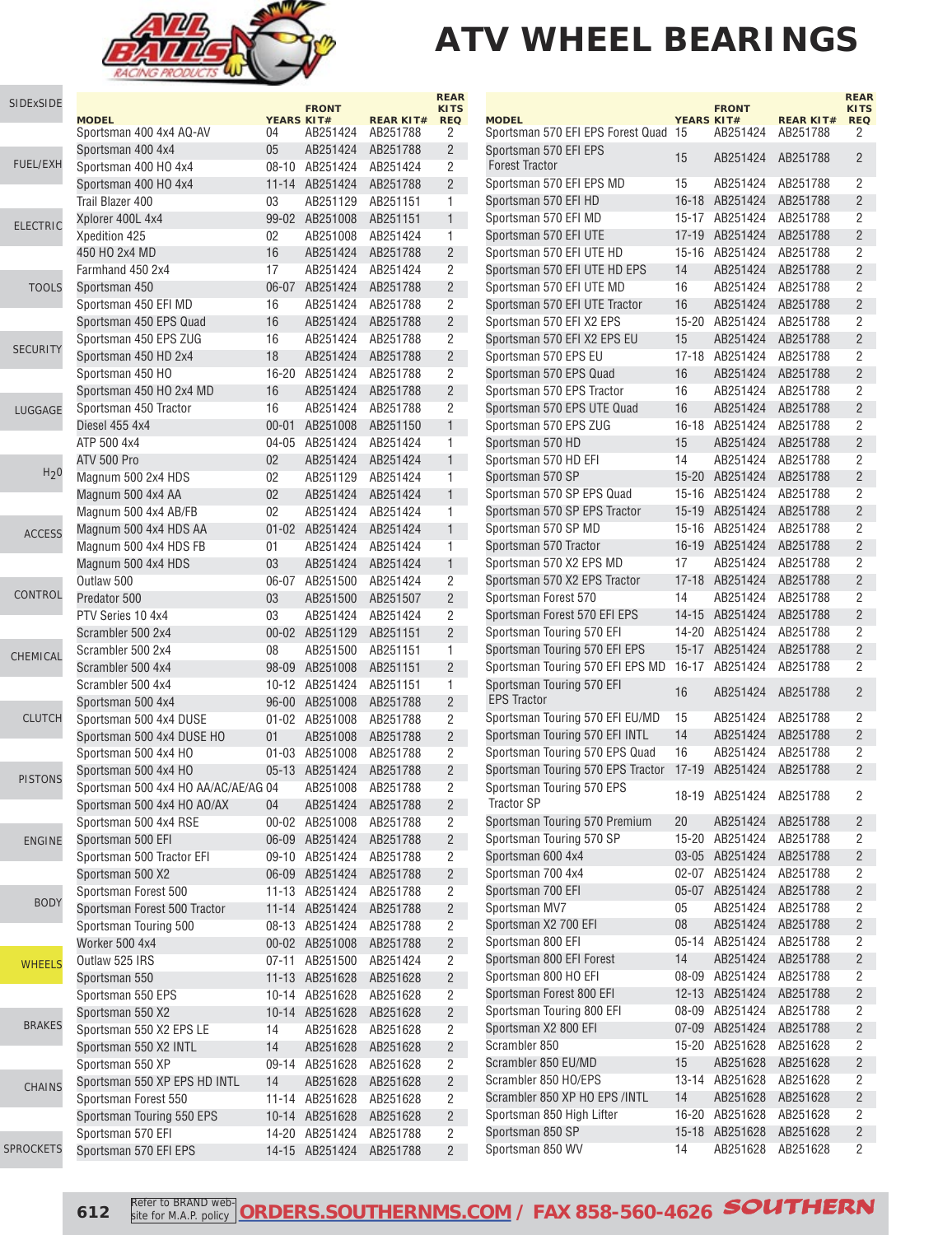



**REAR**

|                                     |                     | <b>FRONT</b> |                              | <b>KITS</b>     | <b>SIDExSIDE</b> |
|-------------------------------------|---------------------|--------------|------------------------------|-----------------|------------------|
| <b>MODEL</b><br>LTA-750 X King Quad | YEARS KIT#<br>08-20 | AB251538     | <b>REAR KIT#</b><br>AB251537 | <b>REQ</b><br>2 |                  |
| LTA-750 XP King Quad P/S            | $09 - 20$           | AB251538     | AB251537                     | $\overline{2}$  |                  |
|                                     | <b>YAMAHA ATVs</b>  |              |                              |                 | <b>FUEL/EXH</b>  |
| YFM50 Raptor                        | $05 - 08$           | AB251052     | AB251109                     | $\overline{1}$  |                  |
| YFM80 Badger                        | 93-00               | AB251052     | AB251109                     | $\overline{2}$  |                  |
| YFM80 Grizzly                       | $05 - 08$           | AB251052     | AB251109                     | 1               |                  |
| YFM80 Raptor                        | $02 - 08$           | AB251052     | AB251109                     | $\mathbf{1}$    | <b>ELECTRIC</b>  |
| YFM90 Raptor                        | 09-13               | AB251613     | AB251579                     | 2               |                  |
| <b>YFA1 Breeze</b>                  | 89-04               | AB251052     | AB251314                     | $\mathbf{1}$    |                  |
| YFM125 Grizzly                      | $04 - 12$           | AB251052     | AB251314                     | $\overline{c}$  | <b>TOOLS</b>     |
| YFM125 Raptor                       | $11 - 13$           | AB251044     | AB251508                     | $\mathbf{1}$    |                  |
| YFS200 Blaster                      | 88-02               | AB251048     | AB251314                     | 2               |                  |
| YFS200 Blaster                      | 03-06               | AB251044     | AB251313                     | $\mathbf{1}$    |                  |
| YFB250FW Timberwolf                 | 94-00               | AB251108     | AB251134                     | 1               | <b>SECURITY</b>  |
| YFM 250 Raptor                      | $08 - 13$           | AB251044     | AB251508                     | $\mathbf{1}$    |                  |
| YFM250 Beartracker                  | 00                  | AB251226     | AB251139                     | $\overline{c}$  |                  |
| YFM250 Beartracker                  | $01 - 04$           | AB251044     | AB251139                     | $\mathbf{1}$    | LUGGAGE          |
| YFM250 Big Bear                     | $07 - 09$           | AB251044     | AB251139                     | 1               |                  |
| YFM250B Bruin                       | 05-06               | AB251044     | AB251139                     | $\mathbf{1}$    |                  |
| YFM350 Grizzly IRS                  | $07 - 11$           | AB251108     | AB251496                     | 2               |                  |
| YFM350 Raptor                       | $04-13$             | AB251044     | AB251508                     | $\mathbf{1}$    | H <sub>2</sub> 0 |
| YFM350 Warrior                      | 87-04               | AB251044     | AB251329                     | 1               |                  |
| YFM350BA Bruin 2x4/4x4              | 04-06               | AB251108     | AB251139                     | 1               |                  |
| YFM350GW Grizzly 2x4                | $07 - 11$           | AB251108     | AB251139                     | 1               |                  |
| YFM350FGW Grizzly 4x4               | $07 - 14$           | AB251108     | AB251139                     | $\mathbf{1}$    | <b>ACCESS</b>    |
| YFM35FX Wolverine                   | $00 - 05$           | AB251108     | AB251018                     | 1               |                  |
| YFM35X Wolverine                    | 06-09               | AB251108     | AB251139                     | $\mathbf{1}$    |                  |
| YFZ350 Banshee                      | 87-88               | AB251044     | AB251315                     | 2               | <b>CONTROL</b>   |
| YFZ350 Banshee                      | 89-09               | AB251044     | AB251313                     | $\mathbf{1}$    |                  |
| YFM400 Big Bear 2x4                 | $00 - 04$           | AB251108     | AB251139                     | 1               |                  |
| YFM400 Big Bear 4x4                 | $00 - 06$           | AB251108     | AB251139                     | $\mathbf{1}$    |                  |
| YFM400 Big Bear IRS                 | $07 - 12$           | AB251108     | AB251496                     | 2               | CHEMICAL         |
| YFM400 Grizzly IRS                  | 07-08               | AB251108     | AB251496                     | $\overline{2}$  |                  |
| YFM400 Kodiak 2x4                   | $00 - 01$           | AB251108     | AB251012                     | $\overline{2}$  |                  |
| YFM400 Kodiak 2x4                   | 03-04               | AB251108     | AB251139                     | $\mathbf{1}$    | <b>CLUTCH</b>    |
| YFM400 Kodiak 4x4                   | $00 - 02$           | AB251108     | AB251012                     | 2               |                  |
| YFM400 Kodiak 4x4                   | 03-04               | AB251108     | AB251139                     | $\overline{c}$  |                  |
| YFM400 Kodiak 4x4                   | 05-06               | AB251108     | AB251496                     | 2               |                  |
| YFM450 Grizzly EPS                  | $11 - 14$           | AB251108     | AB251496                     | $\overline{c}$  | <b>PISTONS</b>   |
| YFM450 Grizzly IRS                  | 07-14               | AB251108     | AB251496                     | $\overline{2}$  |                  |
| YFM450 Kodiak                       | 03-04               | AB251108     | AB251012                     | 2               |                  |
| YFM450 Kodiak                       | $05 - 06$           | AB251108     | AB251496                     | 2               | <b>ENGINE</b>    |
| YFM450 Kodiak 4x4                   | 18-20               | AB251496     | AB251496                     | $\overline{c}$  |                  |
| YFM450 Kodiak EPS 4x4               | 18-20               | AB251496     | AB251496                     | 2               |                  |
| YFM45FX Wolverine 450 4x4           | 06-10               | AB251108     | AB251567                     | $\mathbf{1}$    |                  |
| YFZ450                              | 04-05               | AB251044     | AB251456                     | $\overline{c}$  | <b>BODY</b>      |
| <b>YFZ450</b>                       | 06-09               | AB251044     | AB251526                     | $\overline{c}$  |                  |
| <b>YFZ450</b>                       | $12 - 13$           | AB251044     | AB251618                     | 1               |                  |
| YFZ450R                             | $09 - 20$           | AB251044     | AB251612                     | $\mathbf{1}$    | <b>WHEELS</b>    |
| <b>YFZ450X</b>                      | 10-11               | AB251044     | AB251612                     | 1               |                  |
| YFM550 Grizzly /EPS                 | $09 - 14$           | AB251496     | AB251496                     | $\overline{c}$  |                  |
| YFM600 Grizzly                      | 99-01               | AB251408     | AB251139                     | 1               |                  |
| YFM660 Grizzly                      | 03-08               | AB251496     | AB251496                     | $\overline{c}$  | <b>BRAKES</b>    |
| YFM660R Raptor                      | $01 - 05$           | AB251044     | AB251313                     | 1               |                  |
| YFM700 Grizzly                      | 07-16               | AB251496     | AB251496                     | $\overline{c}$  |                  |
| YFM700 Grizzly EPS                  | 08-20               | AB251496     | AB251496                     | 2               | <b>CHAINS</b>    |
| YFM700 Kodiak 4x4                   | $16 - 20$           | AB251496     | AB251496                     | $\overline{c}$  |                  |
| YFM700 Kodiak EPS 4x4               | 16-20               | AB251496     | AB251496                     | 2               |                  |
| YFM700R Raptor                      | $06 - 12$           | AB251044     | AB251526                     | $\overline{c}$  |                  |
| YFM700R Raptor                      | 13-20               | AB251044     | AB251618                     | 1               | <b>SPROCKETS</b> |
|                                     |                     |              |                              |                 |                  |

SOUTHERN **[WWW.SOUTHERNMS.COM](http://m.southernms.com) / TEL 858-560-5005 613**

Refer to BRAND website for M.A.P. policy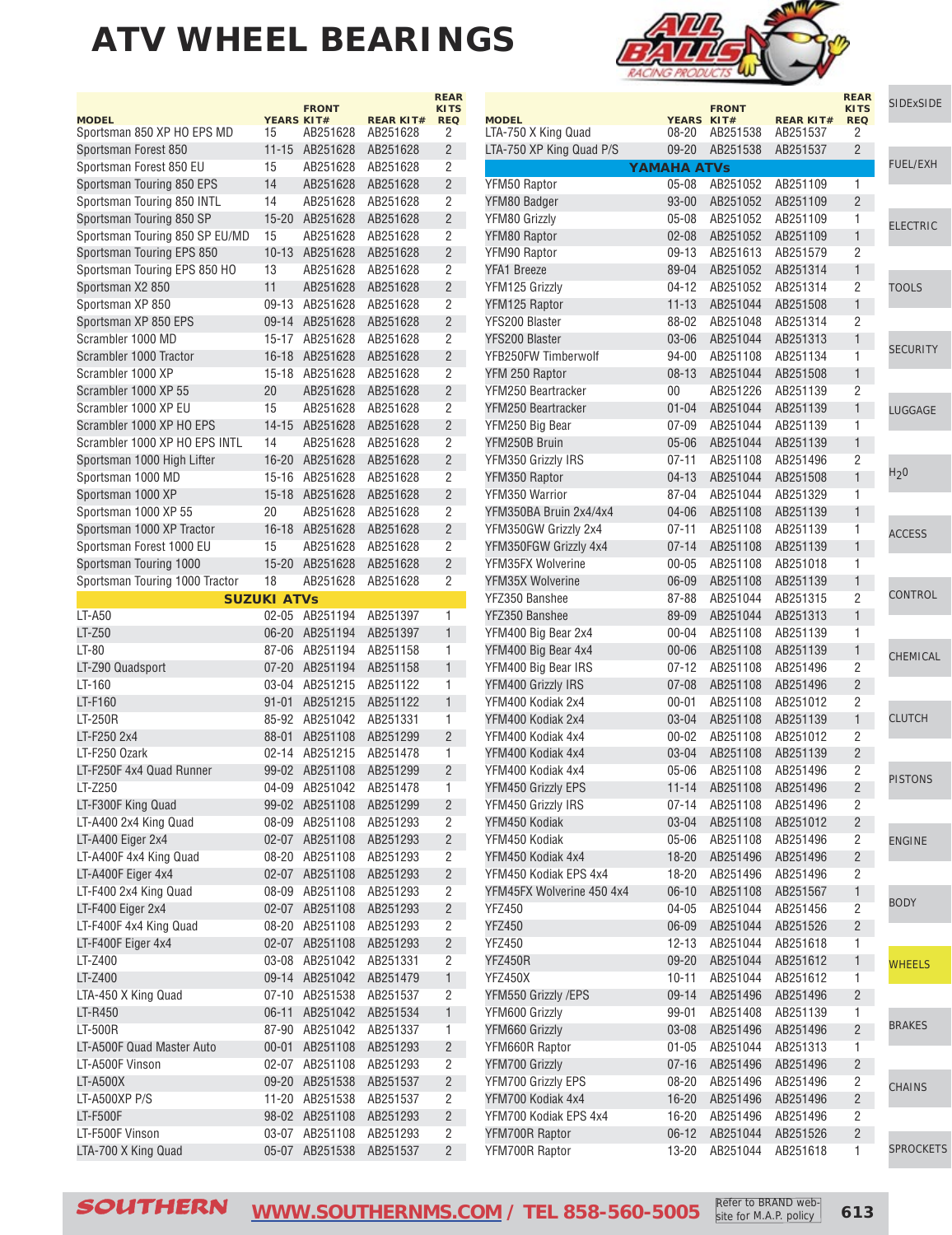

#### [SIDExSIDE](http://www.southernms.com/wp-content/uploads/2015/08/01_UTV.pdf) **WHEEL BEARING & SEAL KITS**

[ELECTRIC](http://www.southernms.com/wp-content/uploads/2015/08/03_electrical.pdf)

LU

C<sub>C</sub>

CH

SE

- Kits contain all bearings and seals required to re-fit a wheel
- Bearings are premium EMQ quality, hi-speed bearings
- [FUEL/EXH](http://www.southernms.com/wp-content/uploads/2015/08/02_fuel_exh.pdf) • Low drag double-lip rubber bearing seals provide superior exclusion of water and dirt, and improved grease retention
	- Steel garter springs guarantee constant seal pressure on the axle shaft over the life of the seal

|                  | <b>MODEL</b>          |           | <b>YEARS FRONT#</b><br><b>GAS-GAS OFFROAD</b> | REAR#             | <b>MODEL</b><br>TXT Racing 2 |
|------------------|-----------------------|-----------|-----------------------------------------------|-------------------|------------------------------|
| <b>TOOLS</b>     | EC ROOKIE 50          | 04-05     |                                               | AB251135 AB251135 | <b>TXT Trials 25</b>         |
|                  | SM ROOKIE 50          | $04 - 05$ | AB251135                                      | AB251135          | <b>TXT Trials 25</b>         |
|                  | <b>TXT Trials 80</b>  | $15 - 17$ | AB251484                                      | AB251417          | XC250                        |
|                  | EC125                 | $01 - 02$ | AB251070                                      |                   | Contact 280 I                |
| ECURITY          | EC125                 | 2003      | AB251070                                      | AB251458          | Contact R 28                 |
|                  | EC125                 | $04 - 11$ | AB251364                                      | AB251458          | PAMPERA 28                   |
|                  | EC125                 | $13 - 14$ | AB251364                                      |                   | <b>TXT GP 280</b>            |
|                  | EC125                 | 2015      | AB251364                                      | AB251458          | <b>TXT GP 280</b>            |
| <b>UGGAGE</b>    | HALLEY 2T 125 EH      | 2009      | AB251135                                      |                   | <b>TXT Pro Raci</b>          |
|                  | HALLEY 2T 125 SM      | 2009      | AB251135                                      |                   | <b>TXT Racing 2</b>          |
|                  | HALLEY 4T 125 EH      | 2009      | AB251135                                      | AB251135          | <b>TXT Trials 28</b>         |
| H <sub>2</sub> 0 | <b>MC125</b>          | $01 - 02$ | AB251070                                      |                   | <b>TXT Trials 28</b>         |
|                  | MC125                 | 2003      | AB251070                                      | AB251458          | Contact 300 l                |
|                  | MC125                 | 04-09     |                                               | AB251364 AB251458 | EC Ranger 30                 |
|                  | PAMPERA 125           | $02 - 05$ | AB251135                                      | AB251135          | EC300                        |
| <b>ACCESS</b>    | <b>SM125</b>          | 03-09     | AB251070                                      | AB251458          | EC300                        |
|                  | <b>TXT GP 125</b>     | $17 - 18$ |                                               | AB251484 AB251417 | EC300                        |
|                  | <b>TXT GP 125</b>     | 2019      |                                               | AB251417 AB251417 | EC300                        |
|                  | TXT Pro Racing 125    | 2017      |                                               | AB251484 AB251417 | EC300                        |
| <b>CONTROL</b>   | TXT Racing 125        | 19-20     | AB251417                                      | AB251417          | EC300 4T                     |
|                  | <b>TXT School 125</b> | 17-18     | AB251417                                      | AB251417          | EC300 4T                     |
|                  | <b>TXT Trials 125</b> | 98-06     | AB251417                                      | AB251417          | EC300 Replic                 |
| HEMICAL          | <b>TXT Trials 125</b> | $07 - 18$ | AB251484                                      | AB251417          | EC300 Replic                 |
|                  | <b>EC200</b>          | 99-02     | AB251070                                      |                   | EC300 Six Da                 |
|                  | EC200                 | 2003      | AB251070                                      | AB251458          | Enduro GP 3                  |
|                  | EC200                 | $04 - 11$ | AB251364                                      | AB251458          | TXT GP 300                   |
| <b>CLUTCH</b>    | EC200                 | 2014      | AB251364                                      |                   | <b>TXT GP 300</b>            |
|                  | <b>EC200</b>          | $'15-19$  | AB251364                                      | AB251458          | <b>TXT Pro Raci</b>          |
|                  | <b>TXT Trials 200</b> | 98-06     |                                               | AB251417 AB251417 | <b>TXT Racing 3</b>          |
| <b>PISTONS</b>   | <b>TXT Trials 200</b> | $07 - 09$ | AB251484                                      | AB251417          | <b>TXT Trials 30</b>         |
|                  | XC200                 | 18-19     | AB251364                                      | AB251458          | <b>TXT Trials 30</b>         |
|                  | Contact 250 ES        | $17 - 18$ | AB251417                                      | AB251417          | XC300                        |
|                  | Contact R 250         | 2020      | AB251417                                      | AB251417          | EC450 4T                     |
| <b>ENGINE</b>    | EC250                 | $96 - 02$ | AB251070                                      |                   | EC450FSE                     |
|                  | EC250                 | 2003      | AB251070                                      | AB251458          | EC450FSR                     |
|                  | EC250                 | $04-13$   | AB251364                                      | AB251458          | HALLEY 450                   |
|                  | EC250                 | 2014      | AB251364                                      |                   | HALLEY 450                   |
| <b>BODY</b>      | EC250                 | $15 - 19$ | AB251364                                      | AB251458          | MC450FSR                     |
|                  | EC250 4T              | $10 - 13$ | AB251364                                      | AB251458          | PAMPERA 45                   |
|                  | EC250 4T              | 2014      | AB251364                                      |                   | SM450FSE                     |
| <b>WHEELS</b>    | EC250 4T              | 2015      | AB251364                                      | AB251458          | SM450FSR                     |
|                  | EC250 Replica         | 2013      | AB251364                                      | AB251458          |                              |
|                  | EC250 Replica         | 2014      | AB251364                                      |                   | CRF50F                       |
|                  | EC250 Six Days        | 2019      | AB251364                                      | AB251458          | XR50R                        |
| <b>BRAKES</b>    | Enduro GP 250         | 2018      | AB251364                                      | AB251458          | CRF70F                       |
|                  | MC250                 | 99-02     | AB251070                                      |                   | XR70R                        |
|                  | MC250                 | 2003      | AB251070                                      | AB251458          | CR80R                        |
| <b>CHAINS</b>    | MC250                 | $04 - 09$ | AB251364                                      | AB251458          | CR80RB                       |
|                  | PAMPERA 250           | $02 - 05$ | AB251135                                      | AB251135          | CRF80F                       |
|                  | SM250                 | $03 - 05$ | AB251070                                      | AB251458          | XR80R                        |
|                  | <b>TXT GP 250</b>     | 17-18     | AB251484                                      | AB251417          | CR85R                        |
| २OCKETS          | <b>TXT GP 250</b>     | 2019      | AB251417                                      | AB251417          |                              |
|                  | TXT Pro Racing 250    | 2017      |                                               | AB251484 AB251417 |                              |



| <b>MODEL</b><br>CR85RB  | 03-07          | <b>YEARS FRONT#</b><br>AB251027 | <b>REAR#</b><br>AB251160 |
|-------------------------|----------------|---------------------------------|--------------------------|
| CRF100F                 | $04 - 13$      | AB251027                        | AB251191                 |
| <b>XR100R</b>           | 85-03          | AB251027                        | AB251191                 |
| CRF110F                 | 13-20          | AB251027                        | AB251191                 |
| CR125R                  | 00-07          | AB251081                        | AB251250                 |
| CRF125F                 | 14-20          | AB251027                        | AB251191                 |
| CRF125FB                | 14-20          | AB251027                        | AB251191                 |
| CRF150F                 | $03 - 17$      | AB251421                        | AB251422                 |
| CRF150R                 | $07 - 20$      | AB251539                        | AB251540                 |
| CRF150RB                | 07-20          | AB251539                        | AB251540                 |
| <b>XR200R</b>           | 81-02          | AB251038                        | AB251214                 |
| CRF230F                 | $03-19$        | AB251421                        | AB251422                 |
| CRF230L                 | 08-09          | AB251069                        | AB251206                 |
| <b>CR250R</b>           | 00-07          | AB251081                        | AB251250                 |
| CRF250F                 | 19-20          | AB251421                        |                          |
| CRF250L/LA ABS          | 17-20          | AB251063                        |                          |
| CRF250R                 | 04-20          | AB251081                        | AB251250                 |
| CRF250RL/LA Rally       | $17 - 20$      | AB251063                        |                          |
| CRF250RX                | 19-20          | AB251081                        | AB251250                 |
| CRF250X                 | $04 - 17$      | AB251521                        | AB251250                 |
| <b>XR250R</b>           | 96-04          | AB251069                        | AB251206                 |
| <b>XR400R</b>           | $96 - 04$      | AB251076                        | AB251206                 |
| CRF450L                 | 19-20          | AB251081                        | AB251250                 |
| CRF450R                 | 02-20          | AB251081                        | AB251250                 |
| CRF450RWE               | 19-20          | AB251081                        | AB251250                 |
| CRF450RX                | 17-20          | AB251081                        | AB251250                 |
| CRF450X                 | $05 - 17$      | AB251521                        | AB251250                 |
| CRF450X                 | 19-20          | AB251081                        | AB251250                 |
| CR500R                  | 95-01          | AB251081                        | AB251202                 |
| <b>XR600R</b>           | 93-00          | AB251076                        | AB251217                 |
| XR650L                  | 93-20          | AB251076                        | AB251214                 |
| <b>XR650R</b>           | $00 - 07$      | AB251076                        | AB251113                 |
|                         |                | <b>HUSABERG OFFROAD</b>         |                          |
| FE250                   | 13-14          | AB251402                        | AB251273                 |
| TE250                   | $11 - 14$      | AB251402                        | AB251273                 |
| TE300                   | 11-14          | AB251402                        | AB251273                 |
| FE350                   | $13 - 14$      | AB251402                        | AB251273                 |
| 390FE                   | 10-11          | AB251402                        | AB251273                 |
| 450FC                   | 04-05          | AB251402                        | AB251273                 |
| 450FE                   | 04-11          | AB251402                        | AB251273                 |
| 450FS-C                 | 2004           | AB251402                        | AB251283                 |
| 450FS-C                 | 05-06          | AB251402                        | AB251273                 |
| 450FS-E                 | $04 - 05$      |                                 | AB251283                 |
| 450FS-E                 |                | AB251402                        |                          |
|                         | 06-08          | AB251402                        | AB251106                 |
| 450FX                   | 10-11          | AB251402                        | AB251273                 |
| FE450                   | 2014           | AB251402                        | AB251273                 |
| FE501                   | $13 - 14$      | AB251402                        | AB251273                 |
| 550FC                   | $04 - 05$      | AB251402                        |                          |
| 550FE                   | 04-06          | AB251402                        |                          |
| 550FE                   | 07-08          | AB251402                        | AB251273                 |
| 550FS-C                 | 2007           | AB251402                        |                          |
| 550FS-E                 | 2007           | AB251402                        | AB251106                 |
|                         | $09 - 11$      | AB251402                        | AB251273                 |
|                         | $10 - 11$      | AB251402                        | AB251273                 |
| 570FE<br>570FS<br>650FC | 04-05          | AB251402                        | AB251273                 |
| 650FE                   | 04-08          | AB251402                        | AB251273                 |
| 650FS-C                 | 2004           | AB251402                        | AB251283                 |
| 650FS-C                 | 05-06          | AB251402                        | AB251273                 |
| 650FS-C                 | 2007           | AB251402                        | AB251106                 |
| 650FS-C                 | 2008           | AB251402                        | AB251273                 |
| 650FS-E<br>650FS-E      | 04-05<br>06-07 | AB251402<br>AB251402            | AB251283<br>AB251106     |

650FS-E 2008 AB251402 AB251273

 Reproductive Harm [www.P65Warnings.ca.gov](http://www.P65Warnings.ca.gov)

**614**

SPR<sub>C</sub>

Refer to BRAND web site for M.A.P. policy **[ORDERS.SOUTHERNMS.COM](http://orders.southernms.com) / FAX 858-560-4626** SOUTHERN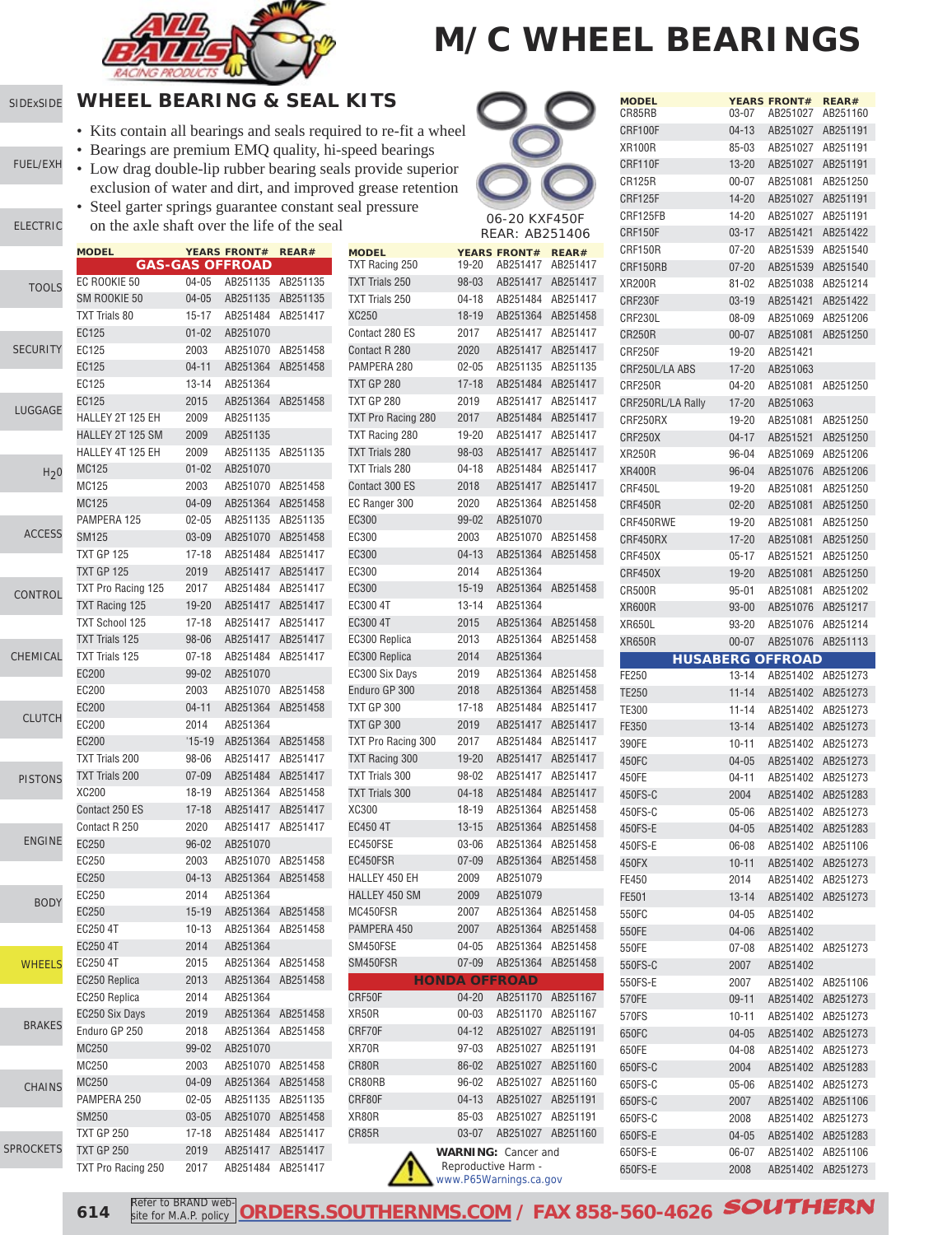

|                     |                   |                                                                                                                                                                                                                                                                                                                                                                                                                                                                                                                                                                                                                               | <b>MODEL</b>                                                                                                                                                                                                                                                                                                                                                                                                                                                                                                                                                                                                                                                                                                                                                                                                                                                                                                                                                                                                                                                                                                                                                                                                                       |                                                                                                                                                                                                                                                                                                                                                                                                                                                              |                                                                                                                                                                                                                                                                                                                                   |                                                                      | <b>MODEL</b>                                                                                                                                                                                                                                                                                                                                                                                                                                                                                                                                                                                                                                                                                                                                                                                                                                                                                                                                                                               |
|---------------------|-------------------|-------------------------------------------------------------------------------------------------------------------------------------------------------------------------------------------------------------------------------------------------------------------------------------------------------------------------------------------------------------------------------------------------------------------------------------------------------------------------------------------------------------------------------------------------------------------------------------------------------------------------------|------------------------------------------------------------------------------------------------------------------------------------------------------------------------------------------------------------------------------------------------------------------------------------------------------------------------------------------------------------------------------------------------------------------------------------------------------------------------------------------------------------------------------------------------------------------------------------------------------------------------------------------------------------------------------------------------------------------------------------------------------------------------------------------------------------------------------------------------------------------------------------------------------------------------------------------------------------------------------------------------------------------------------------------------------------------------------------------------------------------------------------------------------------------------------------------------------------------------------------|--------------------------------------------------------------------------------------------------------------------------------------------------------------------------------------------------------------------------------------------------------------------------------------------------------------------------------------------------------------------------------------------------------------------------------------------------------------|-----------------------------------------------------------------------------------------------------------------------------------------------------------------------------------------------------------------------------------------------------------------------------------------------------------------------------------|----------------------------------------------------------------------|--------------------------------------------------------------------------------------------------------------------------------------------------------------------------------------------------------------------------------------------------------------------------------------------------------------------------------------------------------------------------------------------------------------------------------------------------------------------------------------------------------------------------------------------------------------------------------------------------------------------------------------------------------------------------------------------------------------------------------------------------------------------------------------------------------------------------------------------------------------------------------------------------------------------------------------------------------------------------------------------|
|                     |                   |                                                                                                                                                                                                                                                                                                                                                                                                                                                                                                                                                                                                                               |                                                                                                                                                                                                                                                                                                                                                                                                                                                                                                                                                                                                                                                                                                                                                                                                                                                                                                                                                                                                                                                                                                                                                                                                                                    |                                                                                                                                                                                                                                                                                                                                                                                                                                                              |                                                                                                                                                                                                                                                                                                                                   |                                                                      | KLX300(R)                                                                                                                                                                                                                                                                                                                                                                                                                                                                                                                                                                                                                                                                                                                                                                                                                                                                                                                                                                                  |
|                     | AB251135          |                                                                                                                                                                                                                                                                                                                                                                                                                                                                                                                                                                                                                               |                                                                                                                                                                                                                                                                                                                                                                                                                                                                                                                                                                                                                                                                                                                                                                                                                                                                                                                                                                                                                                                                                                                                                                                                                                    |                                                                                                                                                                                                                                                                                                                                                                                                                                                              |                                                                                                                                                                                                                                                                                                                                   |                                                                      | KLX300(R)                                                                                                                                                                                                                                                                                                                                                                                                                                                                                                                                                                                                                                                                                                                                                                                                                                                                                                                                                                                  |
|                     |                   |                                                                                                                                                                                                                                                                                                                                                                                                                                                                                                                                                                                                                               | FE 501S                                                                                                                                                                                                                                                                                                                                                                                                                                                                                                                                                                                                                                                                                                                                                                                                                                                                                                                                                                                                                                                                                                                                                                                                                            | $15 - 20$                                                                                                                                                                                                                                                                                                                                                                                                                                                    |                                                                                                                                                                                                                                                                                                                                   |                                                                      | KLX400R                                                                                                                                                                                                                                                                                                                                                                                                                                                                                                                                                                                                                                                                                                                                                                                                                                                                                                                                                                                    |
|                     |                   |                                                                                                                                                                                                                                                                                                                                                                                                                                                                                                                                                                                                                               | SM510                                                                                                                                                                                                                                                                                                                                                                                                                                                                                                                                                                                                                                                                                                                                                                                                                                                                                                                                                                                                                                                                                                                                                                                                                              | 2010                                                                                                                                                                                                                                                                                                                                                                                                                                                         |                                                                                                                                                                                                                                                                                                                                   |                                                                      | KLX400SR                                                                                                                                                                                                                                                                                                                                                                                                                                                                                                                                                                                                                                                                                                                                                                                                                                                                                                                                                                                   |
|                     |                   |                                                                                                                                                                                                                                                                                                                                                                                                                                                                                                                                                                                                                               | <b>SM510R</b>                                                                                                                                                                                                                                                                                                                                                                                                                                                                                                                                                                                                                                                                                                                                                                                                                                                                                                                                                                                                                                                                                                                                                                                                                      | $05 - 09$                                                                                                                                                                                                                                                                                                                                                                                                                                                    |                                                                                                                                                                                                                                                                                                                                   |                                                                      | KLX450R                                                                                                                                                                                                                                                                                                                                                                                                                                                                                                                                                                                                                                                                                                                                                                                                                                                                                                                                                                                    |
|                     |                   |                                                                                                                                                                                                                                                                                                                                                                                                                                                                                                                                                                                                                               | <b>TC510</b>                                                                                                                                                                                                                                                                                                                                                                                                                                                                                                                                                                                                                                                                                                                                                                                                                                                                                                                                                                                                                                                                                                                                                                                                                       | $05 - 09$                                                                                                                                                                                                                                                                                                                                                                                                                                                    |                                                                                                                                                                                                                                                                                                                                   |                                                                      | <b>KX450F</b>                                                                                                                                                                                                                                                                                                                                                                                                                                                                                                                                                                                                                                                                                                                                                                                                                                                                                                                                                                              |
|                     |                   |                                                                                                                                                                                                                                                                                                                                                                                                                                                                                                                                                                                                                               | <b>TE510</b>                                                                                                                                                                                                                                                                                                                                                                                                                                                                                                                                                                                                                                                                                                                                                                                                                                                                                                                                                                                                                                                                                                                                                                                                                       | $04 - 10$                                                                                                                                                                                                                                                                                                                                                                                                                                                    |                                                                                                                                                                                                                                                                                                                                   |                                                                      | <b>KX450F</b>                                                                                                                                                                                                                                                                                                                                                                                                                                                                                                                                                                                                                                                                                                                                                                                                                                                                                                                                                                              |
|                     |                   |                                                                                                                                                                                                                                                                                                                                                                                                                                                                                                                                                                                                                               | <b>TXC510</b>                                                                                                                                                                                                                                                                                                                                                                                                                                                                                                                                                                                                                                                                                                                                                                                                                                                                                                                                                                                                                                                                                                                                                                                                                      | $08 - 10$                                                                                                                                                                                                                                                                                                                                                                                                                                                    |                                                                                                                                                                                                                                                                                                                                   |                                                                      | KX500                                                                                                                                                                                                                                                                                                                                                                                                                                                                                                                                                                                                                                                                                                                                                                                                                                                                                                                                                                                      |
|                     |                   |                                                                                                                                                                                                                                                                                                                                                                                                                                                                                                                                                                                                                               | <b>TE511</b>                                                                                                                                                                                                                                                                                                                                                                                                                                                                                                                                                                                                                                                                                                                                                                                                                                                                                                                                                                                                                                                                                                                                                                                                                       | $12 - 13$                                                                                                                                                                                                                                                                                                                                                                                                                                                    |                                                                                                                                                                                                                                                                                                                                   |                                                                      | KL650A (KLR)                                                                                                                                                                                                                                                                                                                                                                                                                                                                                                                                                                                                                                                                                                                                                                                                                                                                                                                                                                               |
|                     |                   |                                                                                                                                                                                                                                                                                                                                                                                                                                                                                                                                                                                                                               | <b>TXC511</b>                                                                                                                                                                                                                                                                                                                                                                                                                                                                                                                                                                                                                                                                                                                                                                                                                                                                                                                                                                                                                                                                                                                                                                                                                      | $12 - 13$                                                                                                                                                                                                                                                                                                                                                                                                                                                    |                                                                                                                                                                                                                                                                                                                                   |                                                                      | <b>KL650E (KLR)</b>                                                                                                                                                                                                                                                                                                                                                                                                                                                                                                                                                                                                                                                                                                                                                                                                                                                                                                                                                                        |
| 2000                |                   |                                                                                                                                                                                                                                                                                                                                                                                                                                                                                                                                                                                                                               | <b>SM530R</b>                                                                                                                                                                                                                                                                                                                                                                                                                                                                                                                                                                                                                                                                                                                                                                                                                                                                                                                                                                                                                                                                                                                                                                                                                      | 2009                                                                                                                                                                                                                                                                                                                                                                                                                                                         |                                                                                                                                                                                                                                                                                                                                   |                                                                      |                                                                                                                                                                                                                                                                                                                                                                                                                                                                                                                                                                                                                                                                                                                                                                                                                                                                                                                                                                                            |
|                     |                   |                                                                                                                                                                                                                                                                                                                                                                                                                                                                                                                                                                                                                               | <b>SMR570</b>                                                                                                                                                                                                                                                                                                                                                                                                                                                                                                                                                                                                                                                                                                                                                                                                                                                                                                                                                                                                                                                                                                                                                                                                                      | 2001                                                                                                                                                                                                                                                                                                                                                                                                                                                         |                                                                                                                                                                                                                                                                                                                                   |                                                                      | JR ADV 50                                                                                                                                                                                                                                                                                                                                                                                                                                                                                                                                                                                                                                                                                                                                                                                                                                                                                                                                                                                  |
|                     |                   |                                                                                                                                                                                                                                                                                                                                                                                                                                                                                                                                                                                                                               | <b>SMR570</b>                                                                                                                                                                                                                                                                                                                                                                                                                                                                                                                                                                                                                                                                                                                                                                                                                                                                                                                                                                                                                                                                                                                                                                                                                      | $02 - 03$                                                                                                                                                                                                                                                                                                                                                                                                                                                    |                                                                                                                                                                                                                                                                                                                                   |                                                                      | MINI ADV 50                                                                                                                                                                                                                                                                                                                                                                                                                                                                                                                                                                                                                                                                                                                                                                                                                                                                                                                                                                                |
|                     |                   |                                                                                                                                                                                                                                                                                                                                                                                                                                                                                                                                                                                                                               | <b>SMR570</b>                                                                                                                                                                                                                                                                                                                                                                                                                                                                                                                                                                                                                                                                                                                                                                                                                                                                                                                                                                                                                                                                                                                                                                                                                      | 2004                                                                                                                                                                                                                                                                                                                                                                                                                                                         |                                                                                                                                                                                                                                                                                                                                   | AB251420                                                             | <b>SM 50</b>                                                                                                                                                                                                                                                                                                                                                                                                                                                                                                                                                                                                                                                                                                                                                                                                                                                                                                                                                                               |
|                     |                   |                                                                                                                                                                                                                                                                                                                                                                                                                                                                                                                                                                                                                               | <b>TC570</b>                                                                                                                                                                                                                                                                                                                                                                                                                                                                                                                                                                                                                                                                                                                                                                                                                                                                                                                                                                                                                                                                                                                                                                                                                       | $01 - 02$                                                                                                                                                                                                                                                                                                                                                                                                                                                    |                                                                                                                                                                                                                                                                                                                                   |                                                                      | SR ADV 50                                                                                                                                                                                                                                                                                                                                                                                                                                                                                                                                                                                                                                                                                                                                                                                                                                                                                                                                                                                  |
|                     |                   |                                                                                                                                                                                                                                                                                                                                                                                                                                                                                                                                                                                                                               |                                                                                                                                                                                                                                                                                                                                                                                                                                                                                                                                                                                                                                                                                                                                                                                                                                                                                                                                                                                                                                                                                                                                                                                                                                    | 2001                                                                                                                                                                                                                                                                                                                                                                                                                                                         |                                                                                                                                                                                                                                                                                                                                   |                                                                      | SR ADV 50                                                                                                                                                                                                                                                                                                                                                                                                                                                                                                                                                                                                                                                                                                                                                                                                                                                                                                                                                                                  |
|                     |                   |                                                                                                                                                                                                                                                                                                                                                                                                                                                                                                                                                                                                                               |                                                                                                                                                                                                                                                                                                                                                                                                                                                                                                                                                                                                                                                                                                                                                                                                                                                                                                                                                                                                                                                                                                                                                                                                                                    |                                                                                                                                                                                                                                                                                                                                                                                                                                                              |                                                                                                                                                                                                                                                                                                                                   |                                                                      | SX 50                                                                                                                                                                                                                                                                                                                                                                                                                                                                                                                                                                                                                                                                                                                                                                                                                                                                                                                                                                                      |
|                     |                   |                                                                                                                                                                                                                                                                                                                                                                                                                                                                                                                                                                                                                               |                                                                                                                                                                                                                                                                                                                                                                                                                                                                                                                                                                                                                                                                                                                                                                                                                                                                                                                                                                                                                                                                                                                                                                                                                                    |                                                                                                                                                                                                                                                                                                                                                                                                                                                              |                                                                                                                                                                                                                                                                                                                                   |                                                                      | SX 50                                                                                                                                                                                                                                                                                                                                                                                                                                                                                                                                                                                                                                                                                                                                                                                                                                                                                                                                                                                      |
|                     |                   |                                                                                                                                                                                                                                                                                                                                                                                                                                                                                                                                                                                                                               |                                                                                                                                                                                                                                                                                                                                                                                                                                                                                                                                                                                                                                                                                                                                                                                                                                                                                                                                                                                                                                                                                                                                                                                                                                    |                                                                                                                                                                                                                                                                                                                                                                                                                                                              |                                                                                                                                                                                                                                                                                                                                   |                                                                      | SX 50                                                                                                                                                                                                                                                                                                                                                                                                                                                                                                                                                                                                                                                                                                                                                                                                                                                                                                                                                                                      |
|                     |                   |                                                                                                                                                                                                                                                                                                                                                                                                                                                                                                                                                                                                                               |                                                                                                                                                                                                                                                                                                                                                                                                                                                                                                                                                                                                                                                                                                                                                                                                                                                                                                                                                                                                                                                                                                                                                                                                                                    |                                                                                                                                                                                                                                                                                                                                                                                                                                                              |                                                                                                                                                                                                                                                                                                                                   |                                                                      | SX 50 Mini                                                                                                                                                                                                                                                                                                                                                                                                                                                                                                                                                                                                                                                                                                                                                                                                                                                                                                                                                                                 |
|                     |                   |                                                                                                                                                                                                                                                                                                                                                                                                                                                                                                                                                                                                                               |                                                                                                                                                                                                                                                                                                                                                                                                                                                                                                                                                                                                                                                                                                                                                                                                                                                                                                                                                                                                                                                                                                                                                                                                                                    |                                                                                                                                                                                                                                                                                                                                                                                                                                                              |                                                                                                                                                                                                                                                                                                                                   |                                                                      | SX 50 Mini                                                                                                                                                                                                                                                                                                                                                                                                                                                                                                                                                                                                                                                                                                                                                                                                                                                                                                                                                                                 |
|                     |                   |                                                                                                                                                                                                                                                                                                                                                                                                                                                                                                                                                                                                                               |                                                                                                                                                                                                                                                                                                                                                                                                                                                                                                                                                                                                                                                                                                                                                                                                                                                                                                                                                                                                                                                                                                                                                                                                                                    |                                                                                                                                                                                                                                                                                                                                                                                                                                                              |                                                                                                                                                                                                                                                                                                                                   |                                                                      | SX 50 Mini                                                                                                                                                                                                                                                                                                                                                                                                                                                                                                                                                                                                                                                                                                                                                                                                                                                                                                                                                                                 |
|                     |                   |                                                                                                                                                                                                                                                                                                                                                                                                                                                                                                                                                                                                                               |                                                                                                                                                                                                                                                                                                                                                                                                                                                                                                                                                                                                                                                                                                                                                                                                                                                                                                                                                                                                                                                                                                                                                                                                                                    |                                                                                                                                                                                                                                                                                                                                                                                                                                                              |                                                                                                                                                                                                                                                                                                                                   |                                                                      | SX 50 Mini                                                                                                                                                                                                                                                                                                                                                                                                                                                                                                                                                                                                                                                                                                                                                                                                                                                                                                                                                                                 |
|                     |                   |                                                                                                                                                                                                                                                                                                                                                                                                                                                                                                                                                                                                                               |                                                                                                                                                                                                                                                                                                                                                                                                                                                                                                                                                                                                                                                                                                                                                                                                                                                                                                                                                                                                                                                                                                                                                                                                                                    |                                                                                                                                                                                                                                                                                                                                                                                                                                                              |                                                                                                                                                                                                                                                                                                                                   |                                                                      | SX PRO JR 50                                                                                                                                                                                                                                                                                                                                                                                                                                                                                                                                                                                                                                                                                                                                                                                                                                                                                                                                                                               |
|                     |                   |                                                                                                                                                                                                                                                                                                                                                                                                                                                                                                                                                                                                                               |                                                                                                                                                                                                                                                                                                                                                                                                                                                                                                                                                                                                                                                                                                                                                                                                                                                                                                                                                                                                                                                                                                                                                                                                                                    |                                                                                                                                                                                                                                                                                                                                                                                                                                                              |                                                                                                                                                                                                                                                                                                                                   |                                                                      | SX PRO JR 50                                                                                                                                                                                                                                                                                                                                                                                                                                                                                                                                                                                                                                                                                                                                                                                                                                                                                                                                                                               |
|                     |                   |                                                                                                                                                                                                                                                                                                                                                                                                                                                                                                                                                                                                                               |                                                                                                                                                                                                                                                                                                                                                                                                                                                                                                                                                                                                                                                                                                                                                                                                                                                                                                                                                                                                                                                                                                                                                                                                                                    |                                                                                                                                                                                                                                                                                                                                                                                                                                                              |                                                                                                                                                                                                                                                                                                                                   |                                                                      | SX PRO JR 50                                                                                                                                                                                                                                                                                                                                                                                                                                                                                                                                                                                                                                                                                                                                                                                                                                                                                                                                                                               |
|                     |                   |                                                                                                                                                                                                                                                                                                                                                                                                                                                                                                                                                                                                                               |                                                                                                                                                                                                                                                                                                                                                                                                                                                                                                                                                                                                                                                                                                                                                                                                                                                                                                                                                                                                                                                                                                                                                                                                                                    |                                                                                                                                                                                                                                                                                                                                                                                                                                                              |                                                                                                                                                                                                                                                                                                                                   |                                                                      | SX PRO SR 50                                                                                                                                                                                                                                                                                                                                                                                                                                                                                                                                                                                                                                                                                                                                                                                                                                                                                                                                                                               |
|                     |                   |                                                                                                                                                                                                                                                                                                                                                                                                                                                                                                                                                                                                                               |                                                                                                                                                                                                                                                                                                                                                                                                                                                                                                                                                                                                                                                                                                                                                                                                                                                                                                                                                                                                                                                                                                                                                                                                                                    |                                                                                                                                                                                                                                                                                                                                                                                                                                                              |                                                                                                                                                                                                                                                                                                                                   |                                                                      | SX PRO SR 50                                                                                                                                                                                                                                                                                                                                                                                                                                                                                                                                                                                                                                                                                                                                                                                                                                                                                                                                                                               |
|                     |                   |                                                                                                                                                                                                                                                                                                                                                                                                                                                                                                                                                                                                                               |                                                                                                                                                                                                                                                                                                                                                                                                                                                                                                                                                                                                                                                                                                                                                                                                                                                                                                                                                                                                                                                                                                                                                                                                                                    |                                                                                                                                                                                                                                                                                                                                                                                                                                                              |                                                                                                                                                                                                                                                                                                                                   |                                                                      | <b>SX SR 50</b>                                                                                                                                                                                                                                                                                                                                                                                                                                                                                                                                                                                                                                                                                                                                                                                                                                                                                                                                                                            |
|                     |                   |                                                                                                                                                                                                                                                                                                                                                                                                                                                                                                                                                                                                                               |                                                                                                                                                                                                                                                                                                                                                                                                                                                                                                                                                                                                                                                                                                                                                                                                                                                                                                                                                                                                                                                                                                                                                                                                                                    |                                                                                                                                                                                                                                                                                                                                                                                                                                                              |                                                                                                                                                                                                                                                                                                                                   |                                                                      | <b>SXS 50</b>                                                                                                                                                                                                                                                                                                                                                                                                                                                                                                                                                                                                                                                                                                                                                                                                                                                                                                                                                                              |
|                     |                   |                                                                                                                                                                                                                                                                                                                                                                                                                                                                                                                                                                                                                               |                                                                                                                                                                                                                                                                                                                                                                                                                                                                                                                                                                                                                                                                                                                                                                                                                                                                                                                                                                                                                                                                                                                                                                                                                                    |                                                                                                                                                                                                                                                                                                                                                                                                                                                              |                                                                                                                                                                                                                                                                                                                                   |                                                                      | <b>SXS 50</b>                                                                                                                                                                                                                                                                                                                                                                                                                                                                                                                                                                                                                                                                                                                                                                                                                                                                                                                                                                              |
|                     |                   |                                                                                                                                                                                                                                                                                                                                                                                                                                                                                                                                                                                                                               |                                                                                                                                                                                                                                                                                                                                                                                                                                                                                                                                                                                                                                                                                                                                                                                                                                                                                                                                                                                                                                                                                                                                                                                                                                    |                                                                                                                                                                                                                                                                                                                                                                                                                                                              |                                                                                                                                                                                                                                                                                                                                   |                                                                      | SX 60<br>SX 65                                                                                                                                                                                                                                                                                                                                                                                                                                                                                                                                                                                                                                                                                                                                                                                                                                                                                                                                                                             |
|                     |                   |                                                                                                                                                                                                                                                                                                                                                                                                                                                                                                                                                                                                                               |                                                                                                                                                                                                                                                                                                                                                                                                                                                                                                                                                                                                                                                                                                                                                                                                                                                                                                                                                                                                                                                                                                                                                                                                                                    |                                                                                                                                                                                                                                                                                                                                                                                                                                                              |                                                                                                                                                                                                                                                                                                                                   |                                                                      | <b>SXS 65</b>                                                                                                                                                                                                                                                                                                                                                                                                                                                                                                                                                                                                                                                                                                                                                                                                                                                                                                                                                                              |
|                     |                   |                                                                                                                                                                                                                                                                                                                                                                                                                                                                                                                                                                                                                               |                                                                                                                                                                                                                                                                                                                                                                                                                                                                                                                                                                                                                                                                                                                                                                                                                                                                                                                                                                                                                                                                                                                                                                                                                                    |                                                                                                                                                                                                                                                                                                                                                                                                                                                              |                                                                                                                                                                                                                                                                                                                                   |                                                                      | XC 65                                                                                                                                                                                                                                                                                                                                                                                                                                                                                                                                                                                                                                                                                                                                                                                                                                                                                                                                                                                      |
|                     |                   |                                                                                                                                                                                                                                                                                                                                                                                                                                                                                                                                                                                                                               |                                                                                                                                                                                                                                                                                                                                                                                                                                                                                                                                                                                                                                                                                                                                                                                                                                                                                                                                                                                                                                                                                                                                                                                                                                    |                                                                                                                                                                                                                                                                                                                                                                                                                                                              |                                                                                                                                                                                                                                                                                                                                   |                                                                      | SX 85                                                                                                                                                                                                                                                                                                                                                                                                                                                                                                                                                                                                                                                                                                                                                                                                                                                                                                                                                                                      |
|                     |                   |                                                                                                                                                                                                                                                                                                                                                                                                                                                                                                                                                                                                                               |                                                                                                                                                                                                                                                                                                                                                                                                                                                                                                                                                                                                                                                                                                                                                                                                                                                                                                                                                                                                                                                                                                                                                                                                                                    |                                                                                                                                                                                                                                                                                                                                                                                                                                                              |                                                                                                                                                                                                                                                                                                                                   |                                                                      | SX 85                                                                                                                                                                                                                                                                                                                                                                                                                                                                                                                                                                                                                                                                                                                                                                                                                                                                                                                                                                                      |
|                     |                   |                                                                                                                                                                                                                                                                                                                                                                                                                                                                                                                                                                                                                               |                                                                                                                                                                                                                                                                                                                                                                                                                                                                                                                                                                                                                                                                                                                                                                                                                                                                                                                                                                                                                                                                                                                                                                                                                                    |                                                                                                                                                                                                                                                                                                                                                                                                                                                              |                                                                                                                                                                                                                                                                                                                                   |                                                                      | <b>SX 85 BW</b>                                                                                                                                                                                                                                                                                                                                                                                                                                                                                                                                                                                                                                                                                                                                                                                                                                                                                                                                                                            |
|                     |                   |                                                                                                                                                                                                                                                                                                                                                                                                                                                                                                                                                                                                                               |                                                                                                                                                                                                                                                                                                                                                                                                                                                                                                                                                                                                                                                                                                                                                                                                                                                                                                                                                                                                                                                                                                                                                                                                                                    |                                                                                                                                                                                                                                                                                                                                                                                                                                                              |                                                                                                                                                                                                                                                                                                                                   |                                                                      | <b>SXS 85</b>                                                                                                                                                                                                                                                                                                                                                                                                                                                                                                                                                                                                                                                                                                                                                                                                                                                                                                                                                                              |
|                     |                   |                                                                                                                                                                                                                                                                                                                                                                                                                                                                                                                                                                                                                               |                                                                                                                                                                                                                                                                                                                                                                                                                                                                                                                                                                                                                                                                                                                                                                                                                                                                                                                                                                                                                                                                                                                                                                                                                                    |                                                                                                                                                                                                                                                                                                                                                                                                                                                              |                                                                                                                                                                                                                                                                                                                                   |                                                                      | XC 85                                                                                                                                                                                                                                                                                                                                                                                                                                                                                                                                                                                                                                                                                                                                                                                                                                                                                                                                                                                      |
|                     |                   |                                                                                                                                                                                                                                                                                                                                                                                                                                                                                                                                                                                                                               |                                                                                                                                                                                                                                                                                                                                                                                                                                                                                                                                                                                                                                                                                                                                                                                                                                                                                                                                                                                                                                                                                                                                                                                                                                    |                                                                                                                                                                                                                                                                                                                                                                                                                                                              |                                                                                                                                                                                                                                                                                                                                   |                                                                      | SX 105                                                                                                                                                                                                                                                                                                                                                                                                                                                                                                                                                                                                                                                                                                                                                                                                                                                                                                                                                                                     |
|                     |                   |                                                                                                                                                                                                                                                                                                                                                                                                                                                                                                                                                                                                                               |                                                                                                                                                                                                                                                                                                                                                                                                                                                                                                                                                                                                                                                                                                                                                                                                                                                                                                                                                                                                                                                                                                                                                                                                                                    |                                                                                                                                                                                                                                                                                                                                                                                                                                                              |                                                                                                                                                                                                                                                                                                                                   |                                                                      | <b>XC 105</b>                                                                                                                                                                                                                                                                                                                                                                                                                                                                                                                                                                                                                                                                                                                                                                                                                                                                                                                                                                              |
|                     |                   |                                                                                                                                                                                                                                                                                                                                                                                                                                                                                                                                                                                                                               |                                                                                                                                                                                                                                                                                                                                                                                                                                                                                                                                                                                                                                                                                                                                                                                                                                                                                                                                                                                                                                                                                                                                                                                                                                    |                                                                                                                                                                                                                                                                                                                                                                                                                                                              |                                                                                                                                                                                                                                                                                                                                   |                                                                      | <b>EXC 125</b>                                                                                                                                                                                                                                                                                                                                                                                                                                                                                                                                                                                                                                                                                                                                                                                                                                                                                                                                                                             |
|                     |                   |                                                                                                                                                                                                                                                                                                                                                                                                                                                                                                                                                                                                                               |                                                                                                                                                                                                                                                                                                                                                                                                                                                                                                                                                                                                                                                                                                                                                                                                                                                                                                                                                                                                                                                                                                                                                                                                                                    |                                                                                                                                                                                                                                                                                                                                                                                                                                                              |                                                                                                                                                                                                                                                                                                                                   |                                                                      | <b>EXC 125</b>                                                                                                                                                                                                                                                                                                                                                                                                                                                                                                                                                                                                                                                                                                                                                                                                                                                                                                                                                                             |
|                     |                   |                                                                                                                                                                                                                                                                                                                                                                                                                                                                                                                                                                                                                               |                                                                                                                                                                                                                                                                                                                                                                                                                                                                                                                                                                                                                                                                                                                                                                                                                                                                                                                                                                                                                                                                                                                                                                                                                                    |                                                                                                                                                                                                                                                                                                                                                                                                                                                              |                                                                                                                                                                                                                                                                                                                                   |                                                                      | <b>EXE 125</b>                                                                                                                                                                                                                                                                                                                                                                                                                                                                                                                                                                                                                                                                                                                                                                                                                                                                                                                                                                             |
|                     |                   |                                                                                                                                                                                                                                                                                                                                                                                                                                                                                                                                                                                                                               |                                                                                                                                                                                                                                                                                                                                                                                                                                                                                                                                                                                                                                                                                                                                                                                                                                                                                                                                                                                                                                                                                                                                                                                                                                    |                                                                                                                                                                                                                                                                                                                                                                                                                                                              |                                                                                                                                                                                                                                                                                                                                   |                                                                      | SX 125                                                                                                                                                                                                                                                                                                                                                                                                                                                                                                                                                                                                                                                                                                                                                                                                                                                                                                                                                                                     |
|                     |                   |                                                                                                                                                                                                                                                                                                                                                                                                                                                                                                                                                                                                                               |                                                                                                                                                                                                                                                                                                                                                                                                                                                                                                                                                                                                                                                                                                                                                                                                                                                                                                                                                                                                                                                                                                                                                                                                                                    |                                                                                                                                                                                                                                                                                                                                                                                                                                                              |                                                                                                                                                                                                                                                                                                                                   |                                                                      | SX 125                                                                                                                                                                                                                                                                                                                                                                                                                                                                                                                                                                                                                                                                                                                                                                                                                                                                                                                                                                                     |
|                     |                   |                                                                                                                                                                                                                                                                                                                                                                                                                                                                                                                                                                                                                               |                                                                                                                                                                                                                                                                                                                                                                                                                                                                                                                                                                                                                                                                                                                                                                                                                                                                                                                                                                                                                                                                                                                                                                                                                                    |                                                                                                                                                                                                                                                                                                                                                                                                                                                              |                                                                                                                                                                                                                                                                                                                                   |                                                                      | <b>SXS 125</b>                                                                                                                                                                                                                                                                                                                                                                                                                                                                                                                                                                                                                                                                                                                                                                                                                                                                                                                                                                             |
|                     |                   |                                                                                                                                                                                                                                                                                                                                                                                                                                                                                                                                                                                                                               |                                                                                                                                                                                                                                                                                                                                                                                                                                                                                                                                                                                                                                                                                                                                                                                                                                                                                                                                                                                                                                                                                                                                                                                                                                    |                                                                                                                                                                                                                                                                                                                                                                                                                                                              |                                                                                                                                                                                                                                                                                                                                   |                                                                      | SX 144                                                                                                                                                                                                                                                                                                                                                                                                                                                                                                                                                                                                                                                                                                                                                                                                                                                                                                                                                                                     |
|                     |                   |                                                                                                                                                                                                                                                                                                                                                                                                                                                                                                                                                                                                                               | KX125                                                                                                                                                                                                                                                                                                                                                                                                                                                                                                                                                                                                                                                                                                                                                                                                                                                                                                                                                                                                                                                                                                                                                                                                                              | 03-05                                                                                                                                                                                                                                                                                                                                                                                                                                                        |                                                                                                                                                                                                                                                                                                                                   |                                                                      | SX 150                                                                                                                                                                                                                                                                                                                                                                                                                                                                                                                                                                                                                                                                                                                                                                                                                                                                                                                                                                                     |
|                     |                   |                                                                                                                                                                                                                                                                                                                                                                                                                                                                                                                                                                                                                               | <b>KLX140</b>                                                                                                                                                                                                                                                                                                                                                                                                                                                                                                                                                                                                                                                                                                                                                                                                                                                                                                                                                                                                                                                                                                                                                                                                                      | $08 - 20$                                                                                                                                                                                                                                                                                                                                                                                                                                                    |                                                                                                                                                                                                                                                                                                                                   |                                                                      | XC 150                                                                                                                                                                                                                                                                                                                                                                                                                                                                                                                                                                                                                                                                                                                                                                                                                                                                                                                                                                                     |
|                     |                   |                                                                                                                                                                                                                                                                                                                                                                                                                                                                                                                                                                                                                               | KLX140G                                                                                                                                                                                                                                                                                                                                                                                                                                                                                                                                                                                                                                                                                                                                                                                                                                                                                                                                                                                                                                                                                                                                                                                                                            | 17-20                                                                                                                                                                                                                                                                                                                                                                                                                                                        |                                                                                                                                                                                                                                                                                                                                   |                                                                      | <b>XC-W 150</b>                                                                                                                                                                                                                                                                                                                                                                                                                                                                                                                                                                                                                                                                                                                                                                                                                                                                                                                                                                            |
| FC 450 Rockstar Edt |                   |                                                                                                                                                                                                                                                                                                                                                                                                                                                                                                                                                                                                                               | KLX140L                                                                                                                                                                                                                                                                                                                                                                                                                                                                                                                                                                                                                                                                                                                                                                                                                                                                                                                                                                                                                                                                                                                                                                                                                            | 08-20                                                                                                                                                                                                                                                                                                                                                                                                                                                        |                                                                                                                                                                                                                                                                                                                                   |                                                                      | XC-W 150 TPI                                                                                                                                                                                                                                                                                                                                                                                                                                                                                                                                                                                                                                                                                                                                                                                                                                                                                                                                                                               |
|                     |                   |                                                                                                                                                                                                                                                                                                                                                                                                                                                                                                                                                                                                                               | KLX150L                                                                                                                                                                                                                                                                                                                                                                                                                                                                                                                                                                                                                                                                                                                                                                                                                                                                                                                                                                                                                                                                                                                                                                                                                            | 14-19                                                                                                                                                                                                                                                                                                                                                                                                                                                        |                                                                                                                                                                                                                                                                                                                                   | AB251444                                                             | <b>EXC 200</b>                                                                                                                                                                                                                                                                                                                                                                                                                                                                                                                                                                                                                                                                                                                                                                                                                                                                                                                                                                             |
| FR 450 Rally        | AB251402          |                                                                                                                                                                                                                                                                                                                                                                                                                                                                                                                                                                                                                               | <b>KDX200</b>                                                                                                                                                                                                                                                                                                                                                                                                                                                                                                                                                                                                                                                                                                                                                                                                                                                                                                                                                                                                                                                                                                                                                                                                                      | 93-06                                                                                                                                                                                                                                                                                                                                                                                                                                                        |                                                                                                                                                                                                                                                                                                                                   | AB251223                                                             | <b>EXC 200</b>                                                                                                                                                                                                                                                                                                                                                                                                                                                                                                                                                                                                                                                                                                                                                                                                                                                                                                                                                                             |
|                     |                   |                                                                                                                                                                                                                                                                                                                                                                                                                                                                                                                                                                                                                               | KDX220                                                                                                                                                                                                                                                                                                                                                                                                                                                                                                                                                                                                                                                                                                                                                                                                                                                                                                                                                                                                                                                                                                                                                                                                                             | $97 - 05$                                                                                                                                                                                                                                                                                                                                                                                                                                                    |                                                                                                                                                                                                                                                                                                                                   | AB251223                                                             | <b>MXC 200</b>                                                                                                                                                                                                                                                                                                                                                                                                                                                                                                                                                                                                                                                                                                                                                                                                                                                                                                                                                                             |
|                     |                   |                                                                                                                                                                                                                                                                                                                                                                                                                                                                                                                                                                                                                               | <b>KLX230</b>                                                                                                                                                                                                                                                                                                                                                                                                                                                                                                                                                                                                                                                                                                                                                                                                                                                                                                                                                                                                                                                                                                                                                                                                                      | 2020                                                                                                                                                                                                                                                                                                                                                                                                                                                         |                                                                                                                                                                                                                                                                                                                                   |                                                                      | MXC 200                                                                                                                                                                                                                                                                                                                                                                                                                                                                                                                                                                                                                                                                                                                                                                                                                                                                                                                                                                                    |
|                     |                   |                                                                                                                                                                                                                                                                                                                                                                                                                                                                                                                                                                                                                               | KLX230R                                                                                                                                                                                                                                                                                                                                                                                                                                                                                                                                                                                                                                                                                                                                                                                                                                                                                                                                                                                                                                                                                                                                                                                                                            | 2020                                                                                                                                                                                                                                                                                                                                                                                                                                                         | AB251444                                                                                                                                                                                                                                                                                                                          |                                                                      | SX 200                                                                                                                                                                                                                                                                                                                                                                                                                                                                                                                                                                                                                                                                                                                                                                                                                                                                                                                                                                                     |
|                     |                   | AB251420                                                                                                                                                                                                                                                                                                                                                                                                                                                                                                                                                                                                                      | <b>KLR250</b>                                                                                                                                                                                                                                                                                                                                                                                                                                                                                                                                                                                                                                                                                                                                                                                                                                                                                                                                                                                                                                                                                                                                                                                                                      | 85-05                                                                                                                                                                                                                                                                                                                                                                                                                                                        |                                                                                                                                                                                                                                                                                                                                   | AB251055                                                             | SX 200                                                                                                                                                                                                                                                                                                                                                                                                                                                                                                                                                                                                                                                                                                                                                                                                                                                                                                                                                                                     |
|                     |                   |                                                                                                                                                                                                                                                                                                                                                                                                                                                                                                                                                                                                                               | KLX250S                                                                                                                                                                                                                                                                                                                                                                                                                                                                                                                                                                                                                                                                                                                                                                                                                                                                                                                                                                                                                                                                                                                                                                                                                            | 06-08                                                                                                                                                                                                                                                                                                                                                                                                                                                        |                                                                                                                                                                                                                                                                                                                                   | AB251223                                                             | XC 200                                                                                                                                                                                                                                                                                                                                                                                                                                                                                                                                                                                                                                                                                                                                                                                                                                                                                                                                                                                     |
|                     |                   |                                                                                                                                                                                                                                                                                                                                                                                                                                                                                                                                                                                                                               | <b>KLX250S</b>                                                                                                                                                                                                                                                                                                                                                                                                                                                                                                                                                                                                                                                                                                                                                                                                                                                                                                                                                                                                                                                                                                                                                                                                                     | 09-20                                                                                                                                                                                                                                                                                                                                                                                                                                                        |                                                                                                                                                                                                                                                                                                                                   | AB251223                                                             | XC-W 200                                                                                                                                                                                                                                                                                                                                                                                                                                                                                                                                                                                                                                                                                                                                                                                                                                                                                                                                                                                   |
|                     |                   |                                                                                                                                                                                                                                                                                                                                                                                                                                                                                                                                                                                                                               | KLX250SF                                                                                                                                                                                                                                                                                                                                                                                                                                                                                                                                                                                                                                                                                                                                                                                                                                                                                                                                                                                                                                                                                                                                                                                                                           | $09-10$                                                                                                                                                                                                                                                                                                                                                                                                                                                      |                                                                                                                                                                                                                                                                                                                                   | AB251223                                                             | <b>EXC 250</b>                                                                                                                                                                                                                                                                                                                                                                                                                                                                                                                                                                                                                                                                                                                                                                                                                                                                                                                                                                             |
|                     |                   |                                                                                                                                                                                                                                                                                                                                                                                                                                                                                                                                                                                                                               |                                                                                                                                                                                                                                                                                                                                                                                                                                                                                                                                                                                                                                                                                                                                                                                                                                                                                                                                                                                                                                                                                                                                                                                                                                    |                                                                                                                                                                                                                                                                                                                                                                                                                                                              |                                                                                                                                                                                                                                                                                                                                   |                                                                      | EXC 250                                                                                                                                                                                                                                                                                                                                                                                                                                                                                                                                                                                                                                                                                                                                                                                                                                                                                                                                                                                    |
| $03 - 10$           | AB251415 AB251420 |                                                                                                                                                                                                                                                                                                                                                                                                                                                                                                                                                                                                                               | KX250                                                                                                                                                                                                                                                                                                                                                                                                                                                                                                                                                                                                                                                                                                                                                                                                                                                                                                                                                                                                                                                                                                                                                                                                                              | $97 - 02$                                                                                                                                                                                                                                                                                                                                                                                                                                                    |                                                                                                                                                                                                                                                                                                                                   | AB251079 AB251224                                                    |                                                                                                                                                                                                                                                                                                                                                                                                                                                                                                                                                                                                                                                                                                                                                                                                                                                                                                                                                                                            |
| 11-13               |                   | AB251661 AB251420                                                                                                                                                                                                                                                                                                                                                                                                                                                                                                                                                                                                             | KX250                                                                                                                                                                                                                                                                                                                                                                                                                                                                                                                                                                                                                                                                                                                                                                                                                                                                                                                                                                                                                                                                                                                                                                                                                              | 03-07                                                                                                                                                                                                                                                                                                                                                                                                                                                        | AB251079 AB251406                                                                                                                                                                                                                                                                                                                 |                                                                      | <b>EXC-F 250</b>                                                                                                                                                                                                                                                                                                                                                                                                                                                                                                                                                                                                                                                                                                                                                                                                                                                                                                                                                                           |
|                     | 2001<br>2001      | 18-20<br>2012<br>18-20<br>$14 - 20$<br>19-20<br>$01 - 11$<br>$12 - 13$<br>$14 - 20$<br>$15 - 16$<br>$02 - 11$<br>$12 - 13$<br>17-19<br>2020<br>$01 - 04$<br>14-20<br>14-20<br>$03 - 11$<br>$12 - 13$<br>$14 - 20$<br>$03 - 11$<br>$12 - 13$<br>14-18<br>$18 - 20$<br>$08 - 11$<br>$12 - 13$<br>2000<br>2002<br>$03 - 13$<br>14-18<br>19-20<br>17-19<br>2020<br>$08 - 13$<br>$09 - 11$<br>$12 - 13$<br>$12 - 13$<br>14-20<br>$14 - 20$<br>$15 - 20$<br>$17 - 20$<br>2000<br>2002<br>2004<br>2001<br>$00 - 01$<br>14-20<br>18-19<br>14-20<br>2020<br>18-20<br>$18 - 20$<br>2010<br>$03 - 04$<br>$05 - 09$<br>$03 - 10$<br>11-13 | YEARS FRONT# REAR#<br><b>HUSQVARNA OFFROAD</b><br>AB251135 AB251348<br>AB251135 AB251345<br>AB251406 AB251273<br>AB251406 AB251273<br>AB251415 AB251420<br>AB251661 AB251420<br>AB251402 AB251273<br>AB251402 AB251273<br>AB251413 AB251420<br>AB251415 AB251420<br>AB251661 AB251420<br>AB251402 AB251273<br>AB251402 AB251273<br>AB251415 AB251420<br>AB251402 AB251273<br>AB251402 AB251273<br>AB251415 AB251420<br>AB251661 AB251420<br>AB251402 AB251273<br>AB251415 AB251420<br>AB251661 AB251420<br>AB251402 AB251273<br>AB251402 AB251273<br>AB251415 AB251420<br>AB251661 AB251420<br>AB251413 AB251420<br>AB251420<br>AB251420<br>AB251415 AB251420<br>AB251402 AB251273<br>AB251402 AB251273<br>AB251402 AB251273<br>AB251402 AB251273<br>AB251415 AB251420<br>AB251415 AB251420<br>AB251661 AB251420<br>AB251661 AB251420<br>AB251402 AB251273<br>AB251402 AB251273<br>AB251402 AB251273<br>AB251402 AB251273<br>AB251413 AB251420<br>AB251420<br>AB251420<br>AB251417 AB251420<br>AB251413 AB251420<br>AB251413 AB251420<br>AB251402 AB251273<br>AB251402 AB251273<br>AB251402 AB251273<br>AB251402 AB251273<br>AB251402 AB251273<br>AB251415 AB251420<br>AB251415 AB251420<br>AB251415 AB251420<br>AB251661 AB251420 | <b>TXC450</b><br>FE 501<br><b>TE570</b><br>TE570<br><b>TE570</b><br><b>TE570</b><br>SM610<br><b>SM610</b><br><b>SM-E610</b><br><b>SMR610</b><br>TC610<br><b>TC610</b><br>TE610<br>TE610<br><b>TE610</b><br><b>TE610</b><br>TE610<br>TE-E610<br>TE-E610<br><b>SMS630</b><br><b>TE630</b><br>701 Enduro<br>701 Supermoto<br>KX60<br>KX65<br><b>KX80</b><br><b>KX85</b><br>KX85 Big Wheel<br><b>KX100</b><br><b>KLX110</b><br>KLX110L<br><b>KLX125</b><br>KX125 | 11-13<br>14-20<br>2002<br>2003<br>2004<br>2001<br>06-08<br>$00 - 01$<br>$00 - 01$<br>2000<br>2001<br>2000<br>2001<br>$02 - 04$<br>2005<br>06-08<br>2000<br>2001<br>$10 - 11$<br>$10 - 11$<br>$16 - 20$<br>$16 - 20$<br>83-03<br>$00 - 20$<br>98-00<br>$01 - 20$<br>$01 - 18$<br>98-20<br>$02 - 20$<br>$10 - 20$<br>03-06<br>97-02 | AB251413<br>AB251417<br>AB251415<br>AB251413<br>AB251417<br>AB251166 | YEARS FRONT# REAR#<br>AB251661 AB251420<br>AB251402 AB251273<br>AB251402 AB251273<br>AB251415 AB251420<br>AB251415 AB251420<br>AB251415 AB251420<br>AB251415 AB251420<br>AB251415 AB251420<br>AB251661 AB251420<br>AB251661 AB251420<br>AB251415 AB251420<br>AB251413 AB251420<br>AB251417 AB251420<br>AB251415 AB251420<br>AB251413 AB251420<br>AB251420<br>AB251417 AB251420<br>AB251420<br>AB251413 AB251420<br>AB251415 AB251420<br>AB251413 AB251420<br>AB251413 AB251420<br>AB251415 AB251420<br>AB251413 AB251420<br>AB251420<br>AB251415 AB251420<br>AB251415 AB251420<br>AB251415 AB251420<br>AB251402 AB251533<br>AB251402 AB251533<br><b>KAWASAKI OFFROAD</b><br>AB251165 AB251181<br>AB251181 AB251181<br>AB251181 AB251033<br>AB251181 AB251033<br>AB251181 AB251033<br>AB251181 AB251033<br>AB251165 AB251400<br>AB251165 AB251400<br>AB251079 AB251224<br>AB251079 AB251406<br>AB251181 AB251033<br>AB251181 AB251033<br>AB251181 AB251033<br>AB251444 AB251444<br>AB251444 |

| <b>MODEL</b>   |                    | <b>YEARS FRONT#</b> | REAR#    | <b>SIDExSIDE</b> |
|----------------|--------------------|---------------------|----------|------------------|
| KLX300(R)      | 97-07              |                     | AB251223 |                  |
| KLX300(R)      | 2020               | AB251444            | AB251223 |                  |
| KLX400R        | 2003               | AB251079            |          |                  |
| KLX400SR       | $03 - 04$          | AB251079            |          | <b>FUEL/EXH</b>  |
| KLX450R        | 08-09              |                     | AB251406 |                  |
| <b>KX450F</b>  | $06 - 18$          | AB251079            | AB251406 |                  |
| KX450F         | 19-20              | AB251482            | AB251406 |                  |
| KX500          | 94-04              | AB251079            | AB251224 | <b>ELECTRIC</b>  |
| KL650A (KLR)   | 87-07              |                     | AB251056 |                  |
| KL650E (KLR)   | $08 - 18$          |                     | AB251056 |                  |
|                | <b>KTM OFFROAD</b> |                     |          | <b>TOOLS</b>     |
| JR ADV 50      | 01-03              | AB251009            | AB251009 |                  |
| MINI ADV 50    | $97 - 07$          | AB251009            | AB251009 |                  |
| SM 50          | 2006               | AB251143            | AB251143 |                  |
| SR ADV 50      | $02 - 03$          | AB251009            | AB251009 | <b>SECURITY</b>  |
| SR ADV 50      | 04-07              | AB251143            | AB251009 |                  |
| SX 50          | $06 - 11$          | AB251143            | AB251143 |                  |
| SX 50          | $12 - 14$          | AB251135            | AB251143 |                  |
| SX 50          | $15 - 20$          | AB251135            |          | LUGGAGE          |
| SX 50 Mini     | 2008               | AB251143            | AB251009 |                  |
| SX 50 Mini     | $09 - 11$          | AB251143            | AB251143 |                  |
| SX 50 Mini     | $12 - 14$          | AB251135            | AB251143 |                  |
| SX 50 Mini     | 15-20              | AB251135            |          | $H_20$           |
| SX PRO JR 50   | 98-01              | AB251009            | AB251009 |                  |
| SX PRO JR 50   | $02 - 08$          | AB251143            | AB251009 |                  |
| SX PRO JR 50   | 2009               | AB251143            | AB251143 | <b>ACCESS</b>    |
| SX PRO SR 50   | $02 - 03$          | AB251143            | AB251009 |                  |
| SX PRO SR 50   | 04-05              | AB251143            | AB251143 |                  |
| SX SR 50       | 2000               | AB251009            | AB251009 |                  |
| SXS 50         | 11-12              | AB251143            | AB251143 | CONTROL          |
| <b>SXS 50</b>  | $13 - 14$          | AB251135            | AB251143 |                  |
| SX 60          | $98 - 00$          | AB251135            | AB251348 |                  |
| SX 65          | $00 - 20$          | AB251135            | AB251345 |                  |
| <b>SXS 65</b>  | 13-14              | AB251135            | AB251345 | CHEMICAL         |
| XC 65          | 08-09              | AB251135            | AB251345 |                  |
| SX 85          | 03-11              | AB251063            | AB251273 |                  |
| SX 85          | $12 - 20$          | AB251406            | AB251273 |                  |
| SX 85 BW       | 13-20              | AB251406            | AB251273 | <b>CLUTCH</b>    |
| <b>SXS 85</b>  | 13-14              | AB251406            | AB251273 |                  |
| XC 85          | 08-09              | AB251063            | AB251273 |                  |
| SX 105         | $06 - 11$          | AB251063            | AB251273 | <b>PISTONS</b>   |
| XC 105         | 08-09              | AB251063            | AB251273 |                  |
| EXC 125        | 00-02              | AB251080            | AB251273 |                  |
| EXC 125        | $03 - 09$          | AB251402            | AB251273 |                  |
| EXE 125        | $00 - 01$          | AB251080            | AB251273 | ENGINE           |
| SX 125         | $00 - 02$          | AB251081            | AB251273 |                  |
| SX 125         | $03 - 20$          | AB251402 AB251273   |          |                  |
| SXS 125        | 2004               | AB251402            | AB251273 |                  |
| SX 144         | 07-08              | AB251402            | AB251273 | <b>BODY</b>      |
| SX 150         | $09 - 20$          | AB251402            | AB251273 |                  |
| XC 150         | $10 - 14$          | AB251402 AB251273   |          |                  |
| XC-W 150       | 17-19              | AB251402            | AB251273 |                  |
| XC-W 150 TPI   | 2020               | AB251402            | AB251273 | <b>WHEELS</b>    |
| <b>EXC 200</b> | $00 - 02$          | AB251080            | AB251273 |                  |
| <b>EXC 200</b> | $03 - 05$          | AB251402            | AB251273 |                  |
| MXC 200        | $00 - 02$          | AB251080            | AB251273 |                  |
| <b>MXC 200</b> | 2003               | AB251402            | AB251273 | <b>BRAKES</b>    |
| SX 200         | $00 - 02$          | AB251081            | AB251273 |                  |
| SX 200         | $03 - 04$          | AB251402            | AB251273 |                  |
| XC 200         | $06 - 09$          | AB251402            | AB251273 | CHAINS           |
| XC-W 200       | $06 - 16$          | AB251402            | AB251273 |                  |
| EXC 250        | $00 - 02$          | AB251080            | AB251273 |                  |
| EXC 250        | 03-05              | AB251402            | AB251273 |                  |
| EXC-F 250      | 17-19              | AB251402            | AB251273 | <b>SPROCKETS</b> |
|                |                    |                     |          |                  |

SOUTHERN [WWW.SOUTHERNMS.COM](http://m.southernms.com) / TEL 858-560-5005 Refer to BRAND web-<br>
of the for M.A.P. policy 615

site for M.A.P. policy